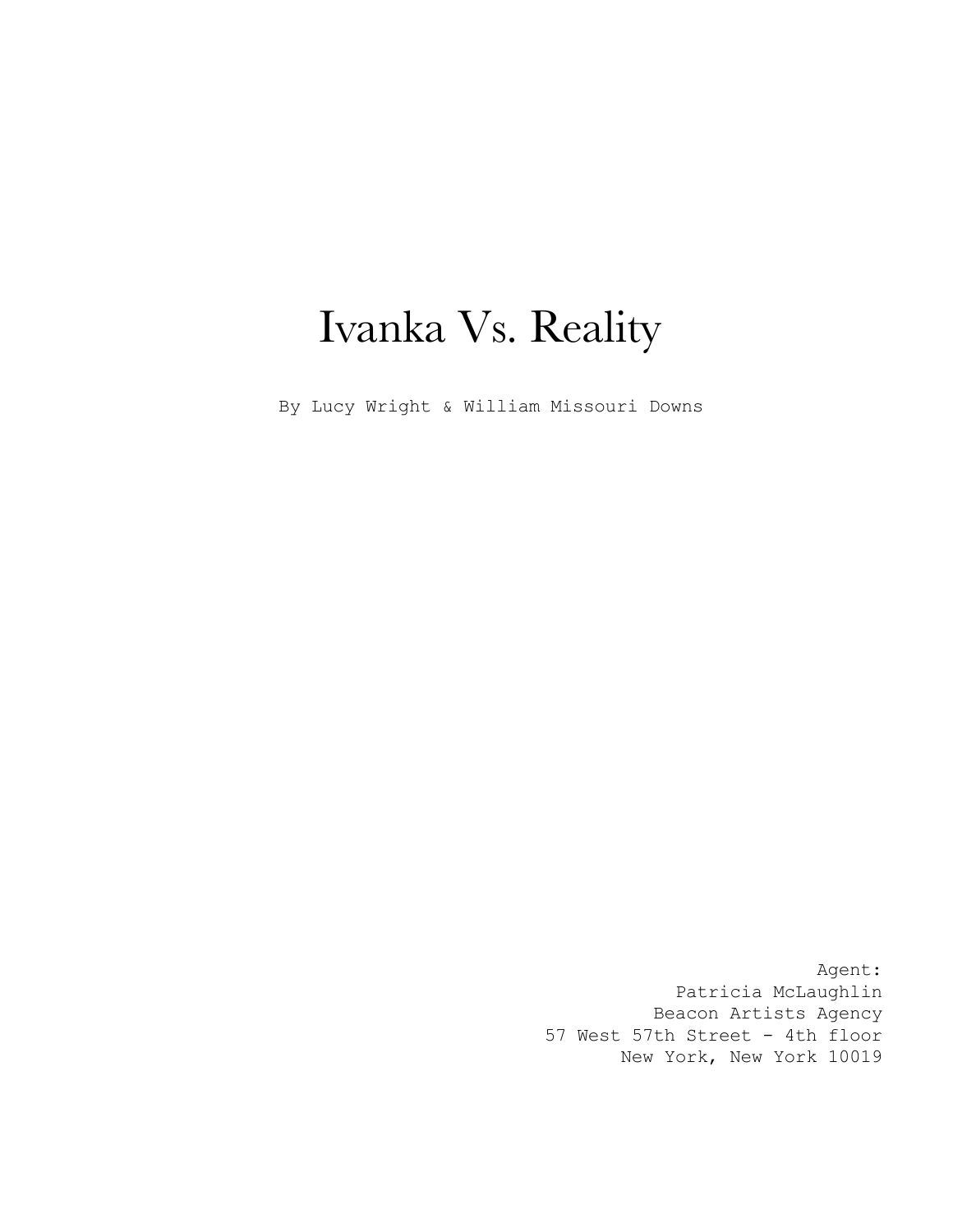CAST OF CHARACTERS  $(3w - 1m)$ 

### **Sylvia**

(45-55ish) *A Screenwriter, Fueled By Antidepressants*

# **Ivanka**

(35 to 50) A Midwestern Mother Fueled By Ranch Dressing, who looks vaguely like Ivanka Trump

# **Victoria**

(30 to 50) *A Hip Hollywood Agent*

# **Zeke**

(17) *A Rebellious Tattooed Video Game Junkie*

(Sylvia, Zeke and Victoria's race should reflect the diversity that is Los Angeles - Cecelia is white)

# **SETTING**

A neutral playing area, like an empty boxing ring, that becomes several overlapping locations. As in a Shakespearean play, one scene flows into the next with no more than a brief music cue, without set change and only small costume variations. Think Our Town with hardly any scenery and almost no props.

### **TIME**

The Present

### **LOCATIONS THAT ONLY SUGGESTED**

An Agent's Office In Beverly Hills A Crappy Bar On Hollywood Blvd Forest Lawn Cemetery An Airport Terminal A Burbank Bungalow A Psych Ward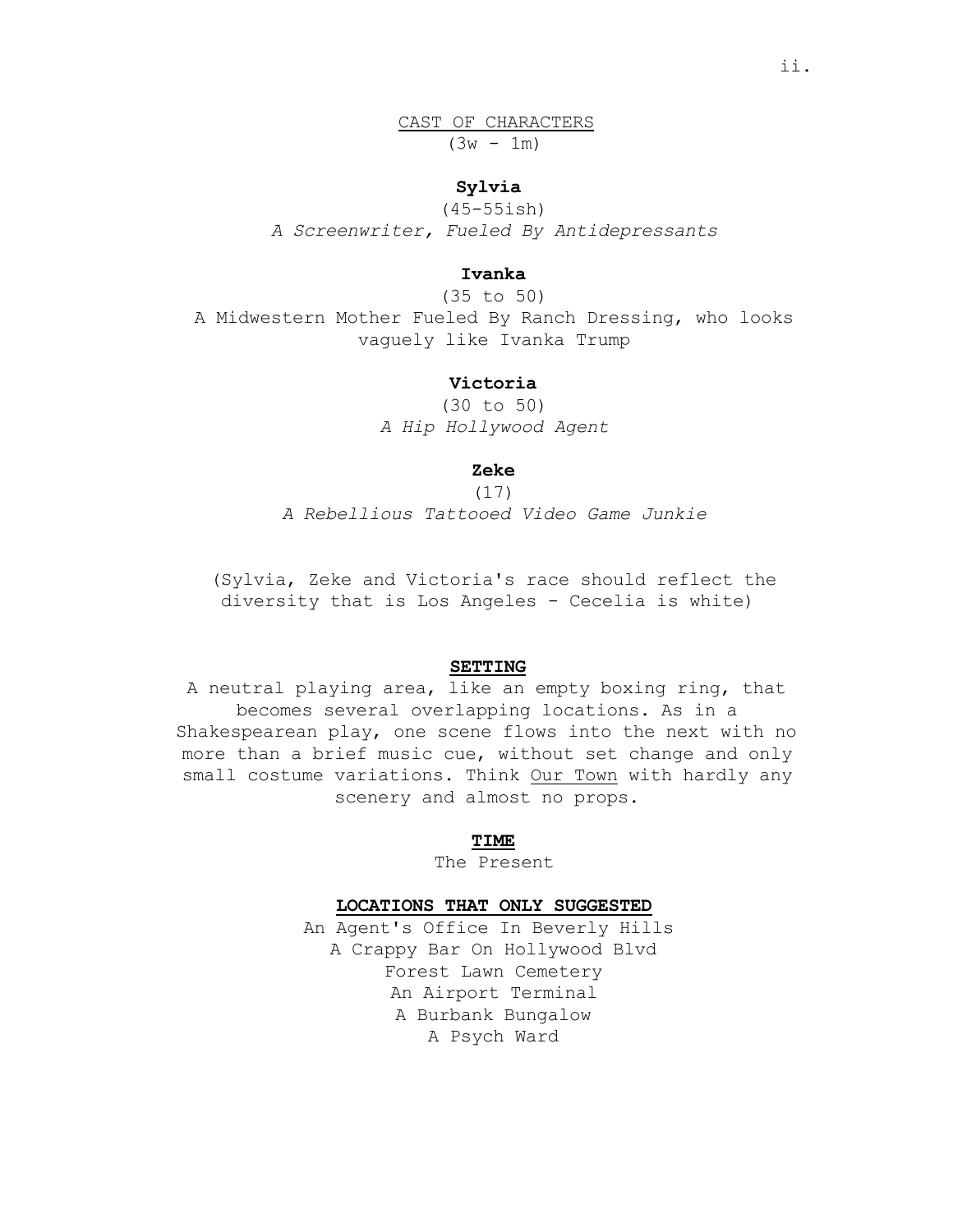# **PLEASE NOTE**

The following quote should dominate the cover of the program, taped to the front door of the theatre, hung above the urinals, and wedged between the seats.)

"Perception is more important than reality. If someone perceives something to be true, it is more important than if it is in fact true."

- Ivanka Trump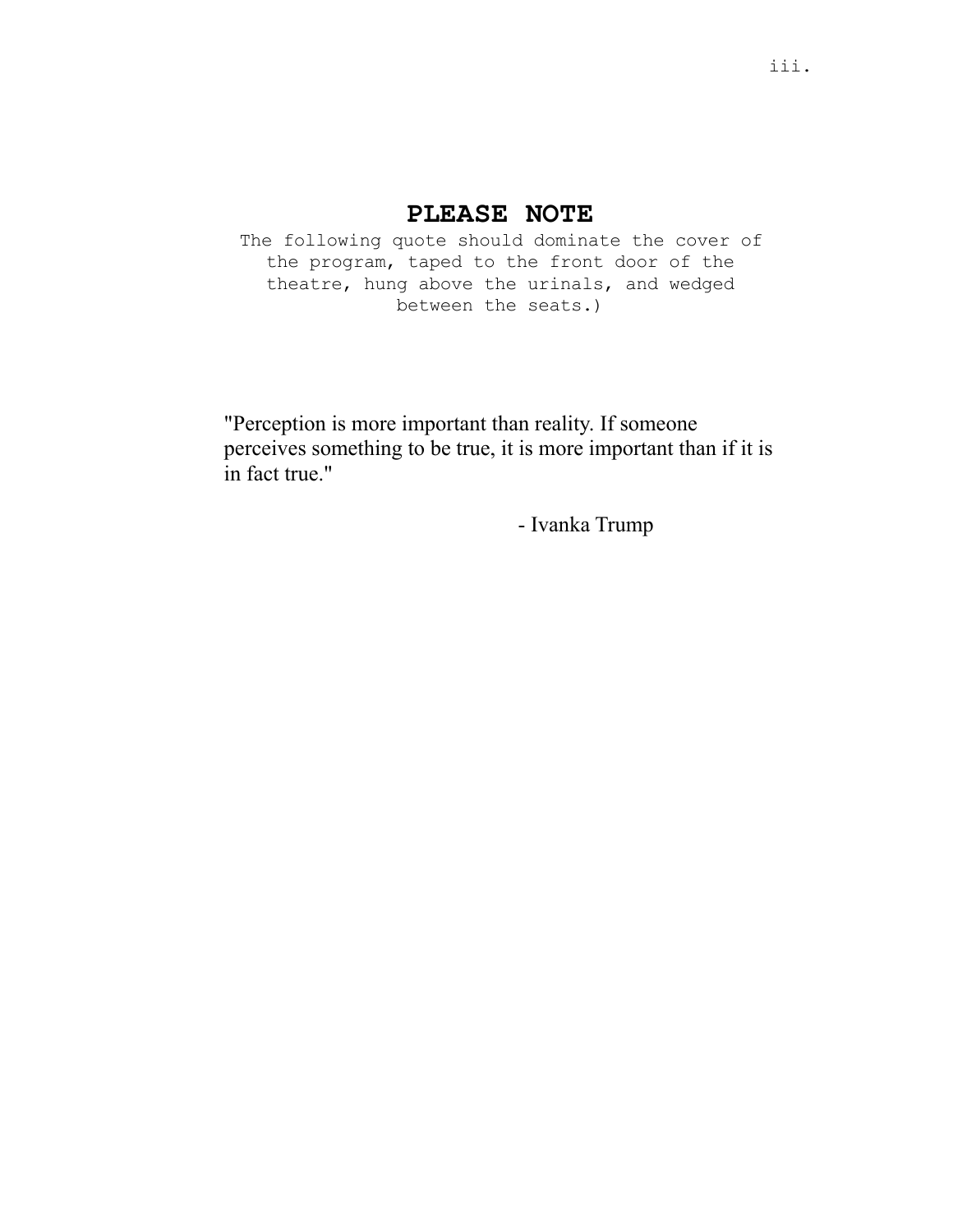Synopsis: Sylvia, a screenwriter, has been kicked around in Hollywood for 20 years - she can take it, but cracks are showing. Her teenaged son Zeke plays "Drone Strike" ten hours a day, her husband ran off with a woman half his age, and her careers sliding.

Zeke tells Sylvia that he has reason to believe that the NSA has hacked his computer and that, from his bedroom in Burbank, he's controlling actual drone kills in Afghanistan.

To pay for her son's psychiatrist, Sylvia takes a crap job writing a "based on a true story" script for Ivanka a midwestern woman who wants her life story turned into a Hollywood blockbuster. But Sylvia soon realizes that the woman's narrative is bogus.

Then Zeke has a mental breakdown; he thinks while playing Drone Strike he's accidentally killed twenty members of a wedding party near Kabul.

This leads to a dramatic, comic, climatic sequence of events that forces Sylvia to question the nature of reality in a world full of fake and alternative facts.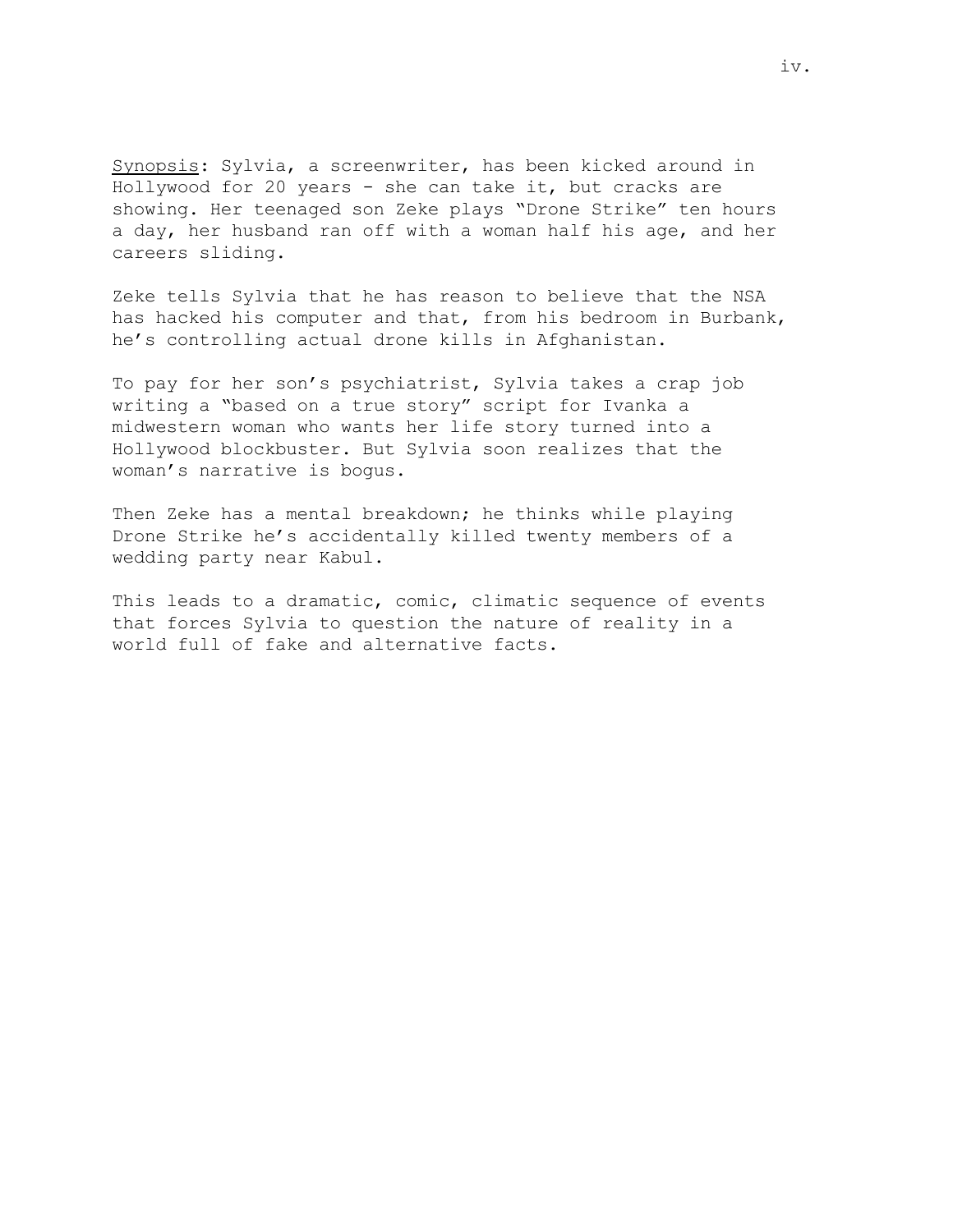(Act One)

# **[It Sucks To Be A Woman In Hollywood]**

*Agent's Office, Beverly Hills*

*(SYLVIA a screenwriter fueled by anti-depressants. She's been kicked around in Hollywood for years, she can take it, but cracks are showing.)*

*(VICTORIA, a high energy Hollywood agent.)*

*(We enter mid-crisis.)*

# SYLVIA

*(Dire, frustrated)* I'll do anything. I'll even write for a crappy reality show.

# VICTORIA

*(While checking her I-phone)* That'd kill your soul. As your agent it's my job to think of your emotional well being, not just your bank account.

SYLVIA Any reaction to my last script?

### VICTORIA

Which one was that?

SYLVIA The love story about the beautiful Ukrainian woman.

### VICTORIA

I need more.

### SYLVIA

Who falls in love with the Iowa tractor salesman.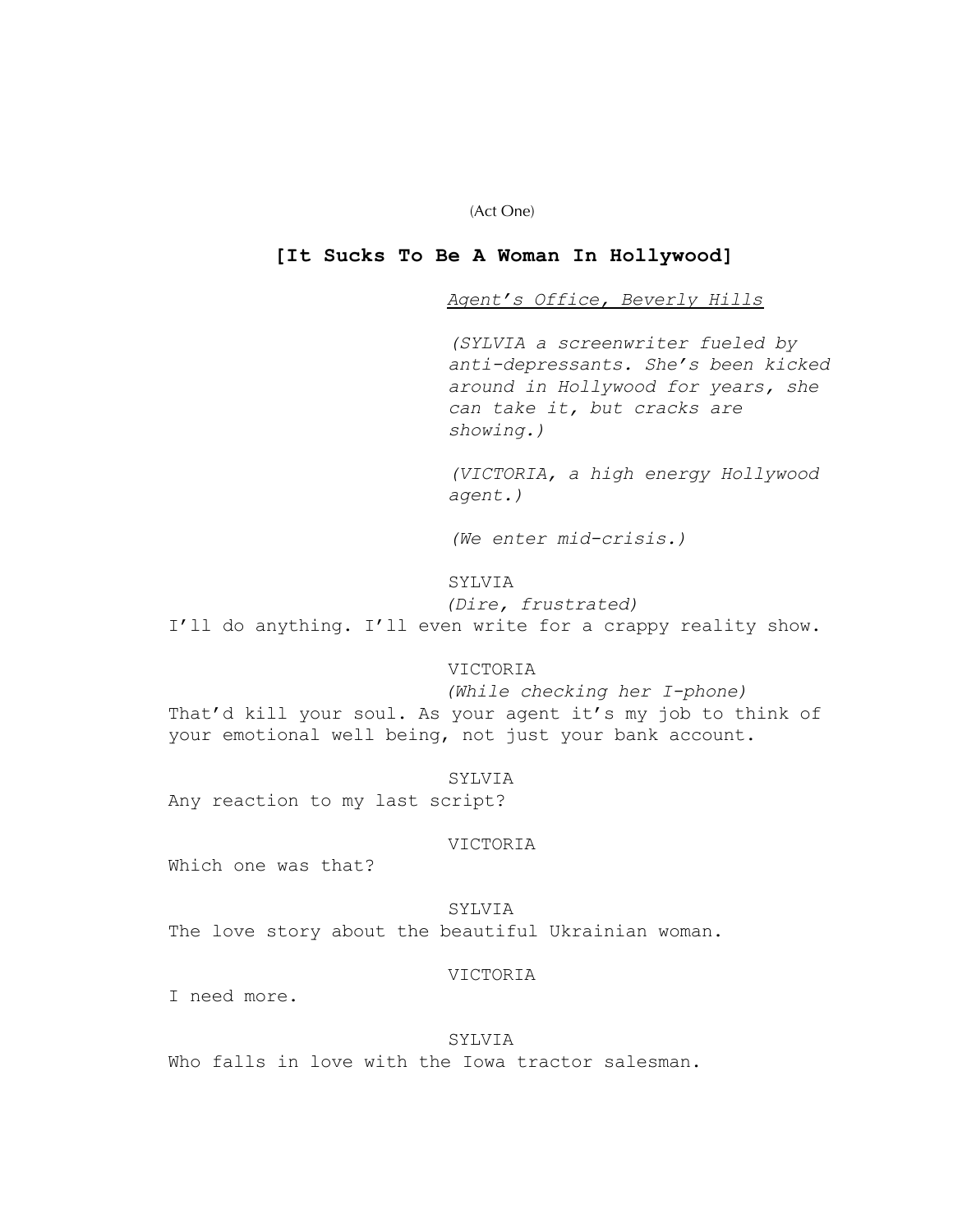VICTORIA

*(Trying to place it)* Right, ah, Iowa... *(Making shit up)* Herb over at Warner Brothers said it was fairly touching.

### SYLVIA

 $B11 + 2$ 

VICTORIA Iowa's not trending at this time.

# SYLVIA

There's got to be something.

### VICTORIA

How's the new spec coming?

### SYLVIA

Got some pages. You'll like it. It's, I-don't-know, 'Pride and Prejudice' meets 'Orange Is The New Black'.

### VICTORIA

But not set in Iowa.

### SYLVIA

No.

### VICTORIA

*(Trying to be upbeat)* Sounds like... an idea. Let's talk when you have something.

### SYLVIA

### *(On a writer's rant)*

I shouldn't have charged the head of Sony with sexual harassment. I should've let him masturbate in the elevator, I mean, it's his elevator he can do what he wants in it.

# VICTORIA

You did the right thing, you just did it before it before it was hip.

### SYLVIA

I'm blacklisted in Hollywood.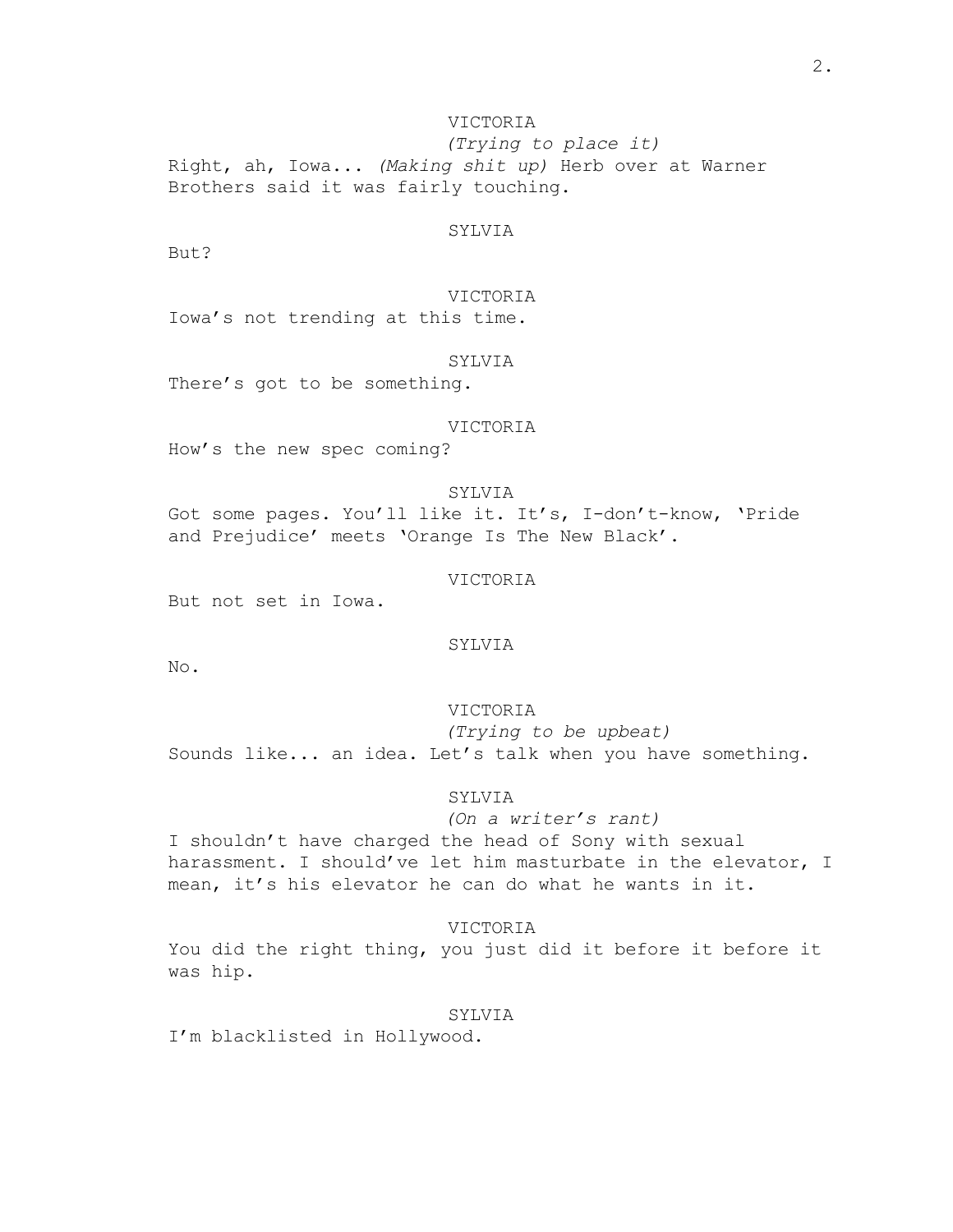VICTORIA *(Lying)* No, you're just in a bit of a slump.

# SYLVIA

*(Frustrated)*

Victoria... I... I...

*(She locks up, she's having a panic attack.)*

### VICTORIA

Xanax?

# SYLVIA *(Trying to breathe)*

I...

### VICTORIA

Oh crap. You need a feel good moment. I'm not good at 'feel good' but okay. Ah... How's, ah, Zeke?

# SYLVIA

*(Distracted)* Never comes out of his room. Plays Drone Strike all day.

### VICTORIA

Warner Brothers is making an animated movie version of Drone Strike. I was part of the deal. Out next summer.

SYLVIA

*(Not happy about that)* Great, that's what the world needs. Your Dad?

### VICTORIA

Tired. Enjoying retirement. *(That's all the feel good she can do)* Okay, that was our feel good moment/

# SYLVIA

*(Blurting)*

You're not going to dump me are you?

# VICTORIA

No. I'm here for you. My father was your agent so I'm your agent, and as long as he's alive I'll never...

# (MORE)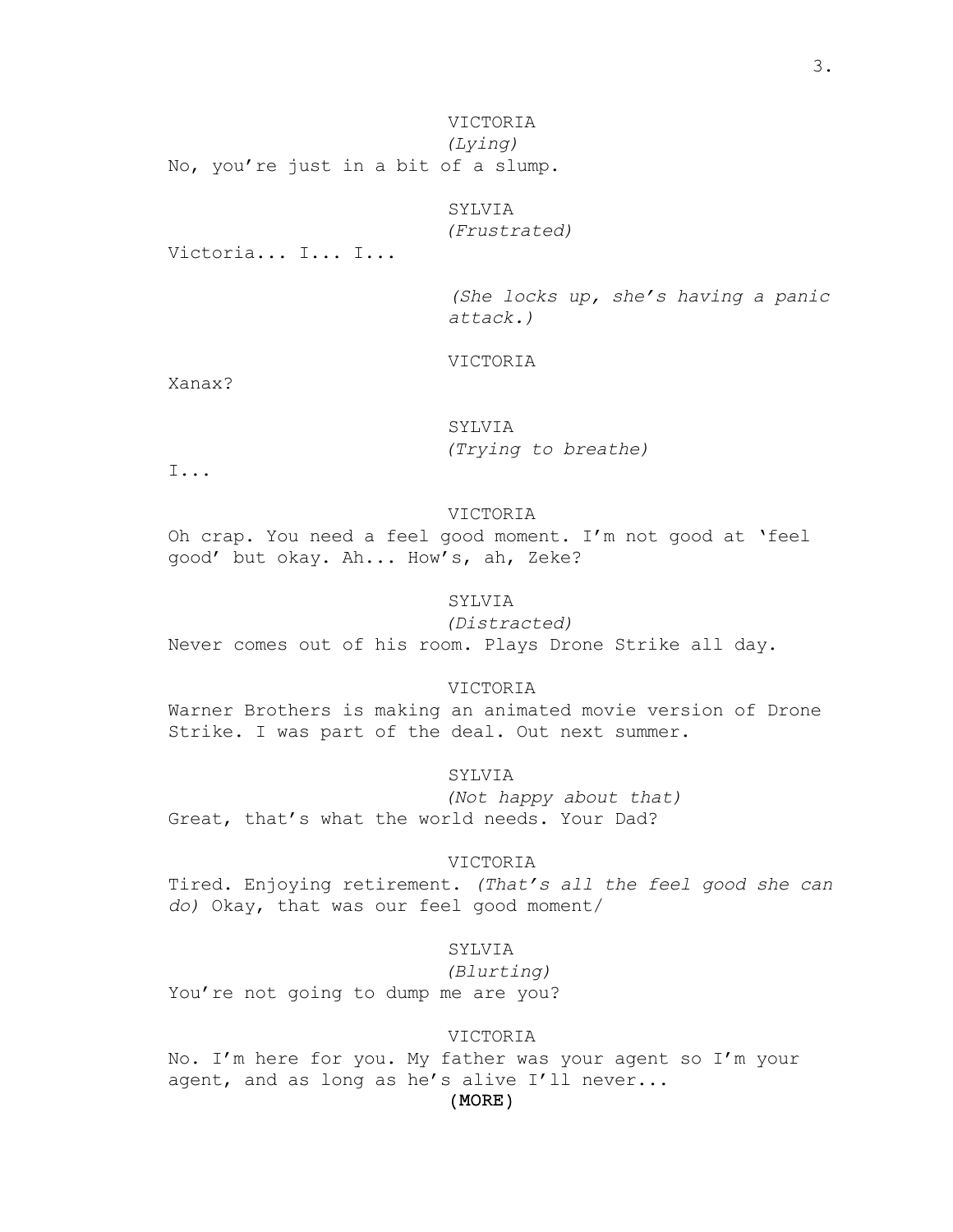### VICTORIA (CONT'D)

*(She stops, she's said too much)* I'm here for you, can't we just leave it at that.

> *(SYLVIA pulls out a crumpled parking deck slip.)*

### SYLVIA

Can I get some validation?

### VICTORIA

Of course, you are a good writer/

# SYLVIA

I mean parking.

### VICTORIA

*(Seeing the parking slip)*

Oh.

### SYLVIA

Without validation they charge fifteen dollars an hour.

# VICTORIA

*(Calling off)* Steph? Would you validate Ms. Parks's parking? Steph? *(She's not there)* She must be in the bathroom.

> *(During the following VICTORIA takes parking stickers out of her purse and puts them on Sylvia's parking slip.)*

### SYLVIA

# *(Pacing)*

I see these young screenwriters writing in Starbucks. How do they hear themselves think with all that noise and banging and Facebooking? Writing should be sad, lonely and pathetic, not a public act. Victoria... I can't go back to being a script girl. I need work.

# VICTORIA

*(Concerned)*

It's really that bad?

# SYLVIA

I met with a real estate agent today.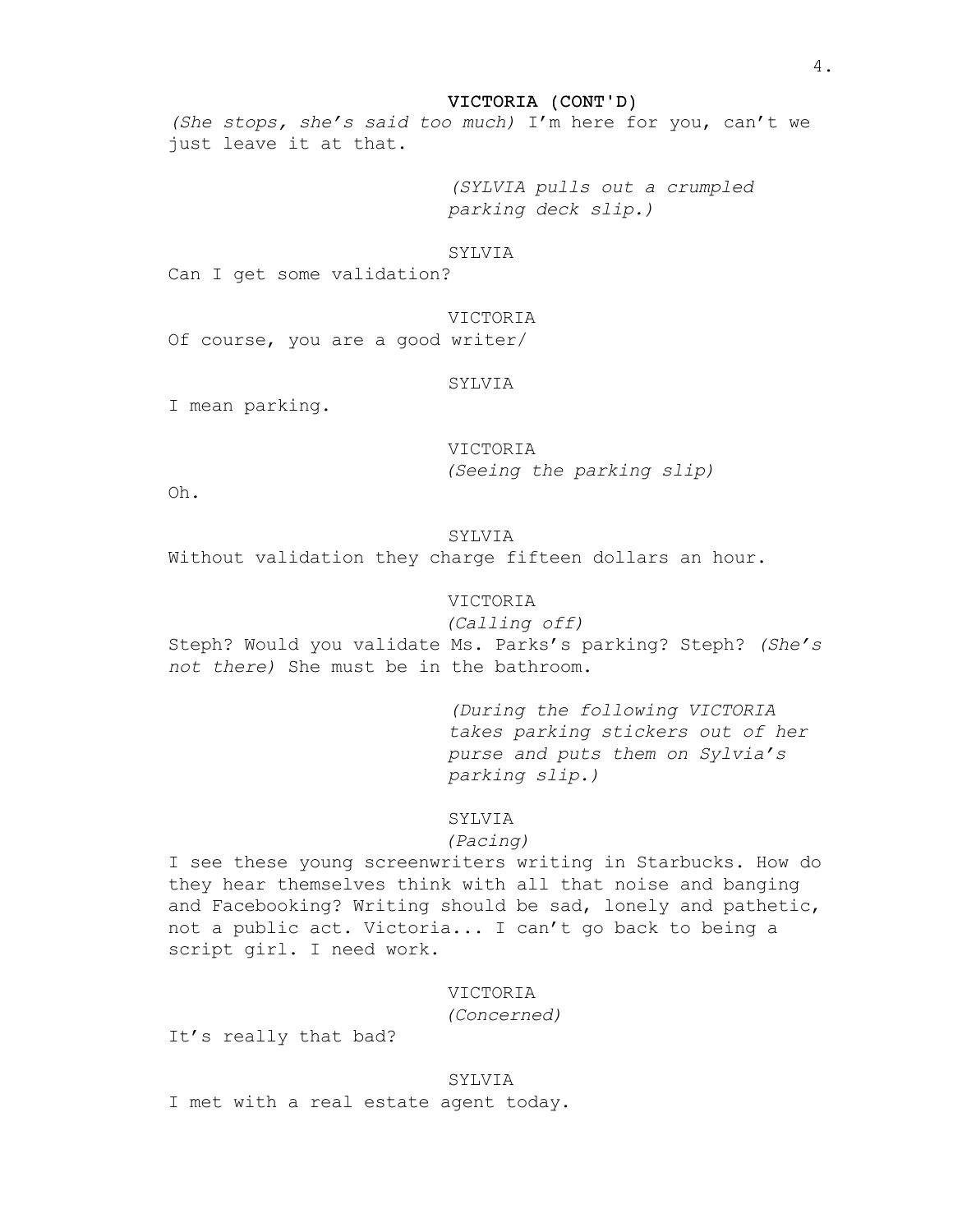# VICTORIA

*(Taking a breath)* Okay, shit, I might have something - It's total crap.

### SYLVIA

I'll be the judge.

# VICTORIA

This woman, Ivanka or something, I don't remember her name, was in here yesterday. She wants to hire a screenwriter to tell her life story.

### SYLVIA

Oh jeez.

# VICTORIA

Back in Dayton/

### SYLVIA

*(Grossed out)*

Ew...Ohio?

# VICTORIA

Got a problem with that?

# SYLVIA

No. I just didn't know any decent stories ever came out of Ohio.

# VICTORIA

She's got this kid, a teenager, who had like a lung transplant or something and she wants to hire a Hollywood writer to do a script about it.

### SYLVIA

*(Skeptical)* A movie about a lung transplant?

### VICTORIA

You know, Hallmark Channel, Christmas-ie, mid-America type bullshit/ Iowa! This would play in Iowa.

### SYLVIA

And she's got money?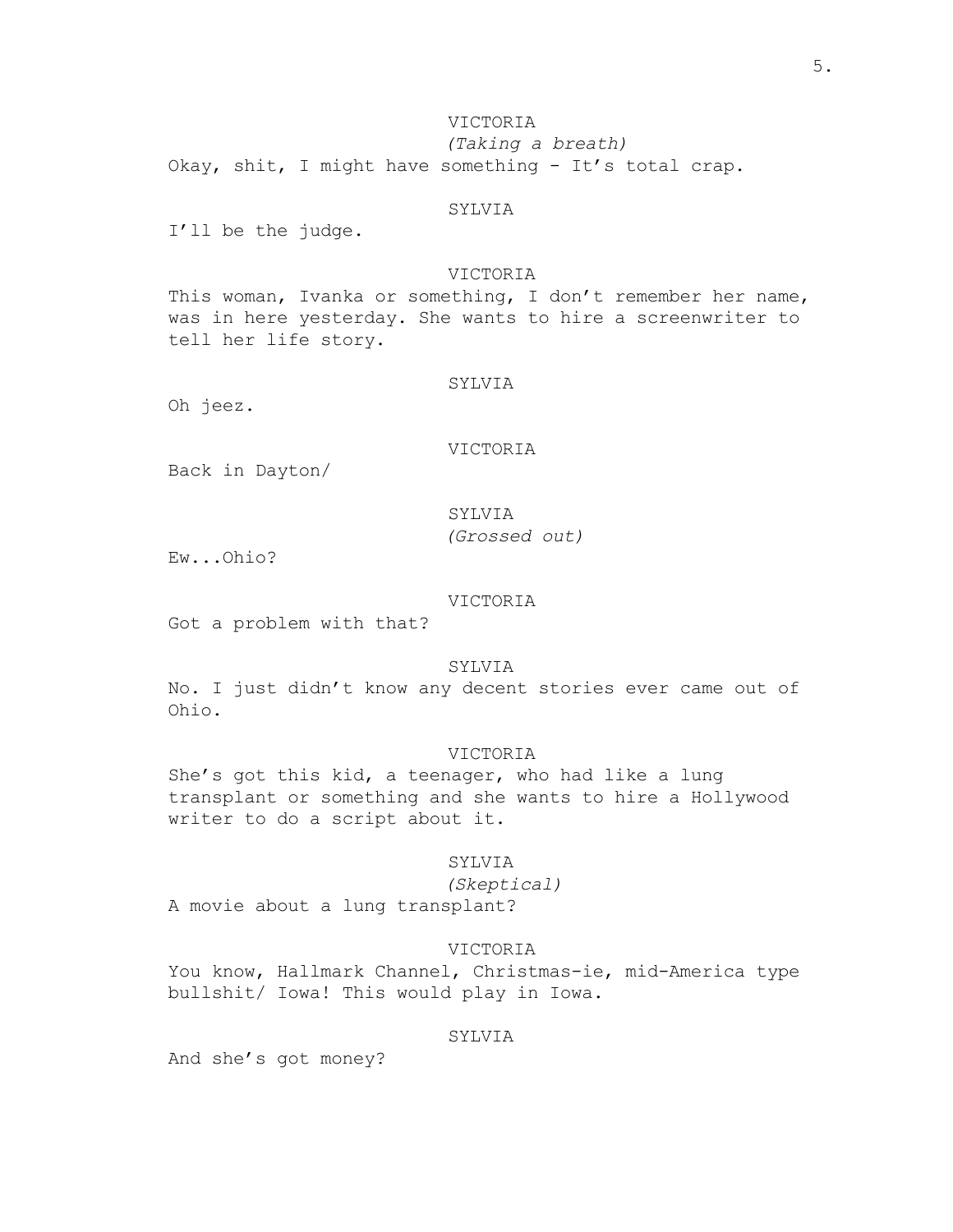### VICTORIA

I think she said she'd saved up, like, ten thousand out of her allowance.

# SYLVIA

*(Laughing)* Her allowance? Are you shitting me?

### VICTORIA

Or maybe it was money from a lawsuit, don't remember.

# SYLVIA

# *(To herself)*

Christ.

### VICTORIA

It's just quick-dirty money. Interview her, crap out a ninety pages, take the money, and send her back to the fly-overs. If it makes you feel better, it doesn't have to be good.

### SYLVIA

### *(Ironic)*

A feel good movie about a lung transplant.

### VICTORIA

Write it under a pen name. You know, a nom de plume.

*(She considers for a moment.)*

### SYLVIA

...No. No, I've got standards. I'm not writing "Lung" for the Family Channel.

### VICTORIA

And I respect that.

### SYLVIA

Really?

### VICTORIA

No.

SYLVIA *(Blurting)* I am an Emmy nominated writer!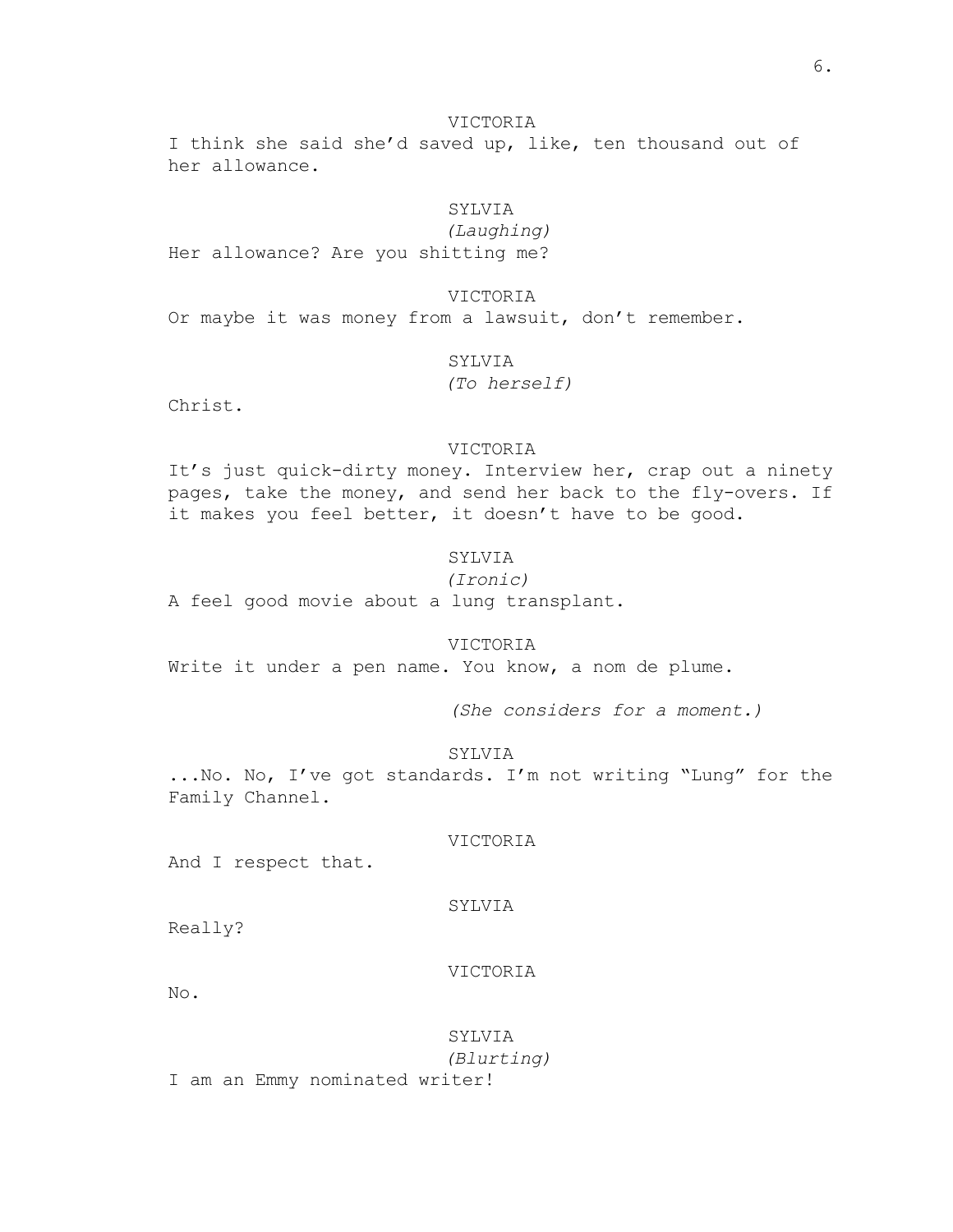VICTORIA For a Hulu show that was cancelled after half a season that few saw and no one remembers.

**SYLVIA** ...Shit. Thanks for the validation.

VICTORIA

If you change your mind, if I can find her name, I'll give it to Steph.

*(VICTORIA exits.)*

SYLVIA *(Calling after)*

I won't change my mind!

*(Fade to.)*

*(Please Note: Scene changes should be uncomplicated. One reality flows to the next with only a light and short music cue.)*

# **[Southern California's Drone Strike Champion]**

*Sylvia's Bungalow, Burbank*

*(SYLVIA turns to find her living room. She picks up mail that's come through the door slot and thumbs the past due notices.)*

SYLVIA (CONT'D) *(Calling off)* I'm home. Don't feel like cooking. Pizza? *(Beat)* Zeke? You in there?

> *(SYLVIA turns to find something she's seldom seen, her son ZEKE is not in his room.)*

> *(ZEKE's a rebellious high school junior. He's got the required nose ring and black hoodie. He's a modern, tattooed Hamlet at 17.)*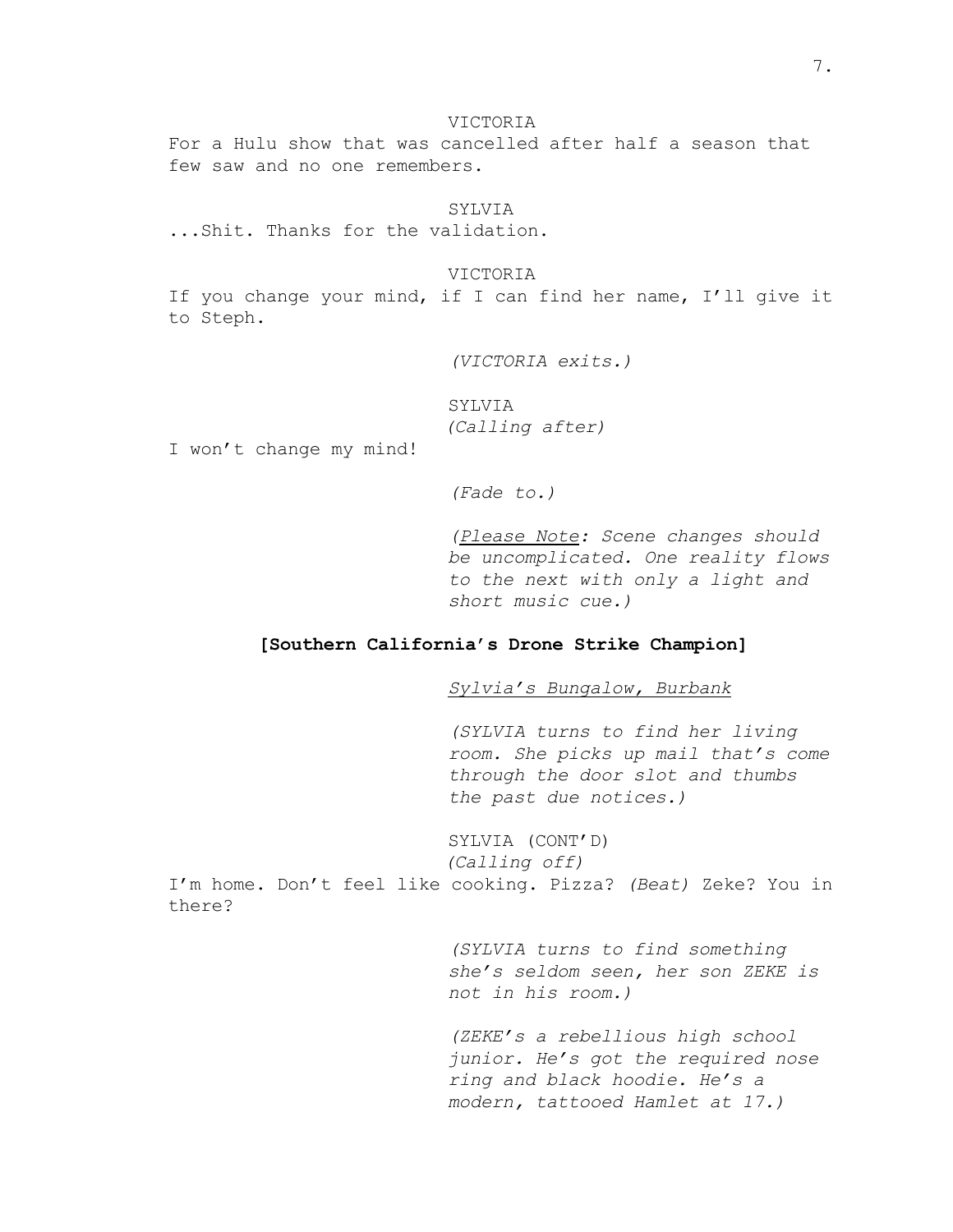# SYLVIA (CONT'D)

And to what do I owe the honor of this rare appearance?

# ZEKE

# *(Small)*

Shut up.

# SYLVIA

You want dinner? I'll order it the way you like it, not a vegetable to be found.

# ZEKE

### *(Troubled)*

We gotta talk.

### SYLVIA

You want to talk? Now you're really freaking me out.

### ZEKE

I'm serious.

### SYLVIA

You could be a dead rotting corpse in there, how would I know?

# ZEKE

Something's happened.

#### SYLVIA

Crap. Not the car.

### ZEKE

I/

### SYLVIA

No, start with how much it's going to cost me, give me a dollar amount, and work back from there.

# ZEKE

*(Dark)*

...I killed someone.

*(That needs a pause.)*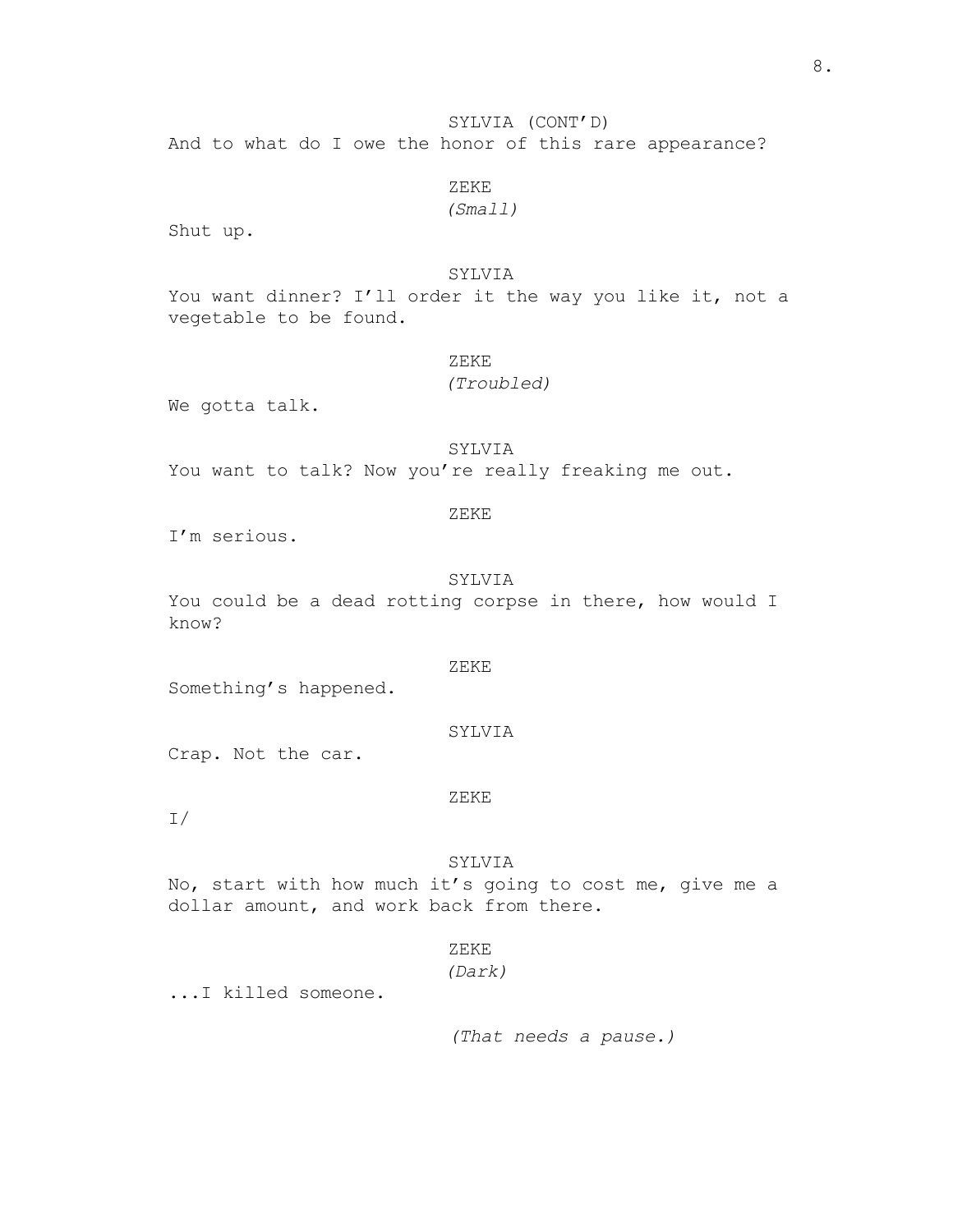# SYLVIA *(Perplexed)*

Okay... Ah. Not good.

# ZEKE

I'm serious.

# SYLVIA

Is this something you need to talk over with Dr. Altman?

ZEKE

I was flying over southern Nangarhar Province.

SYLVIA

Sorry for not knowing where that is. West Covina?

### ZEKE

Afghanistan.

SYLVIA

You were playing Drone Strike.

ZEKE

Yeah.

# SYLVIA

Bit of advice, you might mention up front when you say you've killed someone.

# ZEKE

I killed Hafiz Saeed Baghdadi, a Taliban commander. I'm not upset that he's gone. He said terrible things about Jews/

### SYLVIA

Wait, he talks against the Jews? I know these video games are realistic but jeez...

### ZEKE

No. In real life.

### SYLVIA

In real life what?

### ZEKE

I killed him.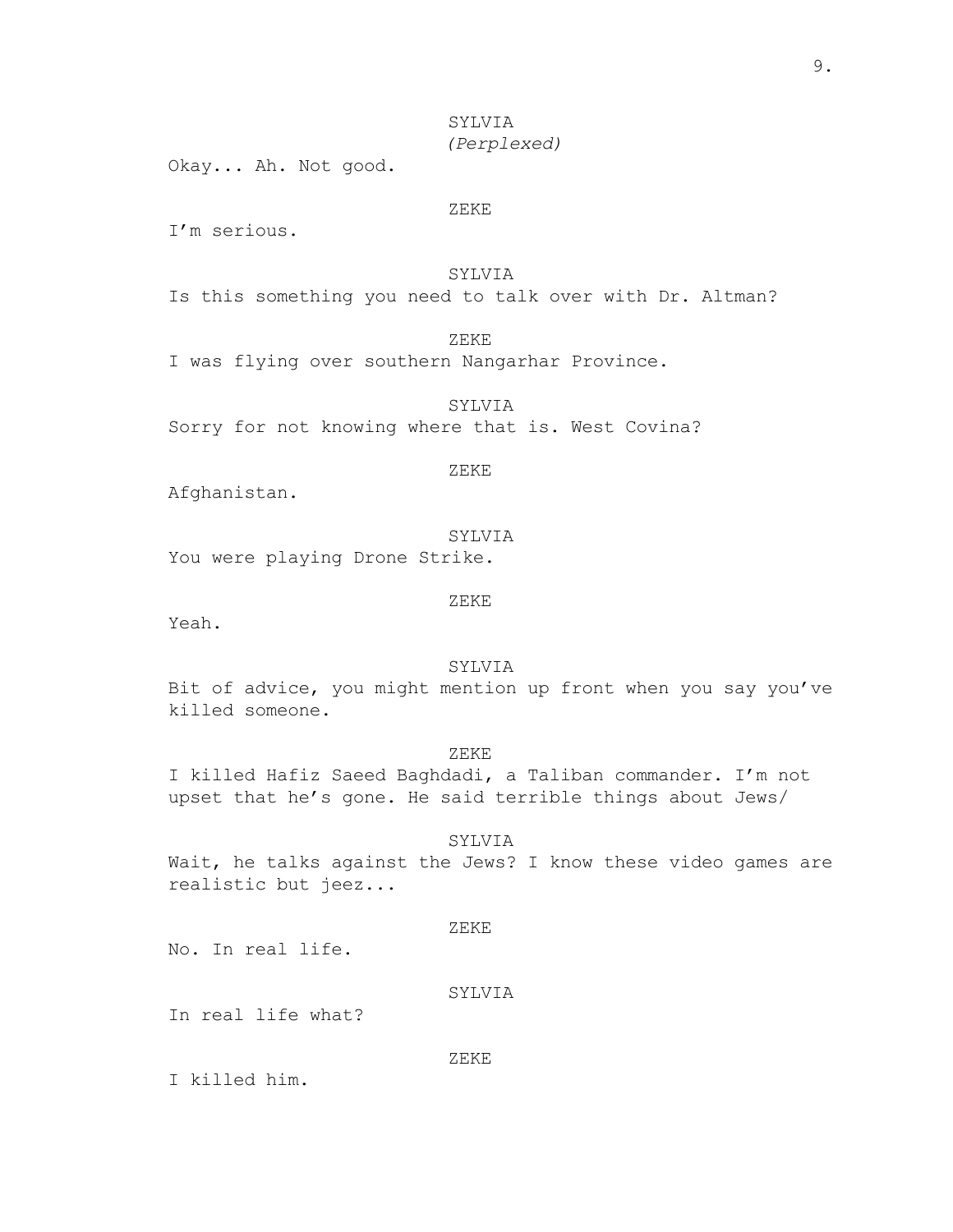# SYLVIA

*(Incredulous)*

Okay, so... What do you want on your pizza?

### ZEKE

I was on a scanner mission.

# SYLVIA

# *(Snide)*

Scanner, right, I know exactly what you're talking about.

ZEKE

### *(Dark, honest)*

Was near the Pakistan border, was trying not to cross out of Afghan air space, that's minus ten points.

### SYLVIA

Of course, minus ten, not good.

### ZEKE

When my mission panel lit up telling me that there was a hot target leaving Torkham in a white Toyota Land Cruiser. I accepted the mission. You'd be proud of me, I waited, held my fire.

# SYLVIA

Because?

### ZEKE

The target was passing a mosque. So I circled, fired, direct hit, blew the shit out of'em. Got 10,000 points and two gold stars.

> *(She takes a Fat Tire beer from her purse, twists off the top and gulps.)*

### SYLVIA

### *(Sarcastic)*

Was hoping you'd become a doctor, I'd even take a lawyer, but you got 10,000 points and two gold stars. I'm so proud. Now, would you care to join me for dinner or are you going to eat in your room like you always do?

### ZEKE

I made today's paper.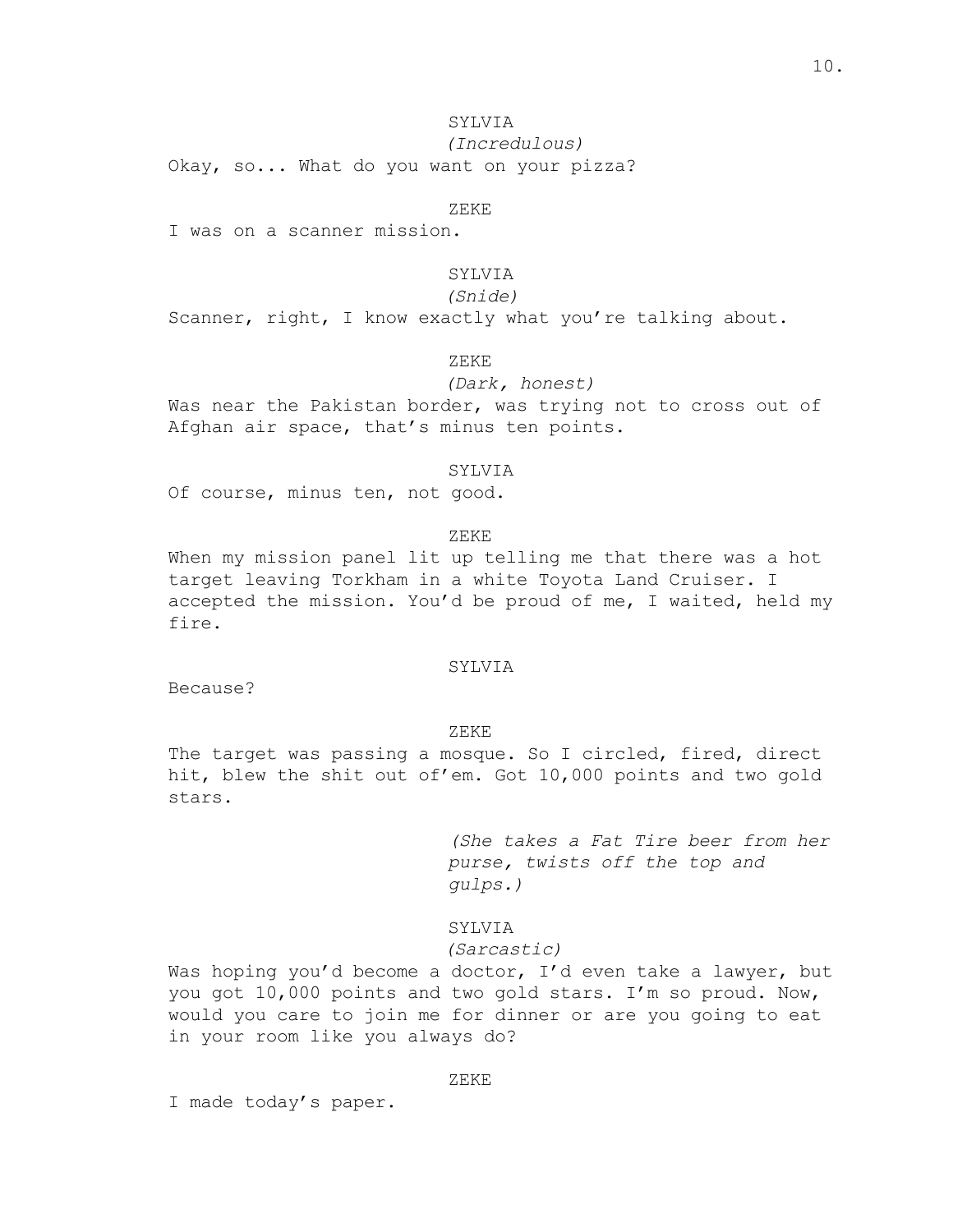# SYLVIA

*(Reading)*

"Drone strike kills Taliban commander." ...I don't understand.

# ZEKE

Read the name.

### SYLVIA

Hafiz Saeed Baghdadi.

### ZEKE

It was me, I killed him.

# SYLVIA

Ah, Zeke, you do know this is a coincidence.

### ZEKE

Second time it's happened.

# SYLVIA

So what're you saying, that from your bedroom, here in Burbank, you actually, for real, killed a Taliban commander ten thousand miles away playing a video game?

### ZEKE

### *(Dark)*

The NSA hacked me.

### SYLVIA

Zeke/

#### ZEKE

Don't say it! Don't do what you always do!

### SYLVIA

Okay, okay, I believe you.

### ZEKE

You do?

### SYLVIA

Yes.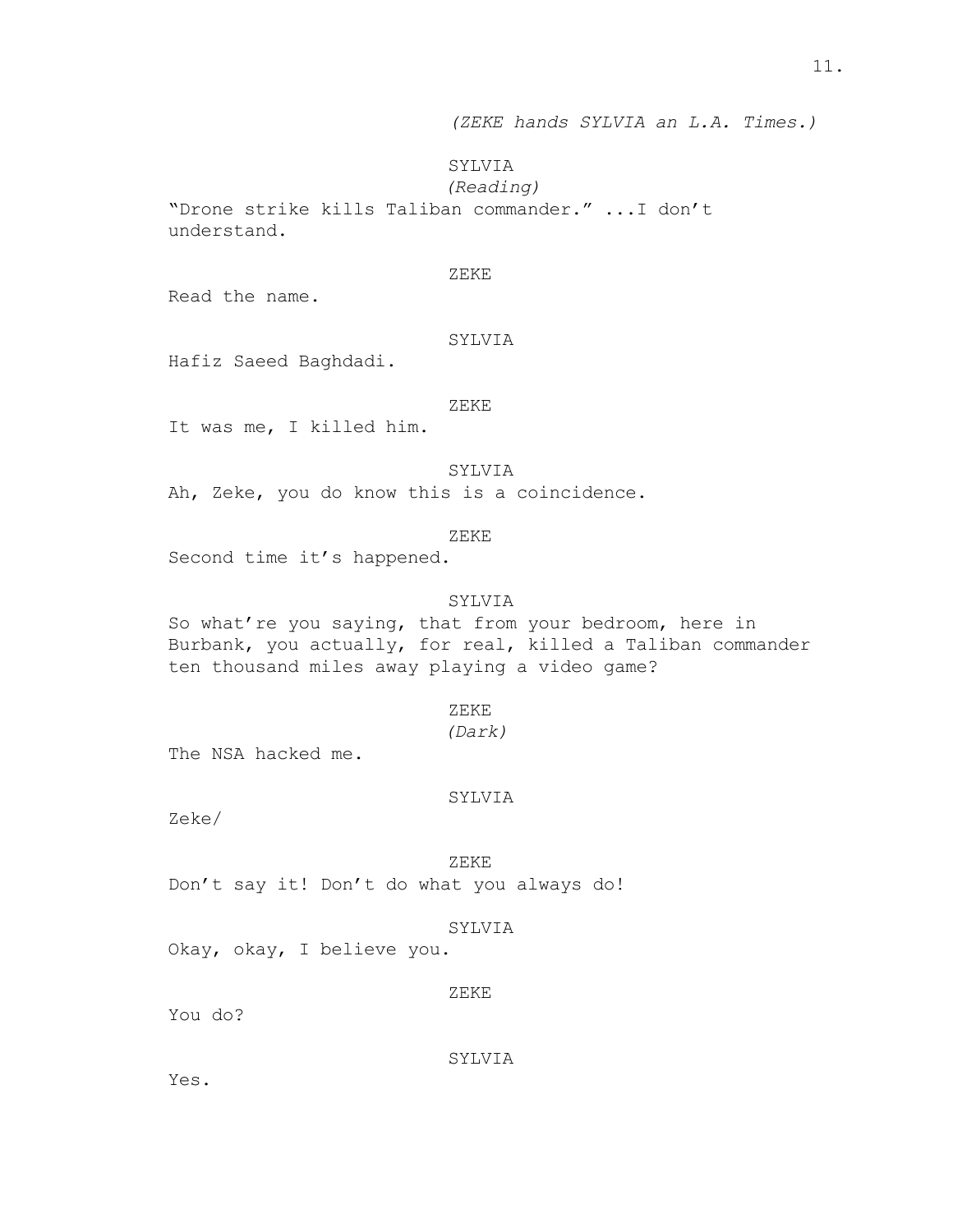### ZEKE

Really?

# SYLVIA

# *(Irritated)*

No! You're telling me that the NSA is using *you* to control their drones in Afghanistan?

### ZEKE

Who better? I am the regional Southern California Drone Strike Champion.

### SYLVIA

And what am I supposed to do with this information?

### ZEKE

The time and locations of my kills are exactly the same.

# SYLVIA

Did you take your Ritalin today?

# ZEKE

*(Pissed)*

See, that's what you do! You shoot me down all the time!

### SYLVIA

### *(Frustrated)*

Zeke, please, I've had a hard day. My agent is going to drop me, my career is teetering on the edge of female middle-aged oblivion and I can't write at Starbucks!

### ZEKE

*(Confused by this)*

Starbucks?

### SYLVIA

Do you want to go live with your father and his child-bride in Pasadena?

### ZEKE

Pasadena sucks.

# SYLVIA

(MORE) *(Kindly)* I agree. We have something in common. Let's build on that.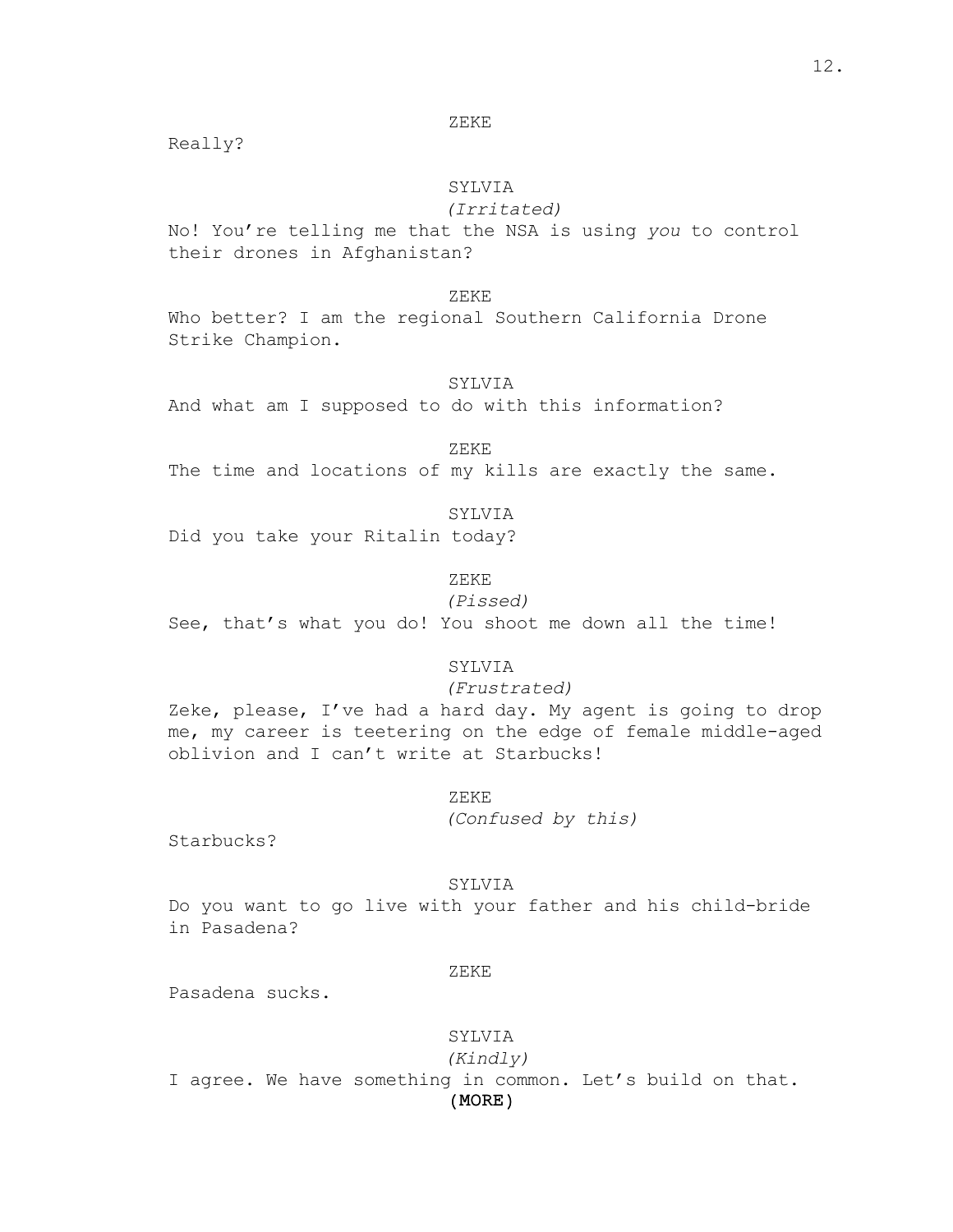SYLVIA (CONT'D)

Now... I'm worried about you. I want you to be healthy and not sit in your room twelve hours a day.

ZEKE

You do the same thing.

SYLVIA

That's different, I'm writing, I have a purpose.

ZEKE

I have a purpose. America needs me.

SYLVIA

Zeke, I need you, I need you to take the lock off your door.

ZEKE

So you can fuck with my computer again?

SYLVIA

And when I knock I need you to answer.

ZEKE

You want me to be a phony!

SYLVIA How is that making *you* a phony?!

*(ZEKE starts out.)*

SYLVIA (CONT'D) *(Pissed)* Don't walk away when I'm talking!

> *(ZEKE stops. SYLVIA takes a breath.)*

SYLVIA (CONT'D) *(Trying a new tactic)* Okay. Who knows. You might be right. The world today is so bat shit crazy, I don't know what's real anymore.

ZEKE

*(Tentative)*

You proud of me?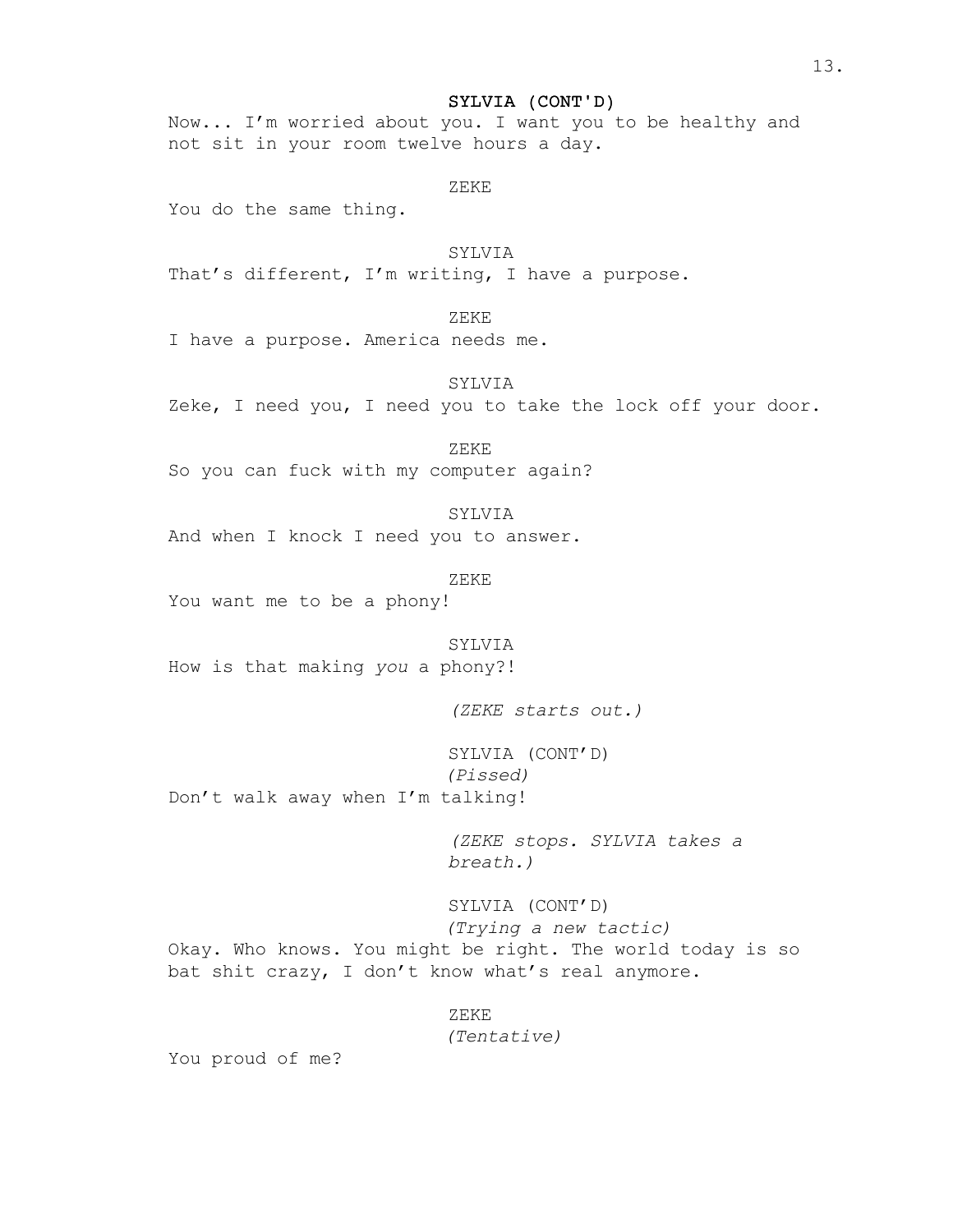SYLVIA Sure. I'd be prouder if you saw Dr. Altman.

ZEKE

You don't got the money.

SYLVIA Don't worry about money, I'll get the money!

ZEKE You could've been a famous writer!

SYLVIA

What?

### ZEKE

But you had to file charges!

SYLVIA He was masturbating in an elevator.

ZEKE

So what, that's like any given Tuesday at Burbank High!

*(ZEKE walks out. SYLVIA drinks.)*

*(Fade to.)*

### **[Becky And Her Lung Transplant]**

*A Crappy Bar On Hollywood Blvd*

*(SYLVIA drinks a beer at her regular hangout. She's on her cell with her ex.)*

SYLVIA

*(On her cell, intense, bitter)*

...Yes, I'm at a bar, yes I'm drinking, and yes I am fully aware that it's ten in the morning! Don't change the subject! You're three months behind. ...Bullshit. ... You said that last month. ...I'll meet you at the neutral location at noon. ...Bring money and don't bring her, I don't want to see her peppy little tits/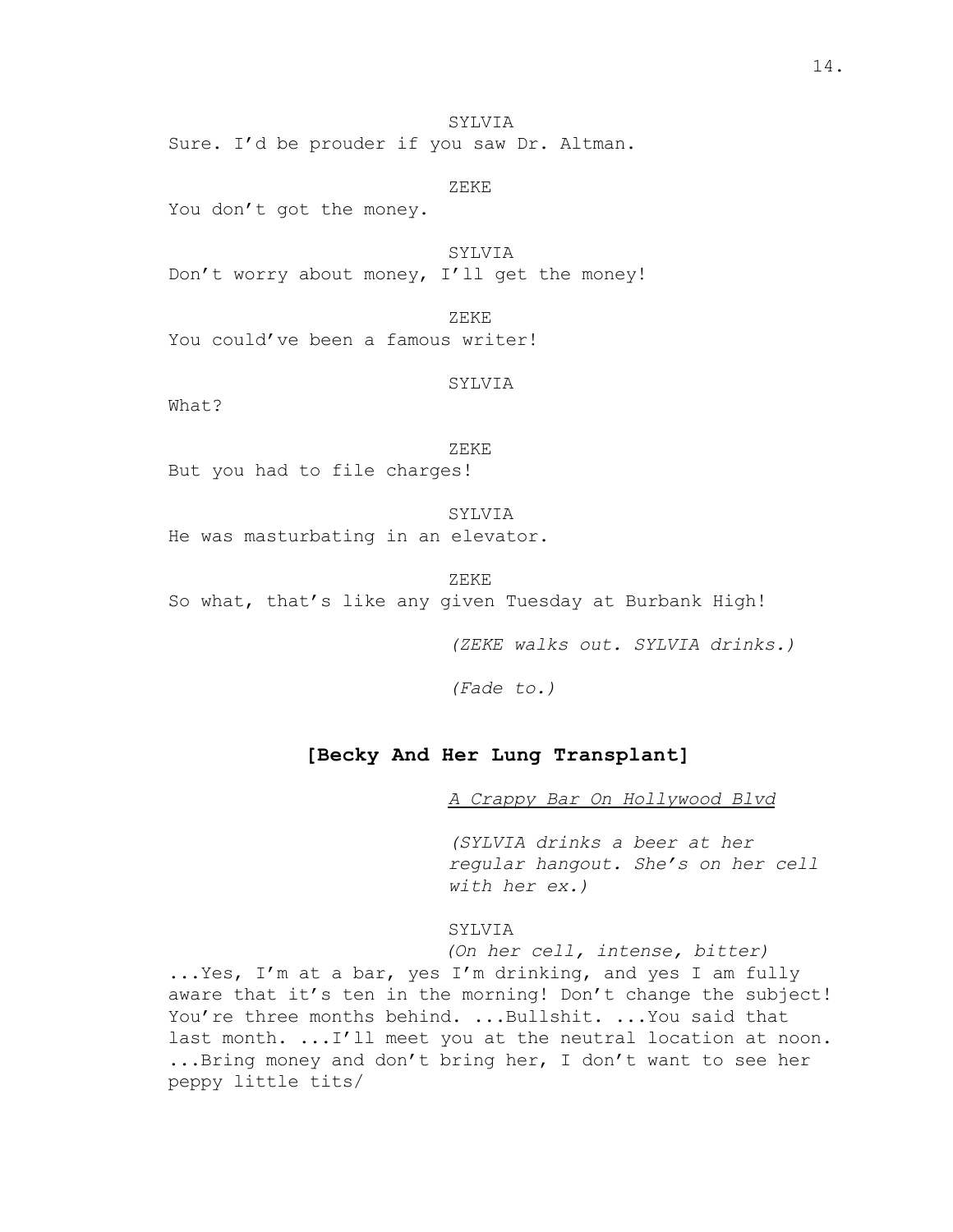*(On 'tits' SYLVIA turns to find IVANKA, a smiling midwesterner. They're a study in contrast. SYLVIA is driven by ambition, IVANKA by ranch dressing.)*

### IVANKA

Hi.

# SYLVIA

...Hi.

IVANKA *(Smiling, upbeat)*

Ms. Parks?

### SYLVIA

Yeah?

### IVANKA

Ivanka Trump.

### SYLVIA

Excuse me?

# IVANKA

That's just a little joke I do to freak people out. My first name is in fact Ivanka, but my last name isn't Trump it's Trumper. Let me tell ya, it's quite the conversation starter.

### SYLVIA

*(Confused, on cell)*

Gotta go.

*(She hangs up. There's an odd pause as IVANKA stands there smiling.)*

SYLVIA (CONT'D)

Your last name is Trumper?

# IVANKA

Can you tell the difference? You guest it. I haven't had as much work done as she. I can still wiggle my nose.

*(IVANKA wiggles her nose.)*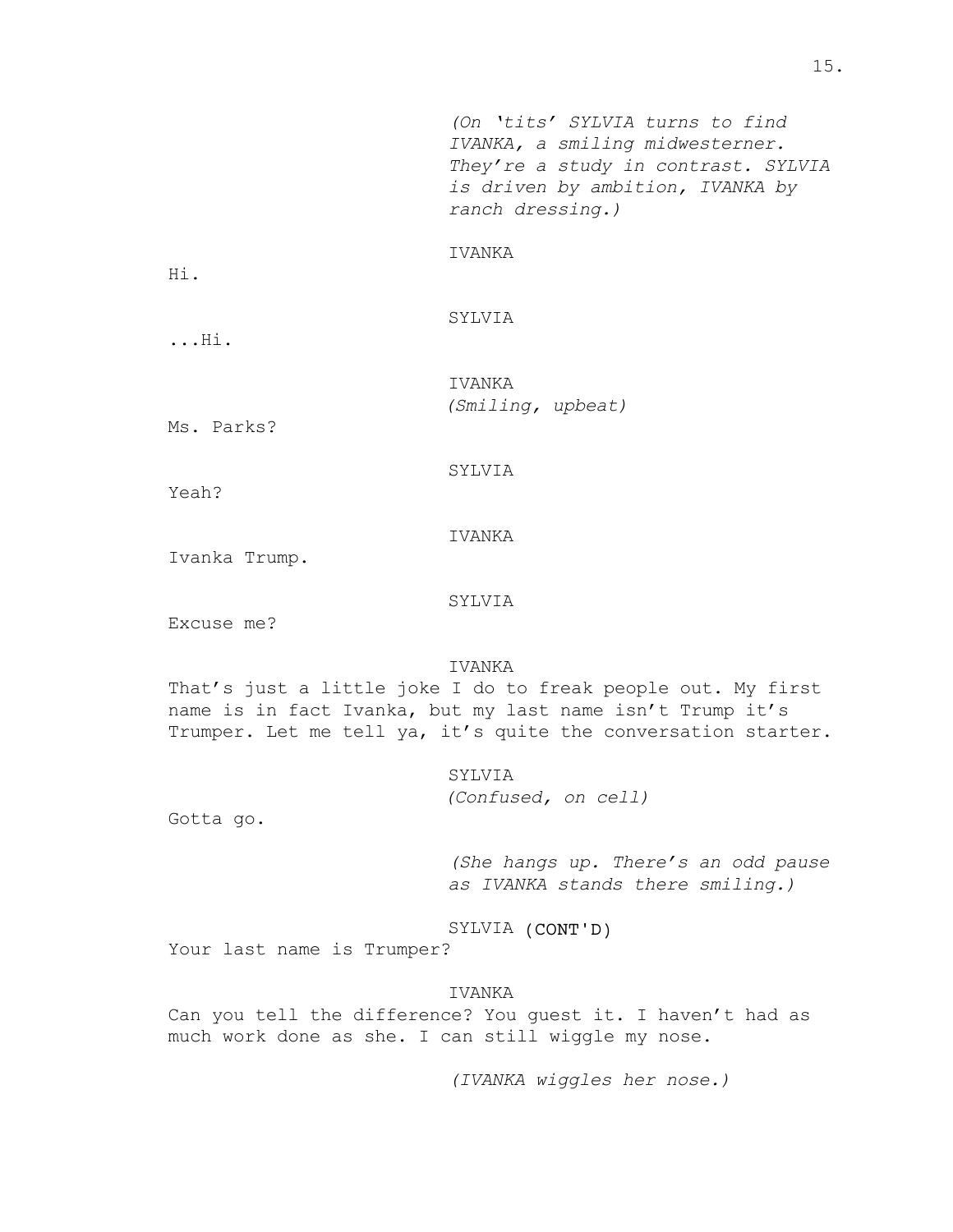SYLVIA

*(Confused)* Ah. Can I get you something? Morning beer?

### IVANKA

Morning beer?

# SYLVIA

It's like a regular beer but you drink it in the morning.

### IVANKA

No. I'll have a Squirt.

# SYLVIA

What's a Squirt?

# IVANKA

SYLVIA

It's like pop.

You mean soda pop?

# IVANKA

Yeah.

# SYLVIA

*(Calling off to unseen waitress)* Waitress, when you get a sec, another Fat Tire and a Squirt. *(To Ivanka)* Shall we?

### IVANKA

Oh, thank you.

*(They sit at a table. Again a stupid pause as IVANKA smiles.)*

### SYLVIA

*(Trying to find a subject)*

So, ah, you live in Dayton.

# IVANKA

Sure do.

### SYLVIA

That's in Ohio?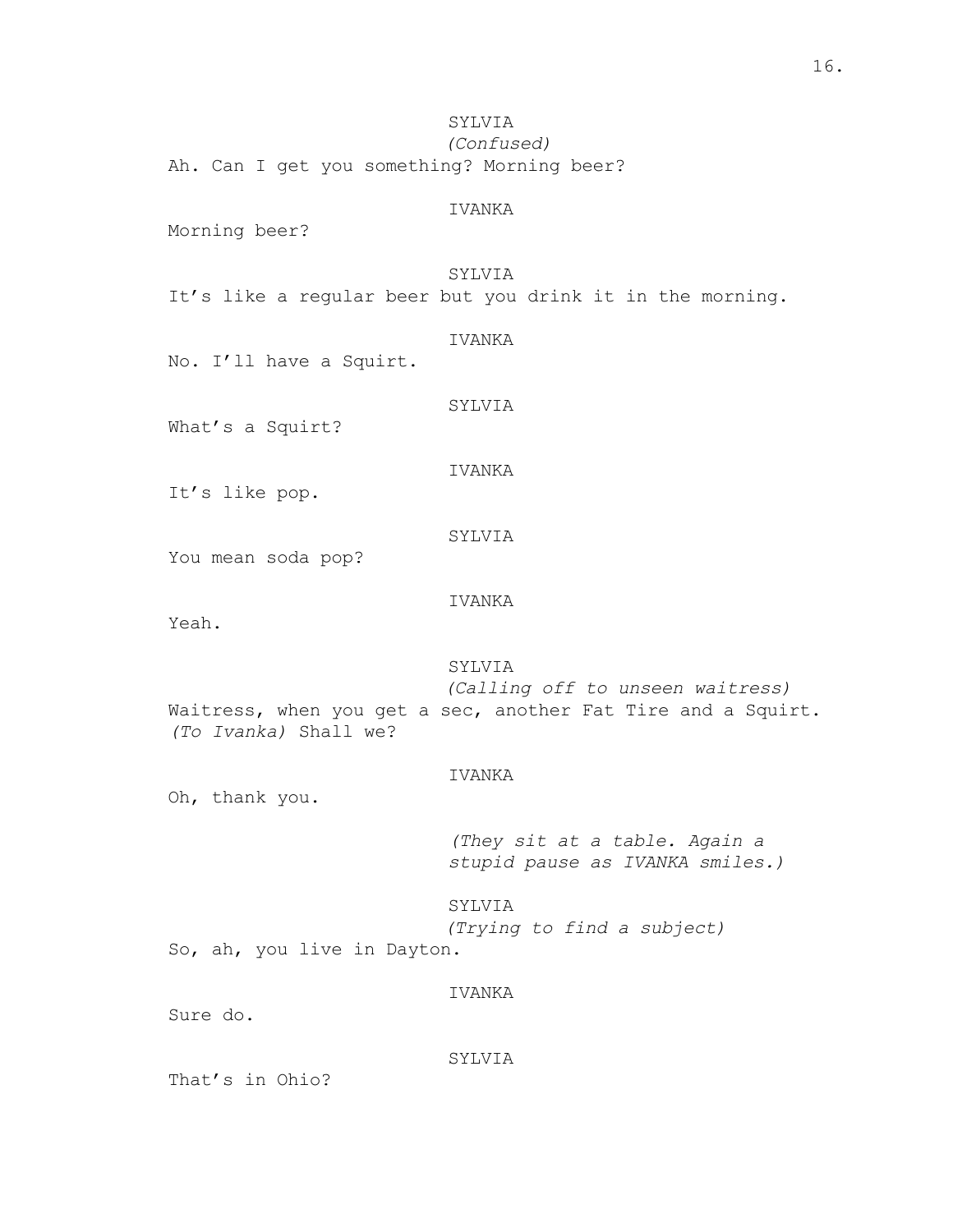Sure is. Go, Buckeyes.

# SYLVIA

First time in L.A.?

IVANKA Yeah. I took the Universal Studios tour yesterday.

# SYLVIA

And how was that?

IVANKA My rental car was stolen from the parking lot.

### SYLVIA

Sorry to hear that.

IVANKA

And today I'm going to a taping of "Dancing With the Stars."

SYLVIA *(Unimpressed)*

That should be... fun.

# IVANKA

You've done it?

SYLVIA No, but *(Lying)* it's on my bucket list.

IVANKA

You okay?

# SYLVIA

Me?

### IVANKA

You seem sorta preoccupied.

# SYLVIA

Nooooo. Just wondering where the waitress went. So, ah, your daughter...

### IVANKA

Yeah.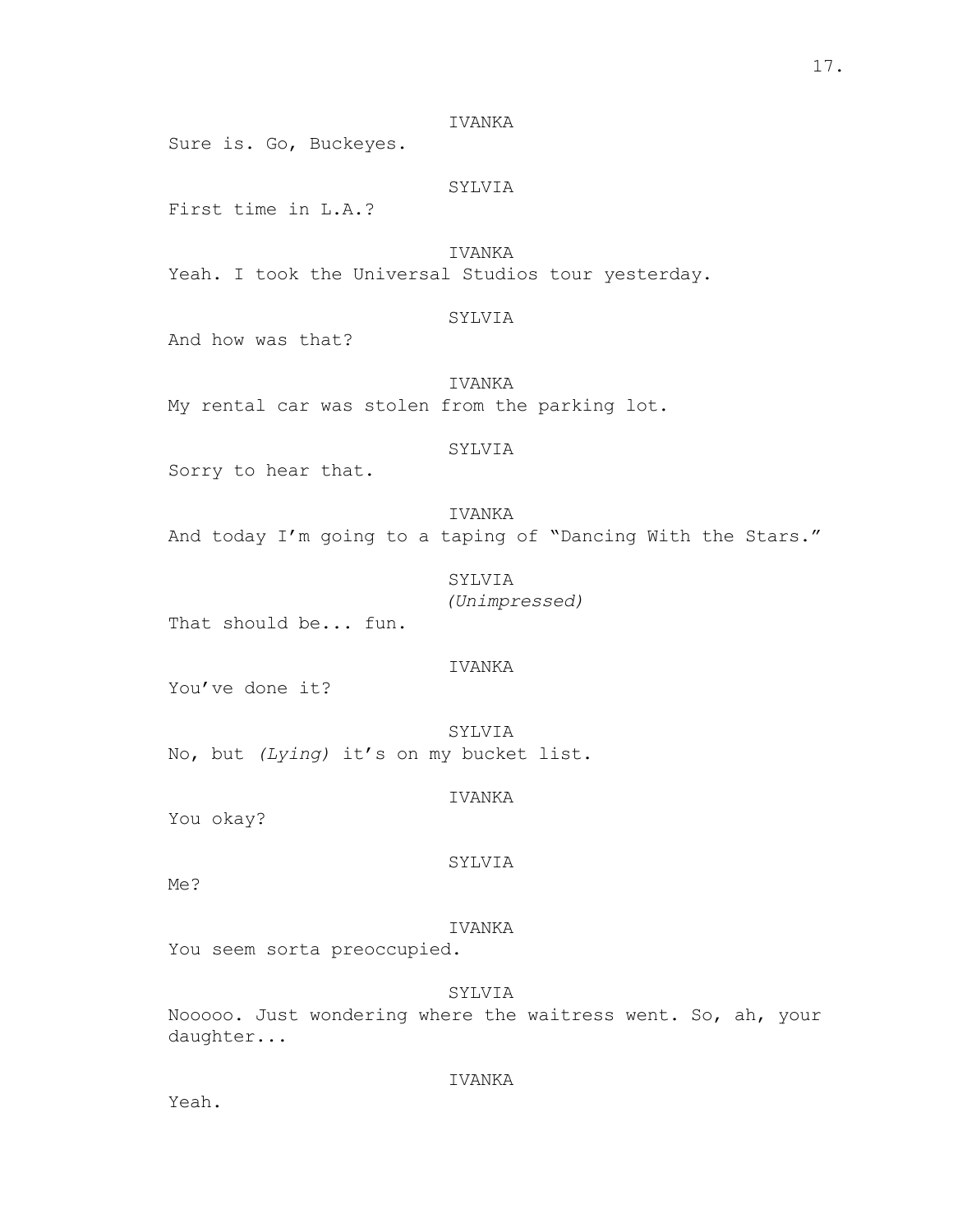### SYLVIA

Both kidneys?

# IVANKA

Excuse me?

# SYLVIA

She had a kidney transplant or something?

# IVANKA

Lung transplant.

# SYLVIA

That's what I meant. And you want a movie made about it.

### IVANKA

Please forgive me, I don't know how this works. I've never met a writer before.

# SYLVIA

Well, it's simple, you talk, I take notes and we'll see what happens.

# IVANKA

### *(Sincerely)*

I want to share my story with the world. I want a movie that so real it creates its own kinda an illusion.

### SYLVIA

# *(Bullshitting her)*

And that just might happen. You never know. It's Hollywood, nobody knows anything.

# IVANKA

You wrote that animated doggy movie, "You've got Pee Mail."

### SYLVIA

*(Hardly proud of it)*

Yeah, long time ago.

# IVANKA

I own the DVD.

#### SYLVIA

Good for you.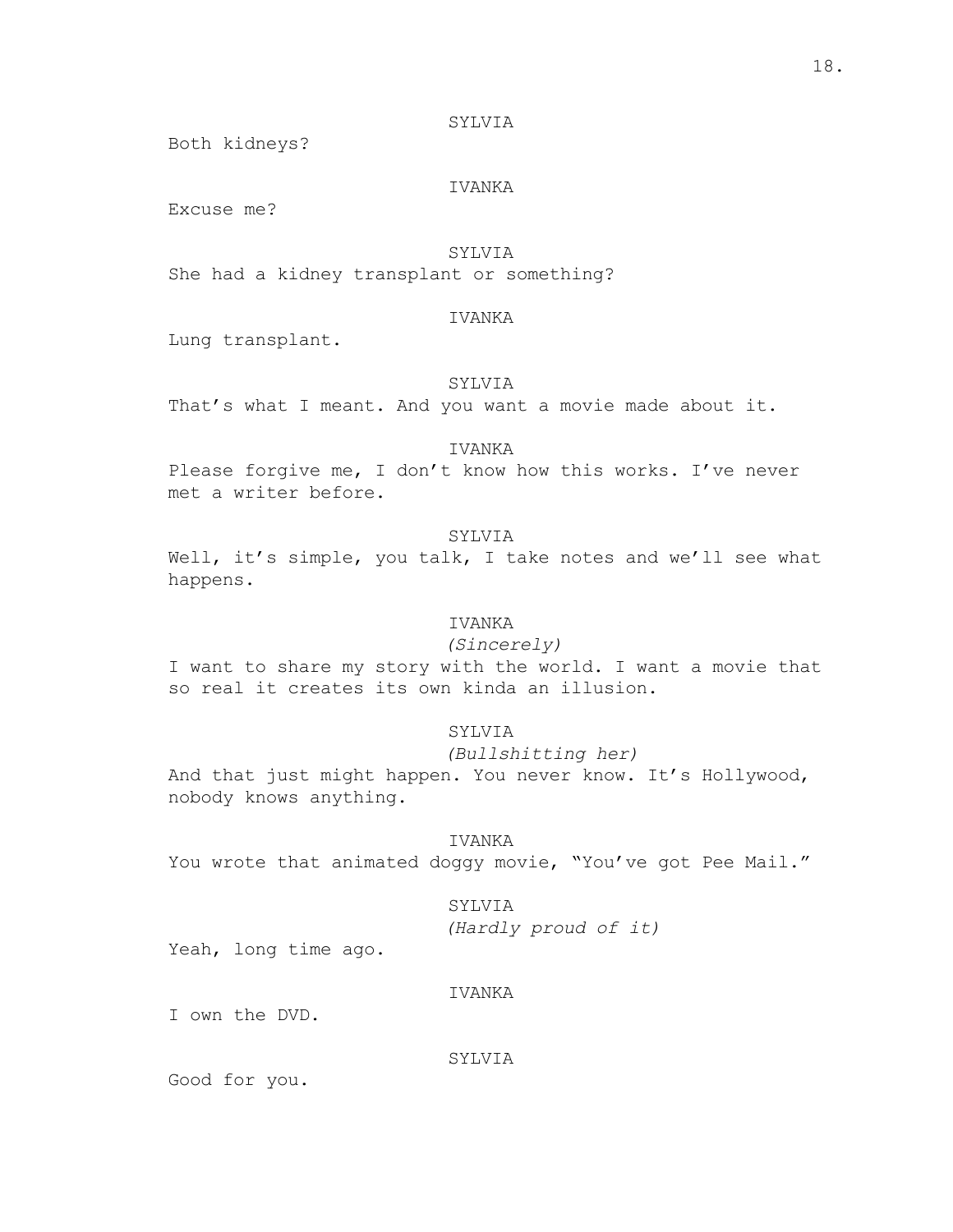The character of Diego was my favorite. You really got into the head of a Cocker Spaniel.

> SYLVIA *(Chagrin, drinking)*

Thanks.

IVANKA

And you were nominated for that gay sitcom thing.

SYLVIA

Right the 'gay sitcom thing'.

IVANKA

You're *known* in Hollywood?

SYLVIA

I suppose.

IVANKA

I mean, you're a *name*.

SYLVIA

No screenwriter in Hollywood is a 'name' but/

IVANKA

But with 'Sylvia Parks' on the script studios'll take notice.

# SYLVIA

### *(Bullshitting)*

Well, you see, ah, I use the name Sylvia Parks when I write animated doggy love stories, or 'gay sitcom things' but for this, more of a 'feel good' Family Channel story, I'd use my pen name.

### IVANKA

Pen name?

SYLVIA Yeah, writers use lots of different names.

# IVANKA

What name would you use for my story?

IVANKA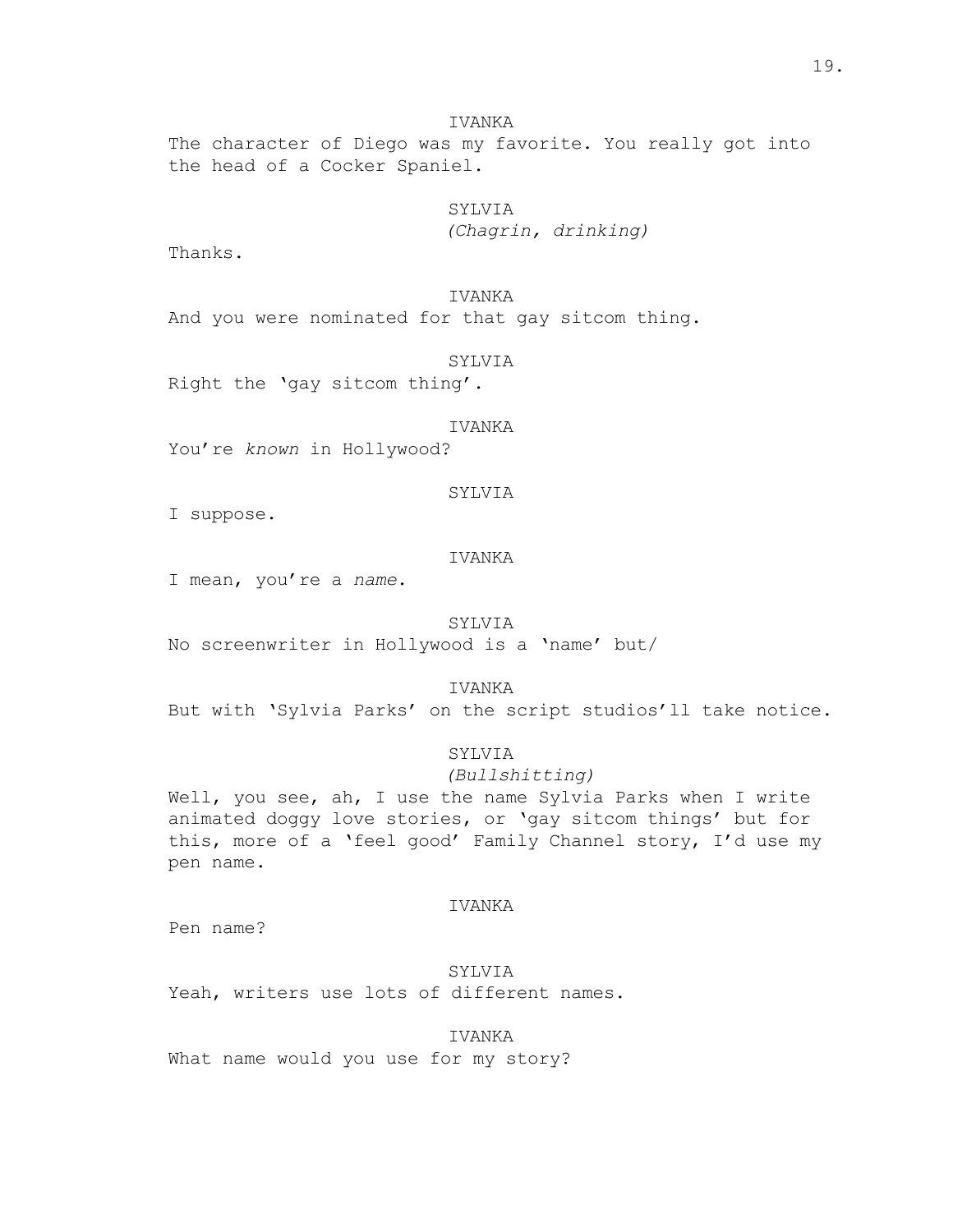# SYLVIA

Alan Smithee.

*(She sees the unseen waitress.)*

SYLVIA (CONT'D) *(Calling off)*

Waitress, I really need that Fat Tire.

# IVANKA

And a Squirt.

SYLVIA *(Calling off)*

And a Squirt!

### IVANKA

Um, Alan Smithee's a man's name.

# SYLVIA

Yeah well, being female in Hollywood is not an advantage.

### IVANKA

Is that who I make the check out to, Alan Smithee?

*(She opens her large midwestern handbag.)*

SYLVIA

Ah... We're jumping right to money?

IVANKA

Isn't that how Hollywood works?

SYLVIA

Sure. But... make it out to Sylvia Parks.

IVANKA

Parks not Smithee. *(Writing the check)* Walter said I should pay half up front and half when you finish.

### SYLVIA

Who's Walter?

### IVANKA

My pastor.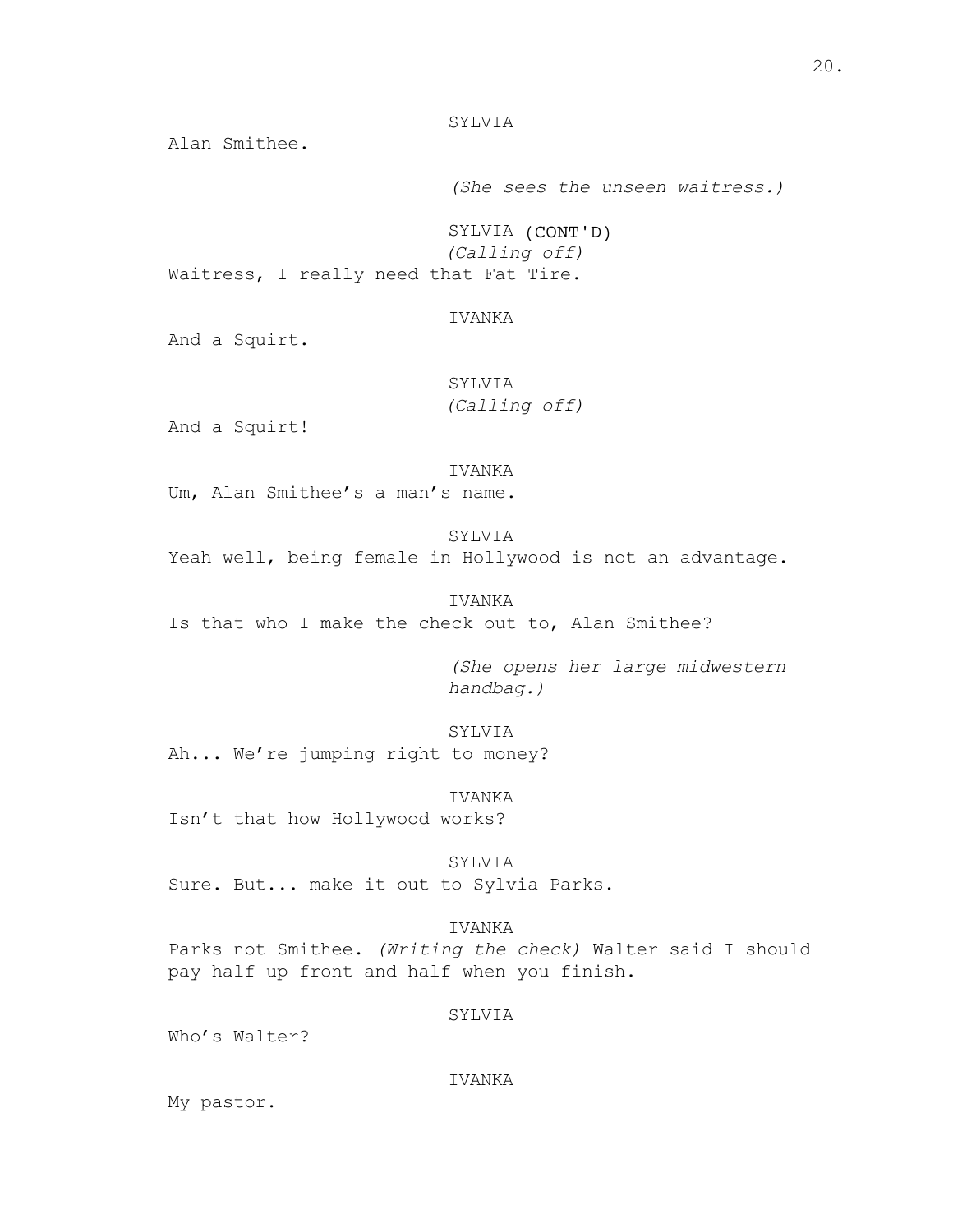# SYLVIA

He should've been an agent.

IVANKA

*(Still filling out the check)* Five thousand. A lot of money.

*(She shows the check to SYLVIA.)*

IVANKA (CONT'D)

*(To herself as she writes three e*xclamation points) Boop boop boop. *(To Sylvia)* I put three exclamation points after the amount.

*(She holds up the check.)*

SYLVIA

What for?

IVANKA

Cause it's a lot of money. Here.

*(IVANKA offers the check.)*

SYLVIA

Thank you/

*(IVANKA pulls it back.)*

IVANKA

Wait. If I don't write it down in the check register right away I'll forget.

> *(She writes in the checkbook register - who does that now? SYLVIA thinks she's entered a episode of the Twilight Zone.)*

IVANKA (CONT'D) *(Talking to herself as she writes)* Check number 544. Parks. Hollywood money. Five Thousand.

> *(IVANKA adds three exclamation points to the check register too.)*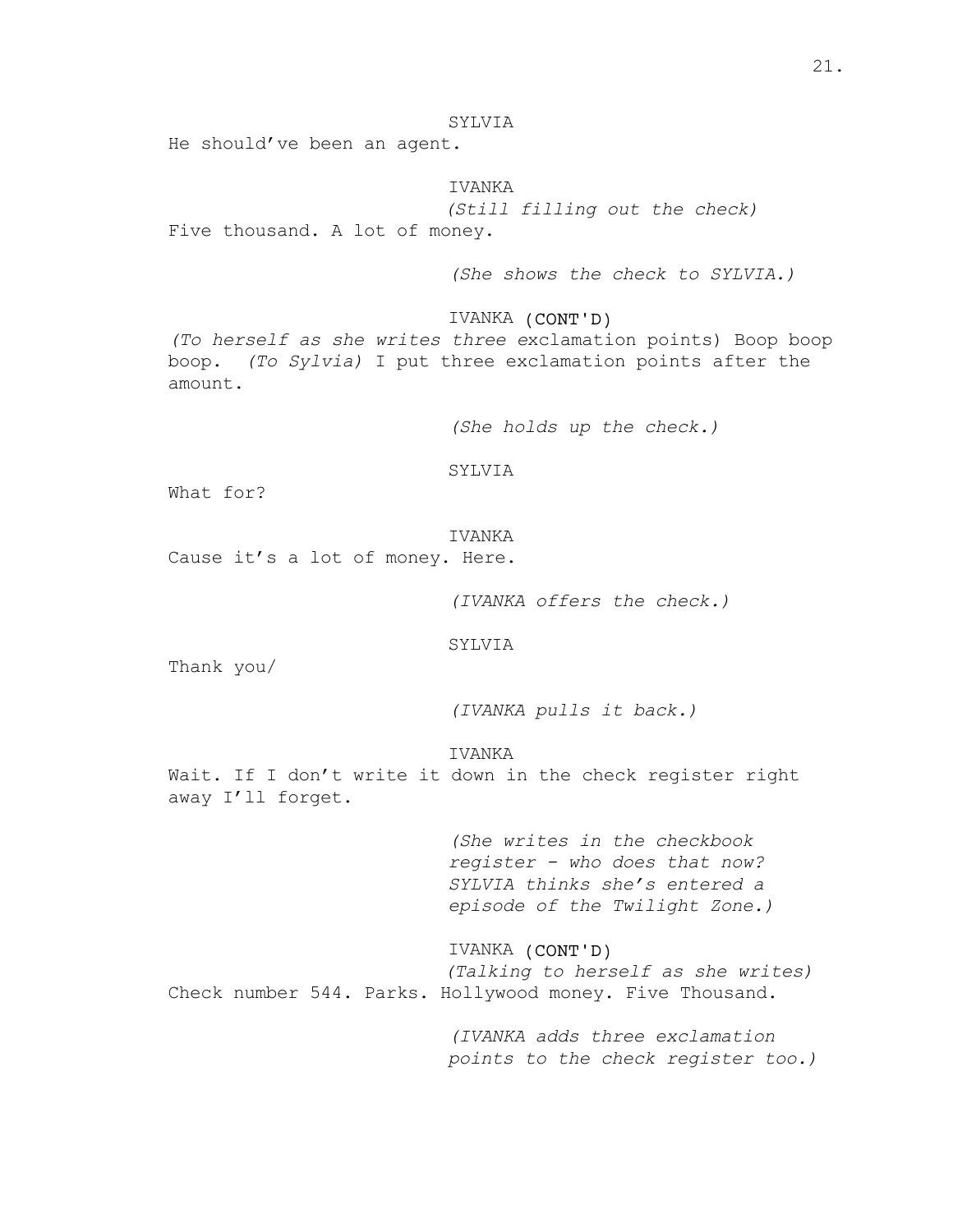*(Making sure no one is looking, an embarrassed SYLVIA grabs the check.)*

### SYLVIA

Okay, let's get started.

# IVANKA

Sure. What do you need to know?

*(SYLVIA takes out a pad and takes notes. She doesn't want to do this.)*

SYLVIA Well, for starters, what's your daughter's name?

### IVANKA

Becky. Bec for short.

SYLVIA *(Talking to herself, taking notes)*

Bec.

### IVANKA

'B' for shorter.

### SYLVIA

That's about as short as you can get. Is 'B" with you? Can I interview her too?

### IVANKA

No, she can't travel, she's had a lung transplant.

### SYLVIA

Right. That could inhibit travel. So, tell me a story about Becky-B and her lung transplant.

# IVANKA

Well, to begin, Bec wasn't like me, or her father, or anyone.

### SYLVIA

*(Talking to herself, taking notes)*

Daughter, loner.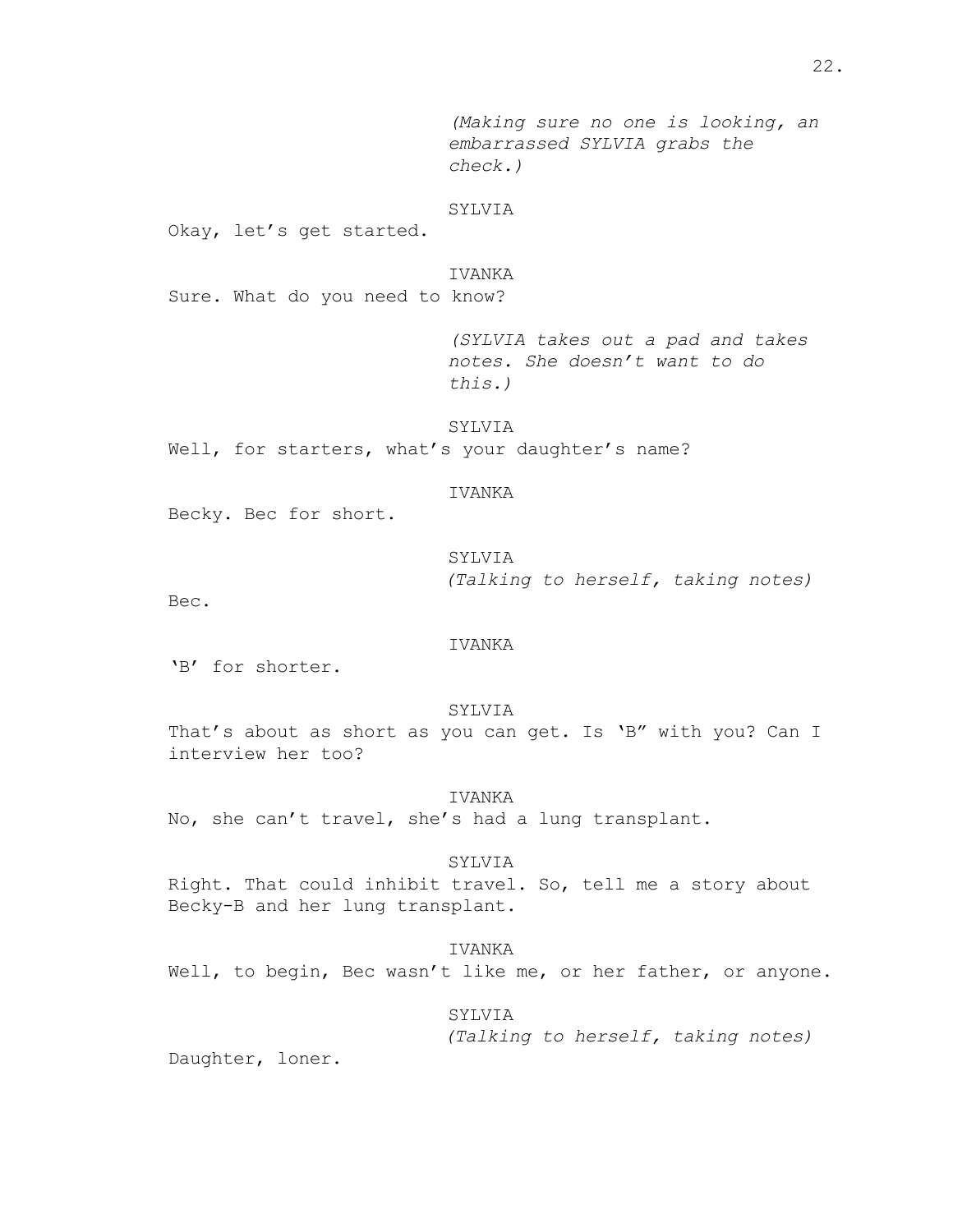She liked to volunteer at the local soup kitchen sponsored by the Episcopal church.

# SYLVIA

*(Taking notes)*

Helped the poor.

### IVANKA

That's how she met Dominique, a child from the ghetto.

# SYLVIA

Ghetto?

# IVANKA

Yes.

SYLVIA I didn't know we used that word anymore.

### IVANKA

Dayton has a ghetto.

### SYLVIA

*(More notes)* Okay. Dominique. Ghetto-girl. Got it.

# IVANKA

Dominique's parents died when she was nine, so my daughter brought her home to live with us. But my husband wouldn't hear of it. They had a terrible fight. My husband, exhusband, well almost ex, the divorce isn't final, he's what you'd call kind of a racist.

### SYLVIA

Dominique is black?

### IVANKA

Yes.

SYLVIA *(Taking notes)*

Husband-bad. Daughter-good.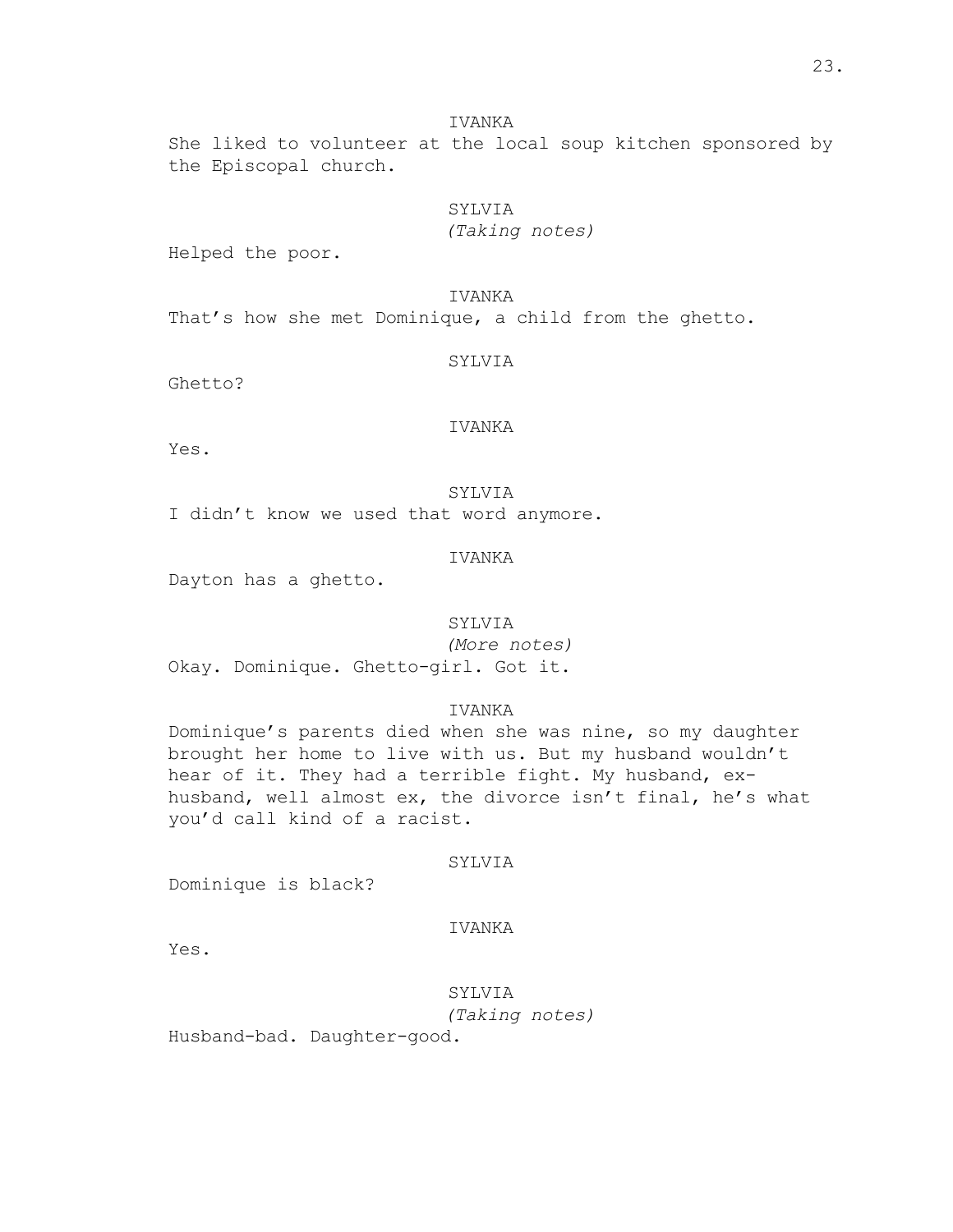So Bec hid little Dominique in our attic. That's where she grew up.

# SYLVIA

*(Halted)*

Wait. Your daughter hid a child from the "ghetto" in your attic?

# IVANKA

Yes.

# SYLVIA

For how long?

# IVANKA

Five years.

# SYLVIA

*(Boggled)*

Five years? And you didn't know someone was up there?

# IVANKA

Sometimes I heard noises but I thought it was squirrels. We'd had problems with rodents before.

# SYLVIA

*(Taken aback)*

Okay, ah, for five years, your daughter hid an orphan-child in the attic.

### IVANKA

Brought her food, books, they studied together. Became fast friends.

### SYLVIA

And she never left the attic?

IVANKA How could she? My husband would've her sent to an orphanage.

# SYLVIA

Orphanage?

### IVANKA

Yeah, orphanage.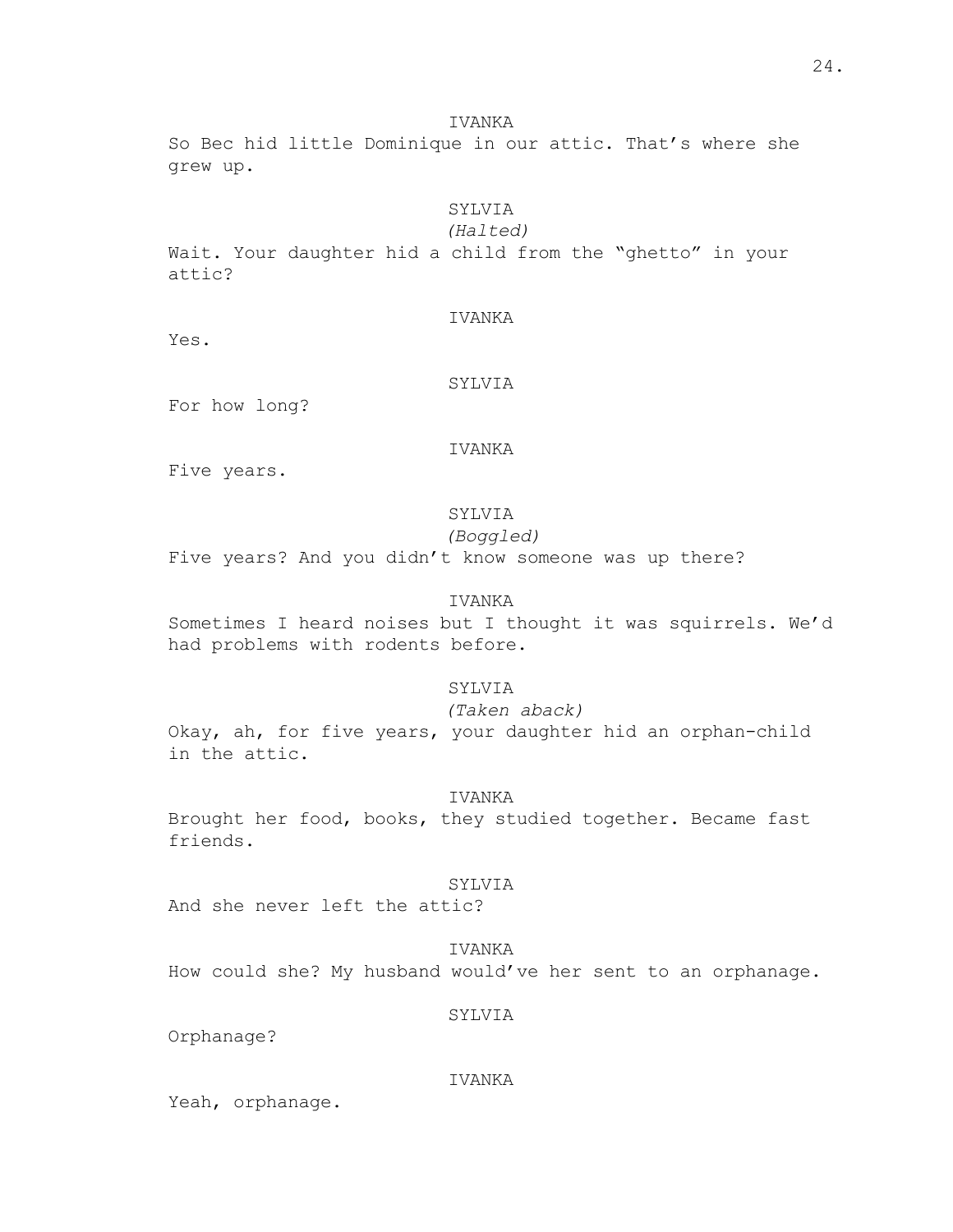# SYLVIA

*(Sorta to herself)*

Okay, if you have 'ghettos' in Dayton, I guess you've got 'orphanages' too.

# IVANKA

Do you have children?

# SYLVIA

A son.

### IVANKA

Can you imagine if he never left his room for five years?

# SYLVIA

*(To herself)*

Matter of fact.

### IVANKA

Then one day Dominique was discovered, my husband had her arrested and charged with trespassing. My daughter's heart was broken. She became ill. It was as if the spiritual power that linked them had been shattered.

### SYLVIA

*(Taking notes)*

Spiritual power.

# IVANKA

### *(Tears)*

And then my Bec was diagnosed with chronic obstructive pulmonary disease, and given only three months to live.

SYLVIA

*(More note writing)*

Not good.

# IVANKA

So, on Christmas morning, Dominique escaped from the orphanage to be with her. But just as they were to meet up, Dominique was hit by a truck.

# SYLVIA

*(More note writing)*

Holy crap.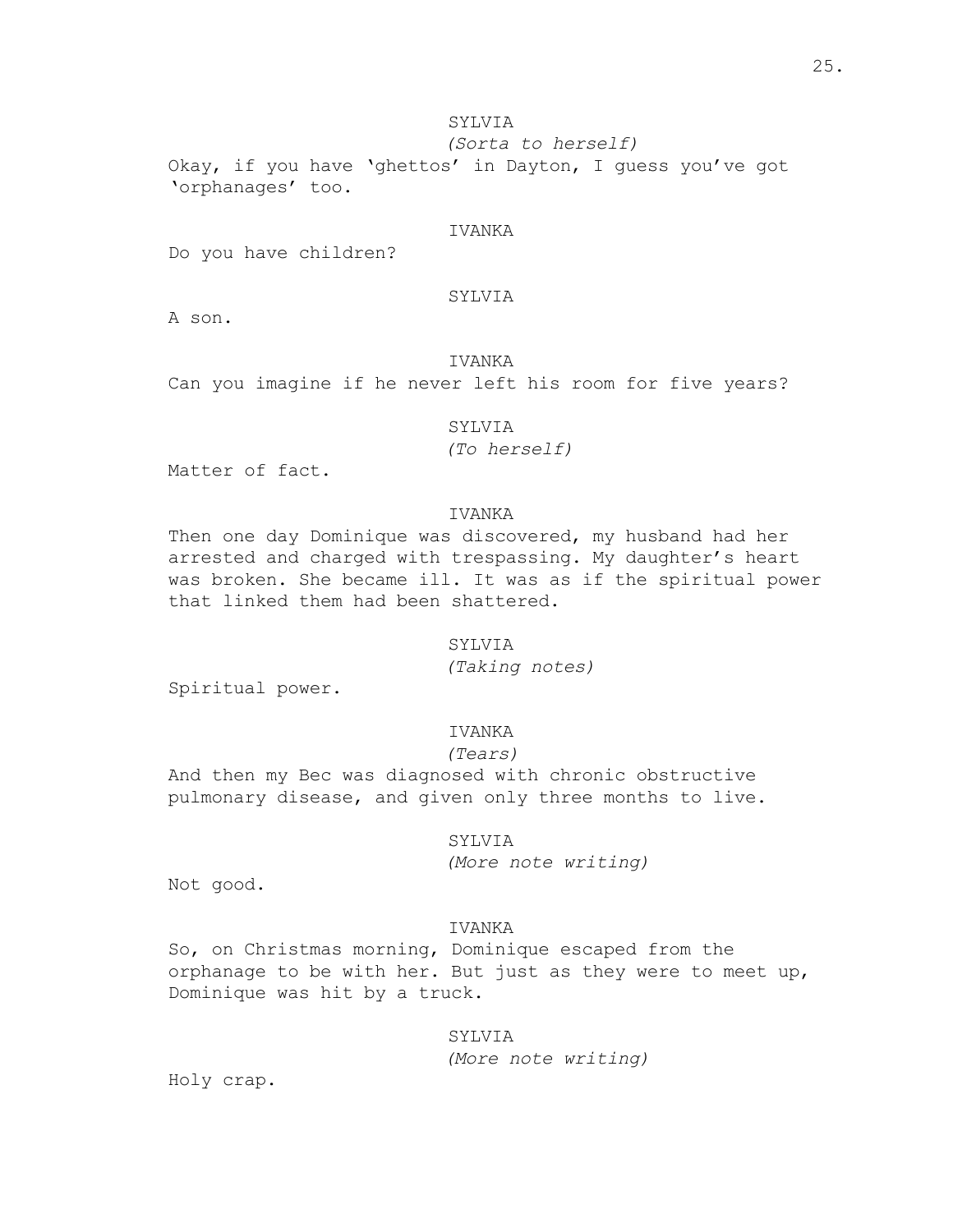Driven by my husband.

# SYLVIA

On purpose?

IVANKA

No, it was an accident. My husband had this... this...

*(IVANKA can't go forward, she chokes back tears.)*

### SYLVIA

It's okay, you can say it.

### IVANKA

*(Choked up)*

...Ford F-150.

# SYLVIA

Can I get you something? A morning beer, I mean, a tissue?

# IVANKA

*(Crying)*

As I held Dominique in my arms, her last dying wish was that my sweet Beck get her lungs.

### SYLVIA

*(Amazed)*

Wait. Your daughter has the black girl's lungs?

### IVANKA

Yeah.

# SYLVIA *(Amazed)*

Ah...

# IVANKA

Bad?

#### SYLVIA

No. That's like the perfect Family Channel, feel good/ Wait, were they lesbians?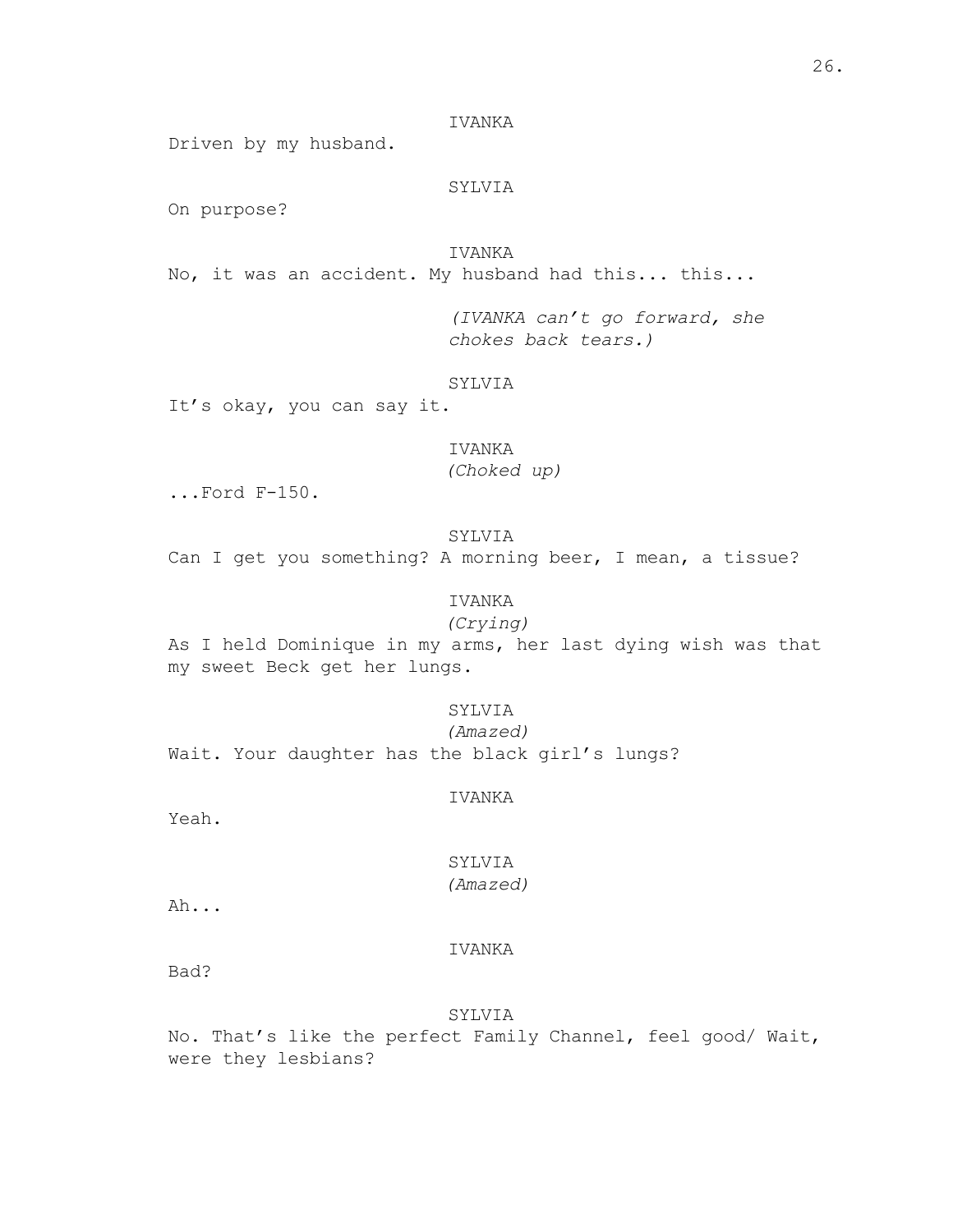Who?

# SYLVIA

Dominique and your daughter.

# IVANKA

No/

# SYLVIA

That's the perfect Family Channel, feel good, movie.

# IVANKA

*(Wiping her tears)*

I was trying to come up with a title, like, "Christmas Lung" or "Miracle Lung".

# SYLVIA

We can title it later. This is amazing.

IVANKA

*(Wiping her tears)*

You like it?

# SYLVIA

If I can be honest, I wasn't looking forward to this meeting, but this...*(Calling off)* Waitress hold off on the Fat Tire. Thank you. *(Back to Ivanka)* And it's based on a true story. Hollywood loves that.

### IVANKA

*(Still sniffling)*

Well, not exactly.

### SYLVIA

What I mean is that the basic parts of the story are true. The lung transplant.

# IVANKA

*(Endearing)*

Yes. But nothing else.

### SYLVIA

Nothing else what?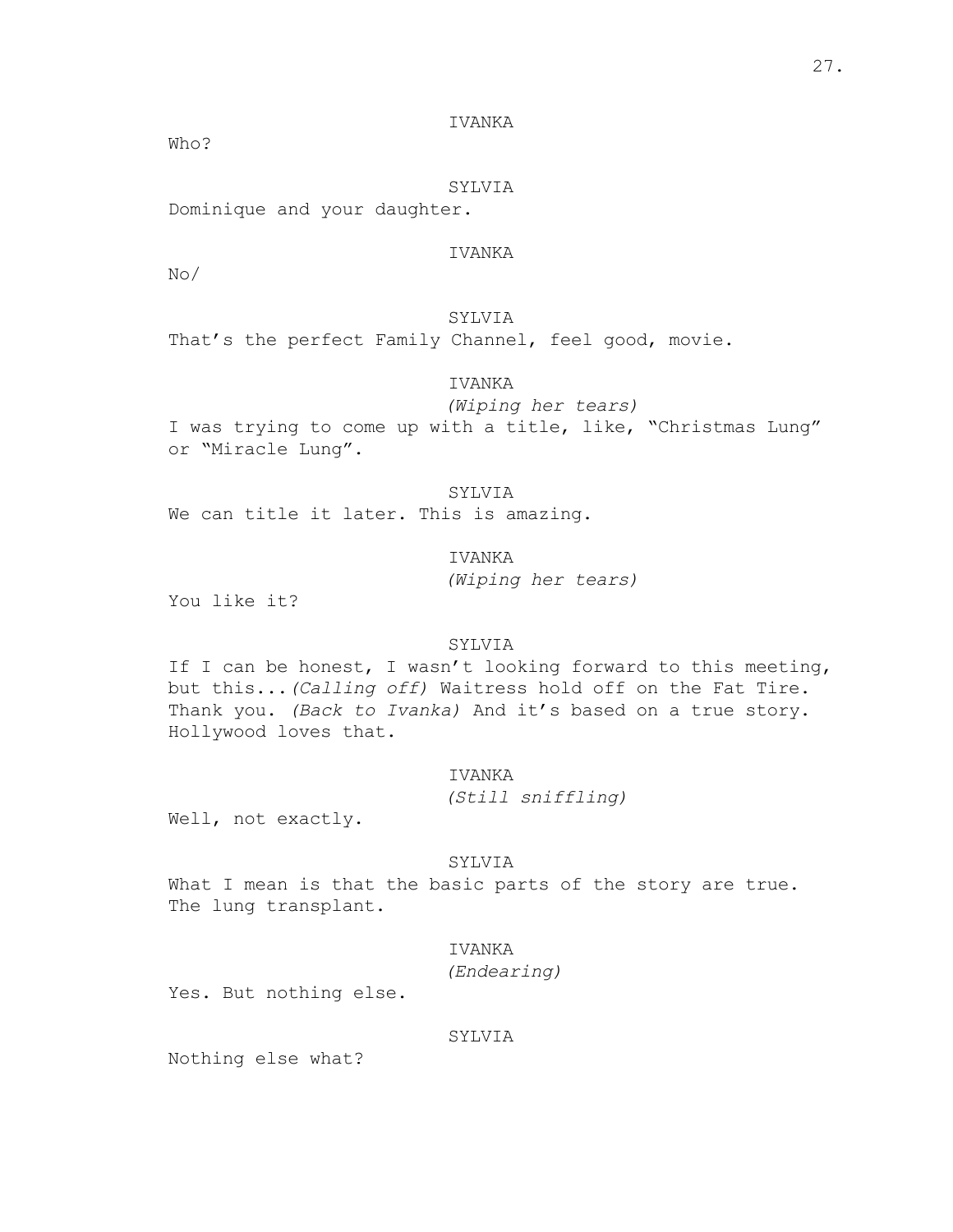Is true.

# SYLVIA

*(Beat, confused)* Ah. Let's start over. Your daughter's name is Becky.

# IVANKA

Bec for short.

SYLVIA And 'B' had a lung transplant.

# IVANKA

Yes.

SYLVIA And her friend's name was Dominique.

No.

### SYLVIA

IVANKA

What's her friend's name?

IVANKA

My daughter has no friends.

### SYLVIA

...But you said?

### IVANKA

My daughter's a meth addict.

### SYLVIA

...Excuse me?

# IVANKA

You asked me to tell you *a story* about Becky and her lung transplant so I did.

SYLVIA But in real life your daughter is...

### IVANKA

A meth addict.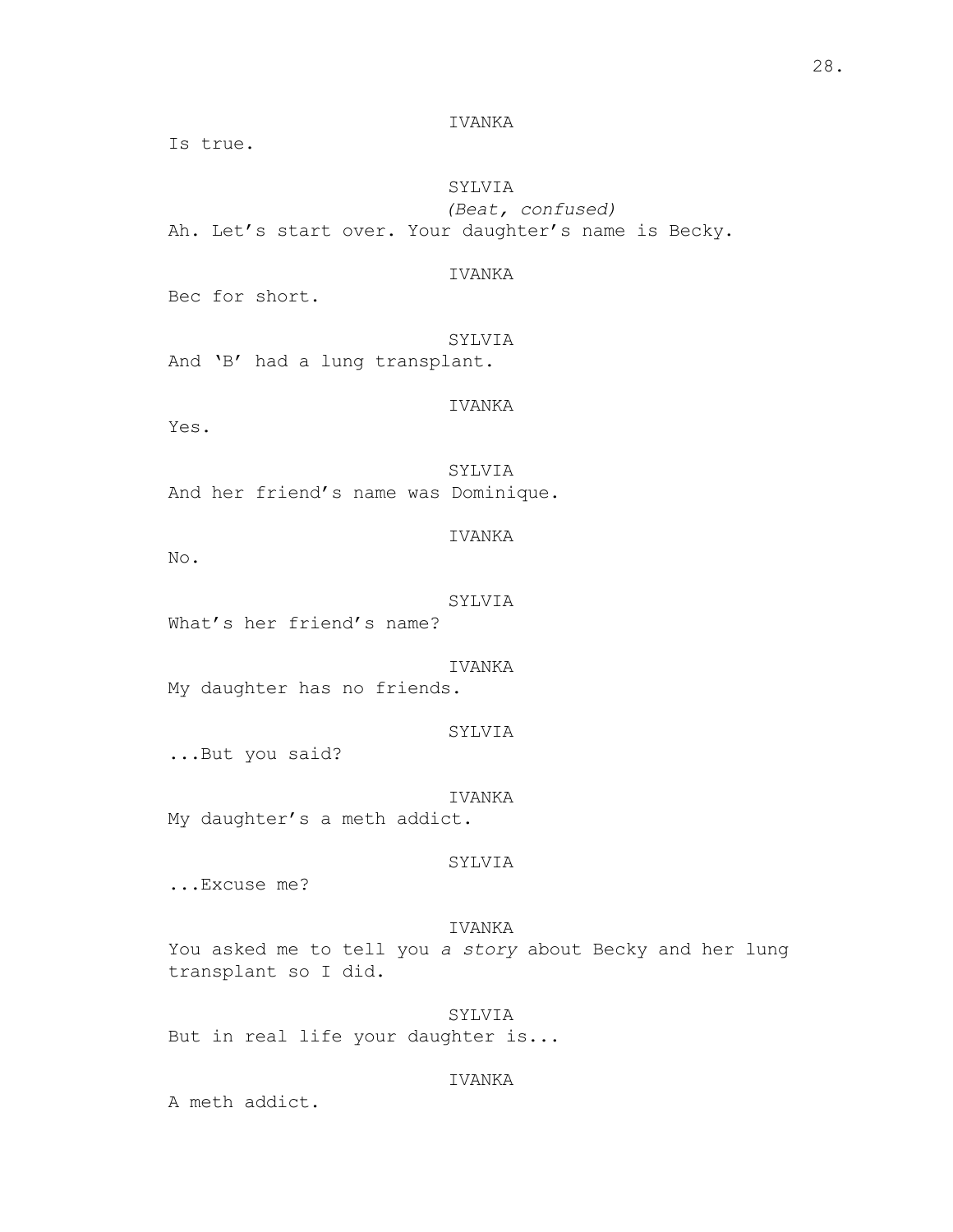SYLVIA *(Unable to cope)*

Ah... Can we start over again. Your daughter's name is Becky.

IVANKA

Bec for short.

SYLVIA

And 'B' had a lung transplant.

Yes.

IVANKA

SYLVIA

Because?

IVANKA

She huffed too much spray paint.

# SYLVIA

*(Dumbfounded)*

So... ah... Let me get this straight... You want a Christmas movie about a meth addict who huffs spray paint? Have you watched the Family Channel?

# IVANKA

I don't want truth. That's why I hired a screenwriter. If I wanted truth, I would've hired a real writer.

SYLVIA

*(Ego stung)*

I am a real writer.

IVANKA

Mr. Smithee or is it Ms. Parks? I hope you're not upset.

### SYLVIA

*(Lying)*

Me. No, not at all.

# IVANKA

In reality my daughter is an addict and my marriage is a failure. Who wants to see a movie about that? Especially if it takes place in Dayton. I want my story told my way.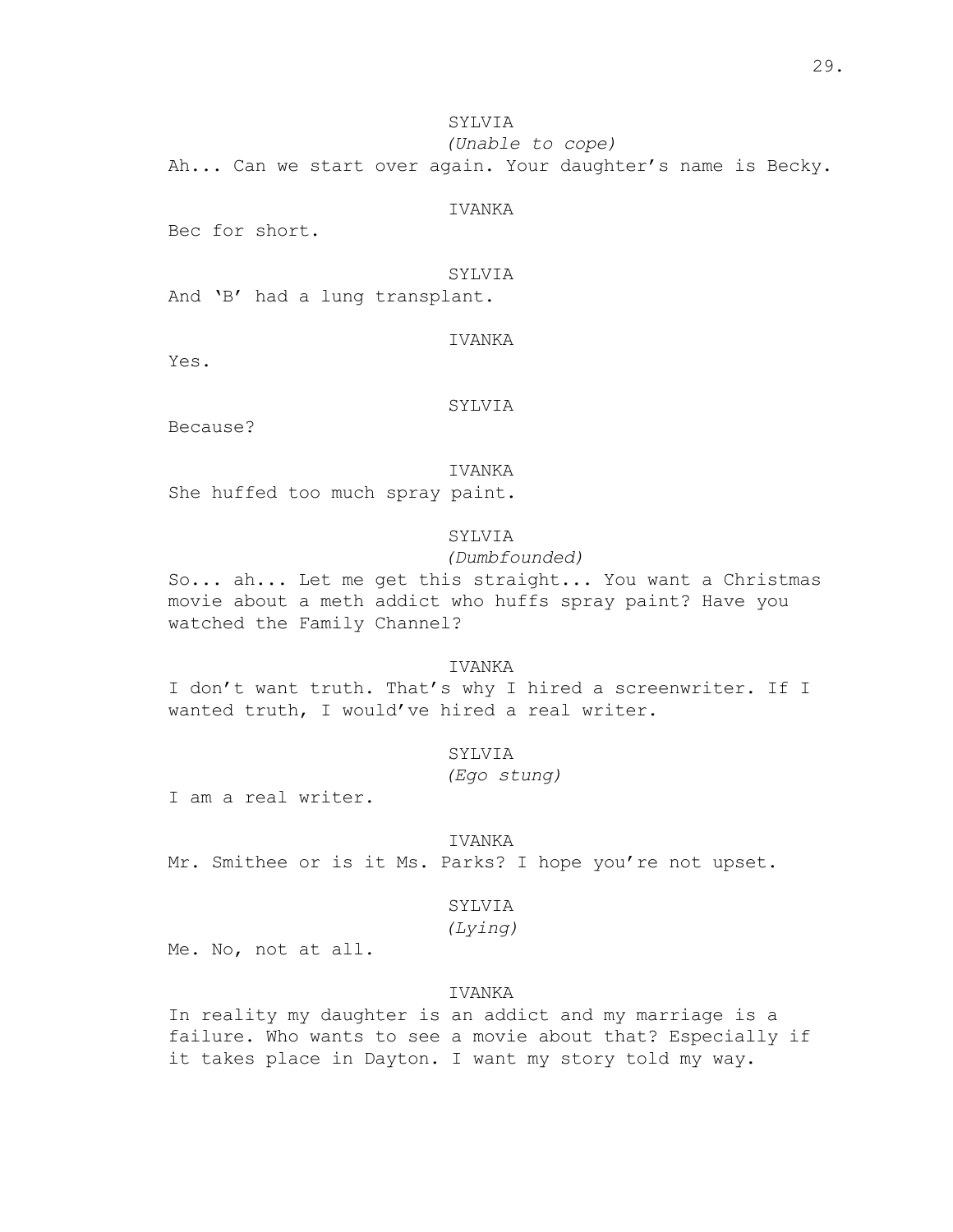30.

# SYLVIA

But this isn't your story.

IVANKA It's an alternative telling of my story.

SYLVIA *(Calling off)* Waitress! I'm back on with the Fat Tire!

### IVANKA

And a Squirt.

SYLVIA *(Calling off)*

And a Squirt!

*(SYLVIA's phone rings. She checks the screen.)*

SYLVIA (CONT'D)

Oh, shit, sorry. Agent.

*(SYLVIA answers.)*

*(Lights up on VICTORIA in her office.)*

VICTORIA *(On phone, pissed off)* Sylvia. Me. Your son's in my office.

> SYLVIA *(On phone)*

Zeke?

VICTORIA *(On phone)* And I want him *out* of my office.

SYLVIA *(On phone)* What the hell's he doing in your office?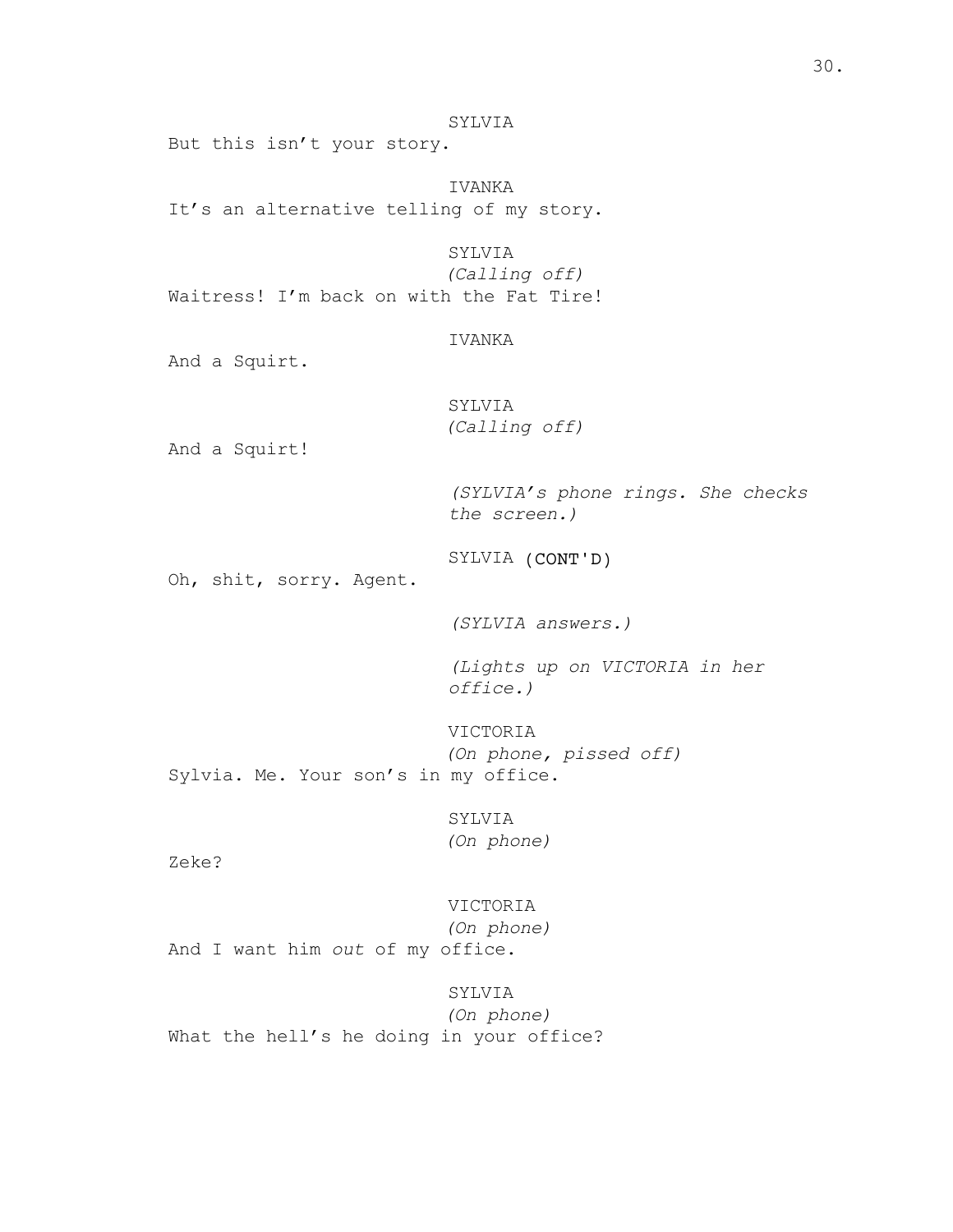VICTORIA *(On phone)*

Pitching/

# SYLVIA *(On phone)*

Pitching what/

# VICTORIA *(On phone)*

A television series/

# SYLVIA *(On phone)*

A television series?

# VICTORIA

*(On phone)*

Please stop repeating what I say.

SYLVIA *(On phone)*

Hand the phone over.

### VICTORIA

*(On phone)*

He's in the bathroom. I know we're like family or whatever and he was over at the house a lot when he was growing up but I haven't seen him since he was like twelve and he asked me on a date, so this is just really creepy.

### SYLVIA

*(On phone)*

Be right there.

*(SYLVIA hangs up. Lights out on the agent.)*

SYLVIA (CONT'D)

Can we pick this up later?

### IVANKA

Problem?

### SYLVIA

That was my agent/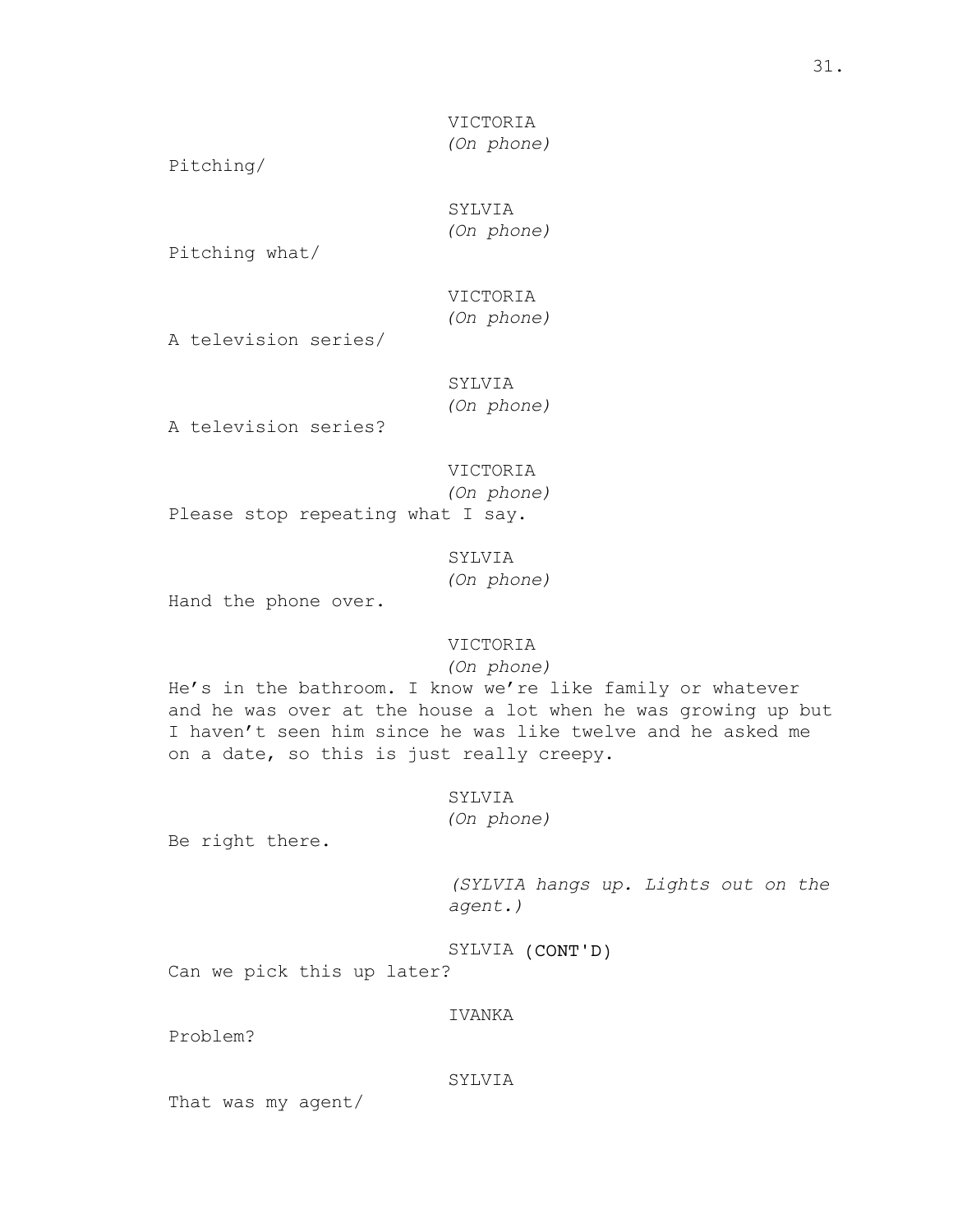IVANKA Someone important in her office?

SYLVIA

Yeah.

IVANKA

Who?

SYLVIA *(Bullshitting, hurried)*

Ah... Ah... Mel Gibson.

IVANKA

'Passion of the Christ' Mel?

SYLVIA

One and the same.

IVANKA

I'd love to meet Mel Gibson.

SYLVIA Yeah, well, you know, he's really busy.

IVANKA

What's he doing in your agent's office?

SYLVIA

*(Bullshitting - more lies)* He's, ah, looking for a writer for a new television series.

IVANKA Based on 'Passion of the Christ?'

SYLVIA Yeah, like a weekly, episodic, you know.

IVANKA But you'd write my script first?

SYLVIA

Of course. But I've gotta take the meeting. I'll call tomorrow.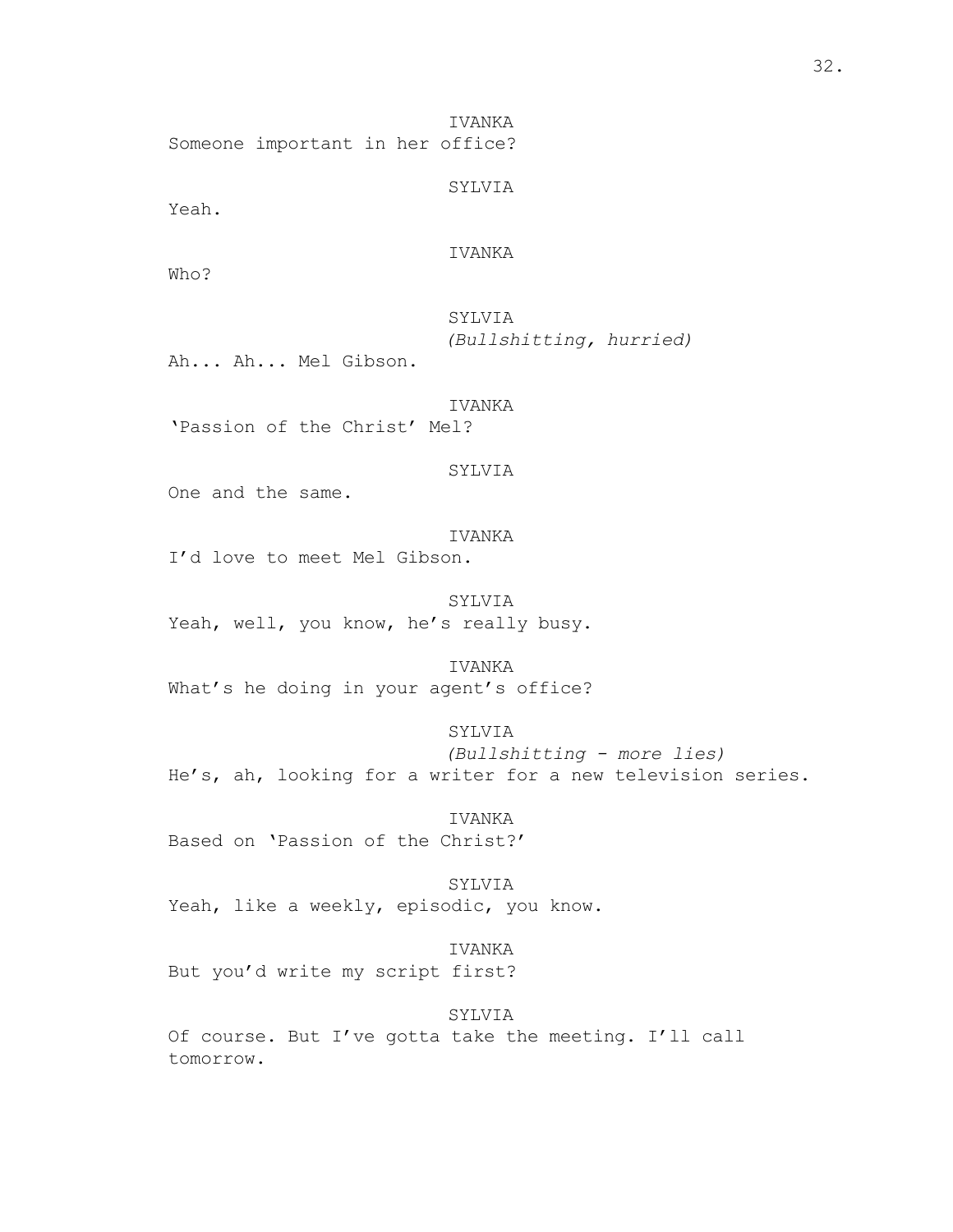Oh! Do me a favor?

SYLVIA

IVANKA

Sure.

IVANKA

Get me Mel's autograph?

SYLVIA ...Right. Will do. I'll get his autograph.

IVANKA

Wow.

### SYLVIA

I gotta run.

IVANKA *(Sincerely midwestern)*

You have a nice day.

*(SYLVIA exits. IVANKA exits.)*

*(Fade to.)*

## **[I've Lost The Story]**

*Agent's Office, Beverly Hills*

*(ZEKE returns from the bathroom. His nose is running. He's uptight. He must be high on something.)*

ZEKE

Sorry about that. These pills they got me on make me have to pee like every five minutes.

> VICTORIA *(Placating)*

No problem.

### ZEKE

So... *(Sniffing)* I think you can see how important this is.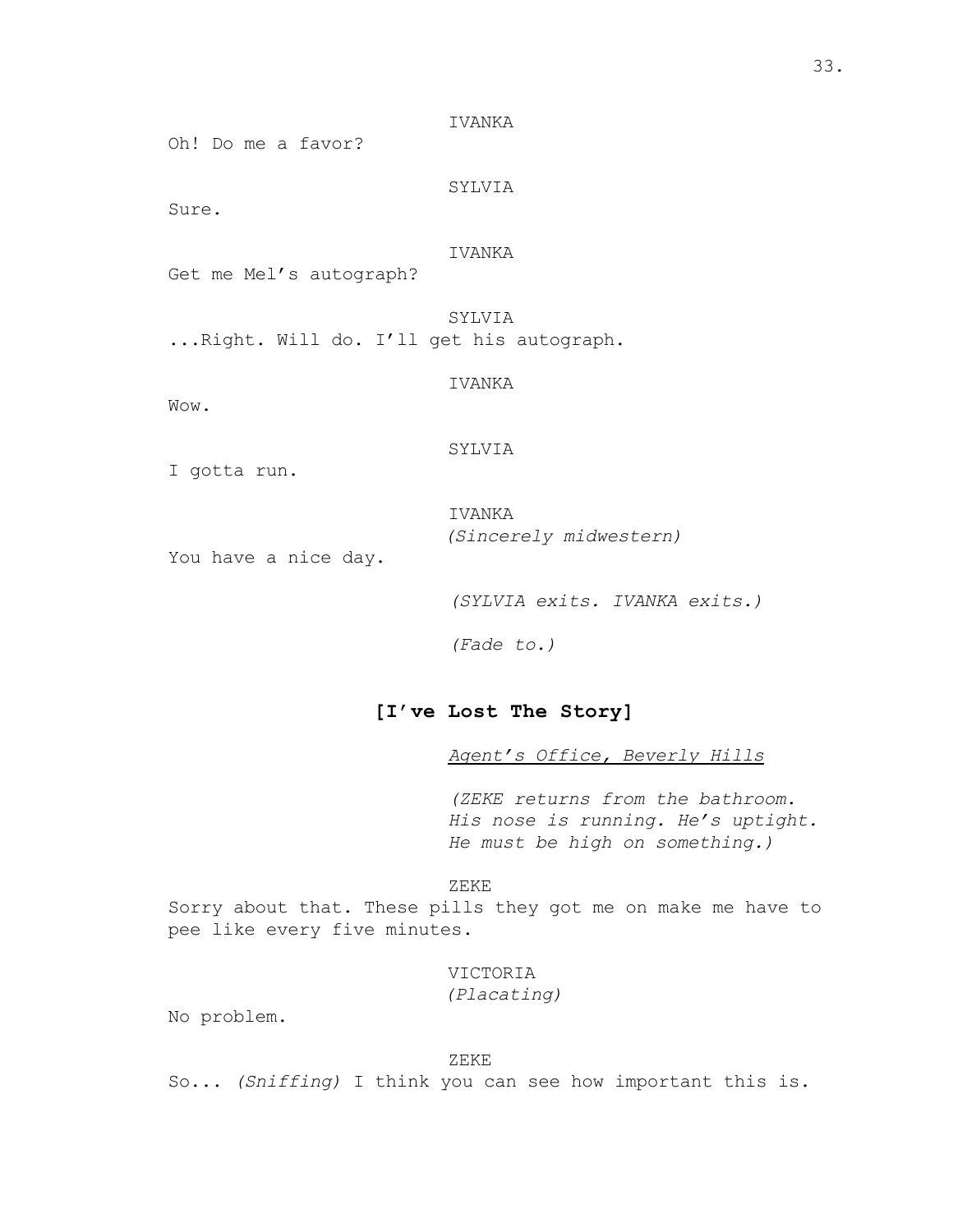VICTORIA

What is?

ZEKE

My pitch.

VICTORIA

Right.

ZEKE

It's timely and current. And it's based on true events. I heard studios are looking for reality based stories. We could even put in the opening credits, "Based on actual events."

### VICTORIA

So, the NSA tapped into your/

ZEKE

Wrong. They hacked.

#### VICTORIA

Hacked/

### ZEKE

And not just me, I'm just the local southern California winner, god knows what they've done to national winners or international. China's got some bad ass Drone Strike dudes.

VICTORIA

And they don't know they're actually, for real, killing people in Afghanistan.

#### ZEKE

And other places.

VICTORIA And so there's this massive C.I.A. cover up/

### ZEKE

N.S.A.

## VICTORIA

*(Placating him)*

Right. Well, Zeke, let me, you know, bounce it off some people.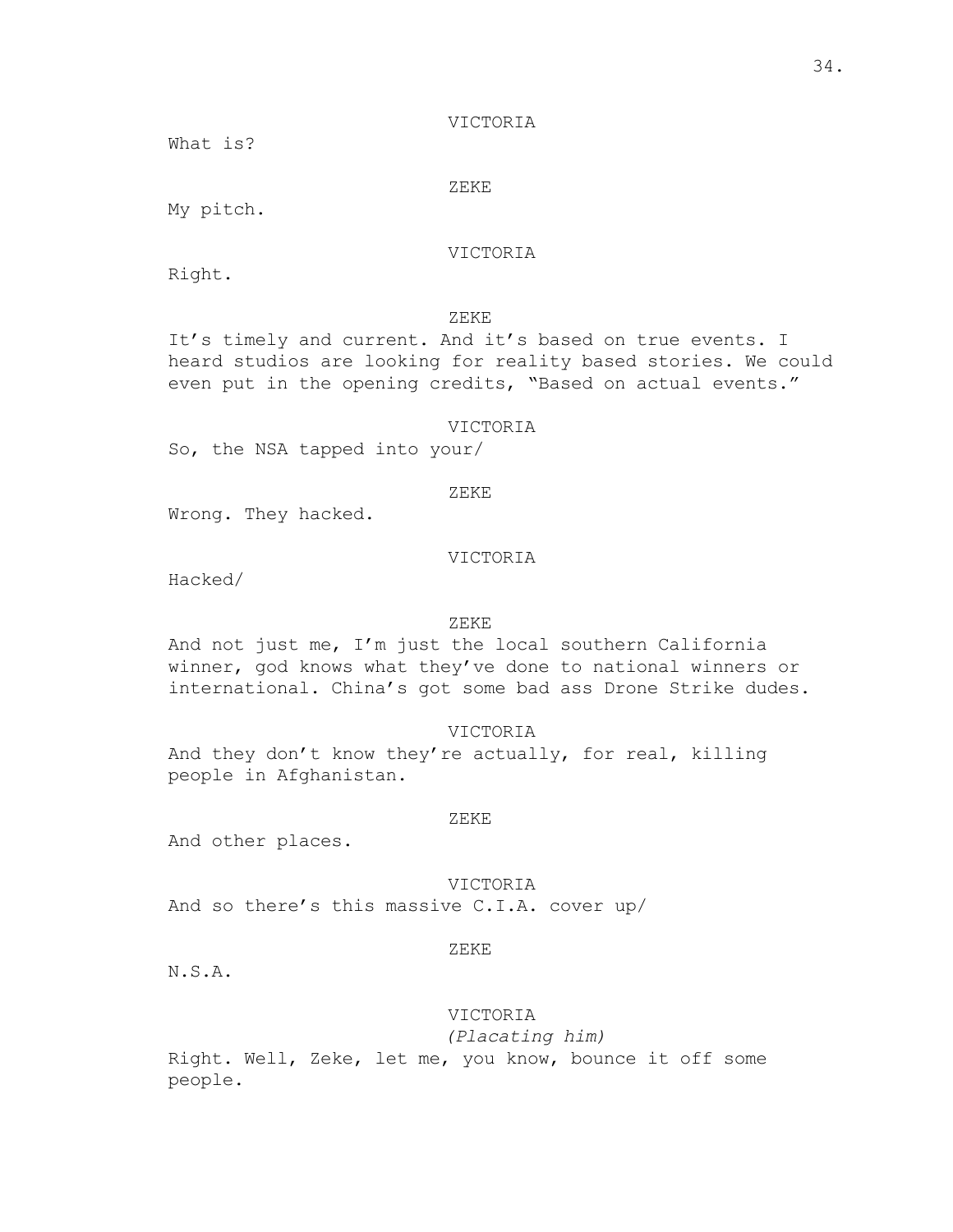ZEKE

Producers, directors?

VICTORIA *(Lying)*

Sure.

ZEKE

But don't tell my mother.

#### VICTORIA

No?

#### ZEKE

She wouldn't understand.

VICTORIA *(She thinks he's nuts)* Right. It'll be our secret.

#### ZEKE

How about if I call next week to see where you're at with it. And thank you for taking the meeting. *(Sniffing)* I mean normally agents don't, you know.

### VICTORIA

Well, to be honest Zeke, when you said it was an emergency about your mother, I actually thought it was an emergency about your mother.

#### ZEKE

Or better yet, instead of me calling, maybe, we, you and me, could, you know...

### VICTORIA

No, I don't know.

#### ZEKE

Go out Friday night. Maybe dinner? And, I don't know, do-ya like movies?

*(SYLVIA enters, out of breath.)*

### SYLVIA

(MORE) *(Calling off)* Steph, yes, Thank you. *(Seeing her son)* Zeke.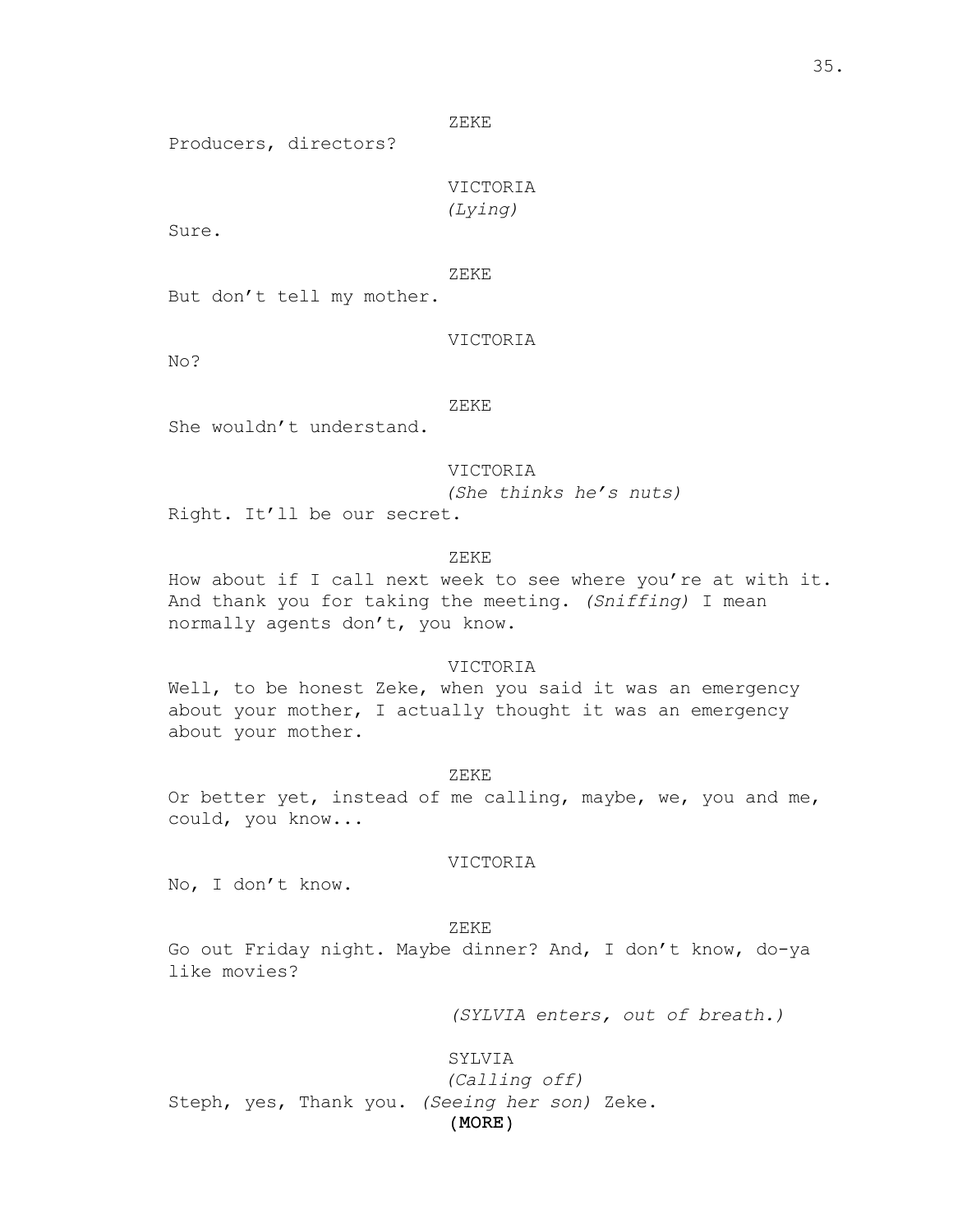What a surprise. What are you doing here? *(Trying not to be fake)* Isn't this something.

ZEKE

*(Pissed off, to Victoria)*

You called her?

### VICTORIA

*(Trying to cover)*

Me? No, ah, we have a meeting.

### SYLVIA

*(Covering badly)*

That's right we have a meeting.

#### VICTORIA

Right. So, what did you want to meet with me about?

## SYLVIA

*(To Victoria)*

Oh, ah, I just stopped by to say the meeting with Ivanka went well.

#### VICTORIA

Who?

#### SYLVIA

Ivanka.

#### VICTORIA

Ivanka who?

### SYLVIA

The Family Channel thing.

## VICTORIA *(Not covering well)* Oh, right, The Family Channel thing.

SYLVIA We hit it off, she wants me to write it.

### VICTORIA

Write what?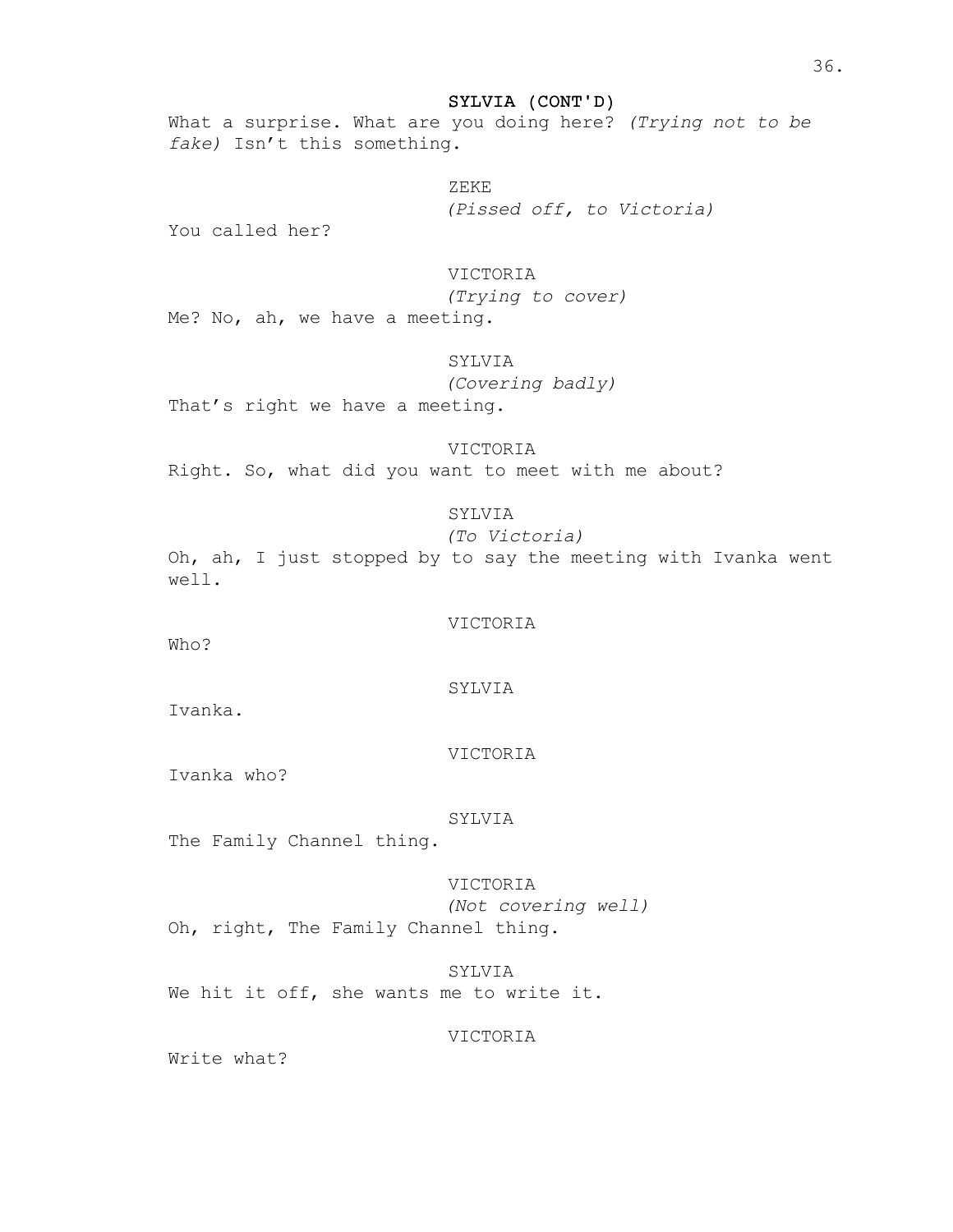Lung.

VICTORIA *(No idea what she's talking about)*

Lung. Right.

ZEKE *(Yelling)* This is bullshit! Total Fucking Bullshit!

> VICTORIA *(Tense, to Sylvia)*

I'll let you handle this.

*(VICTORIA quickly exits. SYLVIA's alone with her son.)*

```
SYLVIA
(Desperate)
```
What're you doing?

```
ZEKE
```
Pitching.

## SYLVIA

You're not a writer.

ZEKE

That shows how little you know. I blog all the time.

SYLVIA

That doesn't make you a writer.

```
ZEKE
```
*(Shouting)*

I'm A Writer!

## SYLVIA

Can we not do this here? Let's talk in the car.

*(SYLVIA tries to leave. ZEKE stubbornly refuses to move.)*

### ZEKE

You've embarrassed me.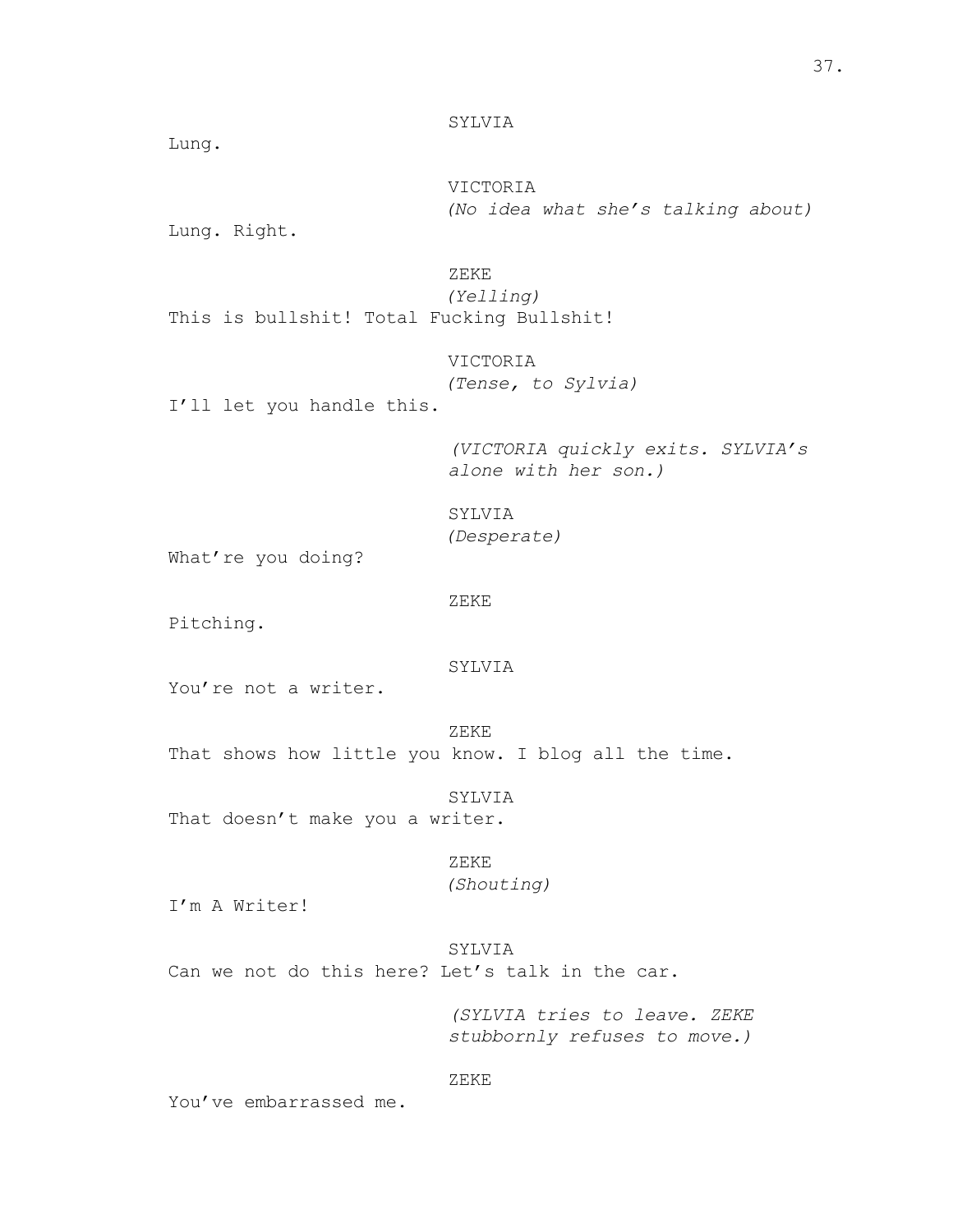*I've* embarrassed you!

ZEKE

You've made me insubstantial.

### **SYLVIA**

You want to be a Hollywood writer, being insubstantial is the first thing you got to get used to.

#### ZEKE

I have a ground breaking story, an important narrative and you're devaluing it!

SYLVIA I've begged you to go to Dr. Altman.

ZEKE

I don't want to see my mother's psychiatrist!

#### SYLVIA

Lower your voice.

#### ZEKE

Fuck This Bullshit!

## SYLVIA

*(Desperate)*

Zeke. Please. We're standing in my agent's office, if you have any respect for me, and my need to make a living, we will give our apologies to Victoria and we will talk in the car.

#### ZEKE

*(Shouting)*

I killed Hafiz Saeed Baghdadi!

### SYLVIA

Okay! I believe you! But right now I just don't have the, the, brain matter to deal with it.

#### ZEKE

You're no Salinger!

### SYLVIA

What the fuck does that mean? You're not Holden Caulfield!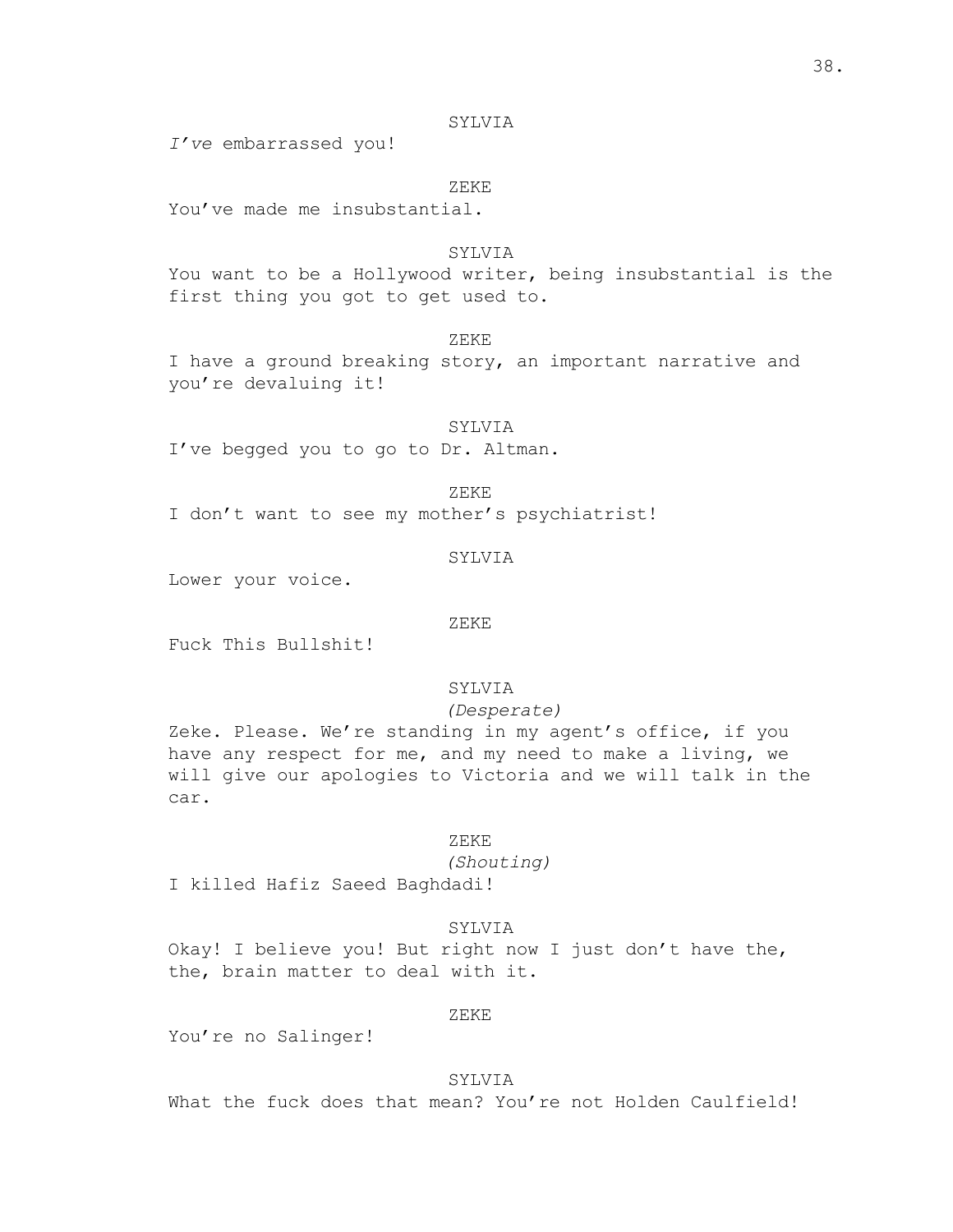ZEKE I'm going to the news papers/ SYLVIA Please don't/ ZEKE They'll believe me! *(Pissed off, Zeke pushes his way past SYLVIA and exits.)* ZEKE (CONT'D) *(O.S. - In the lobby)* You're All A Bunch Of Phonies! *(SYLVIA's left alone for a moment. She tries to breathe.) (VICTORIA tentatively re-enters.) (SYLVIA tries to laugh it off.)* SYLVIA *(Deeply embarrassed)* What can I say. He's at an age. I think he needs more structure in his life. VICTORIA *(Quietly, forceful)* This will not happen again. Goodbye. *(VICTORIA starts to leave. SYLVIA stands there defeated, trying to hold it together.)* VICTORIA (CONT'D) What? SYLVIA *(Precarious)* I... VICTORIA You're completely embarrassed, you feel like crap, I got all

that. Now, I've got to get back to work.

39.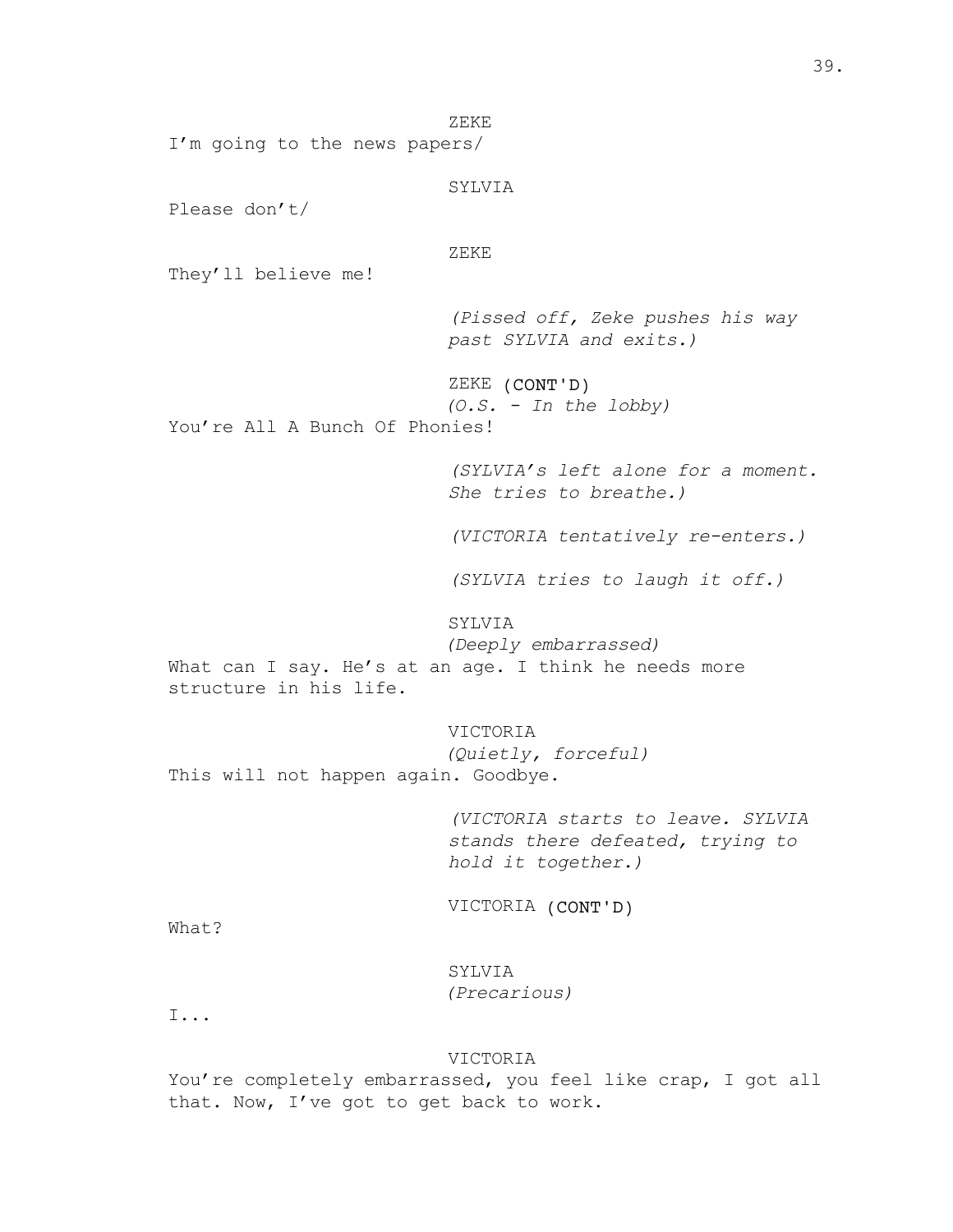## SYLVIA *(Desperate)*

...I've lost the story.

### VICTORIA

Excuse me?

### SYLVIA

I don't feel like I'm in control of my story anymore.

#### VICTORIA

So? You're a writer, rewrite.

#### SYLVIA

#### *(Distraught)*

I'm not a writer, I'm a mimic. I take surgically chosen lines and words from other peoples' stories and I patch'em together without citation. I'm a cut and paste writer. All I do is repurpose words.

#### VICTORIA

Oh shit, you're drinking again.

#### SYLVIA

I'm limiting myself to beer.

### VICTORIA

### *(Condescending and angry)*

Let me make things clear, your job is to put words on a piece of paper, my job is to sell that piece of paper and then we make our car payments. That's our professional working relationship. I didn't work my ass off dealing with sexist bald middle-age producers, fighting to get a few damn female writers accepted into this all male club, so that one of them could embarrass the shit out of me in front of the entire William Morris Agency staff. And while I'm at it, I'm not the one you call when you need to be bailed out of Sybil Brand after driving on the 405 with a blood alcohol level of pointone-five. Now, I don't want to hear from you again, until you have some good goddamn words, repurposed or otherwise, on a piece of paper!

*(SYLVIA stands there, miserable.)*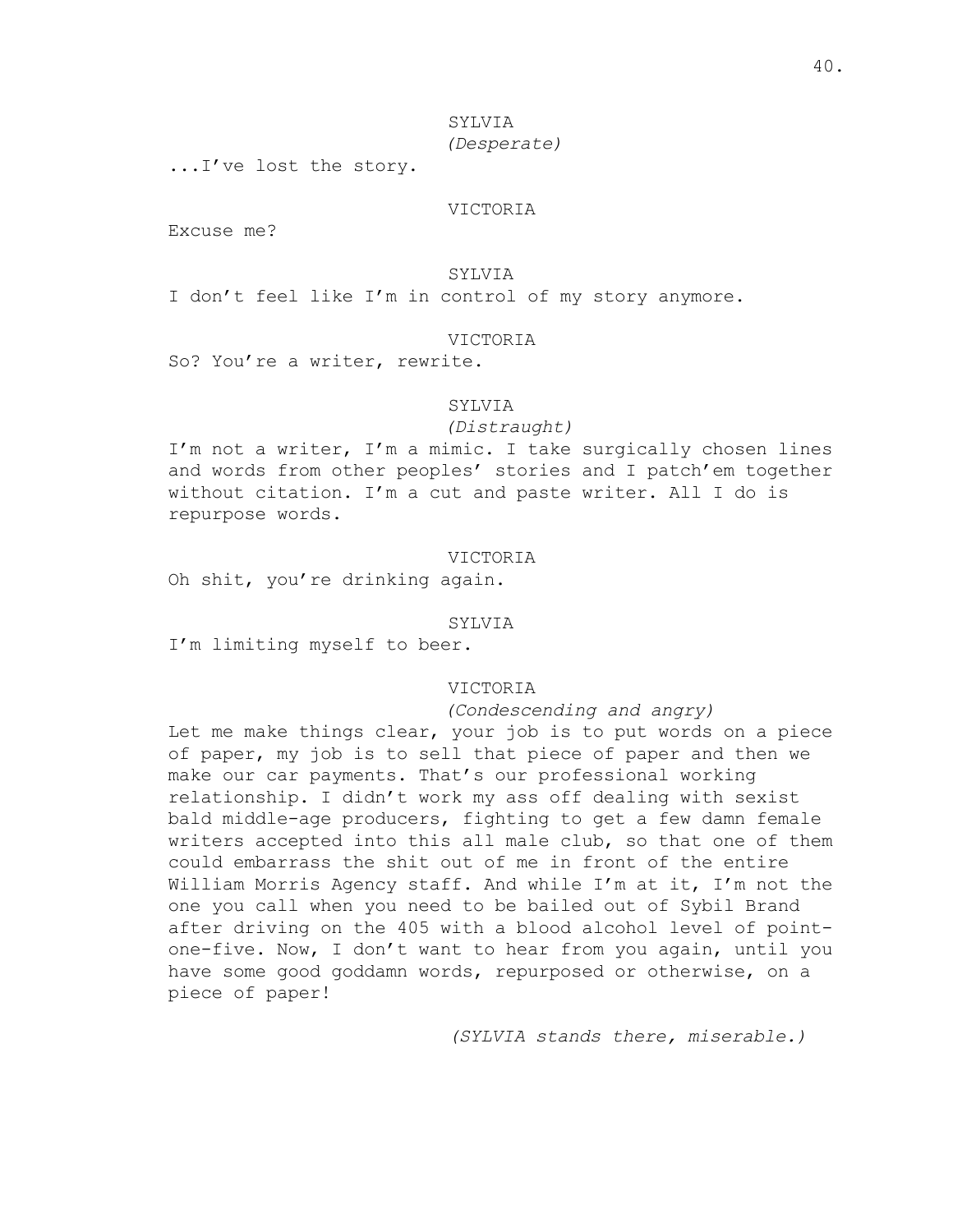*(Pissed off)*

What?

*(She takes out the parking deck slip.)*

SYLVIA

Could you validate?

VICTORIA

Oh for god's sake!

*(VICTORIA exits.)*

*(SYLVIA exits.)*

*(Fade to.)*

## **[Who Is The Real Alan Smithee?]**

*A Crappy Bar On Hollywood Blvd*

*(Several weeks later, IVANKA enters with the finished screenplay.)*

IVANKA *(Thrilled, calling off)* Waitress, a Fat Tire and a Squirt please.

*(She sits and bows her head.)*

IVANKA (CONT'D) *(Praying)*

Dear lord/

*(SYLVIA enters.)*

IVANKA (CONT'D) Oh, you're here! I read it! And it's wonderful! Just exactly what I wanted.

## SYLVIA

*(Needing a drink)*

Oh. Good.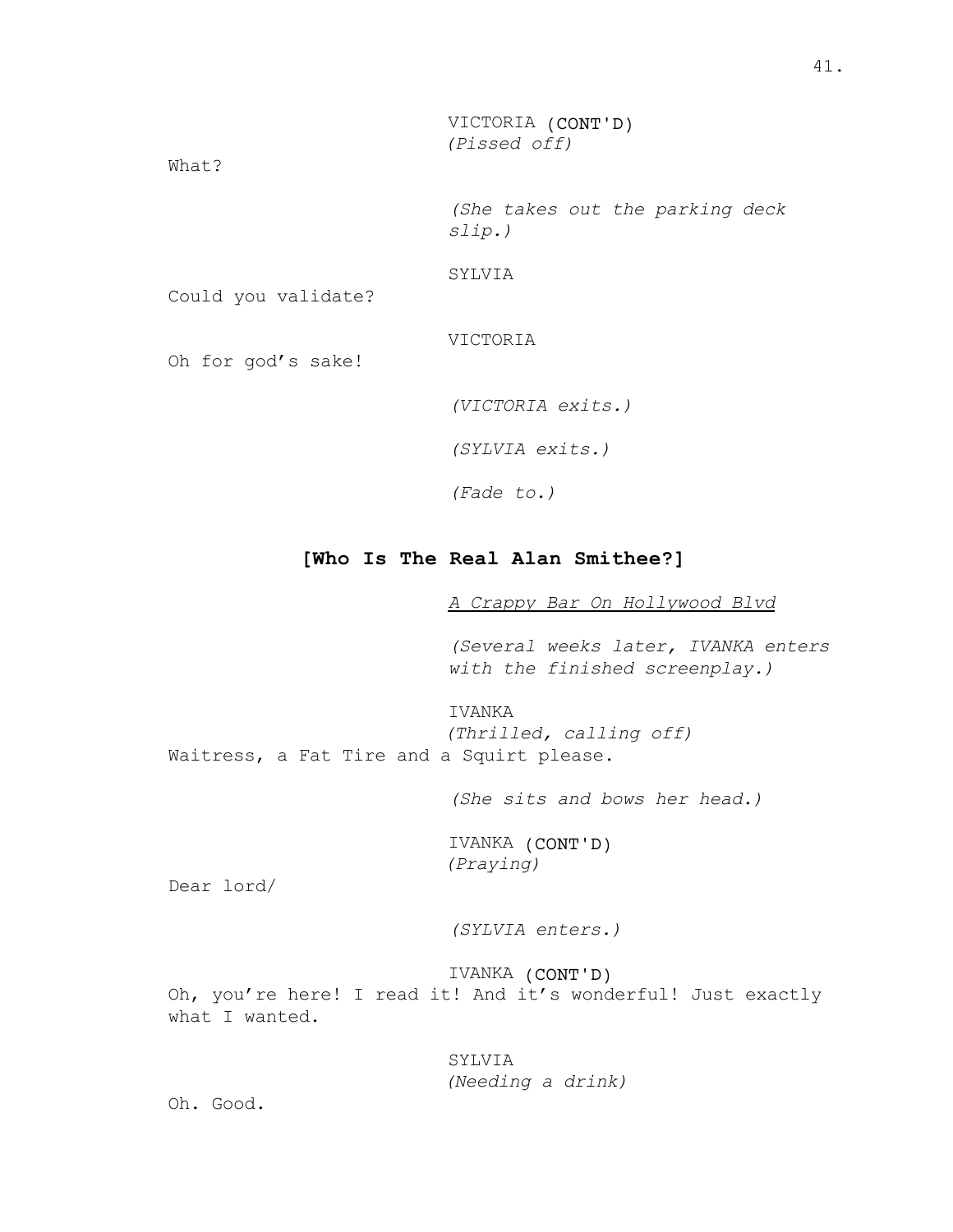IVANKA Oh, I just love the scene where the doctor with the drinking problem, who's been barred from the hospital, rushes in and saves the day. SYLVIA Hold that thought I need a... *(SYLVIA starts for the bar.)* IVANKA Sit. Let me wait on you. *(IVANKA runs off.) (SYLVIA sits, then suddenly remembers something.)* SYLVIA Oh shit! That's right. *(She grabs a pen and scrap of paper from her purse, writes something on it and puts it back in her purse.) (Thrilled, IVANKA reenters with the drinks.)* **TVANKA** *(Sing song)* Here we go. SYLVIA So, you liked it. IVANKA. Hold that thought. When I start somethin' I like to finish. *(IVANKA sits, lowers her head and mutters a prayer.)* IVANKA *(We hear only a few words)*

Dear Lord, *(Muffled mumbling)* Producers... *(Muffled mumbling) ...*Ancillary rights... *(Muffled mumbling)* ...Percentage of gross... *(Muffled mumbling) Amen.*

42.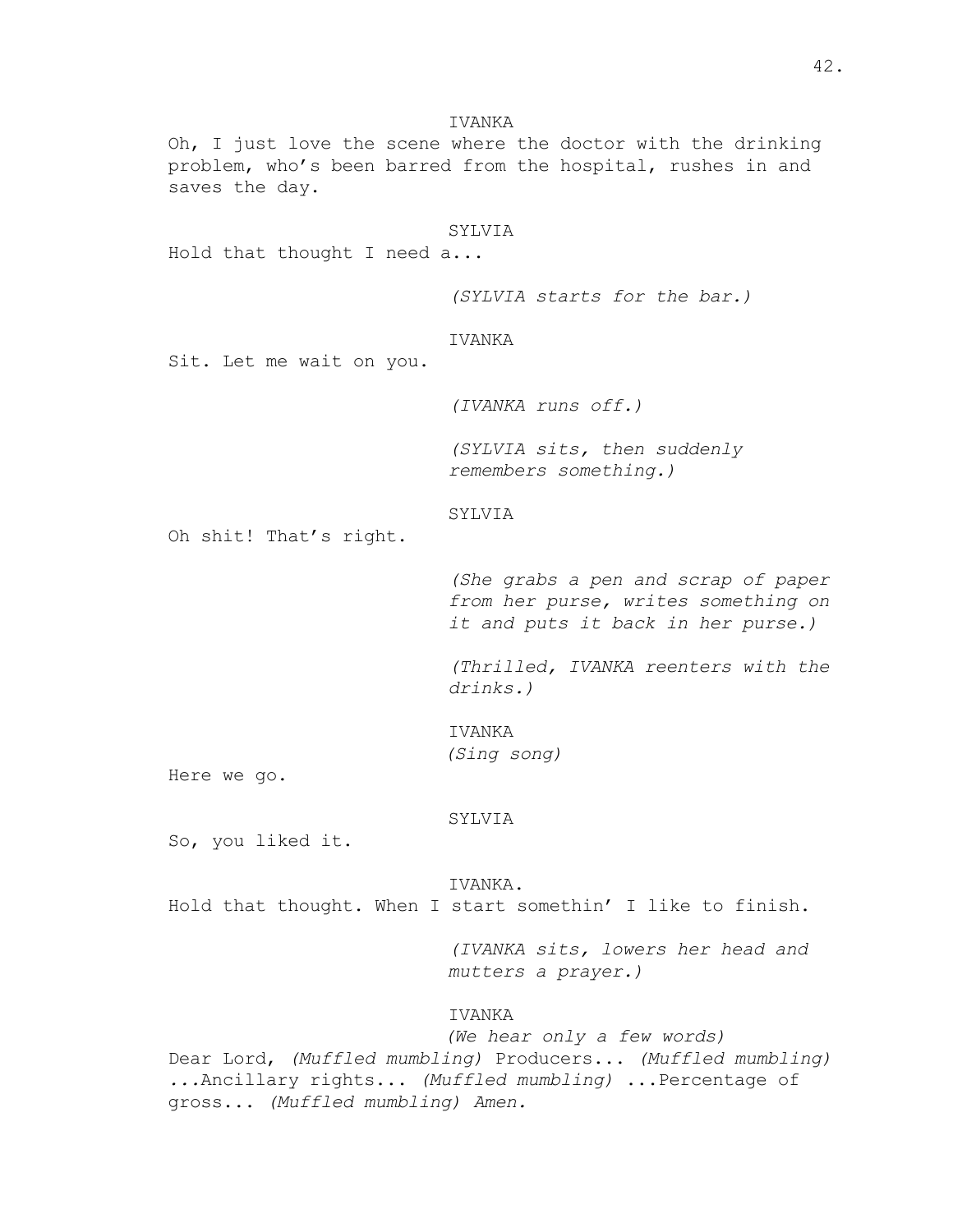What are you...?

### IVANKA

Praying.

## SYLVIA

Why?

## IVANKA

I'm praying that some big Hollywood producer will make this script into a block-buster.

#### SYLVIA

I'm pretty sure praying doesn't work in Hollywood.

## IVANKA

Oh, I just loved the scene where the racist husband goes to the black family and begs for forgiveness. It's just so powerful. I cried.

#### SYLVIA

Thank you. Suggestions? Notes?

### IVANKA

Oh no, I couldn't change a word, it's just oh so perfect.

#### SYLVIA

In that case, I'll take the back money and wish you luck.

#### IVANKA

Well, maybe, one little change.

#### SYLVIA

You're the boss.

### IVANKA

Could you add a new scene?

### SYLVIA

*(Not wanting to)*

...Sure.

#### IVANKA

Do you remember the moment in the script where the mother takes Becky to the school bus stop?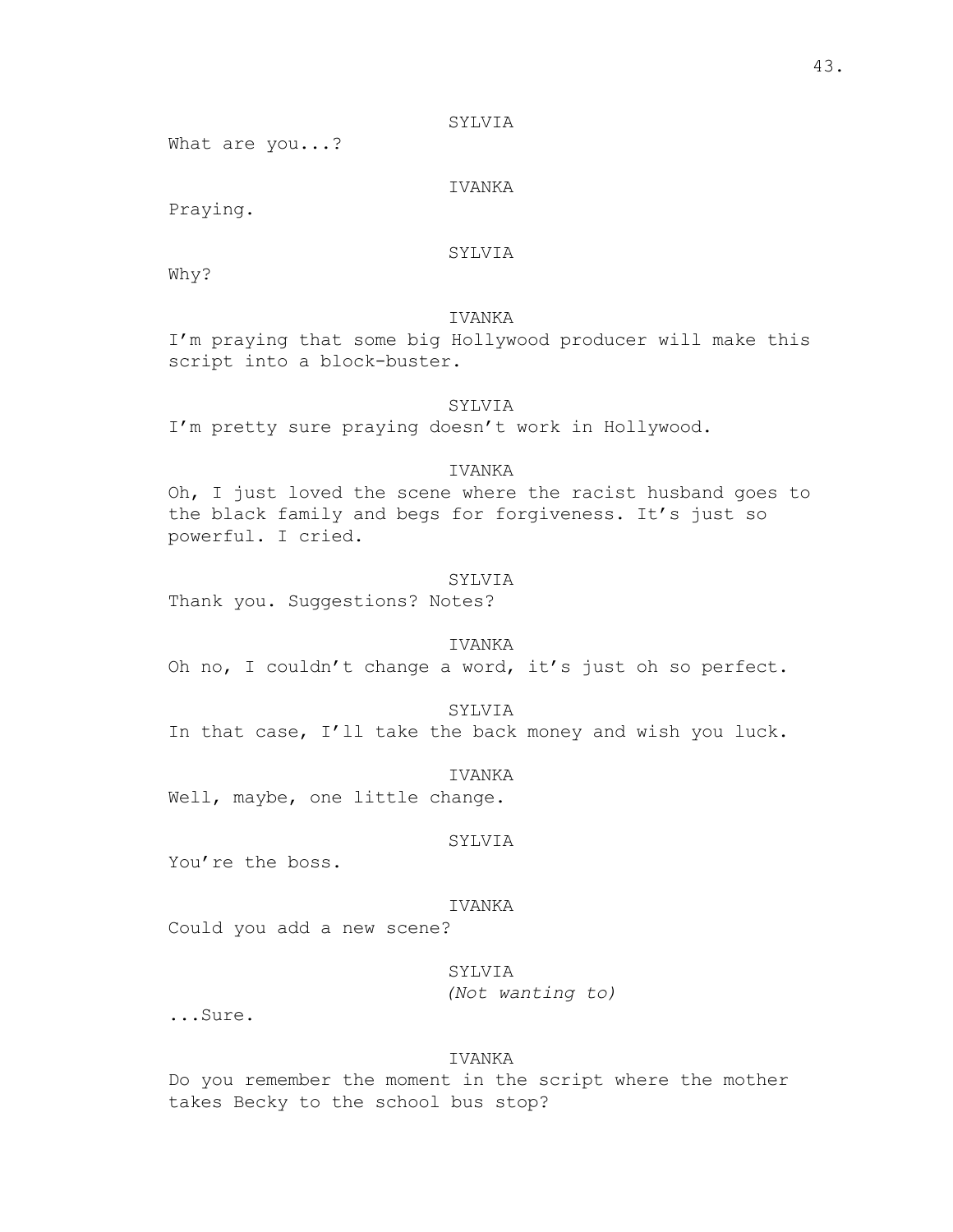Yeah, I wrote it.

### IVANKA

Well, I was thinking, every morning, before I took the real Becky to the bus stop, I'd always make her breakfast, blueberry pancakes, her favorite.

### SYLVIA

*(Taking notes)* So you want a mother-daughter-blueberry-pancake scene.

### IVANKA

*(Sweetly remembering)* We'd always share a moment - Talk about boys.

### SYLVIA

Did you talk about anything other than boys?

### IVANKA

Dating.

SYLVIA Have you heard of the Bechdel Test?

### IVANKA

What's that?

### SYLVIA

It states that a movie should have at least one scene where two women talk about something other than men, or boys.

#### IVANKA

Wow, that'd be unique.

SYLVIA So did you talk about anything else?

## IVANKA

*(Guessing)*

...Politics?

#### SYLVIA

I can write that.*(Beat)* If it's true. That's true, right?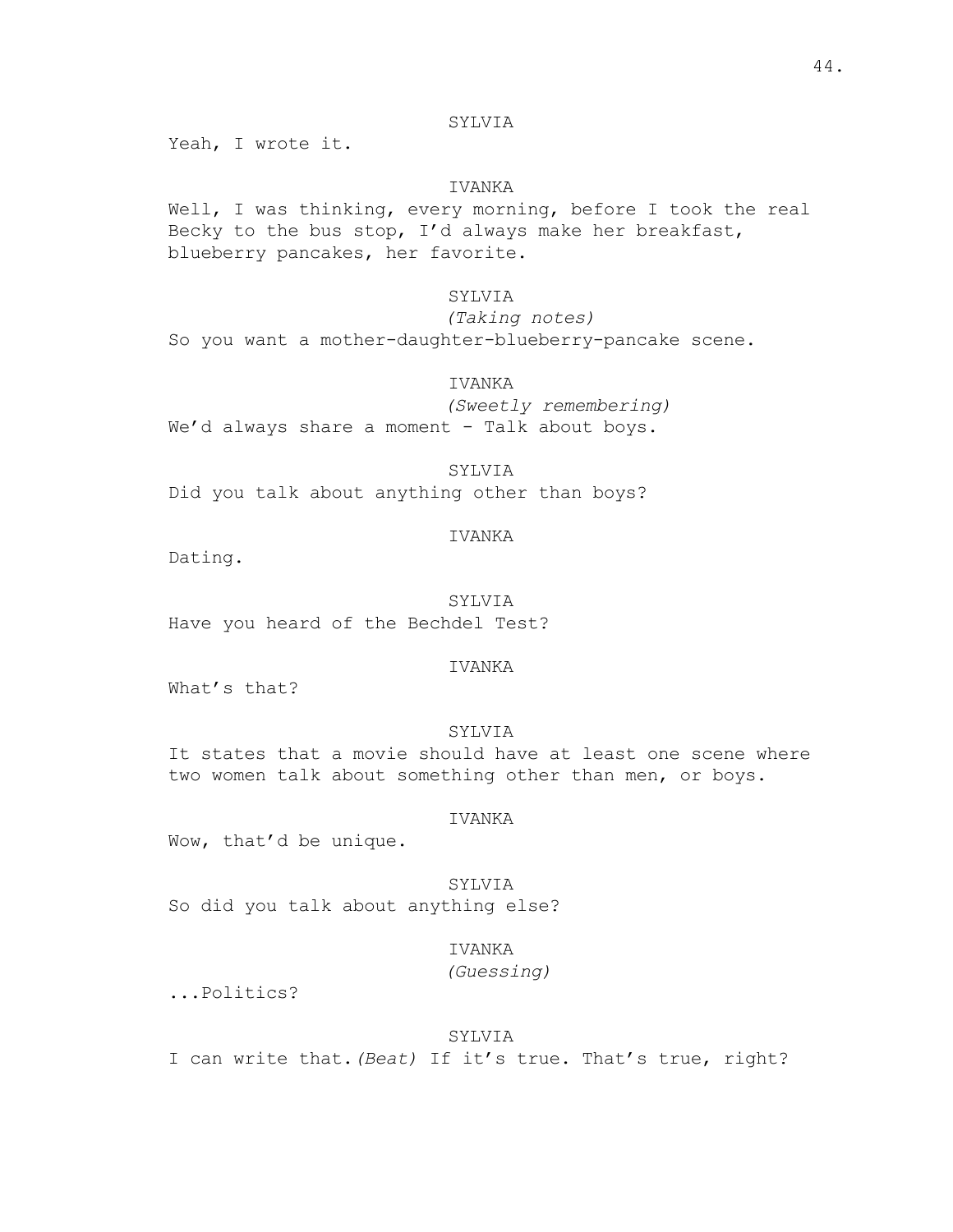### IVANKA

What do you mean?

### SYLVIA

You talked politics over blueberry pancakes with your daughter.

### IVANKA

Oh-no. We only talked about boys. And while I'm at it, I should tell you I never made her breakfast. I was too busy working the morning shift. I do it seven days a week.

### SYLVIA

Who made her pancakes?

#### **TVANKA**

No one did. Becky was mostly raised by her deadbeat racist dad. But he loved her more than anything.

### SYLVIA

...And is that true?

### IVANKA

No. We found out later that he was her drug dealer.

# SYLVIA

*(Frustrated)*

Ivanka, ah...

### IVANKA

Yeah?

### SYLVIA

Did it ever occur to you that you want this movie written because you, um, have...

### IVANKA

Regrets?

SYLVIA Trouble dealing with reality?

IVANKA

But what's reality?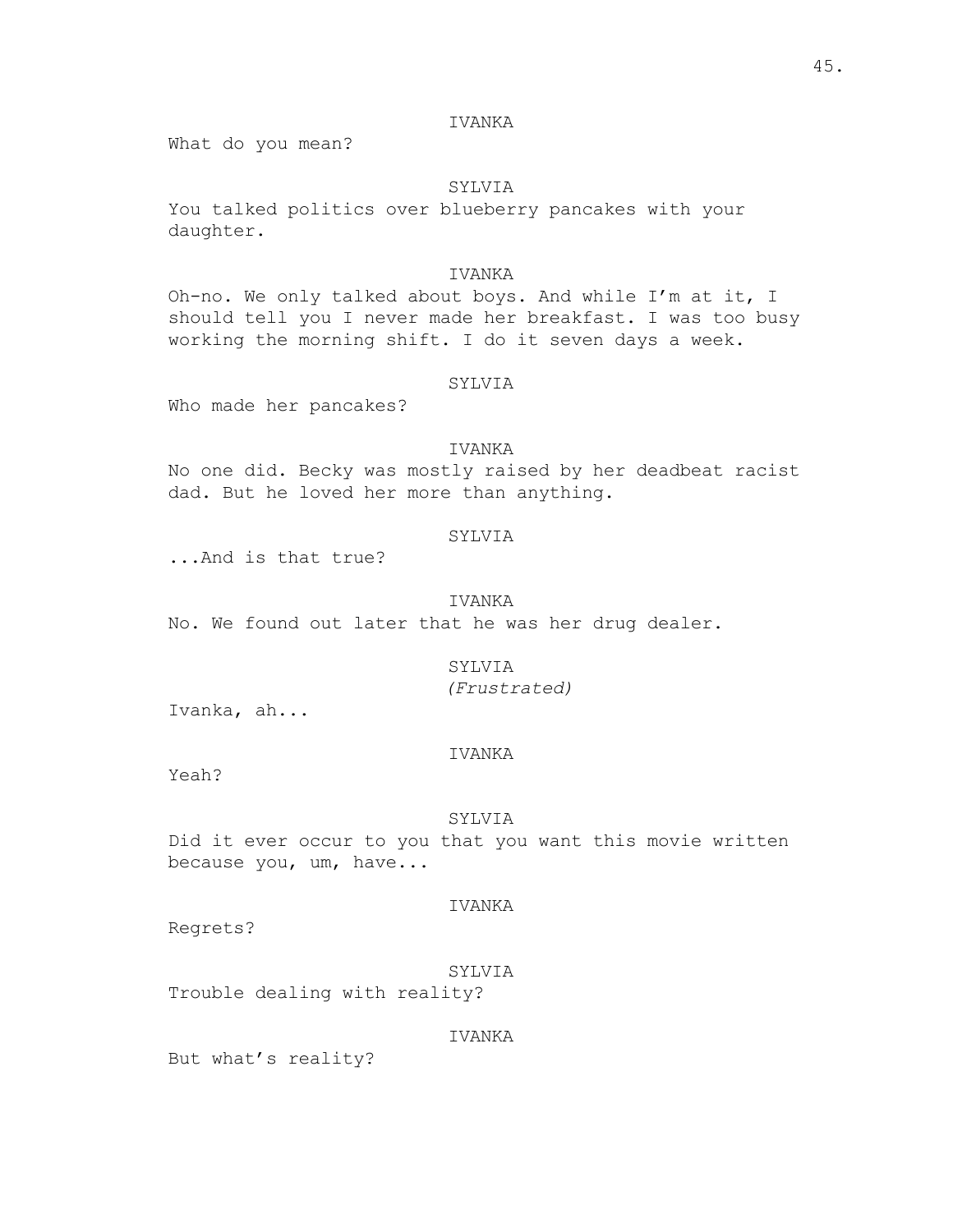*(Frustrated)*

Truth, facts, you know, that sort of stuff.

### IVANKA

Not anymore. *(Kindly)* Today reality is whatever you can get away with.

#### SYLVIA

Okay, fine, I'll add a mother/daughter scene over blueberry pancakes. Anything else?

### IVANKA

Just one little thing.

#### SYLVIA

Sure, but then I do have a meeting.

IVANKA

With Mel Gipson/? Oh! Did you get his autograph?

#### SYLVIA

Got it right here.

*(SYLVIA takes out the piece of paper she signed at the beginning of the scene and hands it to IVANKA.)*

IVANKA

Oh, wow! *(Reading)* "Dear Ivanka, good luck with your screenplay" Signed, "Mel Gib-fon."

> SYLVIA *(Pointing a the scrap)*

That's an 's'.

#### IVANKA

No that's an 'f'.

#### SYLVIA

No that's definitely an 's'.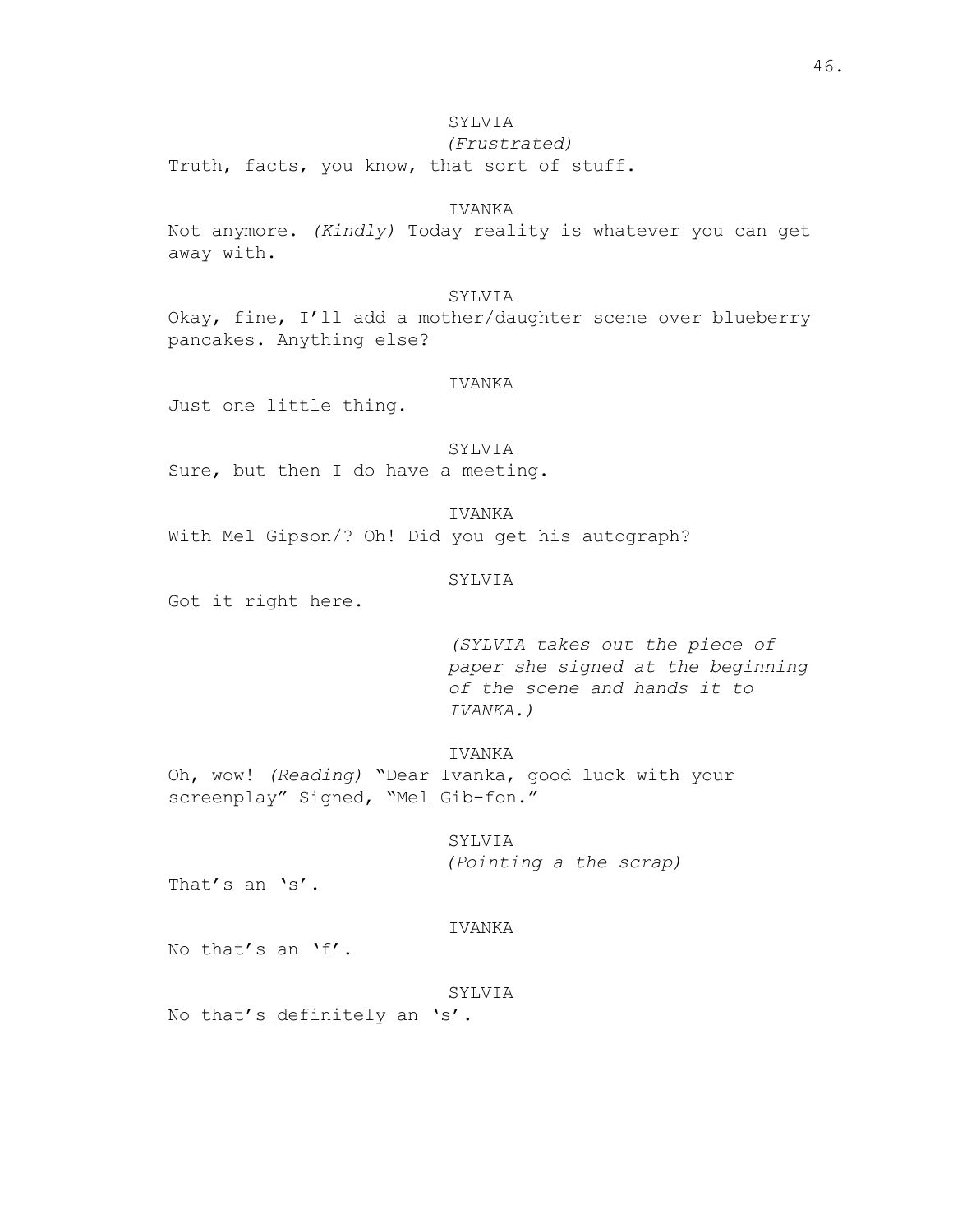## IVANKA

### *(Delighted)*

Who would've guessed that Mad Max would have such pretty handwriting. Everyone in Dayton will be so impressed. Perhaps I'll get it framed. Should I get it framed?

#### SYLVIA

Why not. If that's it? Should be...

### IVANKA

Oh, just one more thing.

SYLVIA

Sure.

### IVANKA

The ending.

### SYLVIA

What about it?

#### IVANKA

It feels fake.

### SYLVIA

Fake? I disagree.

### IVANKA

*(Opening the script)* Becky gets out of the hospital, she and her parents go to the airport and fly back to Dayton and there's a rainbow. Fade out. Credits roll.

#### SYLVIA

What's wrong with that?

### IVANKA

I don't like rainbows.

### SYLVIA

I'm not married to the rainbow, I'll cut it.

### IVANKA

No, it's not just the rainbow, what I'm trying to say is that... I don't like that they live happily ever after.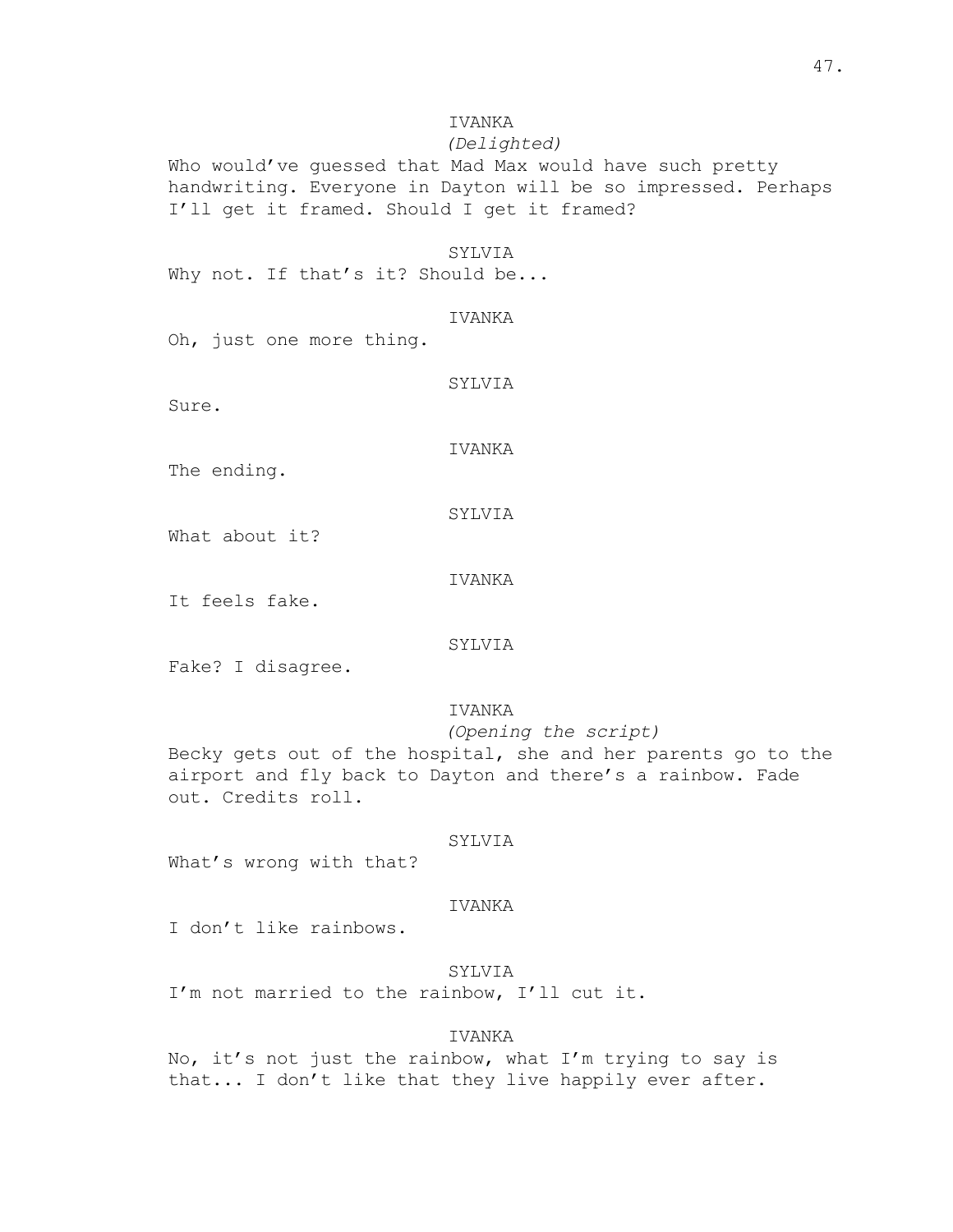Why not?

### IVANKA

Cause life isn't that way.

## SYLVIA

*(Put out)*

Well, that's what people want. They want to believe that someday we'll all fly off into the sunset. With or without a rainbow.

IVANKA

I want a different ending. After all, I am paying.

#### SYLVIA

Okay, whatever. What do you want?

### IVANKA

I want the plane to crash.

#### SYLVIA

*(Beat)*

...Excuse me?

#### IVANKA

I want the plane to crash in a big ball of fire. No survivors.

#### SYLVIA

#### *(Stunned)*

Ah, let me get this straight, you want the little girl whose heart stopped beating during the operation but because of the heroic doctor who gave up drinking, rushes in and tries a new experimental procedure thereby saving her life and his career - you want her, and her loving parents to get on a plane, and as they're taking off, there's a, what...?

### IVANKA

An engine fire.

#### SYLVIA

And the plane?

#### IVANKA

Loses altitude.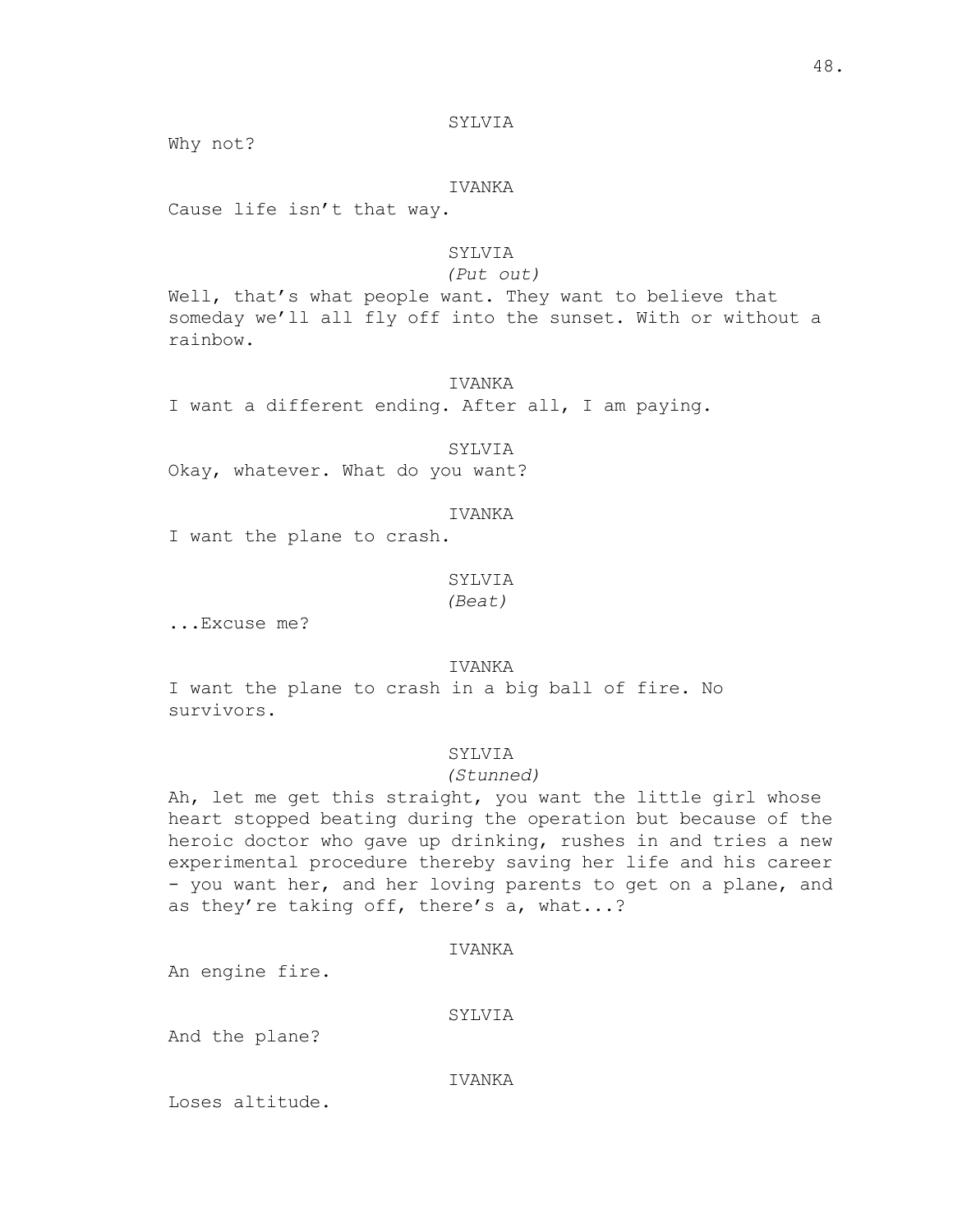SYLVIA And, what, they all start screaming?

IVANKA

And take crash positions.

SYLVIA And then they plummet into the ground at five hundred miles per hour/

IVANKA Impact. Fireball, black out, credits roll.

*(Beat. SYLVIA is speechless.)*

IVANKA (CONT'D) *(Upbeat)*

Can you write that?

SYLVIA

Why?

IVANKA Aren't you tired of happy endings?

SYLVIA

No!

**TVANKA** It's time that Hollywood admits that life sucks.

SYLVIA ...But, but, what about your daughter?

### IVANKA

What about her?

### SYLVIA

How will she feel about having a movie made where she dies in a horrible fireball?

### IVANKA

*(Stoic)*

My daughter's been in a coma for six months. I found out this morning that the doctors want to take her off life support.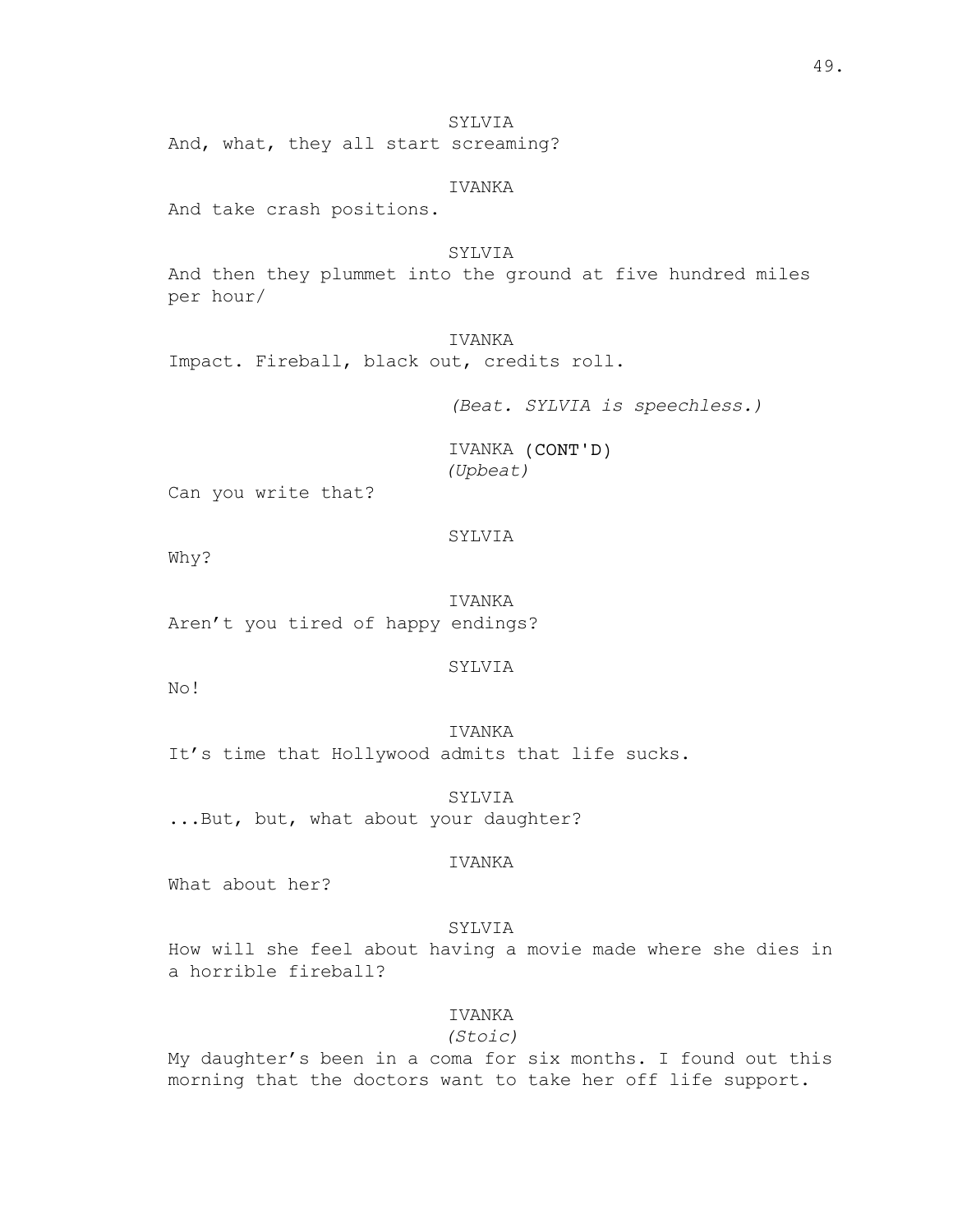SYLVIA *(Halted)*

I'm... So sorry... But I have to ask, is that true?

IVANKA

Yes.

SYLVIA

Are you sure?

IVANKA

Know how you can tell?

SYLVIA

Not really.

IVANKA

It isn't pretty.

*(Beat.)*

### SYLVIA

*(Giving up)* Okay, fine. I'll write a fireball ending. Is that it?

IVANKA When you're done will you show it to your agent.

### SYLVIA

That's not part of the deal.

### IVANKA

I'm sure it was.

#### SYLVIA

No, I write it, you market it. You can do anything you want with it. You can even put your name on it if you want.

### IVANKA

You lied to me.

### SYLVIA

What's this?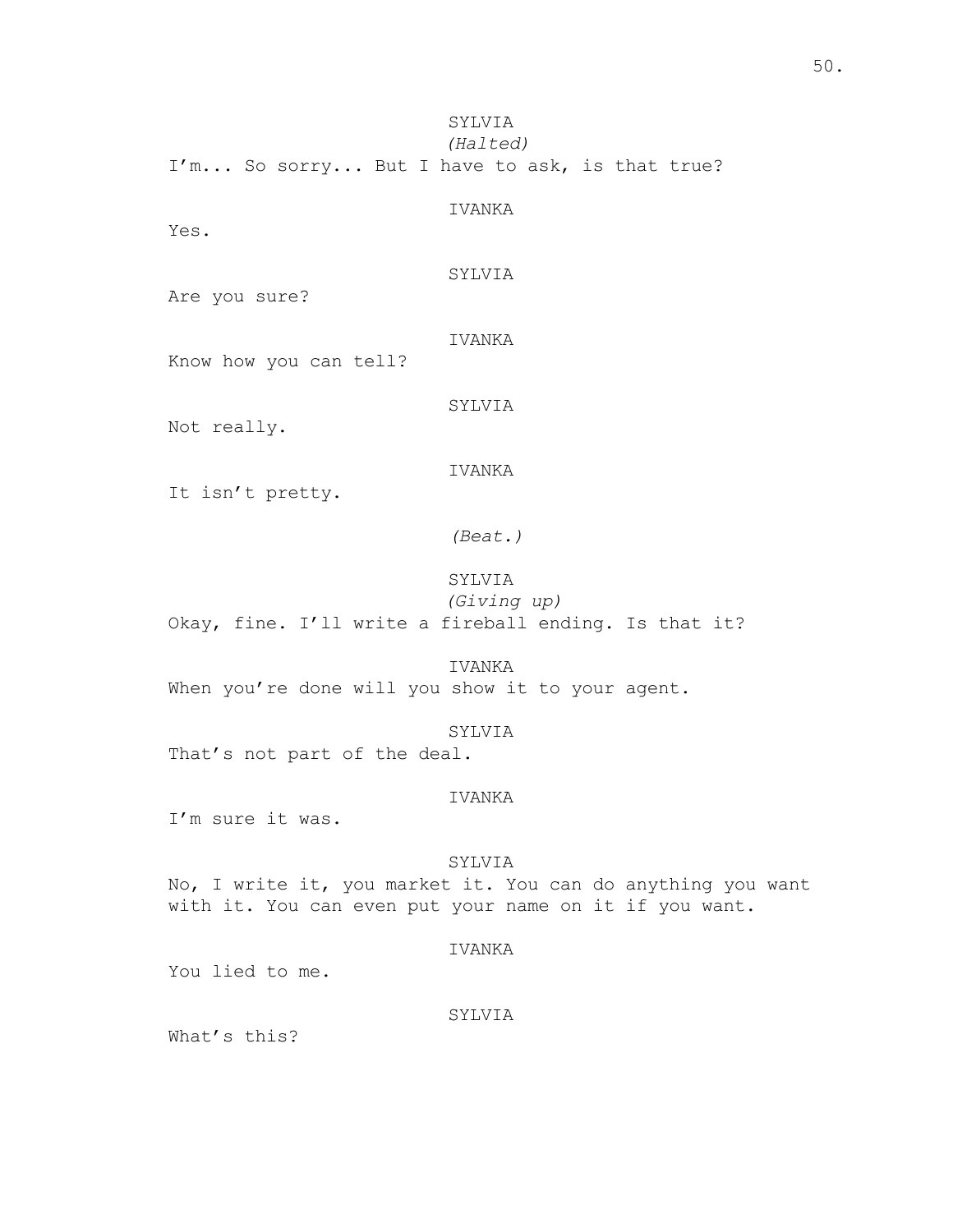#### IVANKA

I looked up Alan Smithee. It's a fake name that Hollywood writers use when they want to disassociate themselves from a project they think is crap.

*(Beat. Shit, she's on to her.)*

SYLVIA

Ivanka/

#### IVANKA

No, I understand. There's a reason why it's called show *business*.

#### SYLVIA

Look, I'll add a pancake scene, and I'll kill them all off at the end, and have the script delivered to you today at your hotel. Are we done here?

> IVANKA *(Disappointed)*

I suppose.

#### SYLVIA

Can I get my back money?

#### IVANKA

Oh, sure.

*(CELELIA takes a checkbook out of her massive bag and writes a check.)*

## IVANKA (CONT'D) *(Writing the check)*

You've lived a charmed life, Ms. Parks. If you think it's tough to be a woman in Hollywood, you should try being one in Dayton. *(Writing)* Five Thousand.

SYLVIA You don't need to put any exclamation points on it.

### IVANKA

That's okay. I like to. *(To herself as she writes three e*xclamation points) Boop boop boop.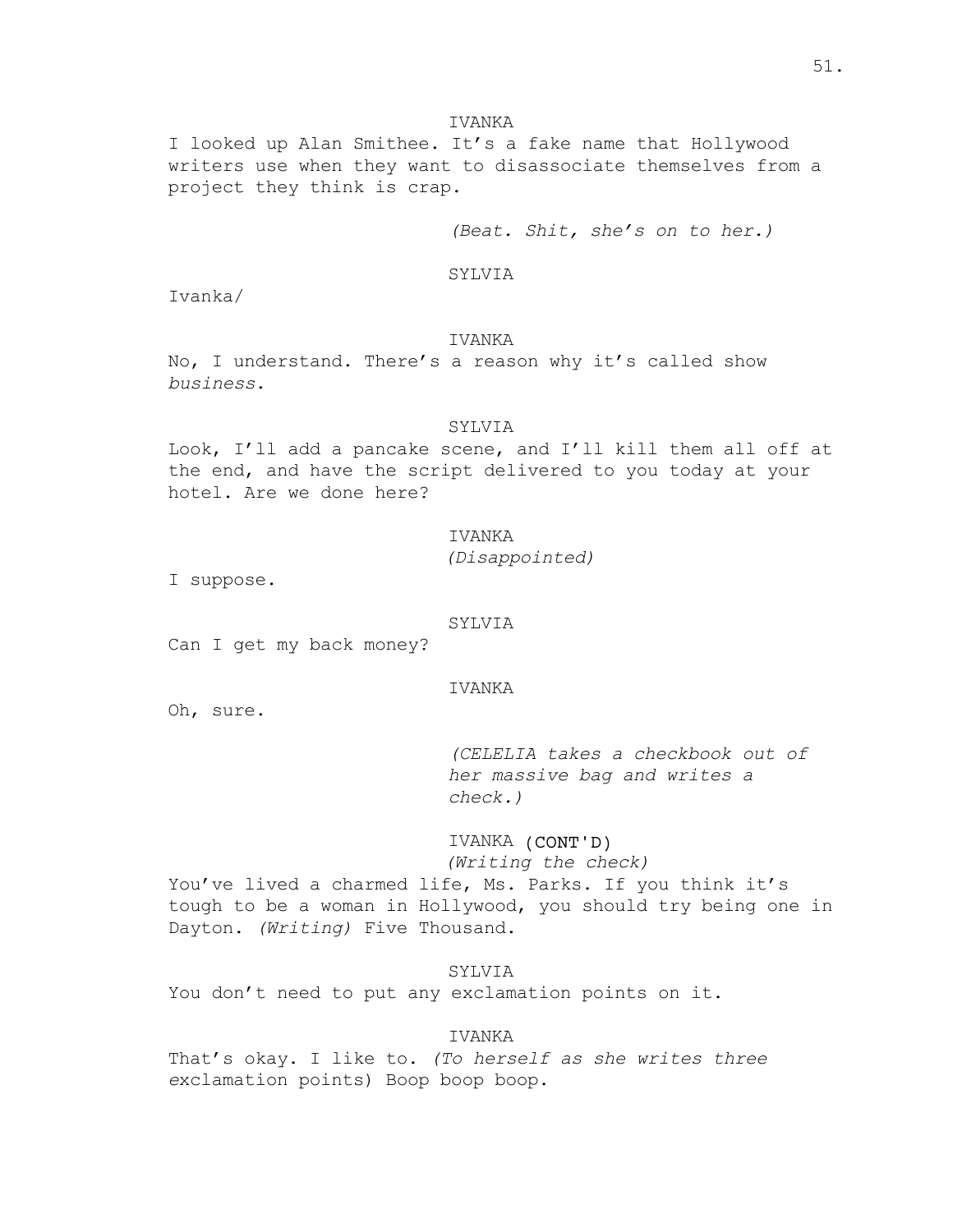*(She hands over the check, but then takes it back.)*

IVANKA (CONT'D) Wait. If I don't write it down right away I'll forget.

*(SYLVIA grabs the check.)*

SYLVIA That's okay, you can do that later.

IVANKA Oh! I forgot, I came up with the new title.

SYLVIA

Yeah?

IVANKA Christmas Lung just wasn't right. So I'm calling it "Reality."

SYLVIA

Reality?

IVANKA

Like it?

### SYLVIA

Sure.

#### IVANKA

So put that on the title page. A pleasure doing business with you Ms. Parks. And you too Mr. Smithee.

> *(IVANKA exits. SYLVIA is left alone with the check.)*

*(Fade to.)*

## **[Reality]**

*Sylvia's Bungalow, Burbank*

*(SYLVIA turns to find her living room. She's had a hard day.)*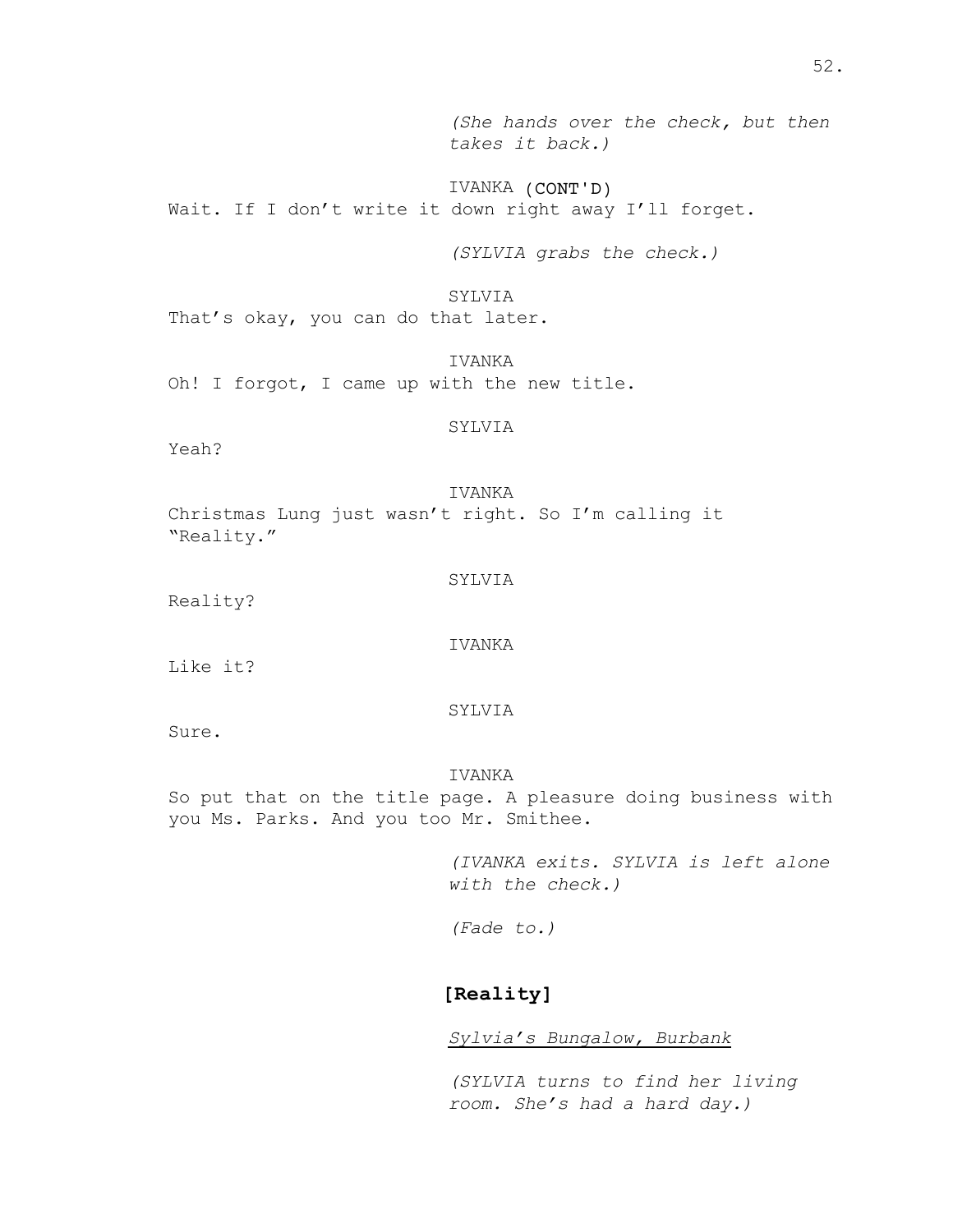SYLVIA *(Calling off)*

I'm home. Zeke?

*(She hopes for a response.)*

SYLVIA (CONT'D) *(Calling off)*

I'm ordering Chinese. Zeke?

*(No answer.)*

SYLVIA (CONT'D) *(Calling off, frustrated)*

Okay, fine, we'll play by your rules. I'm going into my room now and I'm going to stare at a screen for twenty hours a day.

*(Her cell rings. She answers.)*

*(Lights up on a time-strapped VICTORIA in her office.)*

VICTORIA *(On phone, hurried)*

Me. Read it.

SYLVIA *(On phone)*

Read what?

VICTORIA *(On phone)*

The script.

SYLVIA *(On phone)*

What script?

VICTORIA *(On phone)*

The lung thing.

SYLVIA *(On phone)*

What? How did you...?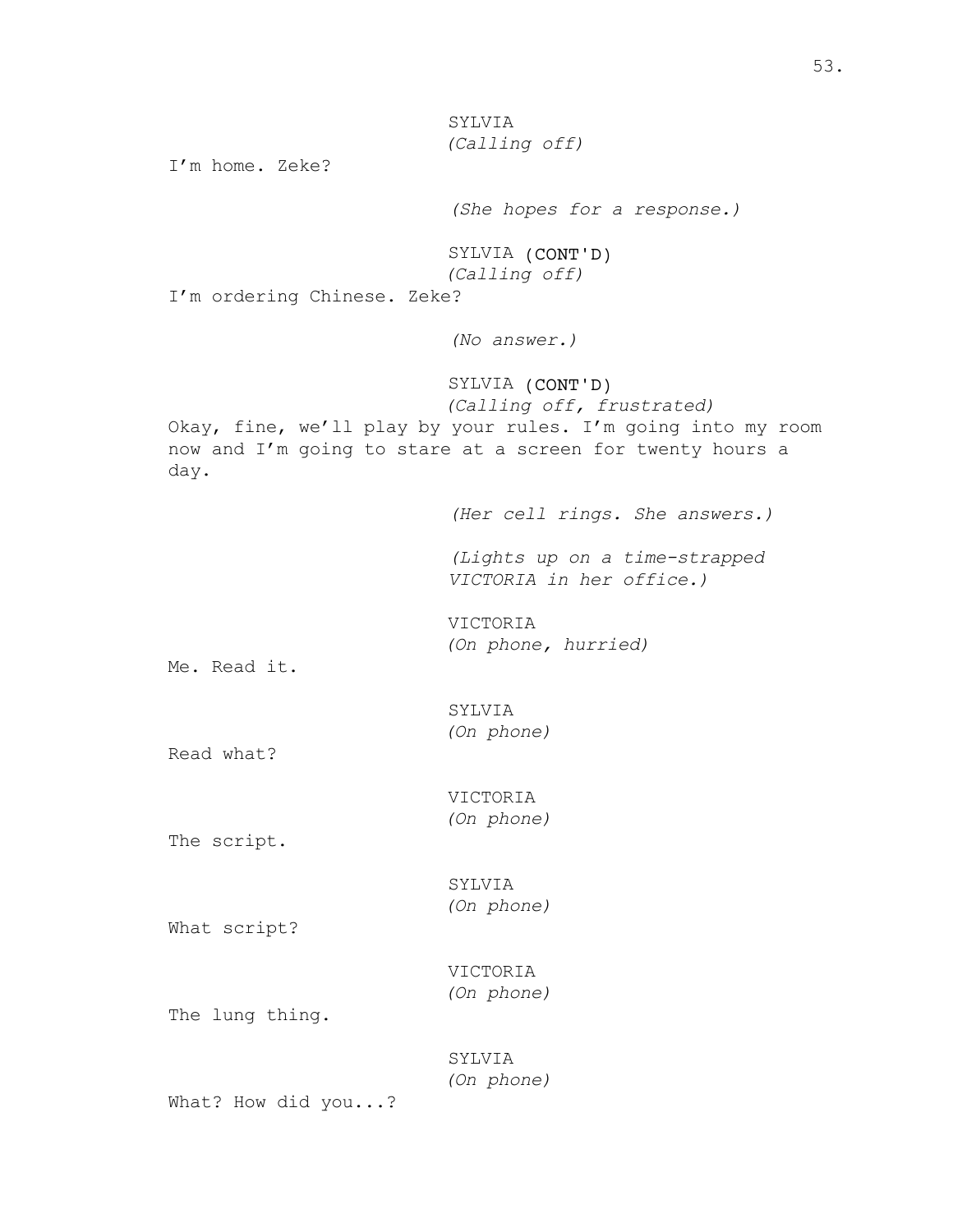## VICTORIA

*(On phone)*

I was about to leave the office when that woman, what's her name?

## SYLVIA

*(On phone)*

Ivanka?

## VICTORIA

*(On phone)*

Walked in and gave it to me. I wasn't going to read it, but I had a sec and I just couldn't put it down.

### SYLVIA

*(On phone)*

You're kidding.

### VICTORIA

*(On phone)*

The scene where the doctor has to take the breathalyzer test right before the operation to prove he's not drunk, touching. And that moment when the mother breaks into her daughter's room and smashes her computer while she's playing drone strike, powerful. Glad you put your name on it/

#### SYLVIA

*(On phone)*

Wait, my name/

#### VICTORIA

*(On phone)* I've sent a copy over to Lorenzo Hopper at Sony. We're working on a hot project right now.

### SYLVIA

*(On phone)*

Hot project?

## VICTORIA *(On phone)*

'Ninja President.'

## SYLVIA *(On phone)*

What the fuck?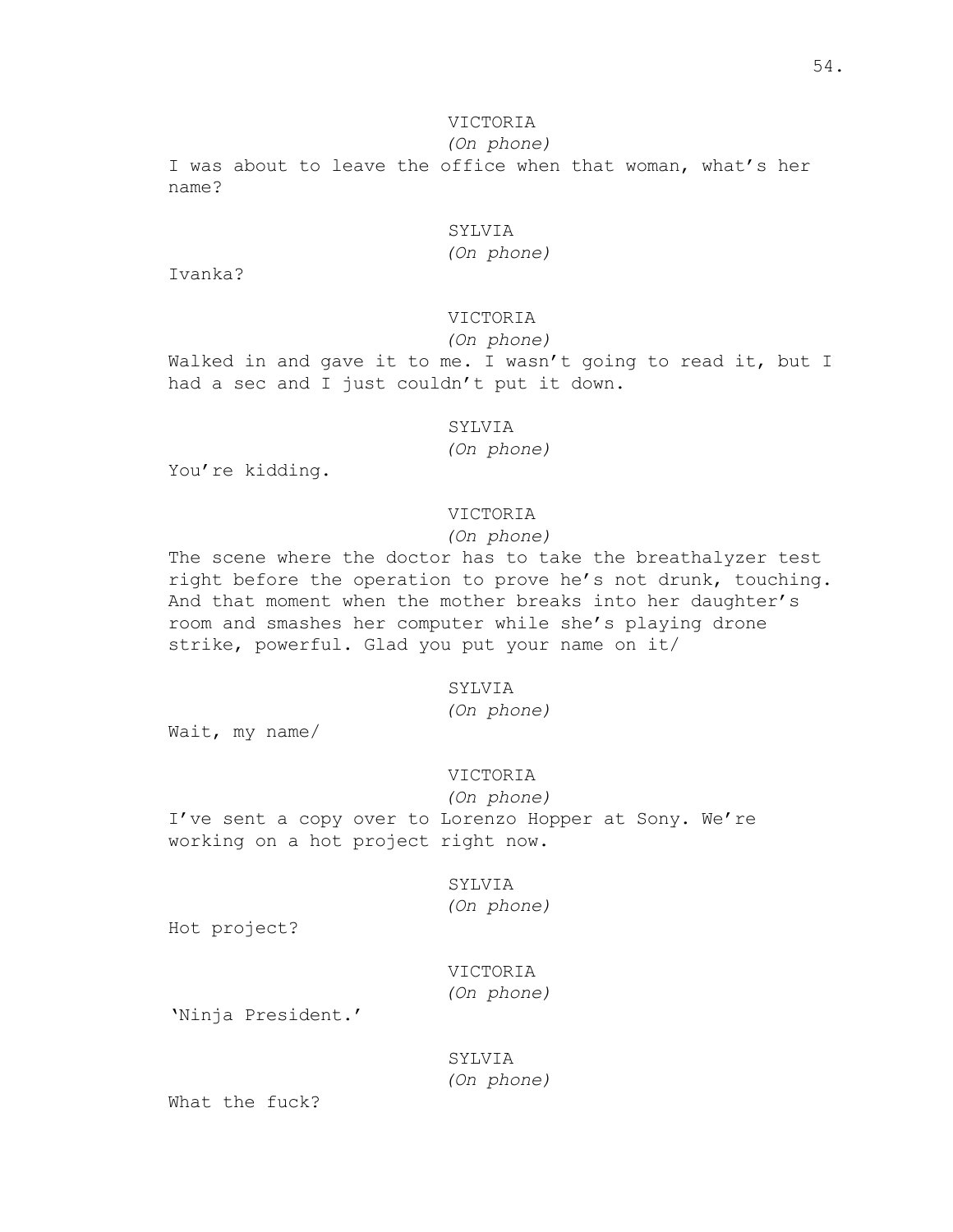VICTORIA *(On phone)* It's about a president only he's a ninja.

## SYLVIA

*(On phone)*

Seriously, what the fuck?

### VICTORIA

*(On phone)*

Shut up. If the people want a Ninja President they get a Ninja President!

### SYLVIA

*(On phone)*

Look, it's not a good script, I cranked it out in two weeks. I did't even proof it.

### VICTORIA

*(On phone)*

Gotta another call. Gotta go.

*(She hangs up and exits.)*

SYLVIA *(To herself)*

What the fuck.

*(ZEKE enters but not from his bedroom. His deeply troubled eyes are swollen with tears. He holds an L.A. Times.)*

SYLVIA (CONT'D) Thought you were in your room... Where you been?

> *(No answer. Zeke moves towards his bedroom.)*

SYLVIA (CONT'D) Dinner? I'll order out. *(Blurting)* Stop when I talk to you!

*(ZEKE stops.)*

SYLVIA (CONT'D)

Where you been?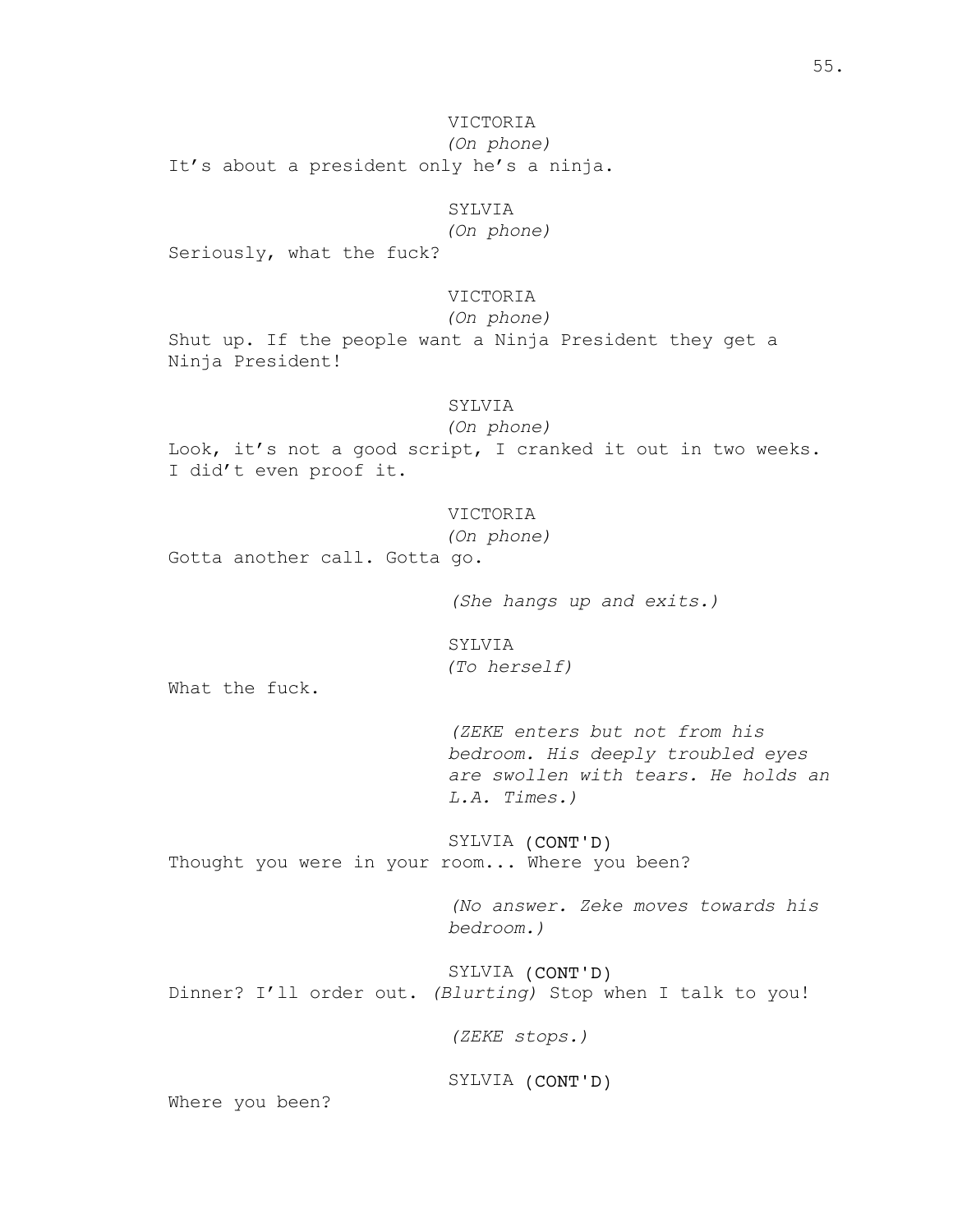ZEKE *(Small, troubled)*

How do you do it?

#### SYLVIA

Okay, fill me in, do what?

### ZEKE

Write bullshit.

#### SYLVIA

Please, do me a favor and save up all your disdain for me and lay it on all at once. How about if we set aside one day a week for disdain. How about Wednesdays? Wednesdays, from now on, will be disdain day.

*(ZEKE tears up. He hugs himself.)*

SYLVIA (CONT'D)

What?

ZEKE *(Losing it)* I don't want to go back to Dr. Altman.

SYLVIA

*(Confused)*

Okay. I won't make you.

ZEKE

*(Desperate)*

I want you to commit me.

SYLVIA

Zeke, I'm not committing you. You got problems but/

*(ZEKE falls to his knees crying.)*

SYLVIA (CONT'D) Crap. Okay, if it'll make you happy I'll commit you.

ZEKE

*(Weeping)* I fucked up. I was tired. Hadn't had anything to eat. I shouldn't have accepted the mission.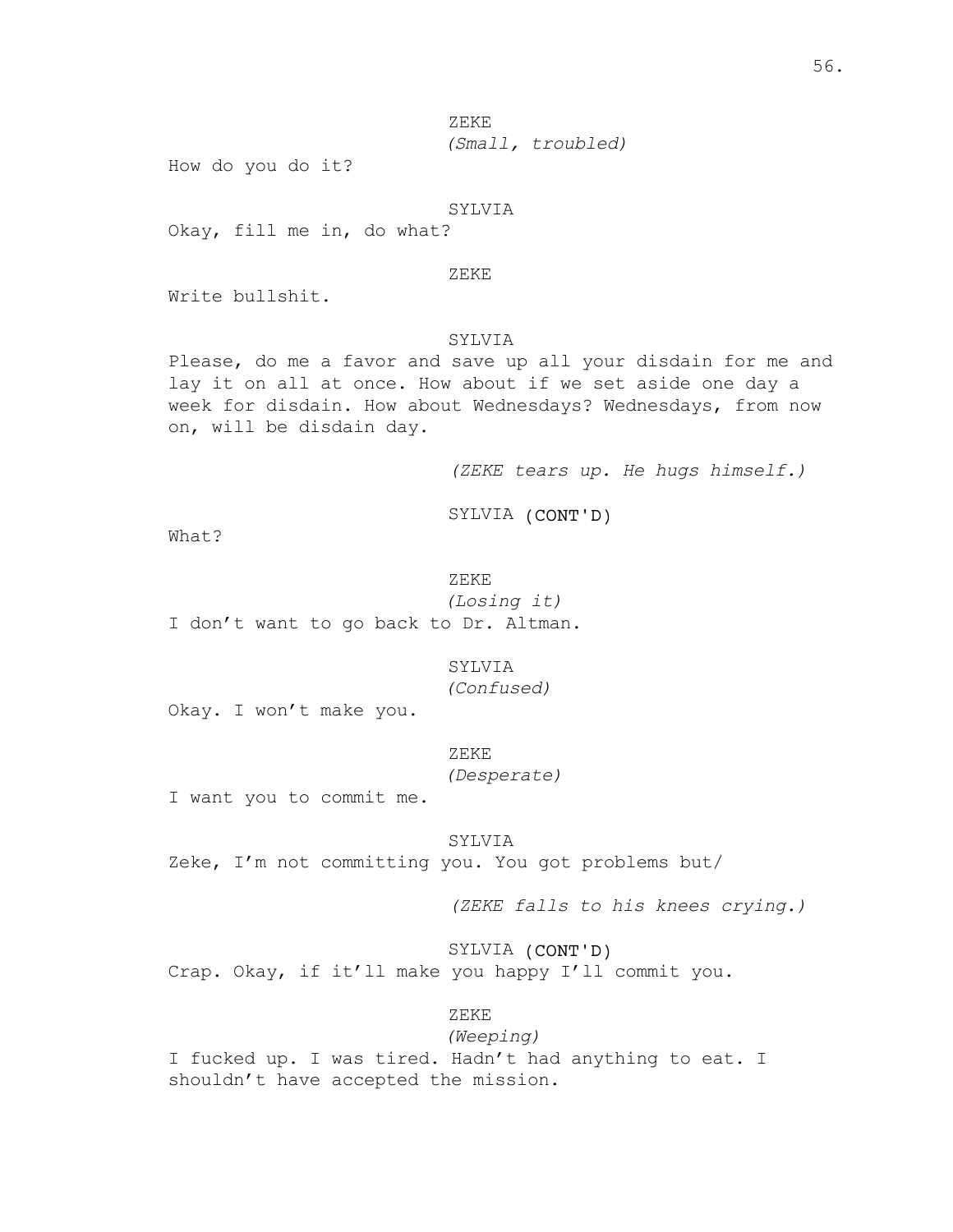*(ZEKE loses it. Deeper tears. SYLVIA should hold him but she can't, she doesn't know how.)*

### SYLVIA

*(At wits' end)* I want you to be well. What I'd give for you to be well.

*(ZEKE drops the newspaper.)*

SYLVIA (CONT'D)

What?

ZEKE

Read it.

*(SYLVIA picks it up.)*

## SYLVIA

### *(Reading)*

"Pentagon admits it was a missile from a US drone that... *(Her heart sinks)* Killed twenty-seven members of a wedding party in Afghanistan."

#### ZEKE

### *(Weeping)*

I keep thinking we're on the right side. Like we're better. But in reality, we pull just as much shit as they do! We're phonies, only we celebrate it.

#### SYLVIA

Zeke/

#### ZEKE

Didn't wait for confirmation. Didn't follow protocol. Saw my chance... There were women and children...

### SYLVIA

This isn't real.

ZEKE

There was twenty thousand points at stake... And three gold stars!

*(ZEKE weeps.)*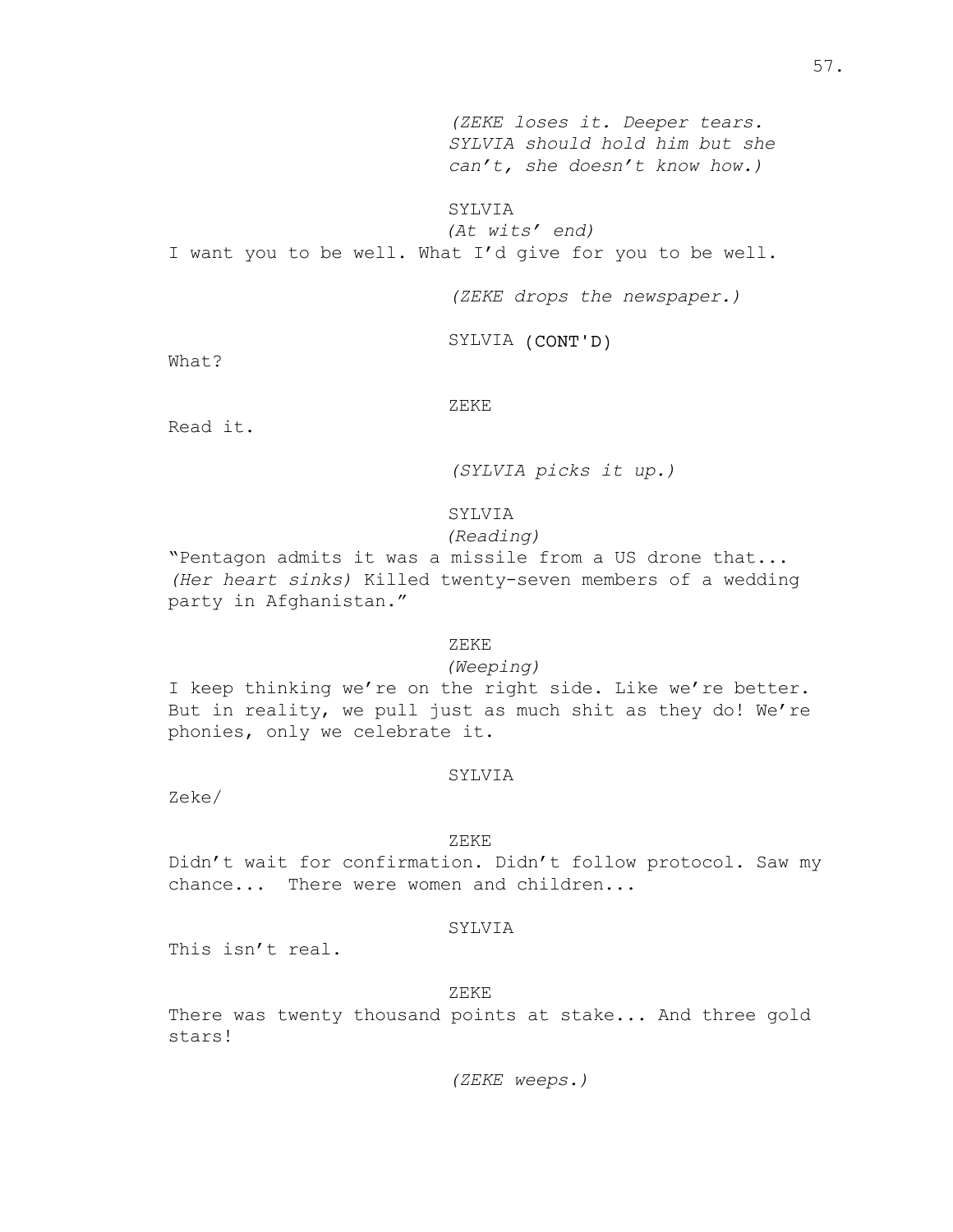SYLVIA *(Distraught)*

Zeke...

*(SYLVIA gets up the courage to hug her son. It's awkward.)*

SYLVIA (CONT'D) *(Devastated)* This isn't real. ... This isn't real.

*(On the hug, the lights fade.)*

*END OF ACT ONE*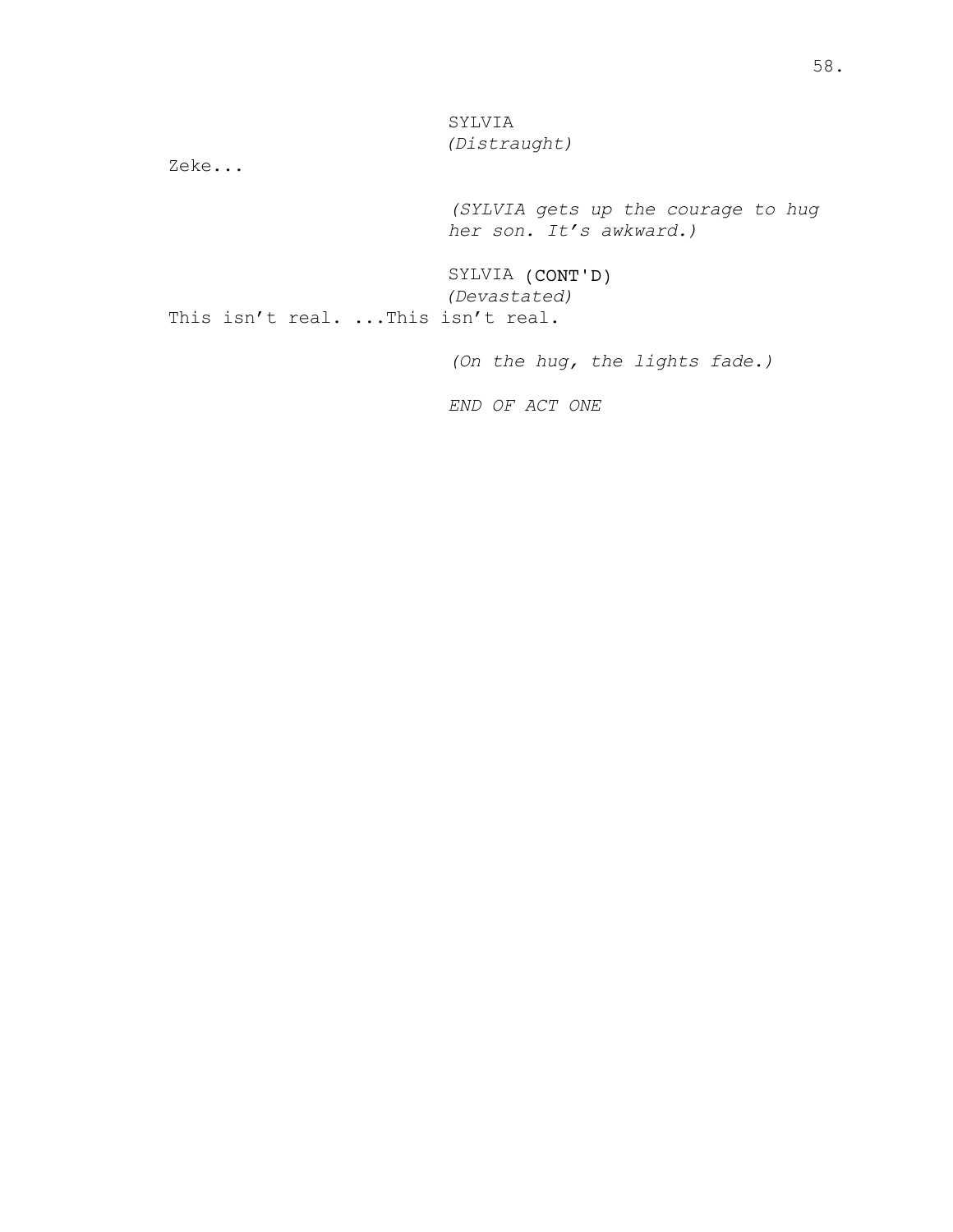### (Act Two)

## **n95 particulate masks ]**

*Agent's office, Beverly Hills*

*(We enter mid-crisis.)*

VICTORIA *(Pissed off)*

Imagine my surprise!

#### SYLVIA

I'm so sorry.

*(VICTORIA picks up the script and reads the last page.)*

### VICTORIA

*(Reading the screenplay)* "Exterior. Dayton Airport. Day. Orange and purple luminescence pencil the sky as their Airbus comes in for a landing. There is no rainbow." What the fuck does that mean?!

#### SYLVIA

She/

### VICTORIA

Shut up! *(Reading)* "Suddenly the engines begin to whine. Smoke shoots from the wings. An explosion. Captain, voice over, "Brace for impact!" The engine disintegrates taking the wing with it. We hear only the anguished cries of the panicked passengers as they plummet to earth. Fireball. Blackout. Credits roll."

*(Beat, VICTORIA is incredulous.)*

#### SYLVIA

I thought you said you read it.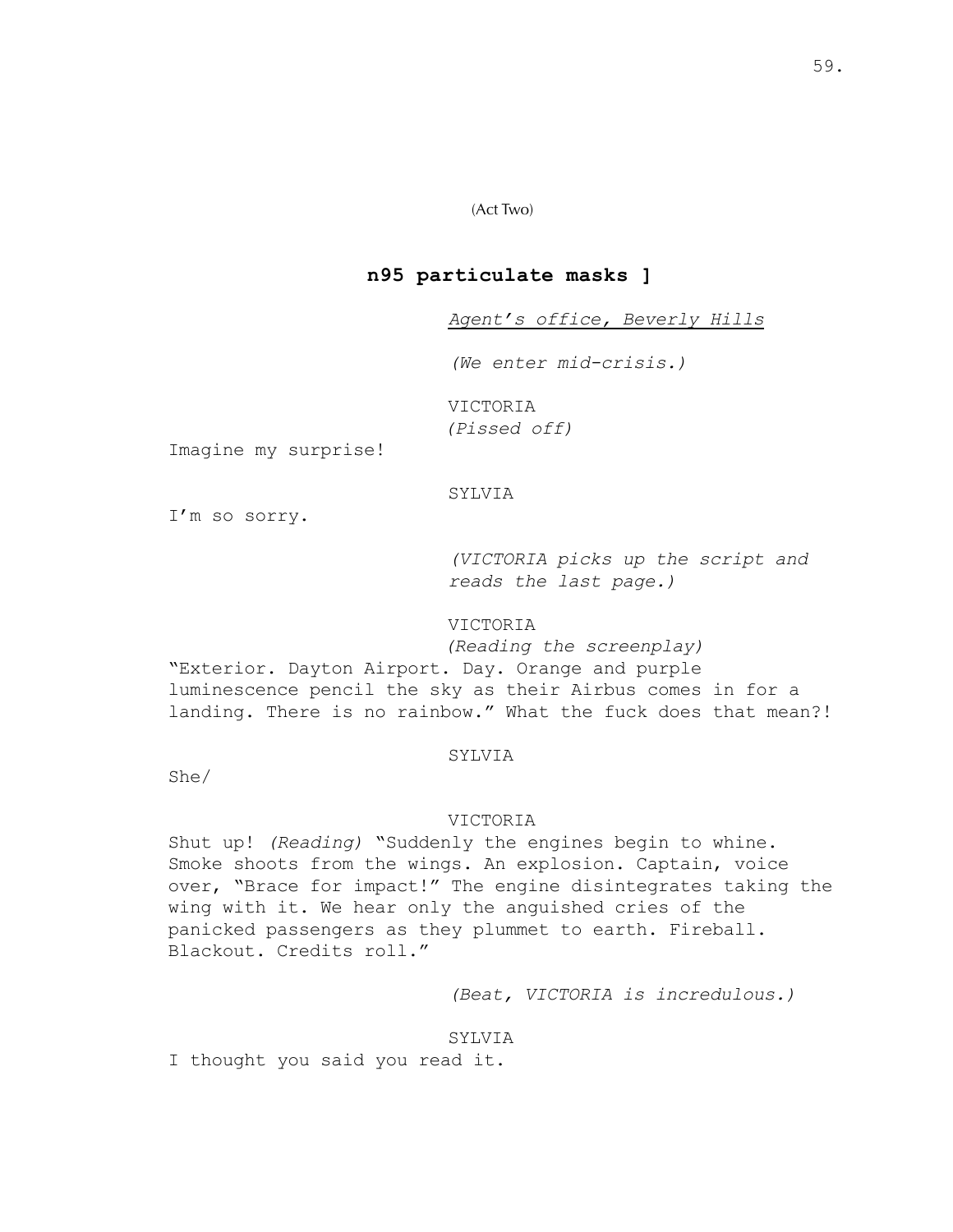## VICTORIA

### *(Yelling)*

I'm An Agent! I Don't Read! Not all the way through! I get the *gist*! I am a *gist* getter! And the *gist* up to page 92 was that they'd land safely and our lung-girl would go on to graduate from college, get married, name her daughter Dominique, and become a US Senator who fights for Universal health care!!! The *gist* was not that she, and her family, were about to be incinerated on a runway in Dayton Ohio! What The Fuck Is Wrong With You?!

#### SYLVIA

I wrote what she wanted/

#### VICTORIA

Thank God Hopper thought the ending was a joke. But you can imagine my confusion when he calls, tells me he loves the script, even the stupid scene where the mother and daughter talk politics over pancakes, but we'll have to cut the joke ending and I'm trying to figure out what the hell he's talking about!

### SYLVIA

I tried to talk her out of it.

#### VICTORIA

I know I called her. I tell her she's the luckiest midwestern mama in the world and you know what she says?

#### SYLVIA

She won't compromise/

#### VICTORIA

She Won't Compromise!! She won't sell unless its done exactly as written!

#### SYLVIA

She's kinda attached to it.

#### VICTORIA

No shit! So I say, okay, and I totally bullshit her, how about if they add that ending to the director's cut? And she says no way. Do you realize how big this is? Hopper wants to cast Emma Watson.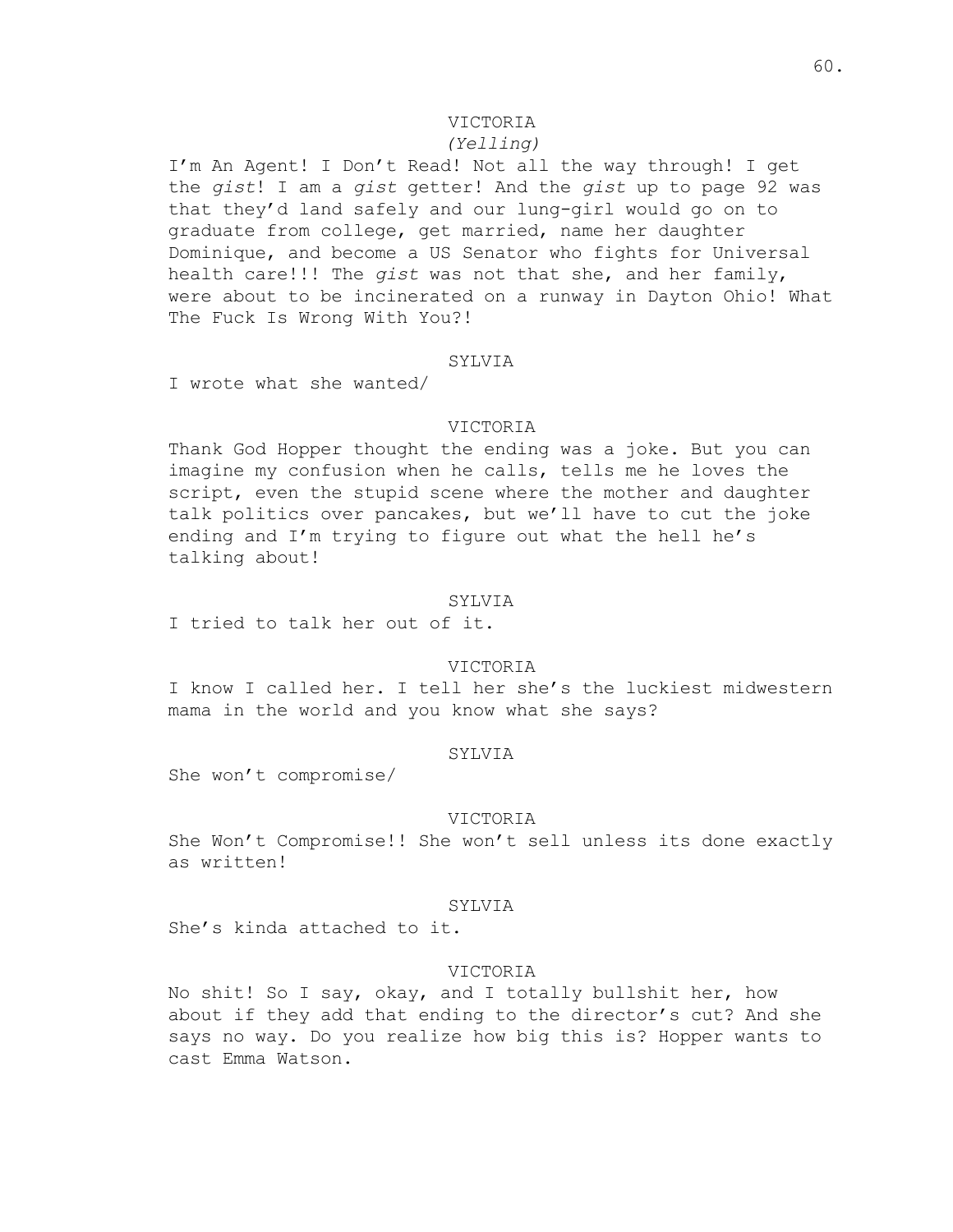You're kidding. Why would she do a Hallmark channel bullshit movie?

### VICTORIA

Because it's not Hallmark channel anymore! Hopper wants to make it a real movie. Like a holiday blockbuster. A new 'Miracle on 34th Street'. He wants to rush it into production so it'll be out by Christmas.

### SYLVIA

What do you want me to do?

#### VICTORIA

You are going to make Little Miss Dayton Ohio change her mind and you're going to do it today!

#### SYLVIA

Can't/

### VICTORIA

And then you and I are going do a meeting with Hopper at two o'clock at Sony.

### SYLVIA

Can't do it today, my son's in the hospital.

### VICTORIA

For?

### SYLVIA

He's... He's...

### VICTORIA

What!

SYLVIA *(Disingenuous)*

He's got Polio.

### VICTORIA

What?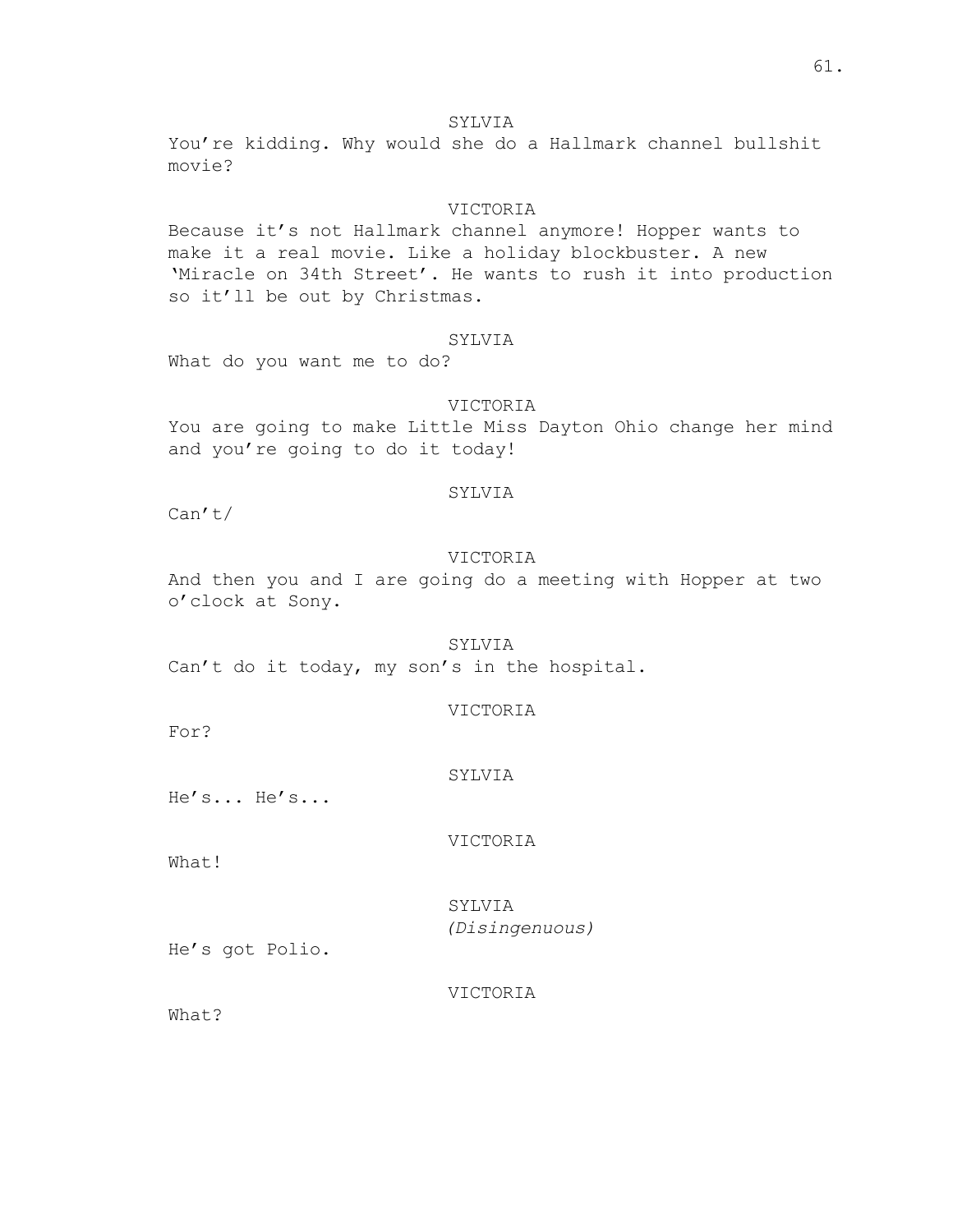*(Fabricating)*

It's a new thing, it's not like old Polio but it's like new Polio/ related to Polio.

### VICTORIA

Oh, he's in the nut house!

#### SYLVIA

Please don't.

### VICTORIA

Just say it!

### SYLVIA

I promised I'd stop by at two o'clock every day. He needs structure in his life.

### VICTORIA

### *(Condescending)*

Let me explain how this works - I make a meeting with a big important person, you drop everything you're doing, we go to said meeting, we make lots of money, I buy a new BMW 7 series, you pay your divorce lawyer's bill, and we ride off into the sunset/

#### SYLVIA

I really need to see my son/

#### VICTORIA

One more time. I make a meeting with a big important person, you drop/

#### SYLVIA

Okay!

#### VICTORIA

### *(Beat, calming)*

You did good. Your career was dead, I didn't tell you, but you were beyond blacklisted, you were nobody. But you came back, you cracked the glass ceiling, and I'm proud of you.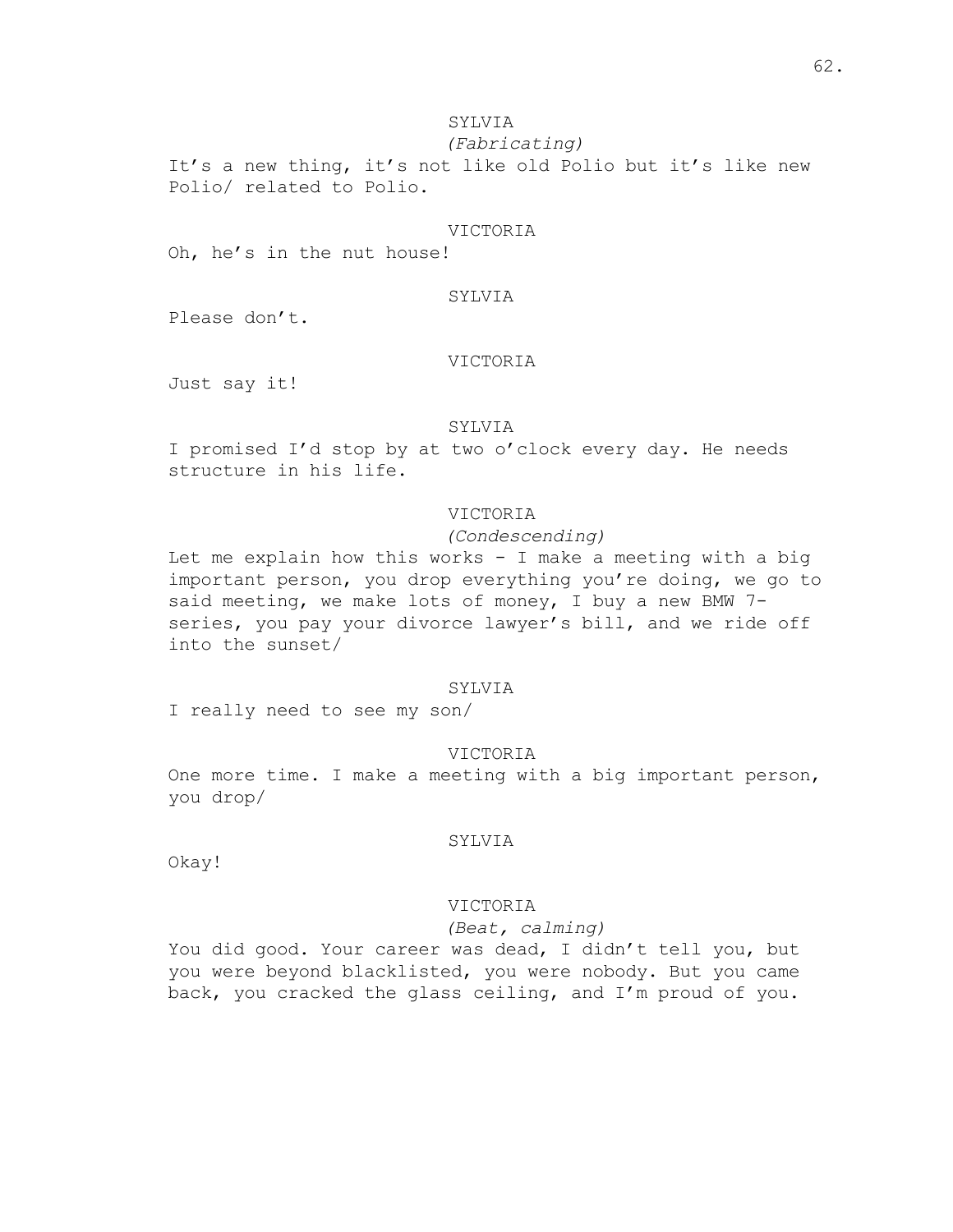### *(Small)*

Thanks.

### VICTORIA

I'll see you at Sony at 2 o'clock, Judy Garland Building. Don't disappoint. And if by chance anyone should drop his pants in the elevator, you smile, laugh and say, how witty.

> *(SYLVIA is too self absorbed to answer.)*

VICTORIA (CONT'D)

I need a verbal confirmation.

### **SYLVIA**

*(Small)*

I'll be there.

## VICTORIA

### *(Grabbing her stuff)*

Gotta go, got a meeting. And do yourself a favor, go get a hot stone massage, you don't want to look desperate for the meeting. Oh, and while you're at it whiten your teeth.

*(VICTORIA exits.)*

*(Fade to.)*

## **[An Oscar Meyer Corndog With Real French's Mustard]**

*L.A. Hospital, Psych Ward*

*(Far off we hear the echo of a hospital intercom calling for a doctor.)*

*(SYLVIA turns to find herself in the Psych Ward meeting room. ZEKE steps in wearing a bathrobe. He's deflated, dark.)*

SYLVIA *(Trying to be upbeat)*

Hey.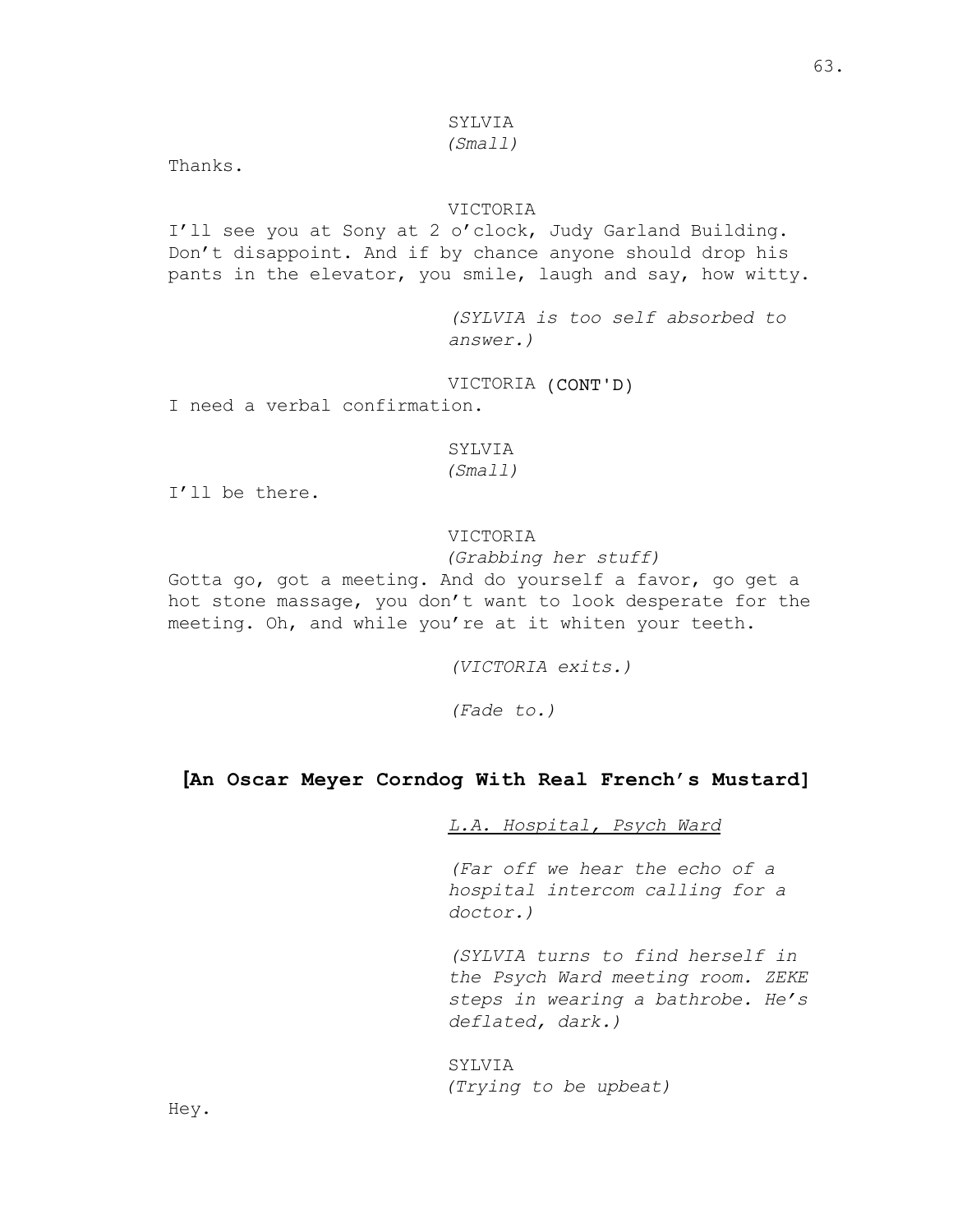ZEKE *(Hoarse)*

Hi.

## SYLVIA

*(Trying to find a subject)* The doctors let you have a robe and slippers.

ZEKE

*(Hazy, hoarse)*

My reward for acting normal. If I keep it up they say I can have my phone back.

#### SYLVIA

Your voice, kinda hoarse there.

#### ZEKE

So?

### SYLVIA

They tell me you been yelling a lot. You can't do that if you want to get out.

> *(The conversation dies, SYLVIA tries to restart it.)*

SYLVIA (CONT'D) ...They, ah, feeding you okay?

#### ZEKE

Had a corn-dog for lunch.

SYLVIA For what this place costs, they give you corn-dogs/

#### ZEKE

You're three hours late.

### SYLVIA

Traffic.

#### ZEKE

Three hours?

#### SYLVIA

The 405, total mess.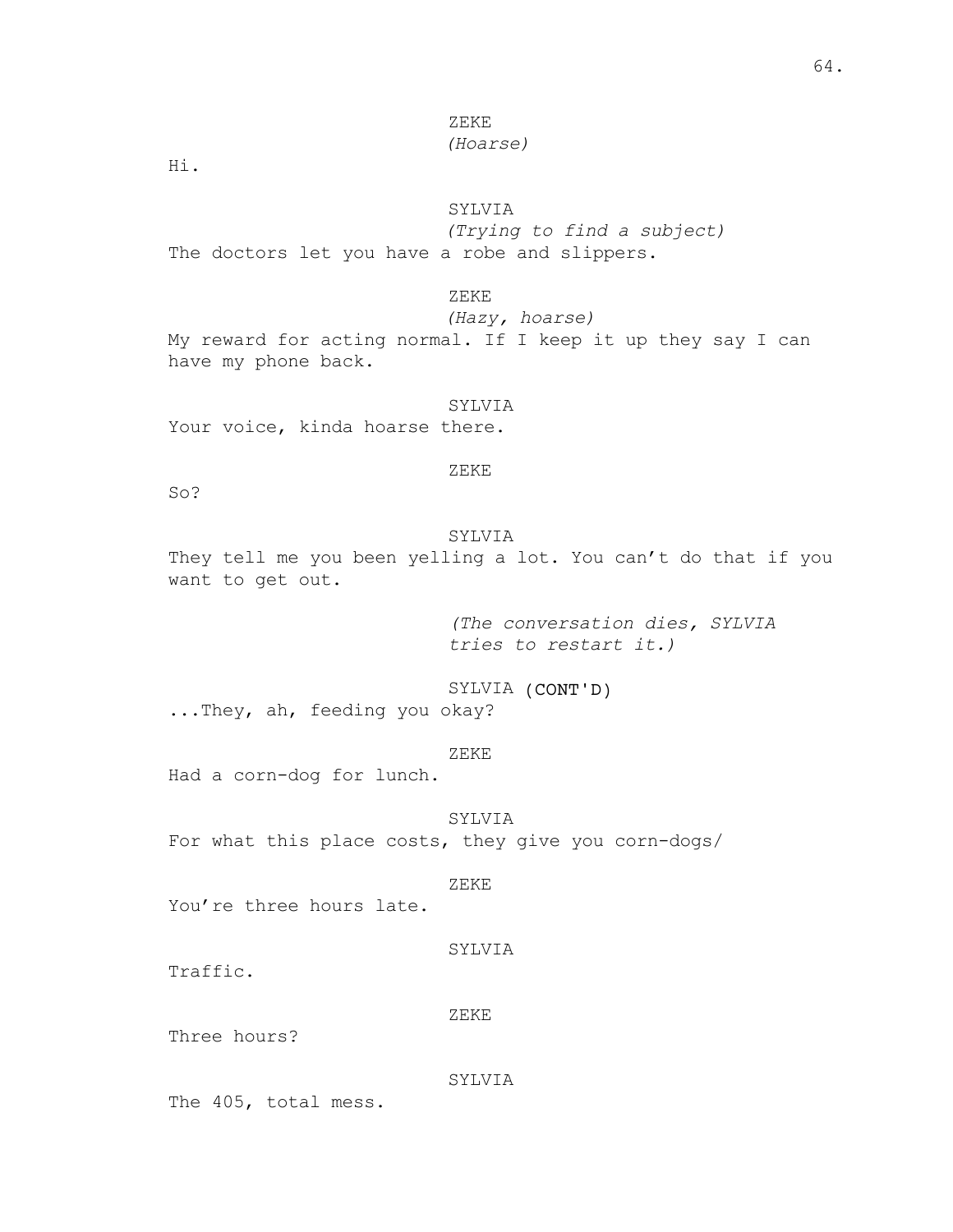ZEKE *(Accusatory)*

You were writing.

## SYLVIA

...So? Do you know what this place costs? And it's not all covered by insurance/

> *(ZEKE fades for a moment. A sinking spell.)*

SYLVIA (CONT'D)

You okay there?

ZEKE They got me on some shit. The lights got like halos around'em.

SYLVIA Yeah, forgot what it's called. Supposed to help. You kinda failed to mention you were self-medicating.

### ZEKE

Mom.

### SYLVIA

Shit.

ZEKE

What?

SYLVIA It's been so long since you called me 'Mom'.

ZEKE

If you love me/

*(SYLVIA's phone rings.)*

SYLVIA

Shit. One sec.

*(SYLVIA checks, stops the ring.)*

SYLVIA (CONT'D)

You were saying?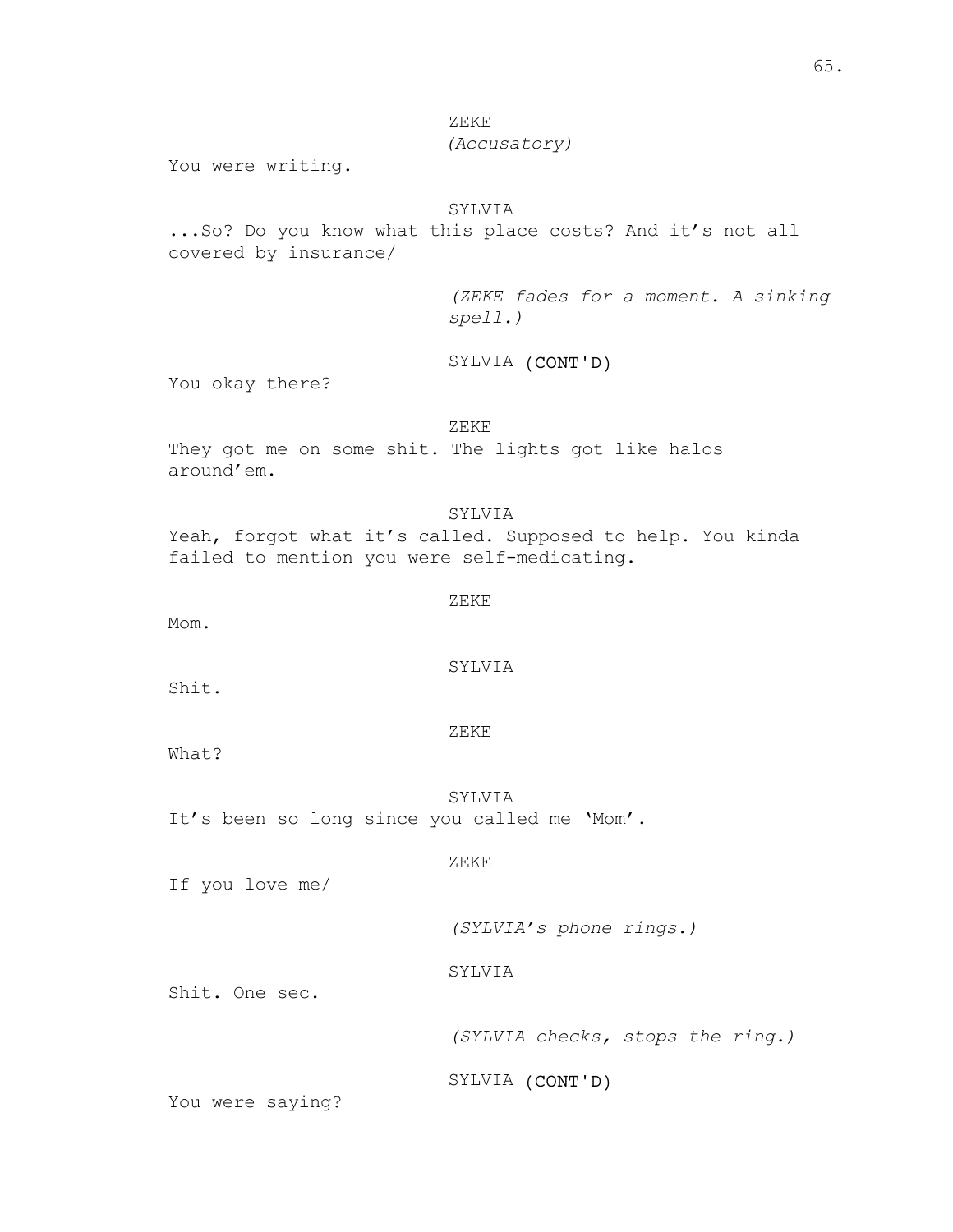Then you'll do something for me.

SYLVIA Of course. How about a decent meal? We'll order out.

ZEKE

ZEKE

No.

SYLVIA

What then?

ZEKE

Validate me.

### SYLVIA

And... how do I do that?

ZEKE

Admit there's a possibility.

SYLVIA

That...

### ZEKE

I'm right.

### SYLVIA

*(Finding her way, uncomfortable)* Zeke... I took your computer down to the shop, they couldn't find any spyware or malware or anything.

ZEKE

Do you honestly believe the NSA would do something that could be detected by a nerd at the Mac genius bar?

### SYLVIA

Look, Zeke, life... is just crazy, but if this is true, then life... isn't... life anymore. If it's true then nothing is true.

ZEKE

You got it.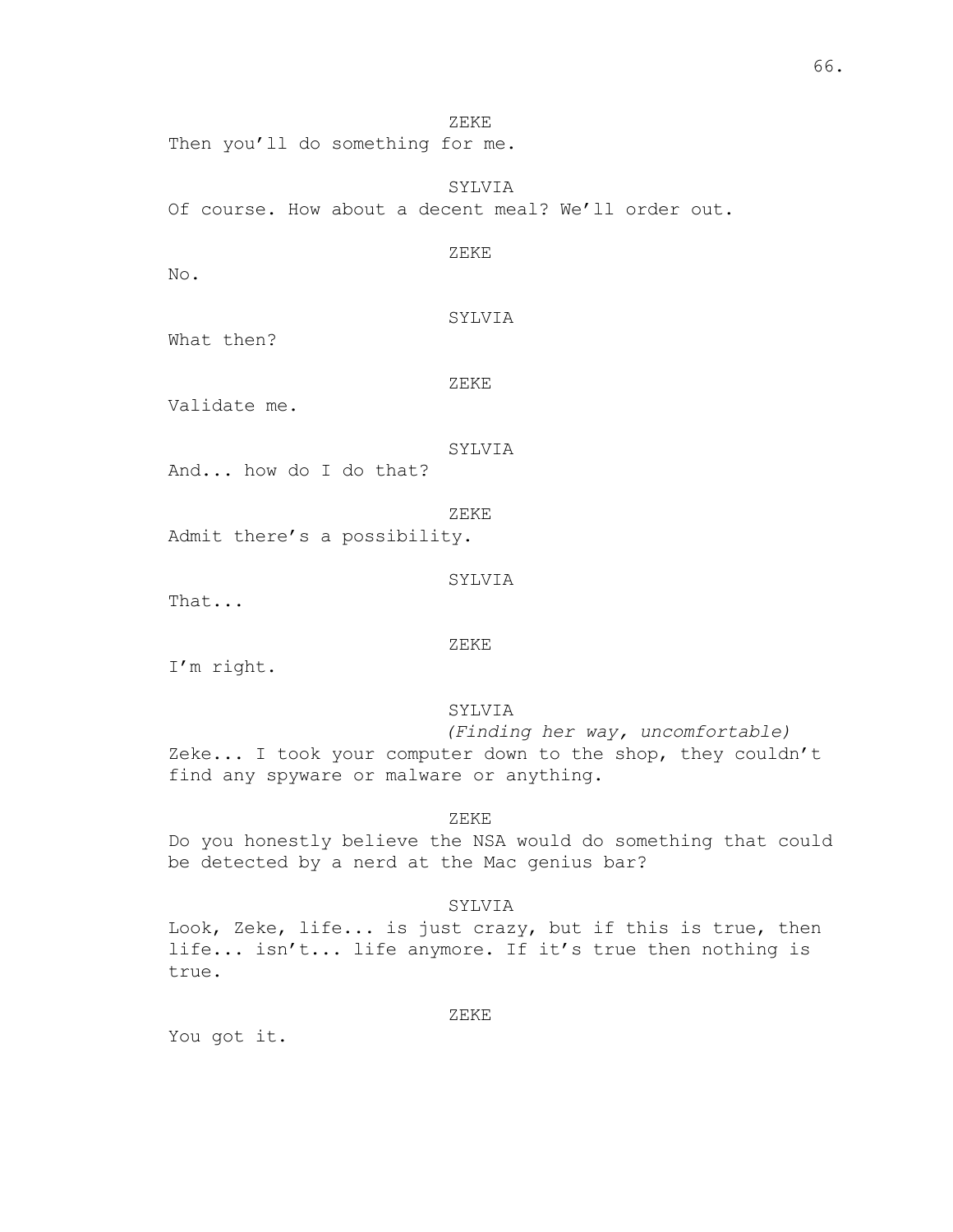SYLVIA *(Frustrated)* I can't do that. I can't live in a post-fact world.

ZEKE

*(Beat, cold)* Will you sign the consent form so I can leave?

#### SYLVIA

Give it another week.

ZEKE

I turn eighteen Thursday.

SYLVIA *(She forgot)*

Didn't forget.

ZEKE *(His eyes narrow)*

You didn't?

#### SYLVIA

No.

ZEKE

At eighteen I can sign my own consent form.

SYLVIA

Please don't get all analytical. I'm not an analytical type, I'm just your average writer.

ZEKE But you don't write about reality.

#### SYLVIA

*(Getting irritated)* And what is reality? Tell me, I'd like to know.

### ZEKE

### *(Bitter)*

Reality is a bite of an Oscar Meyer corn-dog with real French's yellow mustard.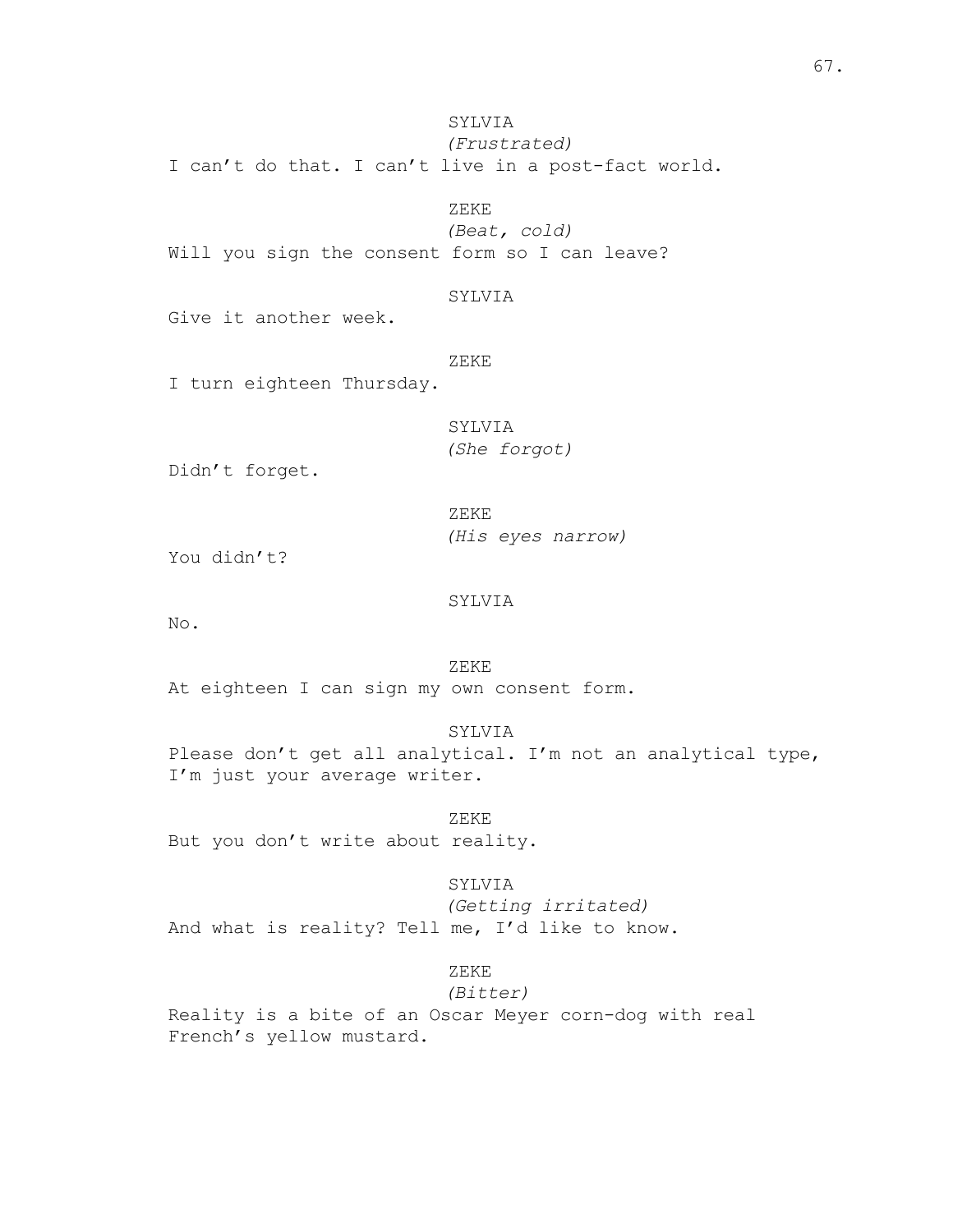SYLVIA *(Small, confused)*

...What?

ZEKE

Don't get it, do you?

SYLVIA

Who would?

ZEKE

## *(Small)*

Fuck off.

*(ZEKE starts out.)*

SYLVIA

Okay. I'll stop by tomorrow. Two o'clock on the nose.

ZEKE

Whatever.

SYLVIA

*(Pissed)* Don't walk away when I'm talking!

*(ZEKE stops.)*

SYLVIA (CONT'D) *(Fed up)*

When it comes right down to it, you're the one who can't deal with reality. You got this fake concept of what a mom is supposed to be.

*(SYLVIA's phone rings.)*

SYLVIA (CONT'D) *(To herself)*

Goddamnit.

*(She stops it from ringing.)*

### SYLVIA (CONT'D)

You live in a TV-world where it all ends happily fucking ever after. That's not real, sometimes the plane goes down with no survivors. That's when it's so real it hurts.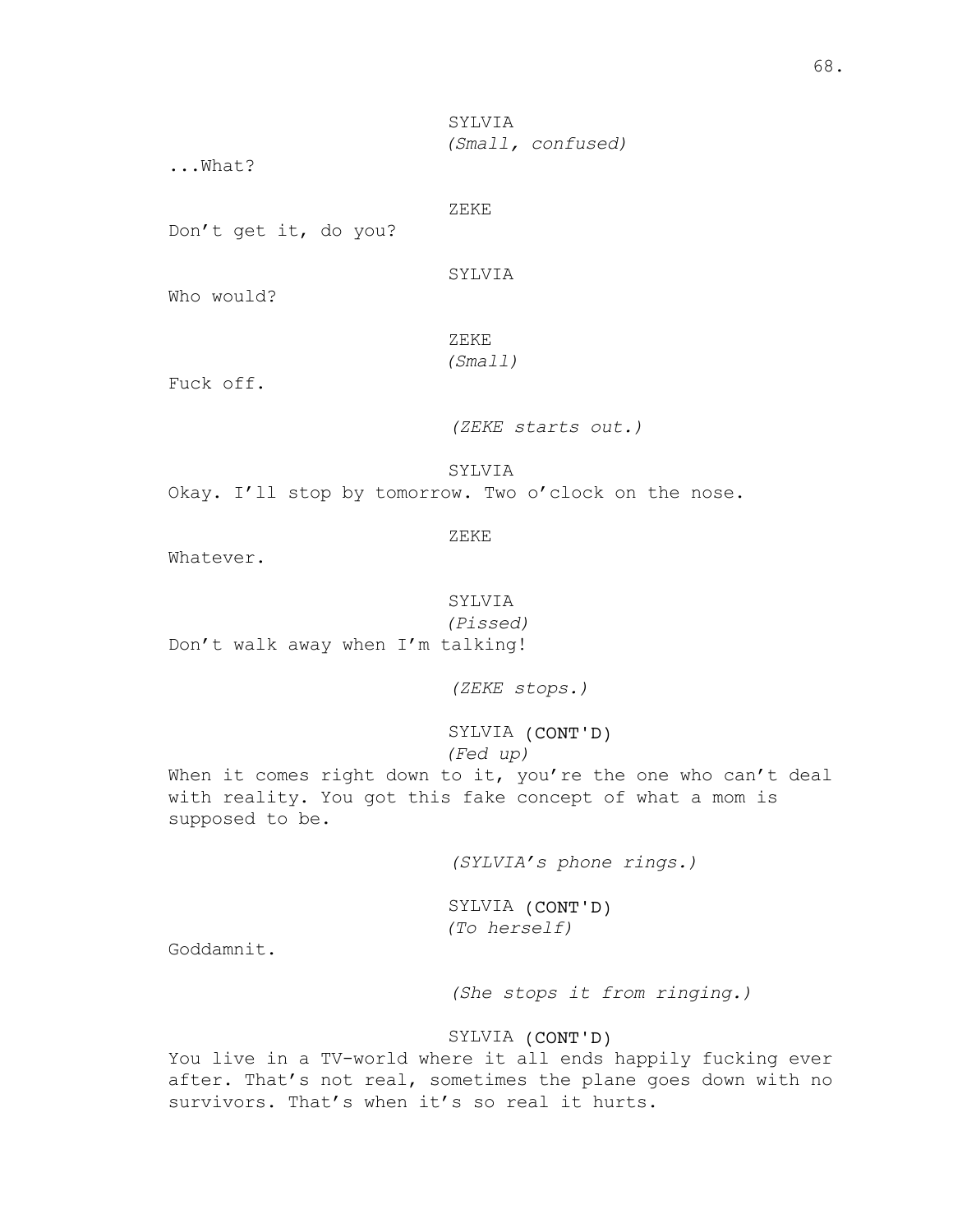*(ZEKE brings his arms up mechanically as if he were a drone. He flies towards SYLVIA, buzzing.)*

ZEKE

Buzzzzzzz.

SYLVIA *(Calling off)*

Nurse/

ZEKE *(Shouting)* Target Identified! Permission to fire?

> SYLVIA *(Confused, backing up)*

Zeke/

#### ZEKE

Permission granted! Engage!

*(ZEKE punches SYLVIA in the stomach knocking her to the ground.)*

SYLVIA *(Stunned, gasping for air)*

Son of a bitch. Nurse!

*(ZEKE stands over her. SYLVIA's terrified.)*

ZEKE *(Shouting)*

Direct hit! No survivors!

SYLVIA

*(Desperate)*

Nurse! Can I get a nurse please!

ZEKE Target Eliminated! Twenty thousand points!

SYLVIA

*(Desperate)*

Nurse!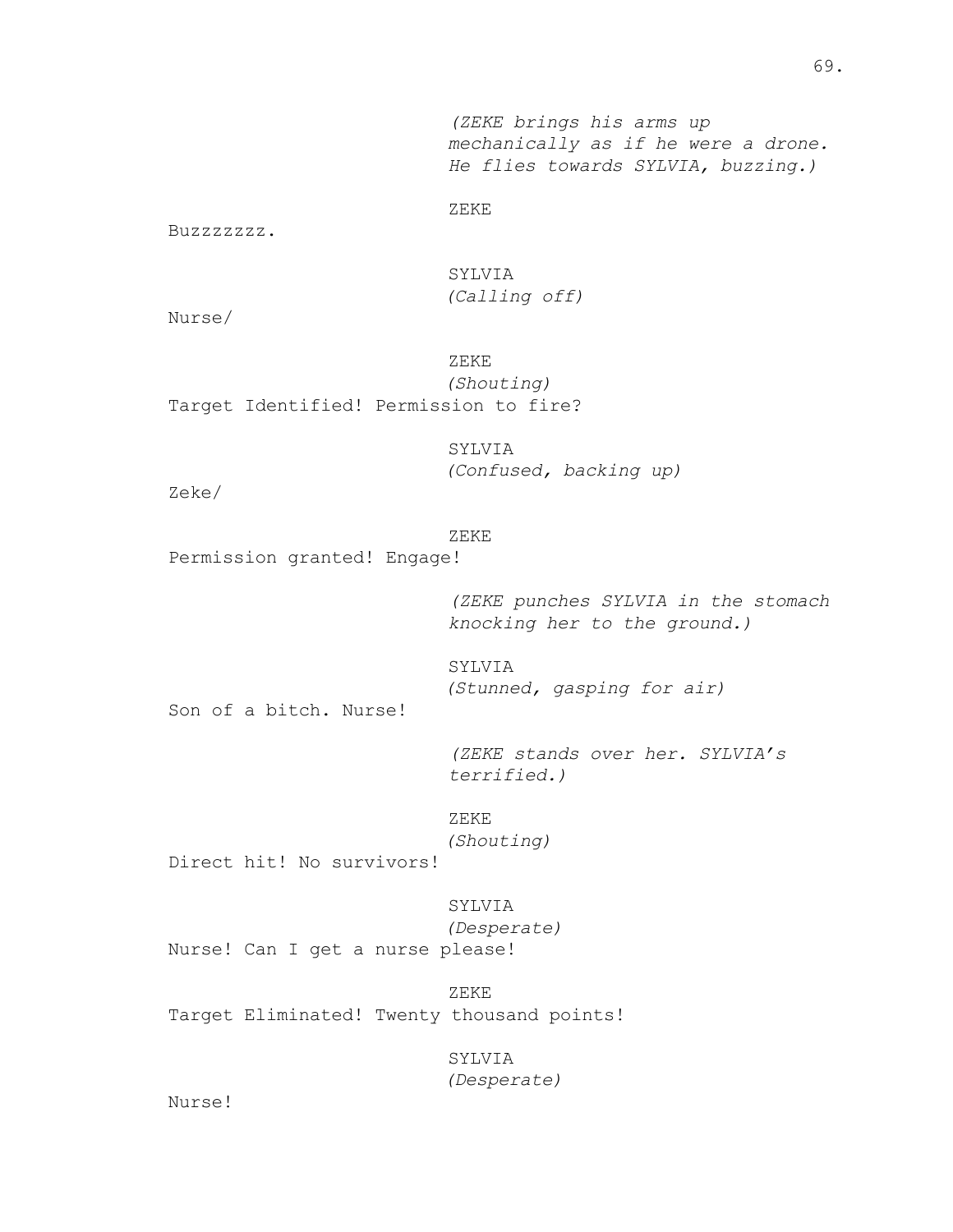ZEKE

Two gold stars! Buzzzzz.

*(ZEKE, as a drone, flies out.) (SYLVIA is overwhelmed. She pulls herself to her feet. She can't help tears.)*

*(Fade to.)*

# **[Writing Is Rewriting]**

*A Crappy Bar On Hollywood Blvd*

*(SYLVIA finds herself in the bar. She has little energy left. Her stomach still aches from the punch. She sits, empty.)*

# SYLVIA

*(Calling off)* Fat Tire please. No, make it gin and tonic. No ice. And no tonic. Double.

> *(IVANKA enters with the energy of a bumble bee. Under one arm she has the manuscript, under the other a book on screenwriting. In her hands are a Fat Tire and Squirt.)*

### IVANKA

There you are. Ready for a work session?

SYLVIA *(to herself)*

Oh jeez.

*(IVANKA plops down but she's so excited she can't sit still.)*

#### IVANKA

I've been thinking. My mind's on fire.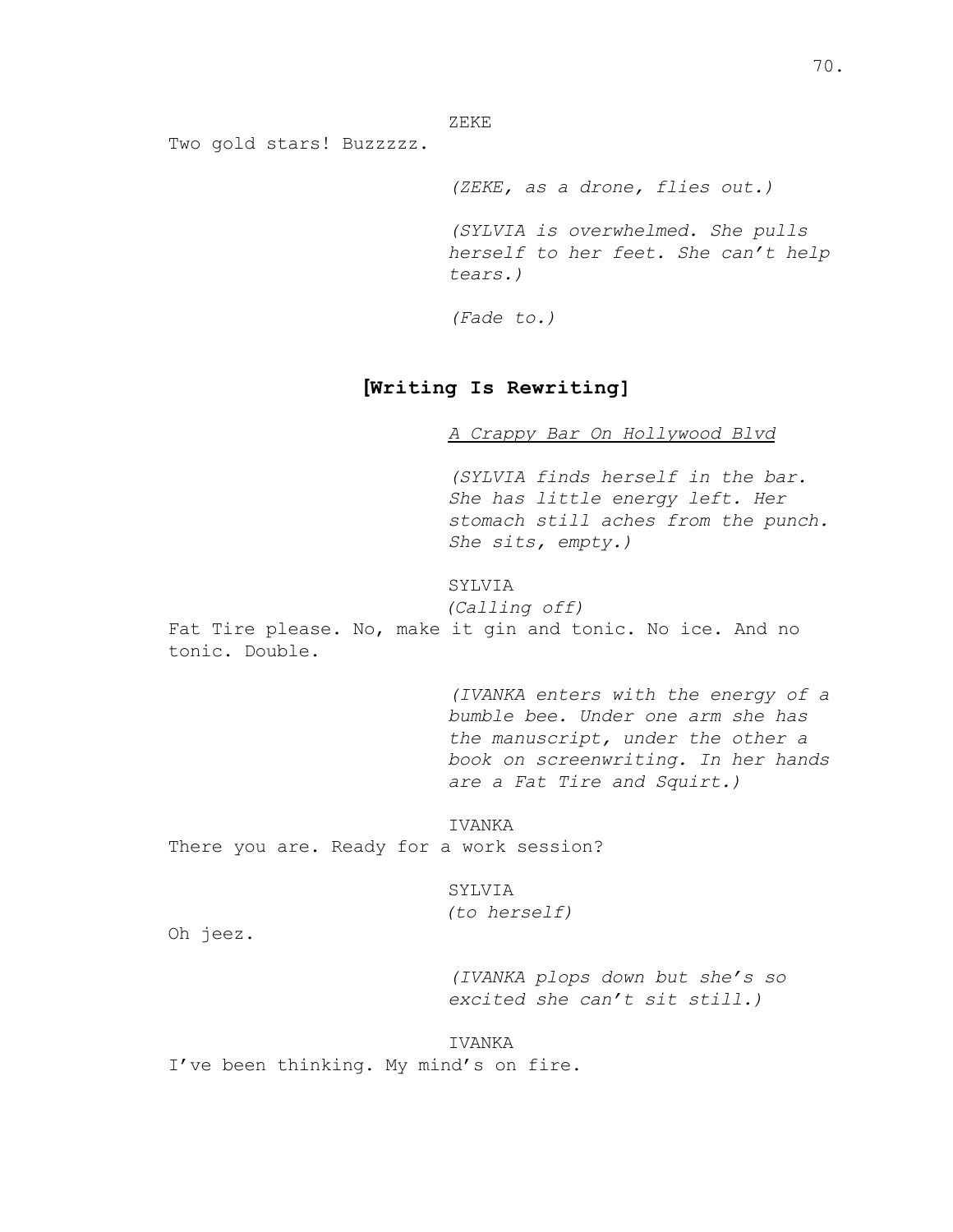# *(To herself)*

Great.

# IVANKA

The script. I think it's got problems. I mean, the point of attack is too late and the catharsis too long.

# SYLVIA

What, you're a screenwriter now?

# IVANKA

Well sort of, I bought a book. "Screenwriting for Dummies."

*(She holds up the yellow and black book.)*

# IVANKA (CONT'D)

I had no idea so much was involved. But after reading it, I'm convinced that our problem is the character of Dominique.

### SYLVIA

What's wrong with her?

# IVANKA

You've got to give her some depth, bump her up by two percent.

# SYLVIA

*(Condescending)*

Right, two percent, not three.

### IVANKA

And now I'm thinking that setting the story at Christmas is too feel-good-ie.

# SYLVIA

Feel-good-ie?

# IVANKA

Yeah, Feel-good-ie.

### SYLVIA

Is that a word?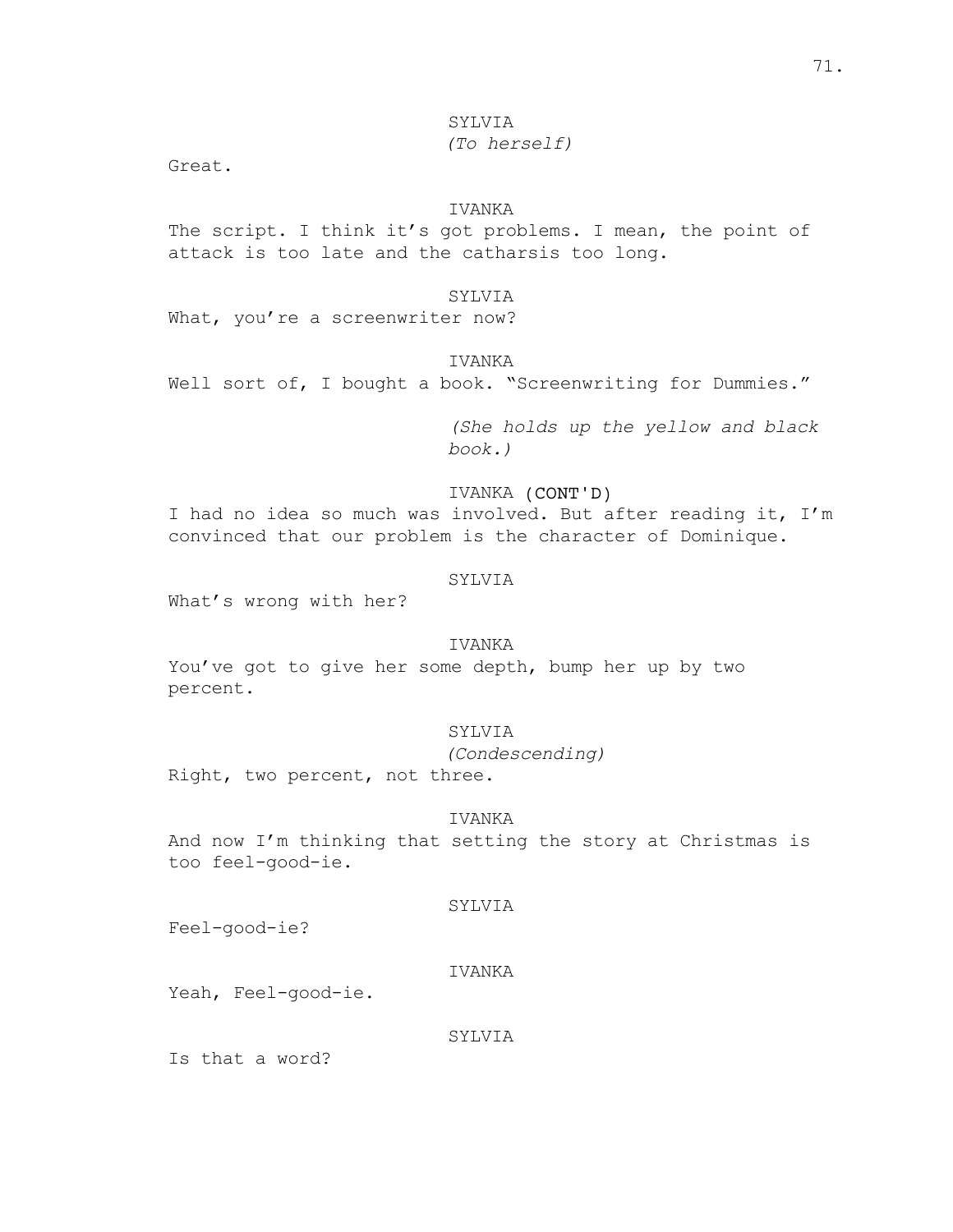IVANKA And while we're at it, the attic scenes have got to go.

SYLVIA What's wrong with the attic scenes?

IVANKA They're just too Anne-Frank-ie.

SYLVIA Okay, I know that's not a word.

IVANKA

This is not a major re-write.

SYLVIA We don't do rewrites until they tell us what to rewrite.

IVANKA Oh, that's too bad cause I was thinking about the ending.

SYLVIA Except the ending. *That* we can rewrite.

IVANKA I mean with them just crashing, it's just not enough. I thought we could... hold on.

> *(She opens the screenwriting book to a marked page.)*

IVANKA (CONT'D) *(Reading)*

"Up the stakes."

SYLVIA And how do you propose we do this?

IVANKA

Got an idea.

SYLVIA *(to herself)*

Of course you do.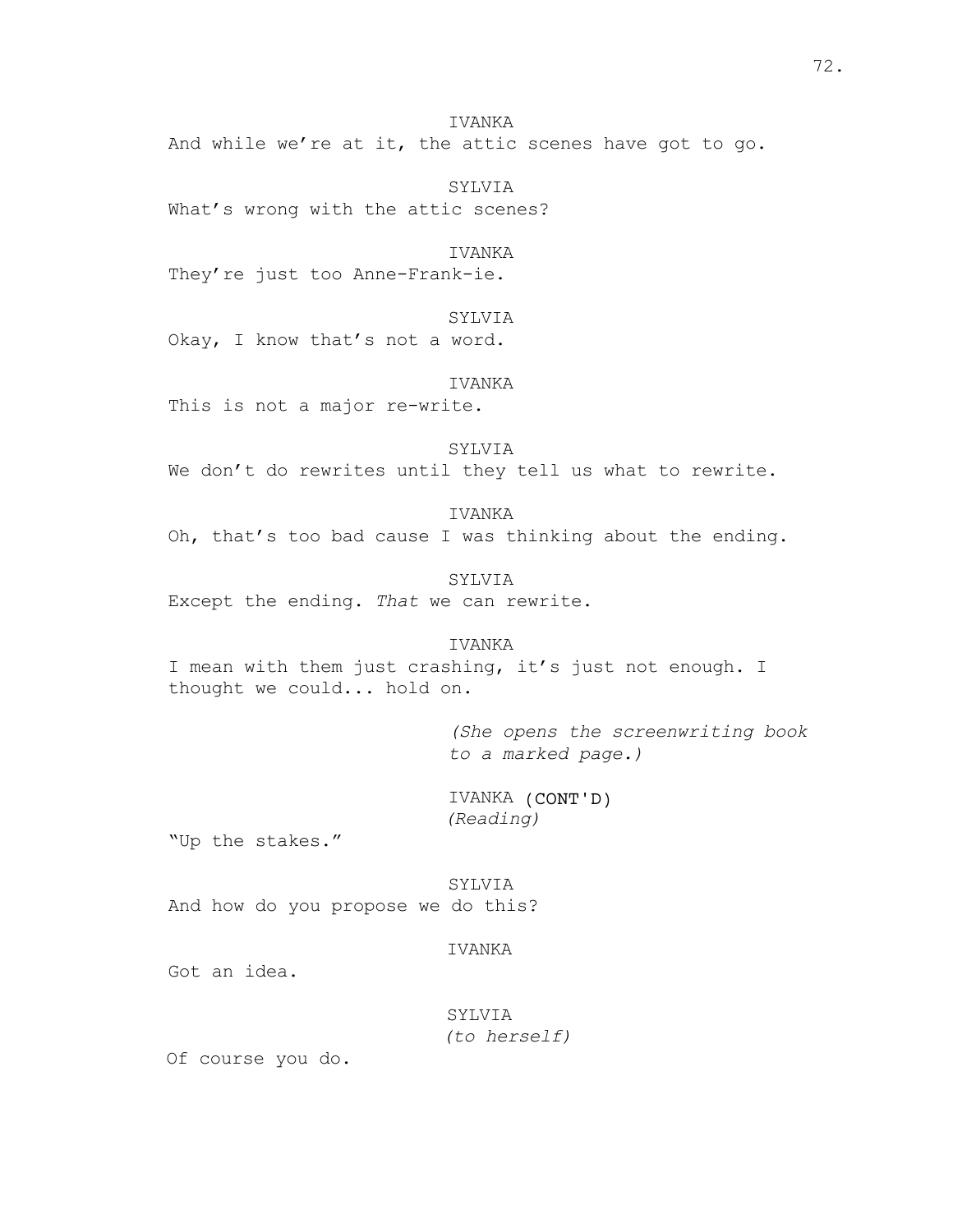What if, as the plane is about to land in Dayton, we cut to a family, the Fankhousers from Middletown Ohio, and they're waiting in the terminal, and they're about to take a trip of a lifetime to, like Hawaii or something, and they look up, and they see this huge plane, with its wings on fire, coming right at them. Impact! Fireball! Black out! Credits roll.

> *(SYLVIA drops her head in her hands.)*

IVANKA (CONT'D)

You don't like it?

# SYLVIA

You can't kill off a family that's just about to go on a Hawaiian vacation!

#### IVANKA

It's what I want to say.

#### SYLVIA

It's Hollywood, you don't get to say what you want to say!

#### IVANKA

But it's my story.

# SYLVIA

Ivanka, please, listen, this is a script about hopefulness. It's about overcoming, and about new beginnings, and all that bullshit.

*(Again, SYLVIA's cell rings.)*

SYLVIA (CONT'D)

Goddammit.

*(SYLVIA stops the phone.)*

IVANKA

Or maybe the problem is that you're too close to the material? You can't kill your puppies.

### SYLVIA

Puppies?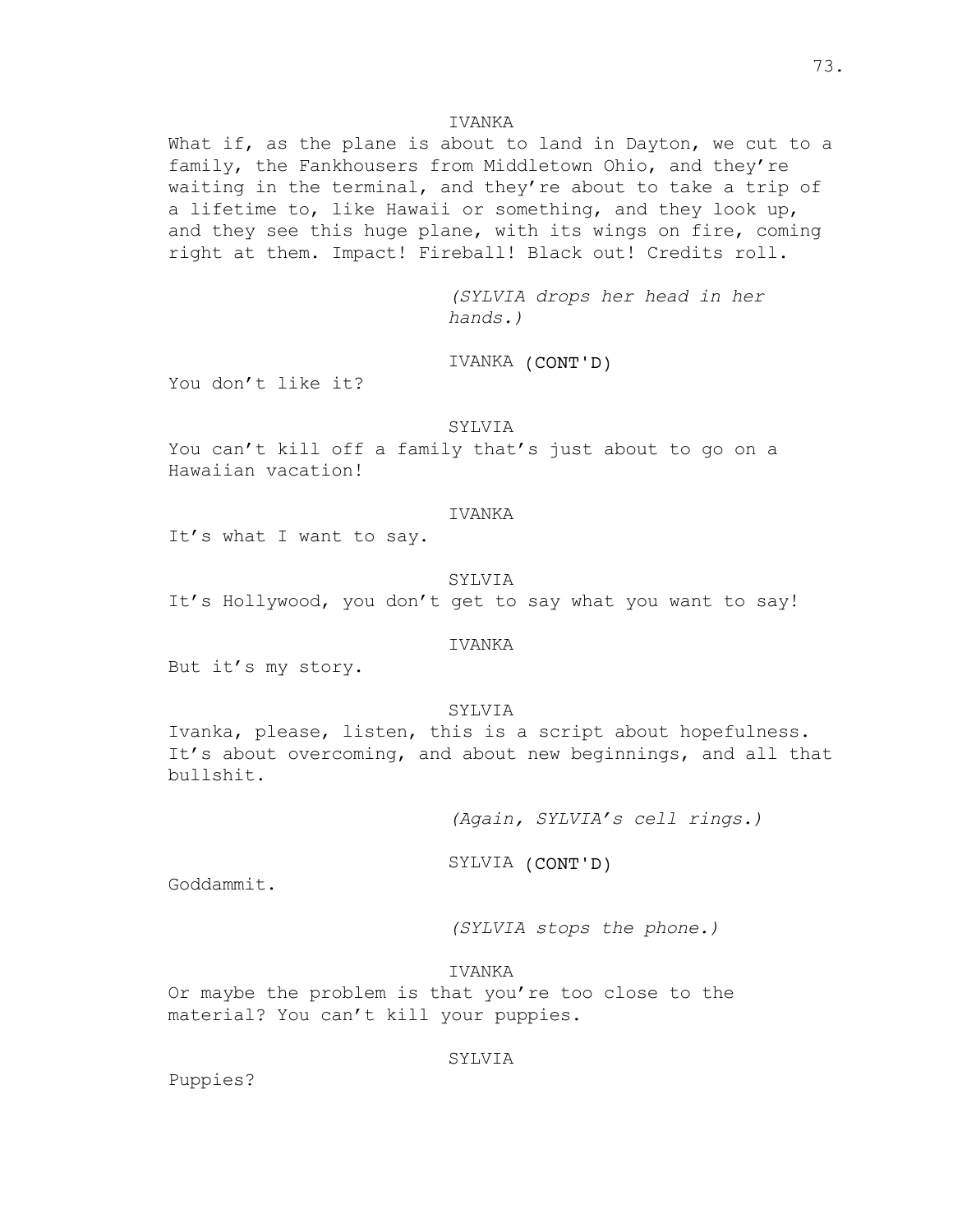It's an old Hollywood saying. It means that sometimes there's a scene or a character that the writer loves, but you have to cut it out of the script.

# SYLVIA

The saying is, kill your *darlings*.

#### IVANKA

Oh, I thought it was puppies.

*(She flips through the screenwriting book trying to find the page.)*

### SYLVIA

Ivanka, how can I explain this. There are formulas, accepted methods.

#### IVANKA

But what about my unique voice?

#### SYLVIA

No one in Hollywood is interested in unique voices. Look, I'll say it, did you ever consider seeing a psychiatrist?

#### IVANKA

*(Taking back)*

What?

#### SYLVIA

I know a really good one.

#### IVANKA

Well now, is it your intent to insult me?

#### SYLVIA

No. It's just that you seem obsessed with killing off everyone in Ohio. Maybe you need help. Like, with reality.

# IVANKA

*(Elegantly stoic)* Ms. Parks, my divorce is final on Friday.

SYLVIA And your daughter's in a coma, yes, I got all that.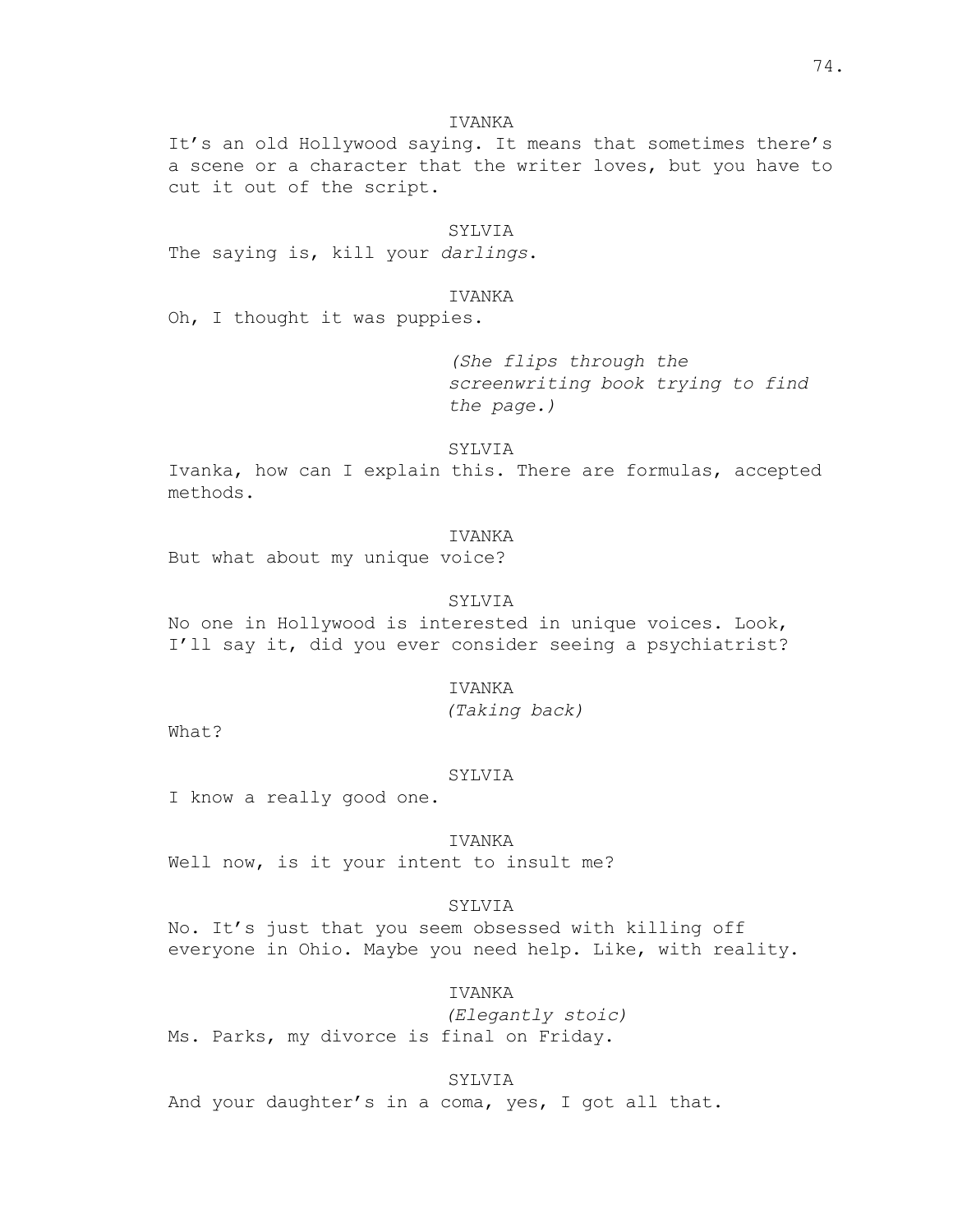But she won't be for long. The doctors called this morning. They're going to take her off life support Monday morning.

> *(Beat. That takes the wind out of SYLVIA.)*

# SYLVIA

I'm so sorry.

#### IVANKA

# *(Kindly)*

Is that enough to let you know that I have a firm grip on reality? *(Beat)* Now, the reality is, I got a plane to catch, I gotta go home and say goodbye to my little girl. So let's compromise.

#### SYLVIA

Thank you.

# IVANKA

We'll leave the ending the way it is. They simply crash. No one in the terminal is hurt, although after watching a hundred and fifty people die in front of them I doubt the Fankhousers from Middletown Ohio will be in the mood for Hawaii. Do we got a deal?

> *(IVANKA offers her hand. Beat, SYLVIA tries a new tactic.)*

SYLVIA *(Wits' end)*

Ivanka... I have a son.

# IVANKA

I know.

#### SYLVIA

He's in a psych ward. Doctors say he's suffering from P.T.S.D.

#### IVANKA

He was in the war?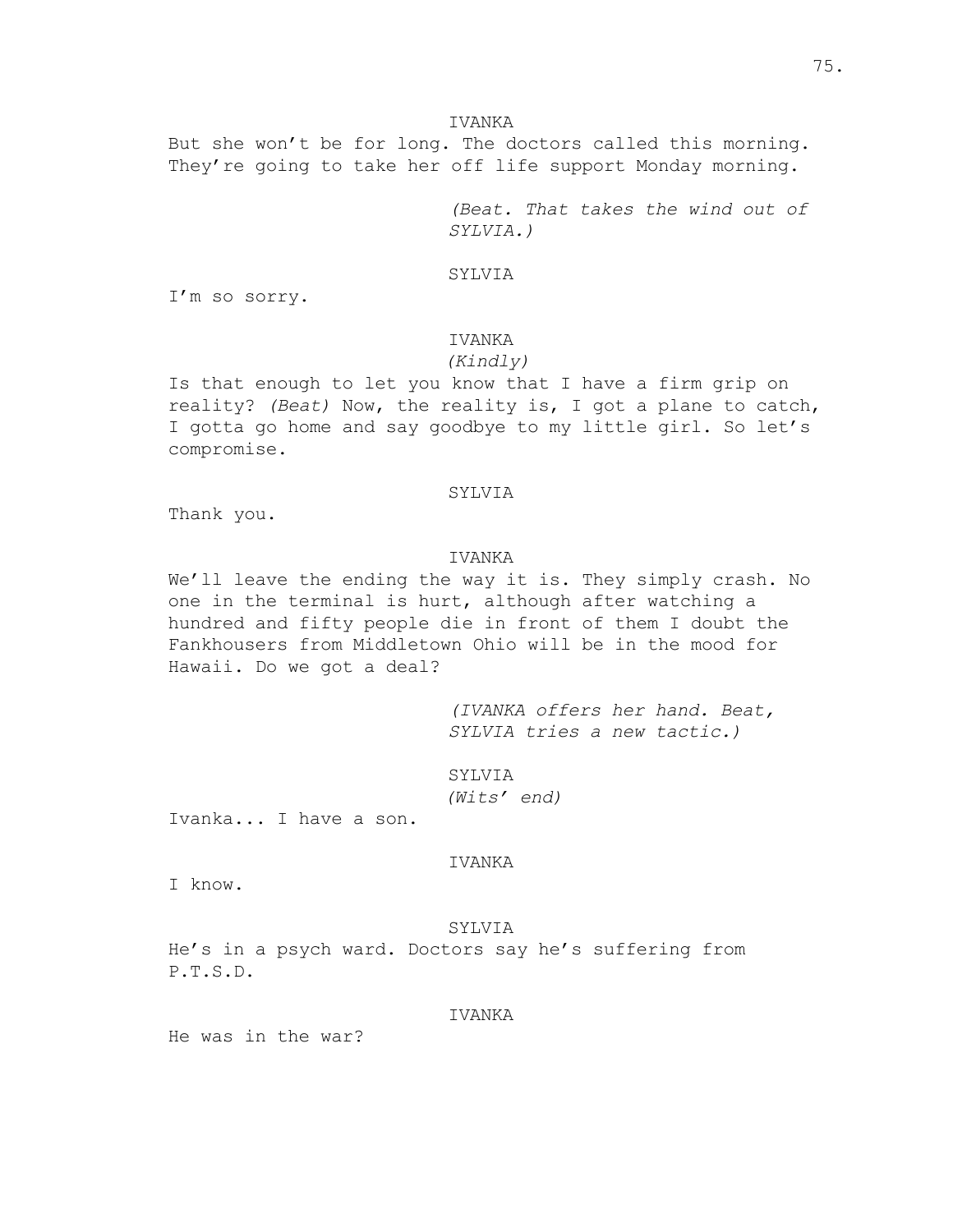No, he got it from a video game. He believes that when he plays Drone Strike he's actually killing people in Afghanistan.

# IVANKA

...Wow.

#### SYLVIA

He thinks he killed twenty-seven people at a wedding party playing Drone Strike. And the terrible thing is, he might be right, because, today, how could I know? How would anyone know what's real? That's why we need the movies. We need to escape. But in such a way that we know the exact boundaries between what's real and what isn't.

# IVANKA

But why can't a movie make a point?

# SYLVIA

People don't want to know what they already know. They already know that it's all going to end badly. So we need... We need...

#### IVANKA

Lies.

#### SYLVIA

If you want to call it that. I prefer innocent fictions.

#### IVANKA

Like Episcopalism?

#### SYLVIA

Well, I wasn't going to get that exact with my analogy, but, okay, Episcopalism. And...

#### IVANKA

Batman.

#### SYLVIA

And...

#### IVANKA

Presidential elections.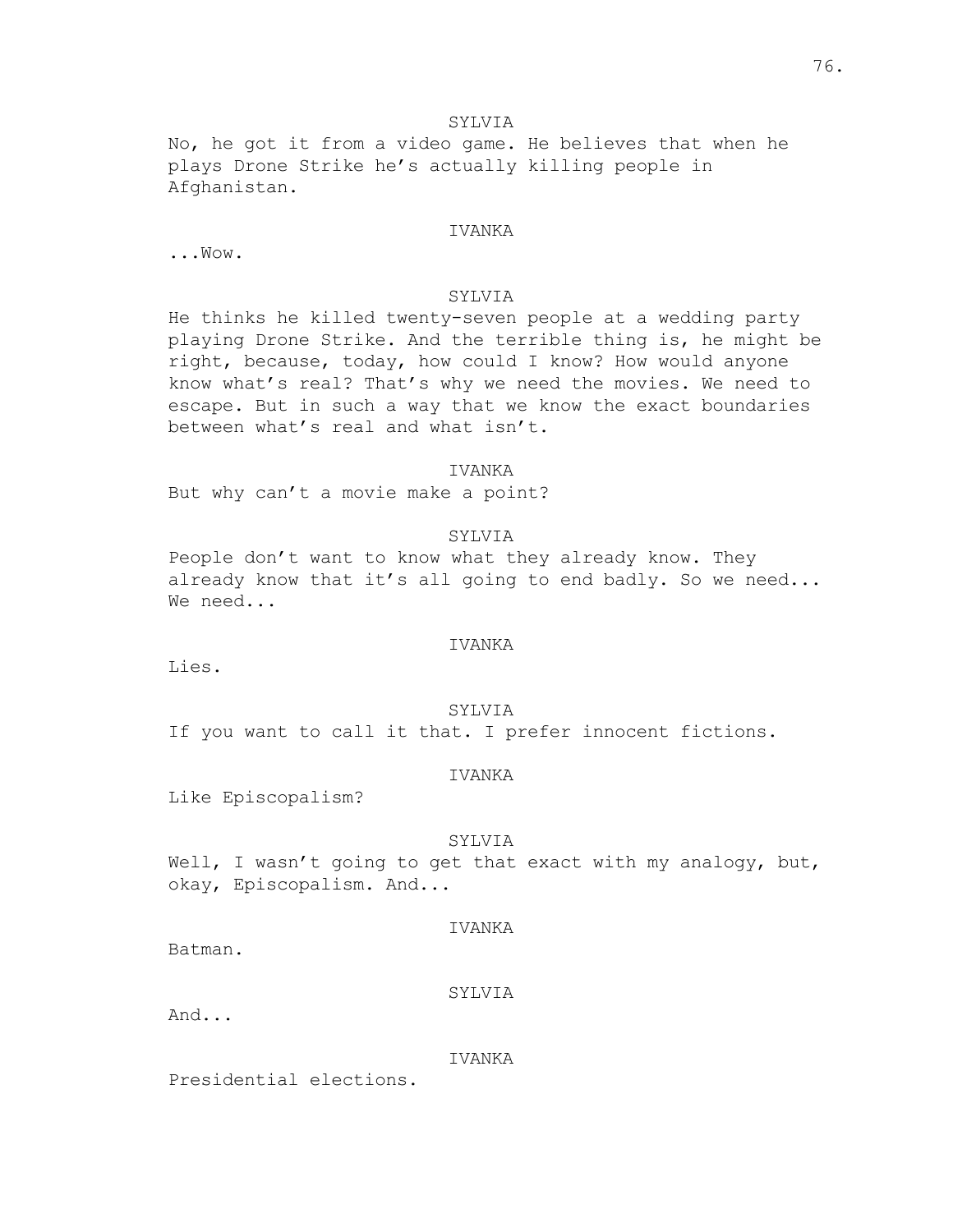And...

IVANKA

Methamphetamines.

SYLVIA

...And happy endings.

*(Beat.)*

SYLVIA (CONT'D) *(Small)* Ivanka, I need a happy ending... Whether it's real or not.

*(Beat.)*

IVANKA

I'm sorry about your son.

SYLVIA And I'm sorry about your daughter. I hope you can find peace.

IVANKA We may be the two worst mothers ever.

> SYLVIA *(A sad laugh)*

You're probably right.

*(Beat. They hold hands. A tender moment. Then...)*

SYLVIA (CONT'D)

Now, the ending.

*(Beat.)*

IVANKA

Yes.

SYLVIA There's a lot of money on the line.

IVANKA

Is that so important?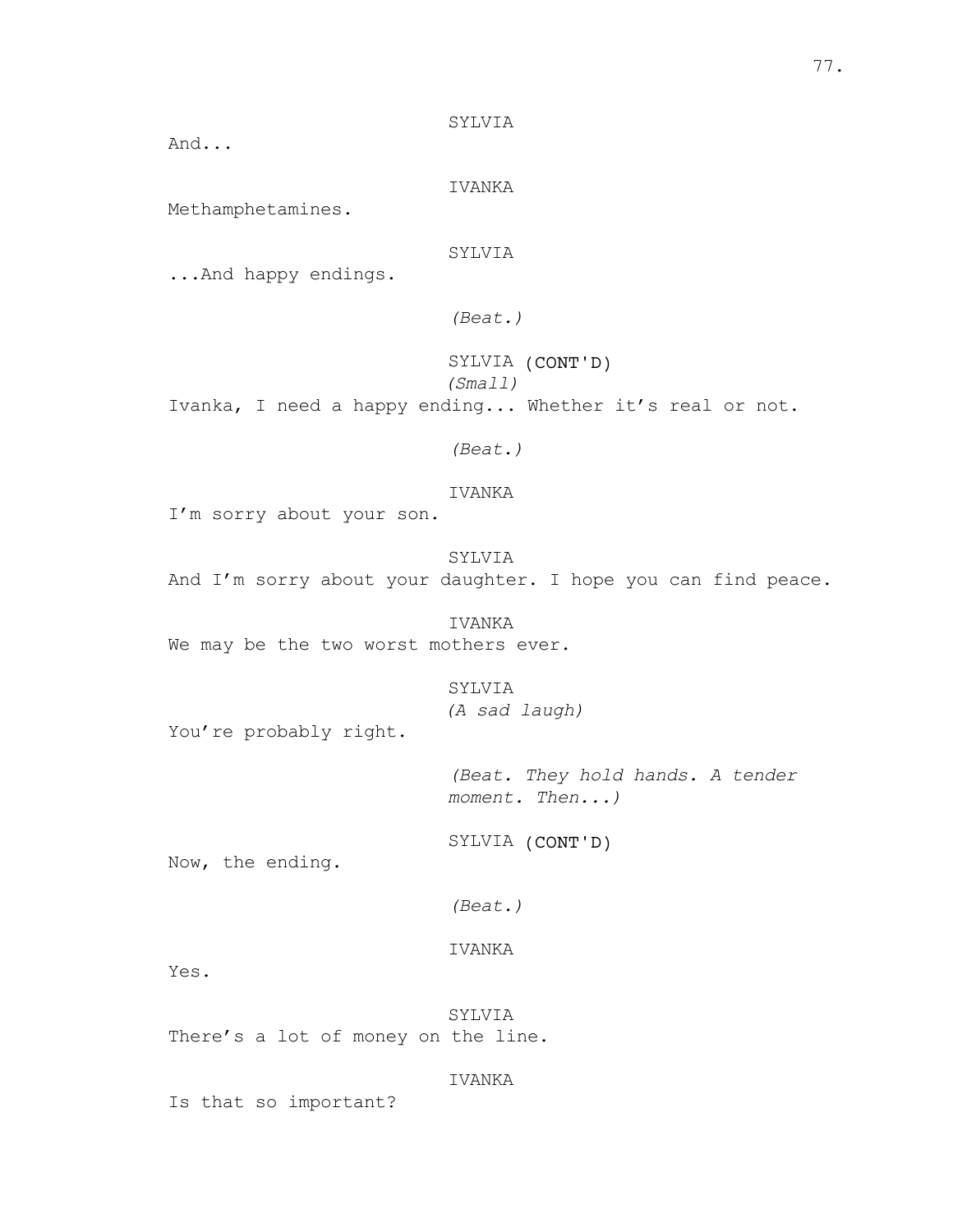*(Lying)*

No. *(Beat)* Although that's part of it.

# IVANKA

Sometimes your voice, you know, who you are inside, that's not for sale.

# SYLVIA

Ivanka/

# IVANKA

I've lived out of a tip jar for my entire life. I gave you a lot of those tips, the least you can do is give me a voice. Okay? Okay.

> *(IVANKA grabs her big midwestern bag.)*

IVANKA (CONT'D) *(Midwestern upbeat)*

Have a nice day.

*(IVANKA exits.)*

*(SYLVIA sits for a moment. Her phone rings.)*

SYLVIA

Goddamnit.

*(Without seeing who it is she hangs up.)*

*(She exits.)*

*(Fade to.)*

# **[Cut To The Chase]**

# *Hospital, Psych Ward*

*(Somewhere deep in the bowels of the building.)*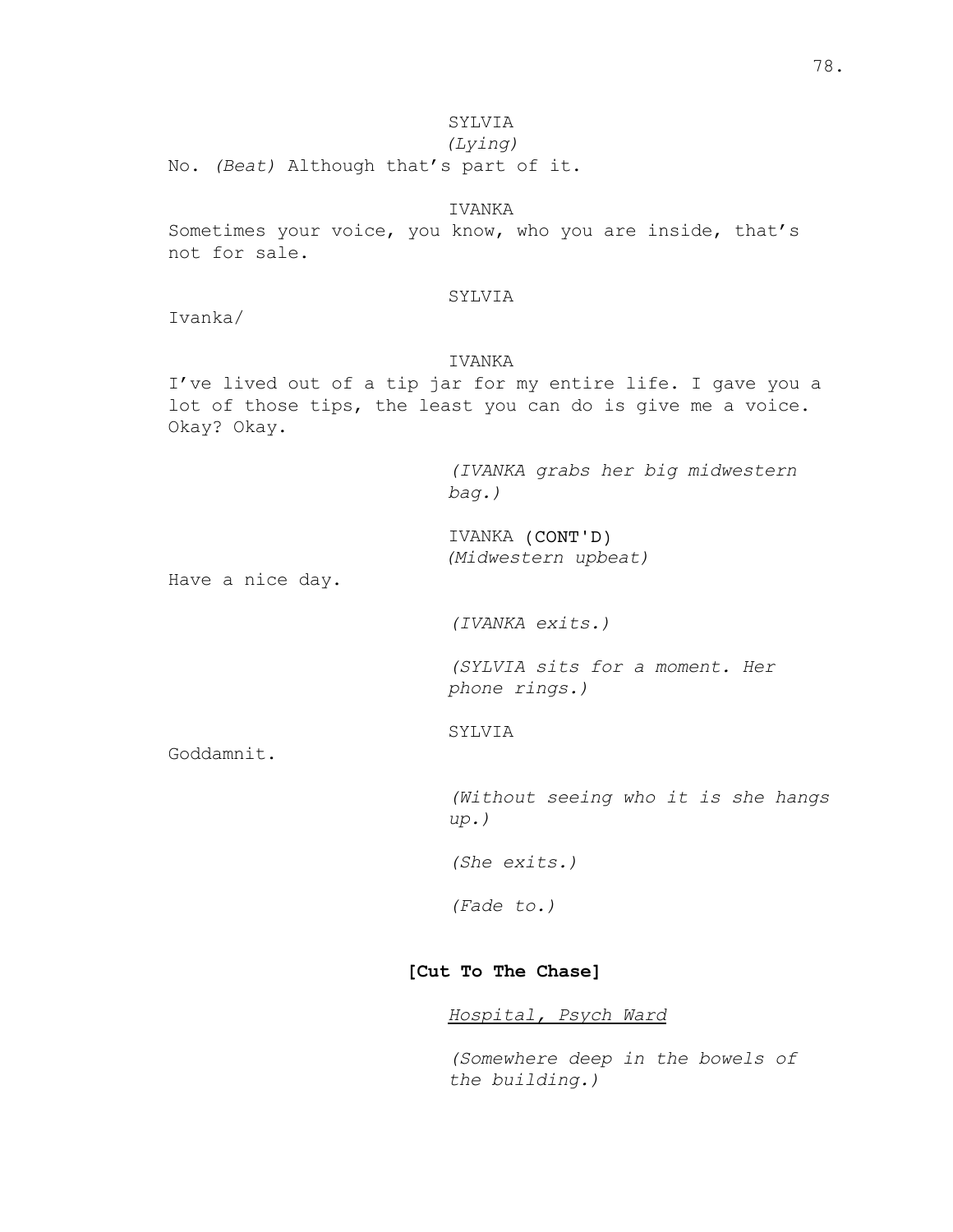*(ZEKE enters dragging a chair. He wears a robe. He has a cell phone.)*

#### ZEKE

*(On phone, hoarse, despondent)* And of course I get your fucking answering machine. *(Laughs, Sarcastic)* Good news, I snatched a phone from the nurses' station. So, I got a bathrobe and some slippers and a phone and guess what, I found a chair.

*(Far off an alarm sounds.)*

# ZEKE (CONT'D)

Hear that? That means they've figured out that I've gone missing. Don't have much time, so let's cut to the chase.

> *(He pulls the cloth belt from the bathrobe and stands on the chair.)*

ZEKE (CONT'D)

*(On phone)*

This is real. It might've happened in a galaxy far far away, but I still did it. *We* all did it. And *we* have to live with it. *(Beat)* Or not.

> *(He drops his bathrobe. If possible he should be naked, or wearing as little as possible.)*

*(ZEKE ties the belt of the robe around his neck.)*

ZEKE (CONT'D) *(On phone)* By the way, mom, today was my birthday, not Thursday.

*(Lights out.)*

# **[Pathetic, Heartless, Bastard]**

*Agent's office, Beverly Hills*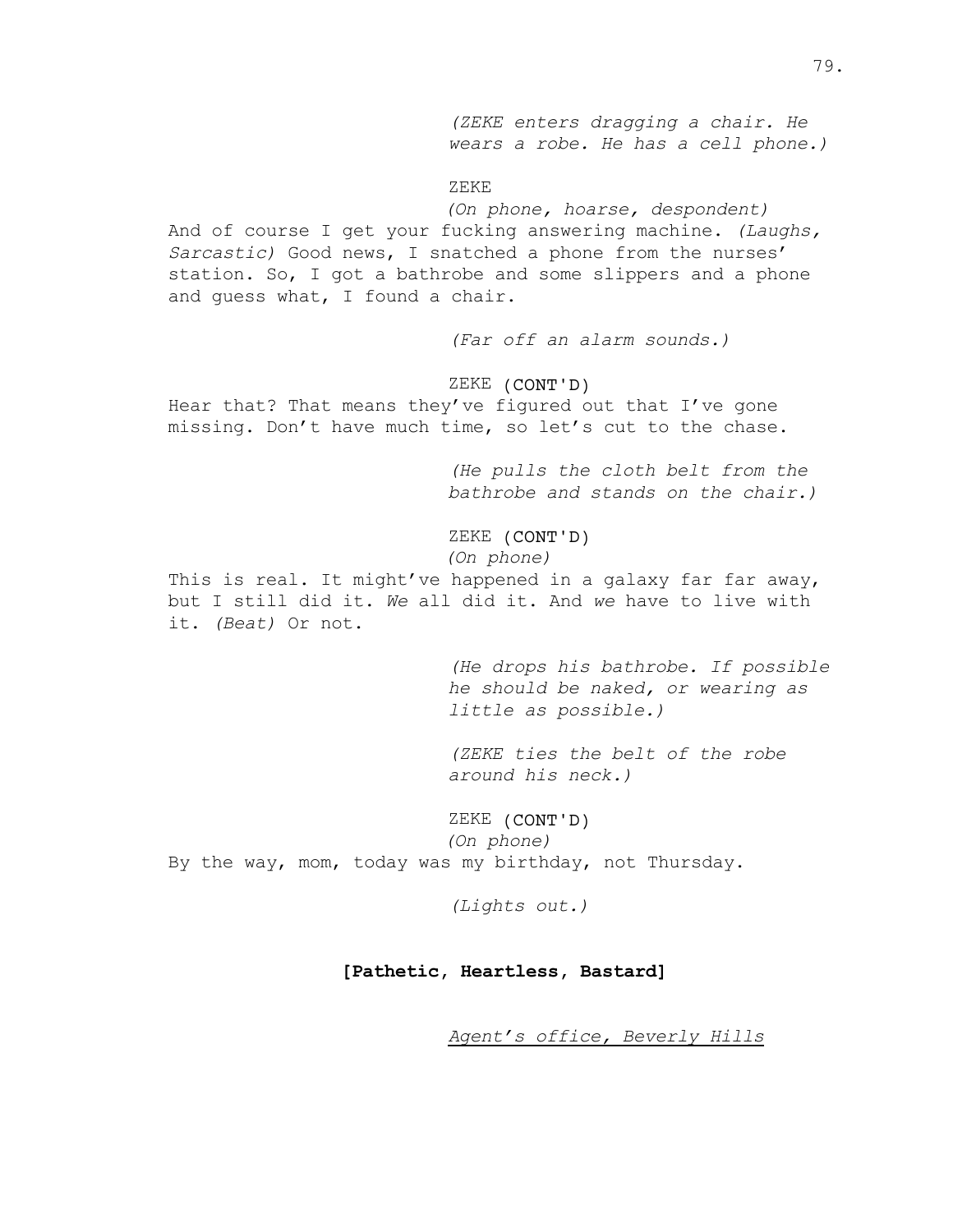*(VICTORIA enters with SYLVIA. SYLVIA's weak, she's been drinking.)*

# VICTORIA

What the hell happened to you?

# SYLVIA

*(Pulling herself together)*

I need a drink.

# VICTORIA

Did you call your son?

# SYLVIA

What?

VICTORIA He called here and left two cryptic messages.

SYLVIA I was with Ivanka, I'll call him tomorrow.

VICTORIA Did she agree to the change?

#### SYLVIA

No.

# VICTORIA

Christ. Okay. Fine. I'll tell the lawyer to write the contract up so that she can't possibly figure out what it says. But you screwed up, totally screwed up.

#### SYLVIA

I don't know why this is so important. It's not even her story.

### VICTORIA

Whoa whoa, not her story?

#### SYLVIA

She made it up.

VICTORIA But her daughter had a lung transplant, right?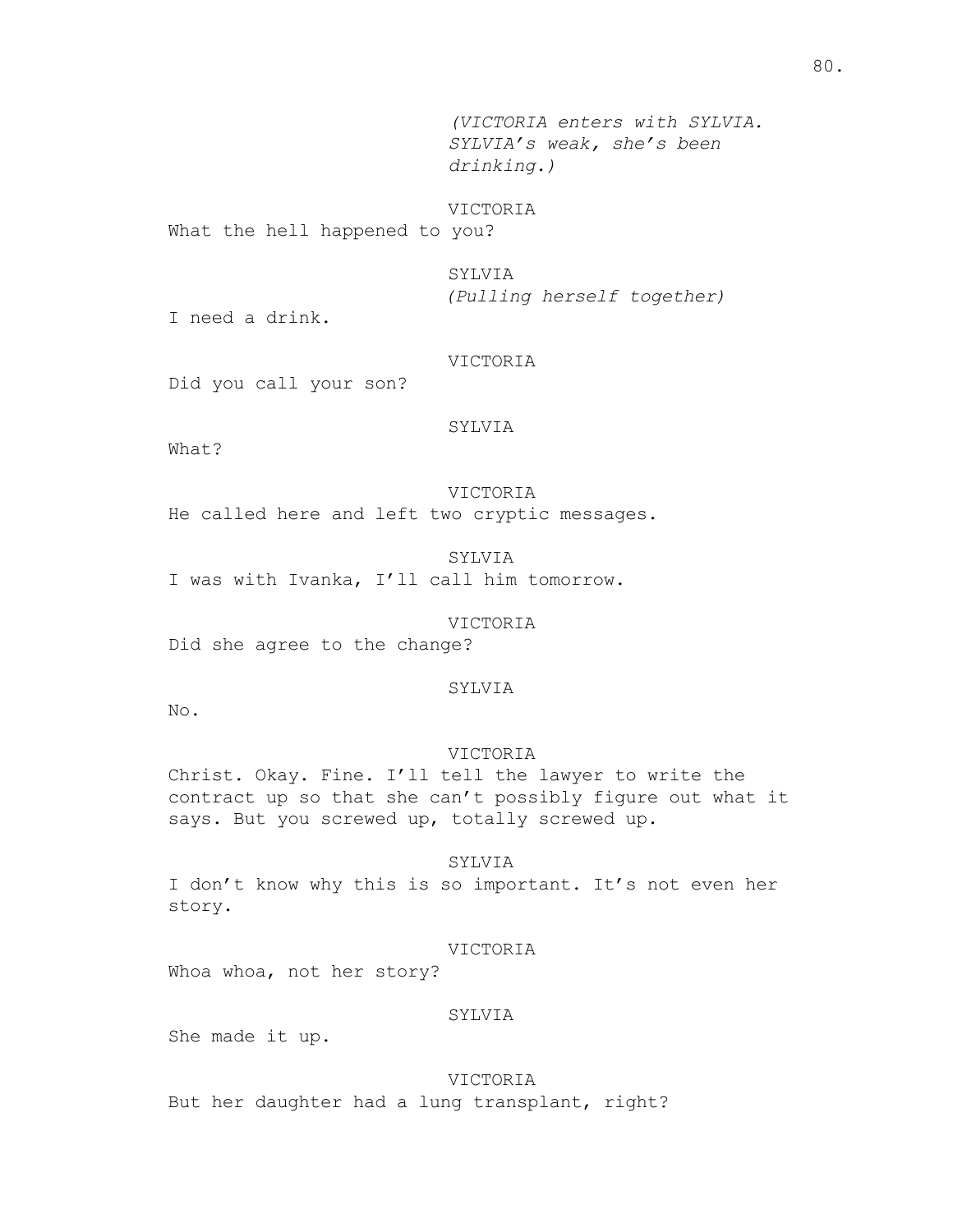Yes, but nothing else is true. Her daughter is a meth addict.

VICTORIA

A what?

# SYLVIA

It's all a bunch of bullshit.

# VICTORIA

But the whole attic thing/

# SYLVIA

There is no attic, there is no black friend, her daughter had a lung transplant because she huffed too much spray paint.

# VICTORIA

*(To herself)*

Holy fucking shit.

*(Beat. VICTORIA begins to laugh.)*

#### SYLVIA

You think this is funny?

#### VICTORIA

Woman, our problems are solved!

#### SYLVIA

How?

#### VICTORIA

It's not her story - We don't need her fucking permission.

#### SYLVIA

She hired me. I cashed her checks. There's a paper trail.

# VICTORIA

She paid you to write *a* story. *Any* story. It doesn't have to be *this* story.

#### SYLVIA

What do you want me to do, whip out another lung transplant script in a week?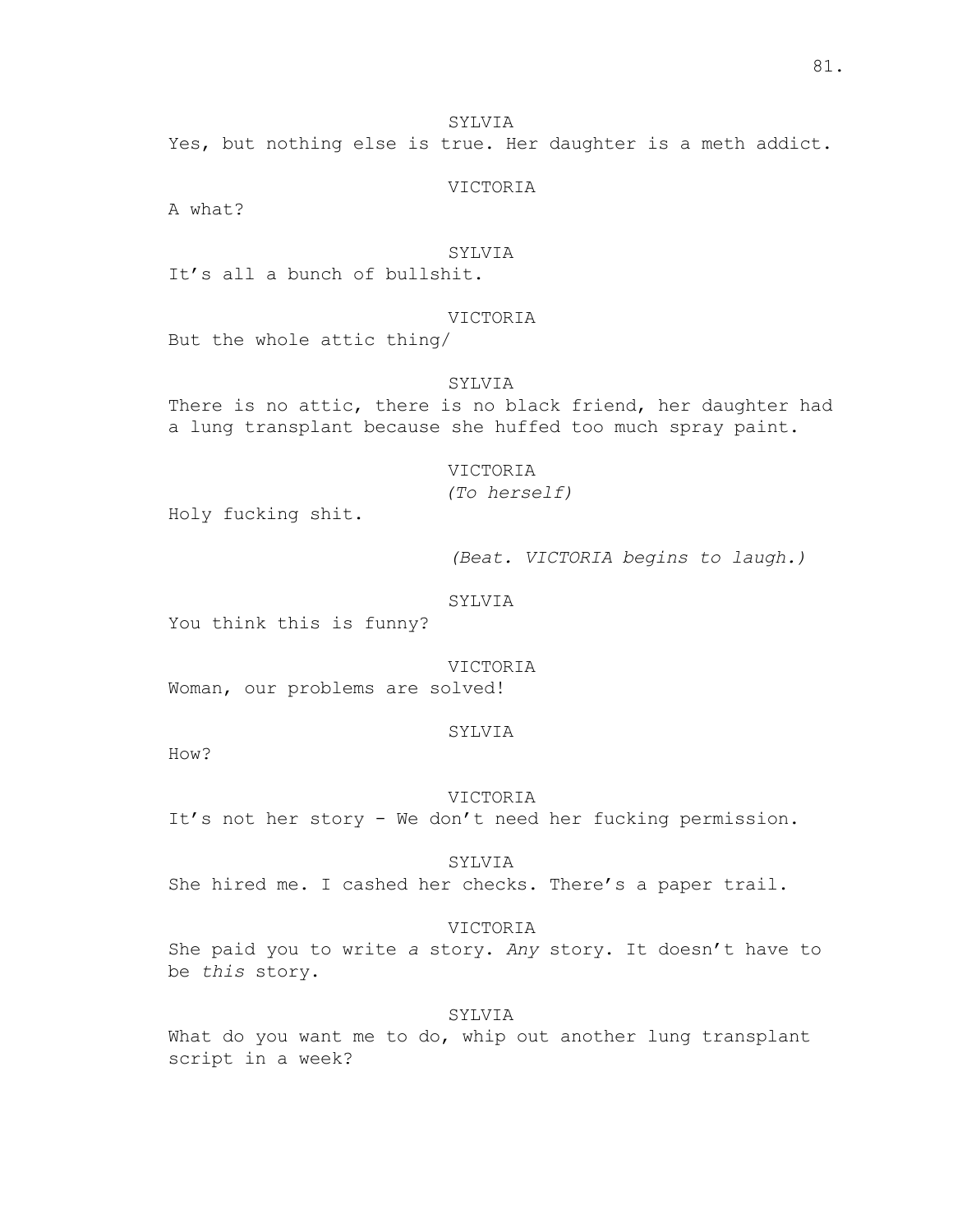### VICTORIA

No, all you need is a script, any script will do. And we have one.

> *(VICTORIA pulls Sylvia's Iowa screenplay.)*

VICTORIA (CONT'D) Beautiful Ukrainian bride falls for Iowa tractor salesman.

#### SYLVIA

Oh, shit, no.

# VICTORIA

It's perfect.

#### SYLVIA

But you already sent that out.

# VICTORIA

No, I didn't.

#### SYLVIA

You told me Herb over at Warner Brothers said it was 'fairly' touching.

VICTORIA I'm an agent, I lie. I didn't send it to anyone.

#### SYLVIA

Why not?

#### VICTORIA

Cause it's crap!

#### SYLVIA

Thanks for letting me know.

# VICTORIA

It has no heart.

# SYLVIA

I need a drink.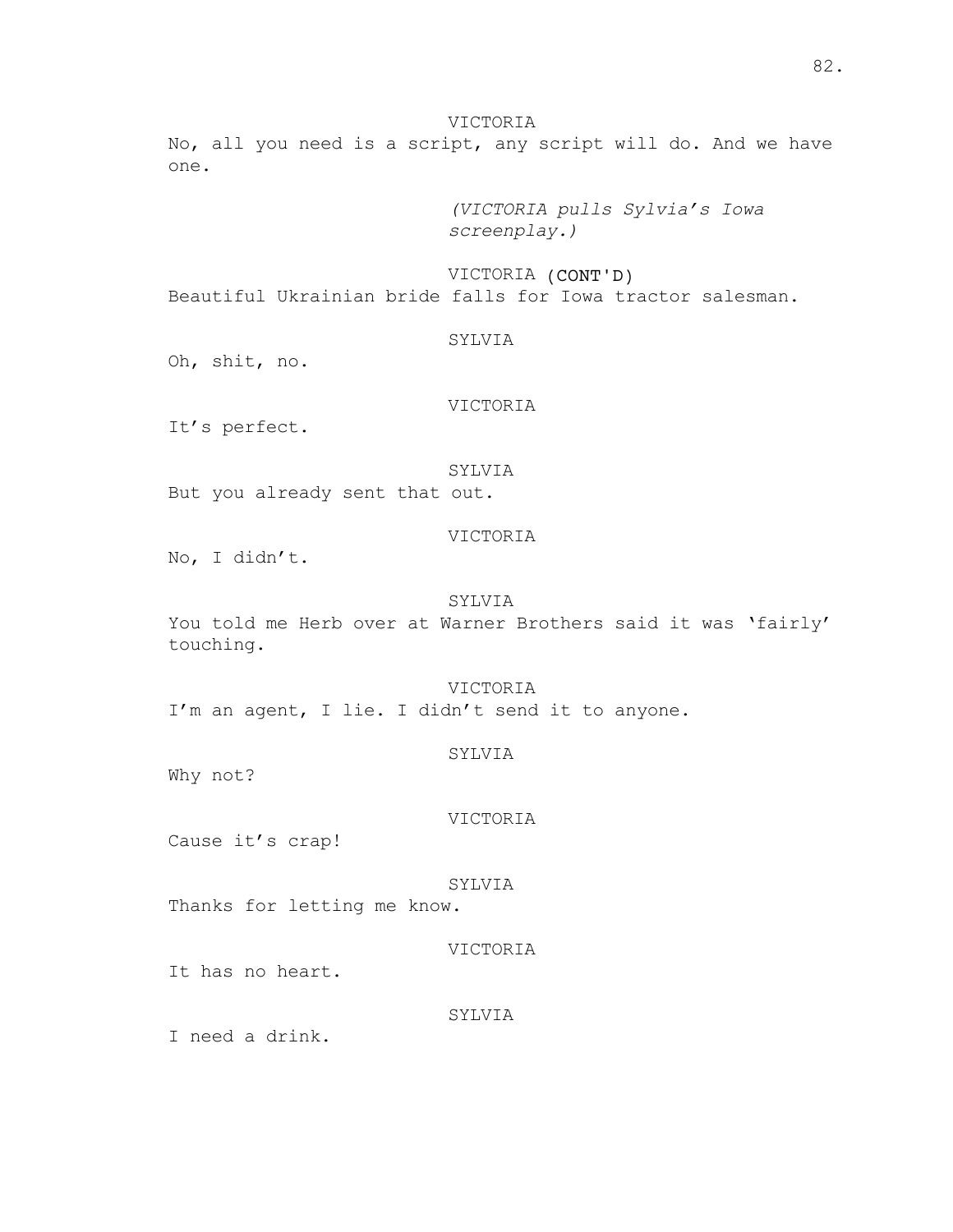*(VICTORIA takes a flask from her drawer and offers it to SYLVIA. She takes a swig.)*

#### VICTORIA

Now, listen, when she sues us, which she will, you simply say she pitched you the Iowa tractor salesman story and you wrote it.

# SYLVIA

No. No, I have standards.

#### VICTORIA

You can't copyright an idea, only the script.

# **SYLVIA**

I know, but/

#### VICTORIA

She's from Ohio. Iowa, Ohio, they even sound alike.

#### SYLVIA

I can't.

#### VICTORIA

It makes total sense that this is what she asked you to write. And when you met her she told you about her daughter's lung transplant which inspired you to write your original script.

> *(SYLVIA wobbles, she's light headed.)*

SYLVIA *(Tears)*

Victoria, I'm a mess.

# VICTORIA

Maybe that's why you wrote such a damn good script. For once, you put yourself into it. Sylvia, this is more your story than hers. She might have inspired you, but you *own* it. You wrote all those wonderful Anne-Frank-ie scenes in the attic.

> *(SYLVIA can't believe she said "Anne-Frank-ie.)*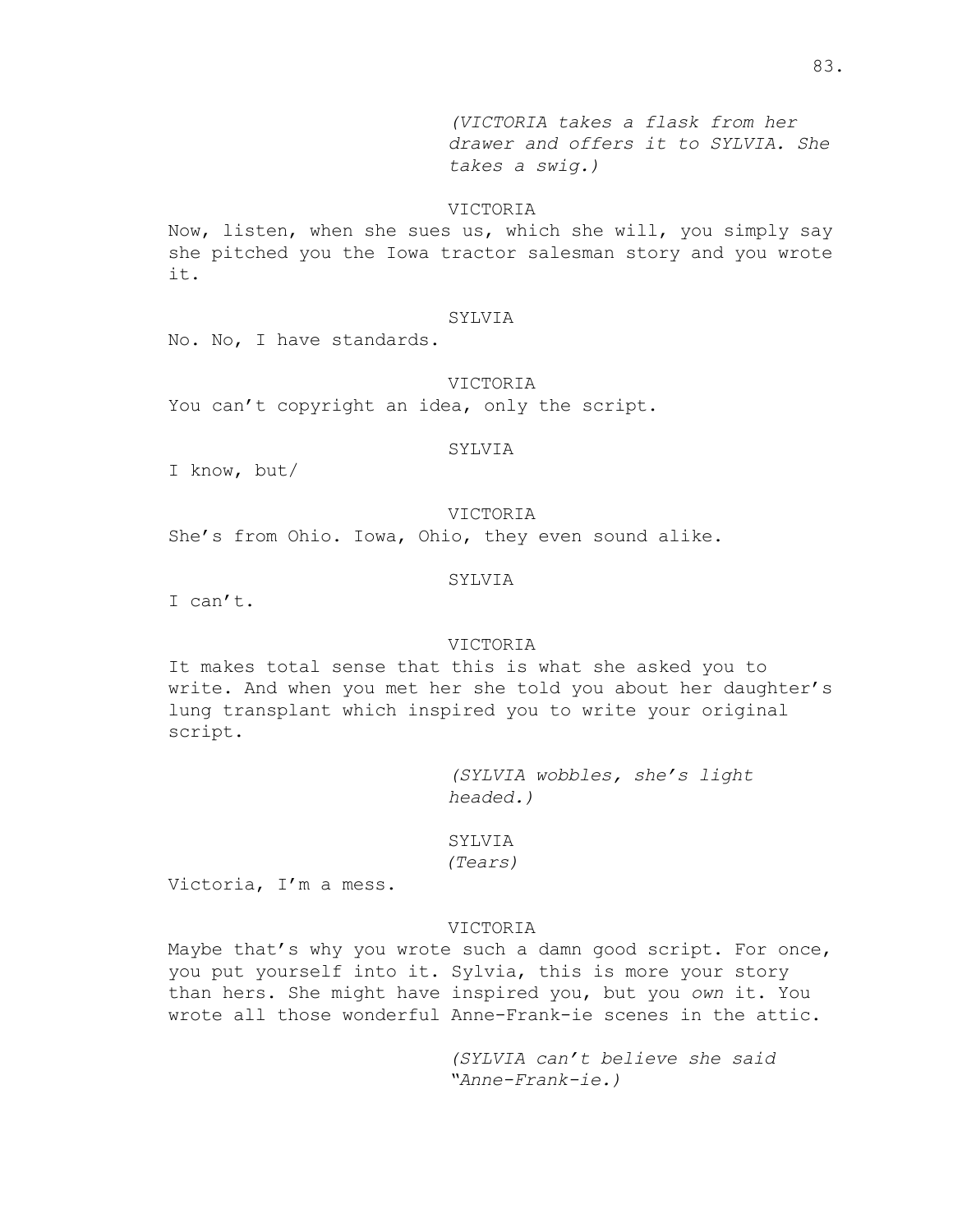# *(To herself)*

Oh for god's sake.

# VICTORIA

And that magnificent moment when the father tells the daughter, for the very first time, that he loves her right before the operation - That scene is Oscar bait. I cried - And as you know I don't cry. That was you, my friend, all you.

*(SYLVIA begins to cry.)*

VICTORIA (CONT'D)

Why? Why are you doing that?

# SYLVIA

*(Drunk)*

You don't understand.

#### VICTORIA

Shit, stop that.

*(VICTORIA gives her a tissue.)*

SYLVIA

My father...

# VICTORIA

What about him?

# SYLVIA

*(Crying)*

...He could never tell me that he loved me.

#### VICTORIA

And isn't that a good thing? I mean if he had you never would've become a writer. You'd be a normal person, how boring is that?

### SYLVIA

And I'm the same... I've never told my son I love him.

# VICTORIA

Well now, you just march yourself over to that insane asylum right now and let him know.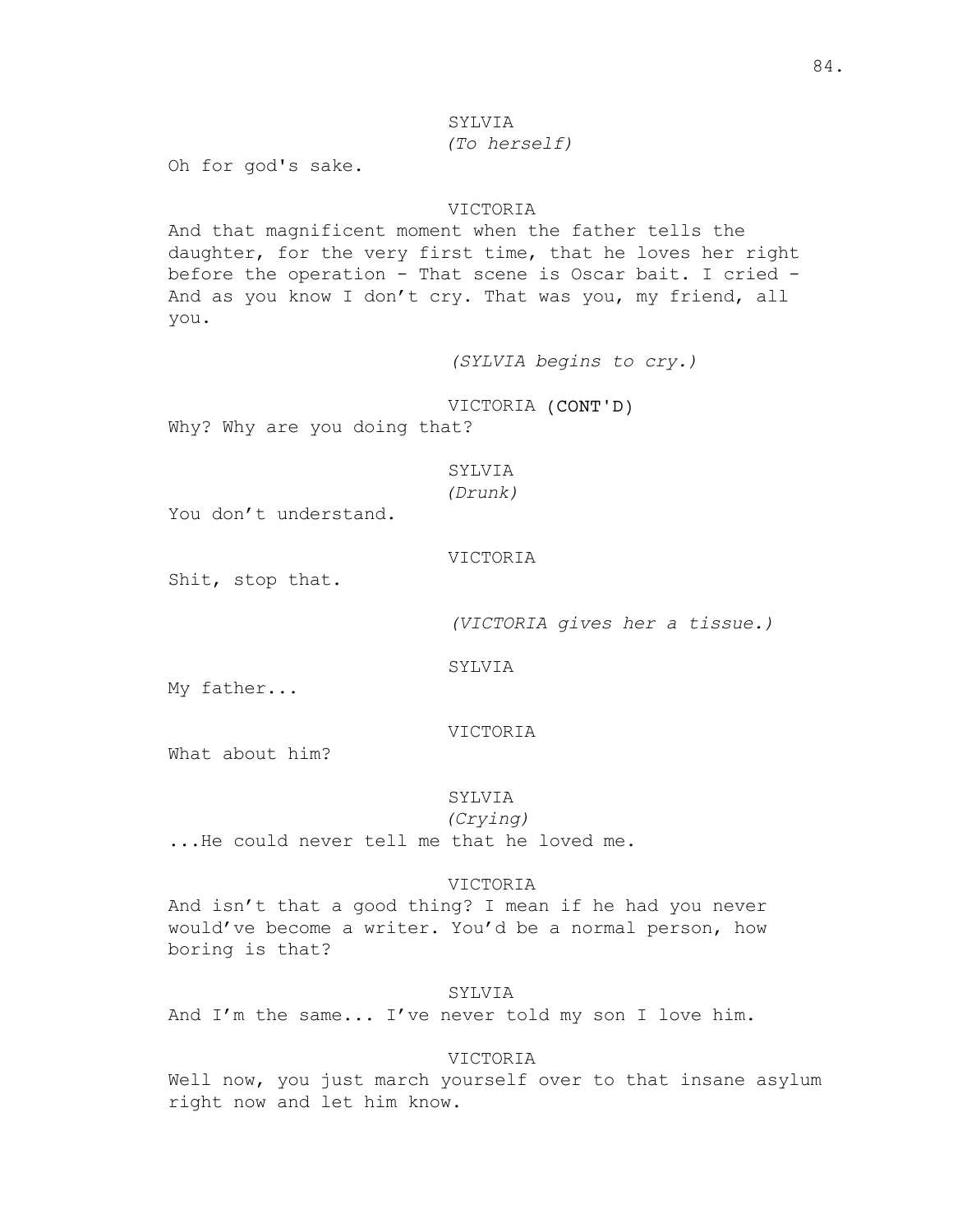SYLVIA Can't. VICTORIA Oh, yes you can. SYLVIA No. VICTORIA You've made so many great movie moments, you deserve to have one in real life. SYLVIA But it's not real. VICTORIA Make it real. SYLVIA No. VICTORIA Why not? *(Beat.)* SYLVIA *(Weeping)* Cause I don't love him. *(Beat. VICTORIA is stung.)* VICTORIA *(Halted)* Well, that's just... not... right. All mothers love their sons. SYLVIA *(Wiping her tears)* In the movies, not in reality.

*(VICTORIA backs away.)*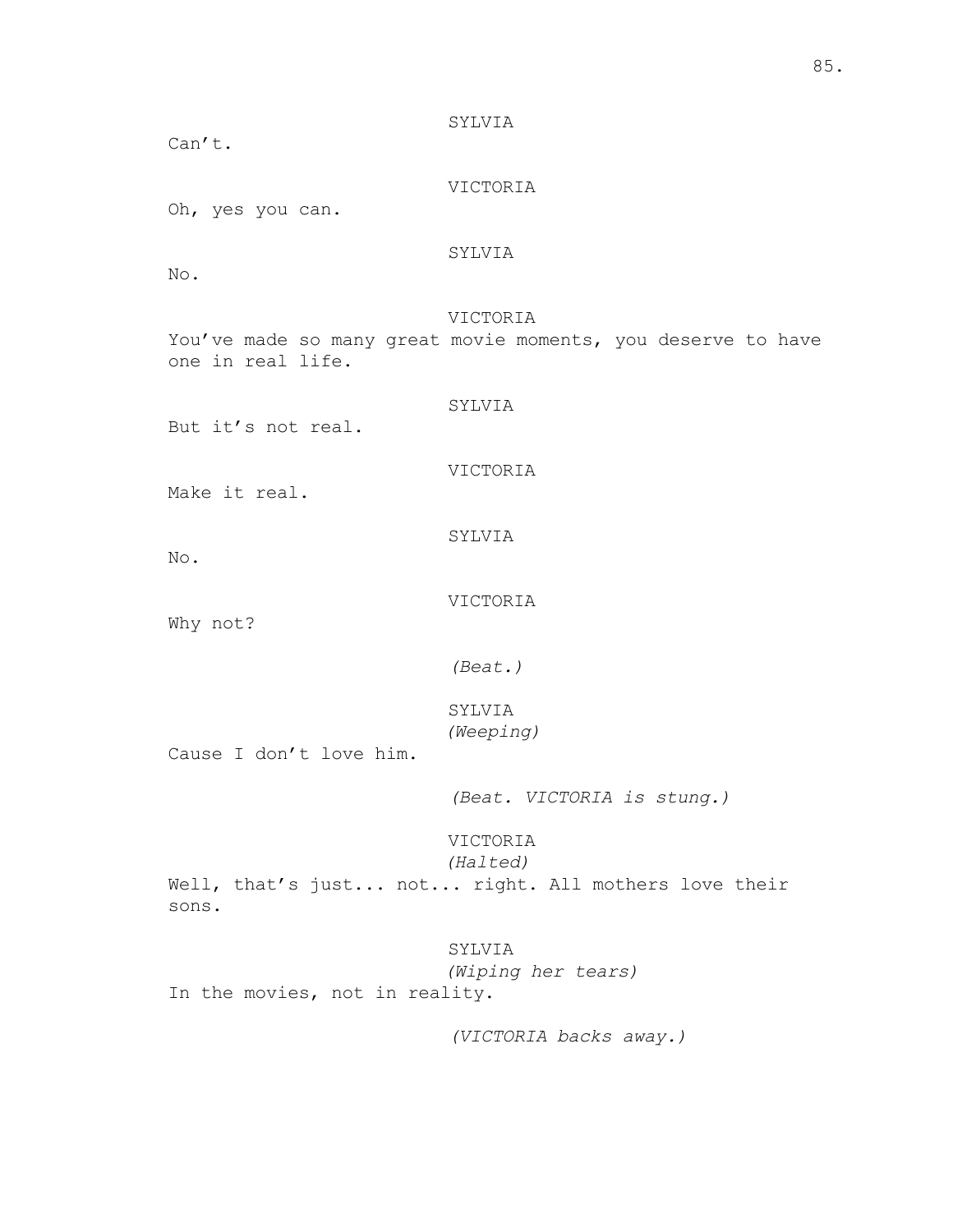# VICTORIA

# *(Perplexed)*

I don't understand. You've written so many wonderful, believable moments between mothers and sons. 'You've Got P Mail' the scene between Cathy the Chihuahua and her baby.

# SYLVIA

Made it up.

# VICTORIA

And the touching scene where Paula the Pekingese holds her son for the very first time, that must have come from somewhere.

# SYLVIA

*(Barely able to get the words out.)* It's just repurposed words on a piece of paper.

> *(SYLVIA weeps. VICTORIA hugs SYLVIA.)*

VICTORIA

*(Tenderly)*

Come on you pathetic, heartless, bastard, I'll drive you home.

*(They exit.)*

*(Fade to.)*

# **[Happy Endings]**

*Los Angeles International Airport*

*(LAX airport announcements echo down the corridor.)*

*(IVANKA enters pulling her overstuffed roller bag and struggling with her massive purse. She's on her phone.)*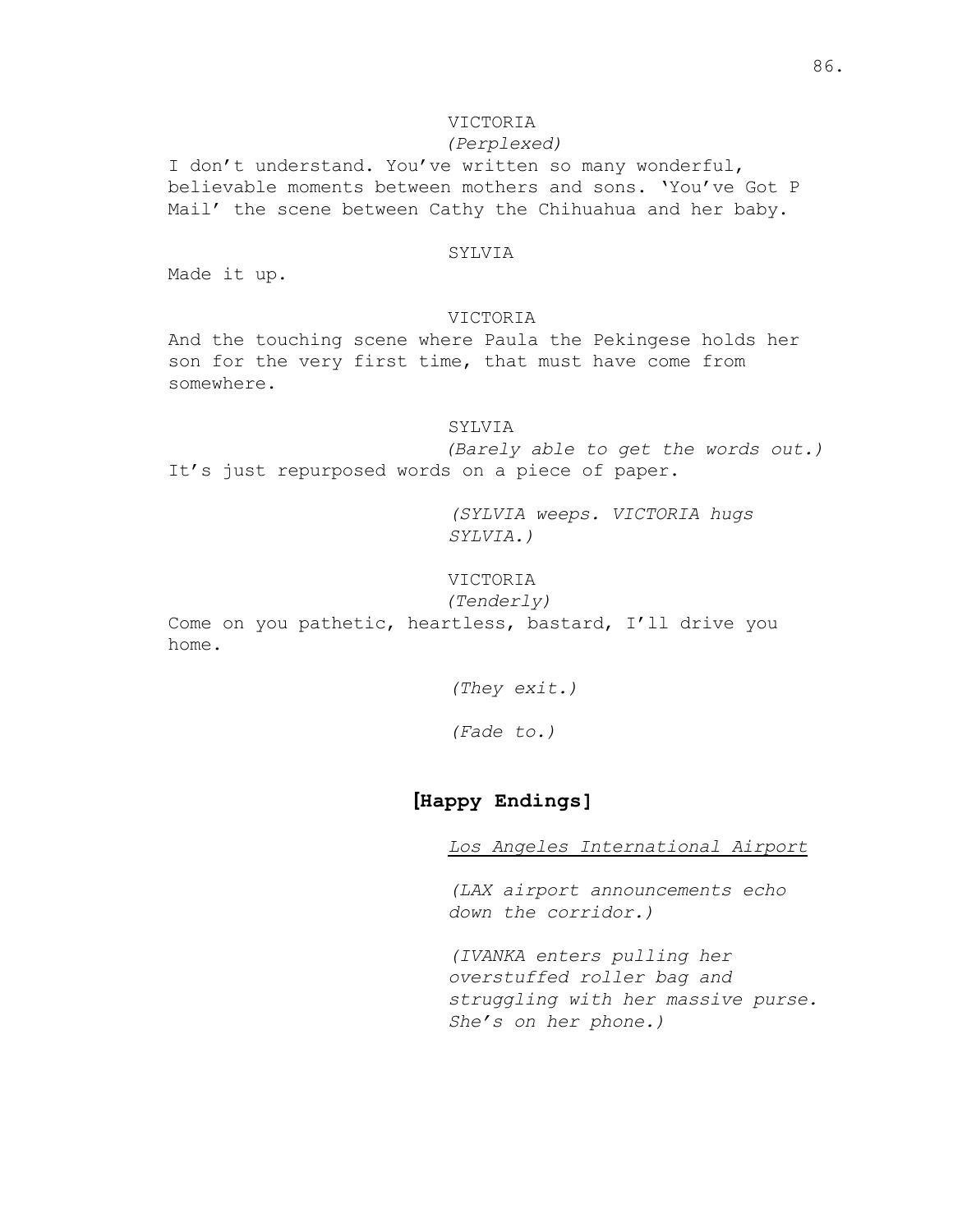*(On phone, frazzled)*

Can't talk, I'm trying to find my gate, and I'm lost, and I hate this airport/ What? ...No, I'm still in LAX. ...Wait, you're talking too fast. Slow down. *(Beat, stunned)* ...What do you mean she came out of her coma? ...Like, she spoke? Like words? What did she say?

> *(What she hears totally overwhelms her. She is consumed by massive tears of joy!)*

IVANKA (CONT'D) *(Tears of joy!)*

...She asked for a Squirt!

*(She falls to her knees, elation!)*

# IVANKA (CONT'D)

Oh my god! Oh my god! Tell my little snow cone I'll be there soon. ... What are you saying? ... What? ... But. ... Okay, I'll consider calling off the divorce but there have got to be changes. Lots of changes... I'm sorry I'm just a little overwhelmed right now. ...Do you realize what this means? ...There is such a thing as a happy ending!

> *(Weeping, IVANKA exits pulling her roller bag.)*

*(Fade To)*

# **[Unhappy Endings]**

*Forest Lawn Cemetery*

*(Many months later. After a graveside service. Birds chirp. Sunshine. VICTORIA enters wearing black and a funeral veil. She's on her cell.)*

#### VICTORIA

(MORE) *(On phone)* Look, since the nomination Sylvia can't do every meeting.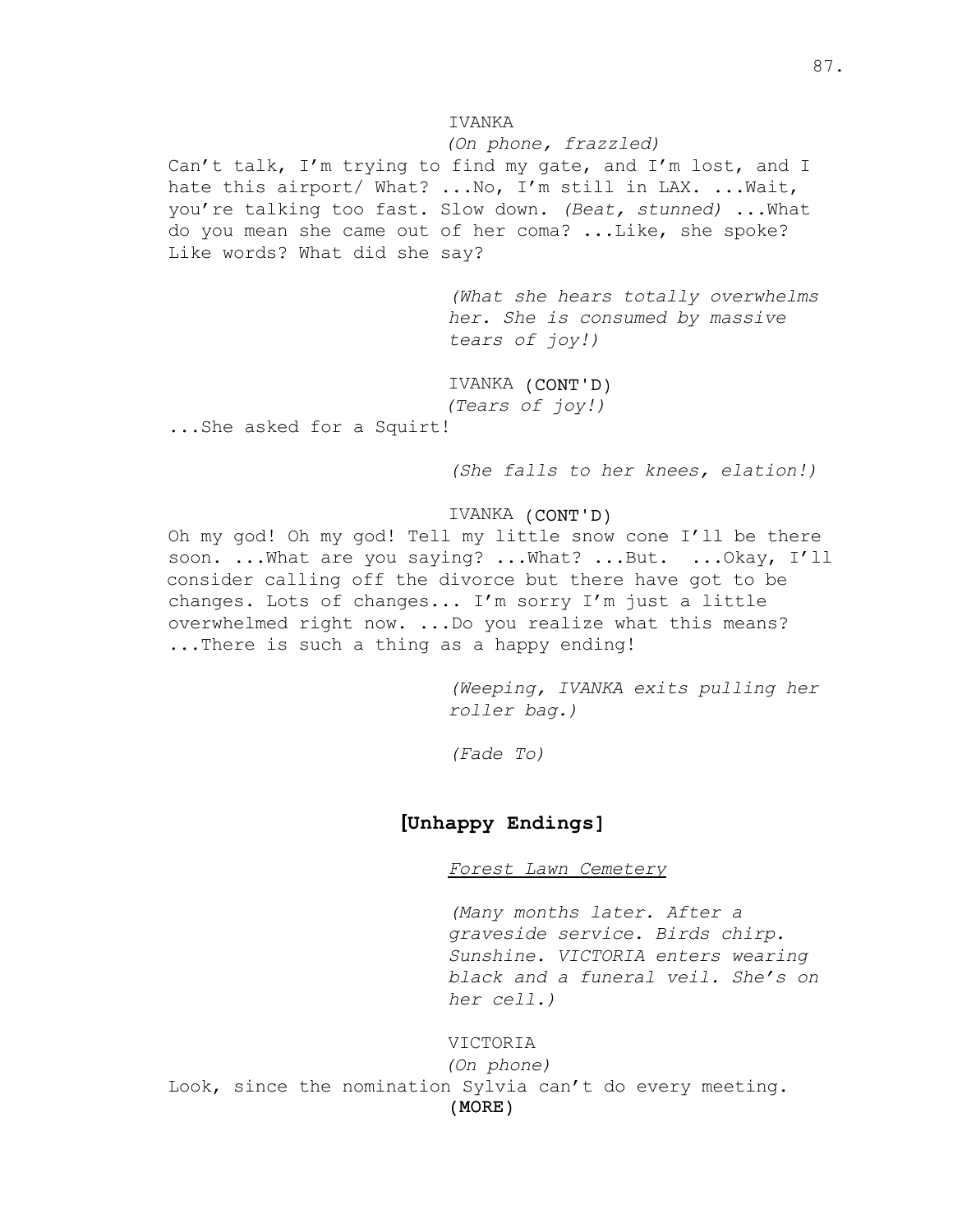VICTORIA (CONT'D)

You're going to have to wait your turn. ...Can we talk later? ...I'm at a funeral. ...Next week.

*(She hangs up. Sees someone off.)*

VICTORIA (CONT'D) *(Calling off)* Robert, thank you for coming. Call me.

*(SYLVIA enters.)*

SYLVIA

Hey.

VICTORIA

Hi.

SYLVIA *(Trying to find something to say)*

...Beautiful day.

#### VICTORIA

Couldn't ask for better.

*(They stand beside each other and look out at the crowd. Beat.)*

SYLVIA

I knew your father knew everyone in Hollywood but I didn't think that meant he knew *everyone* in Hollywood.

# VICTORIA

*(Waving at someone important)* Yeah, all the important players are here.

# SYLVIA

*(Looking out)* Can't imagine this many people at my funeral.

### VICTORIA

*(Looking out)*

That's cause you're a writer. People don't like going to writers' funerals - It's too depressing. *(Beat)* I know I supposed to ask so I will... How did it go at the Betty Ford Center?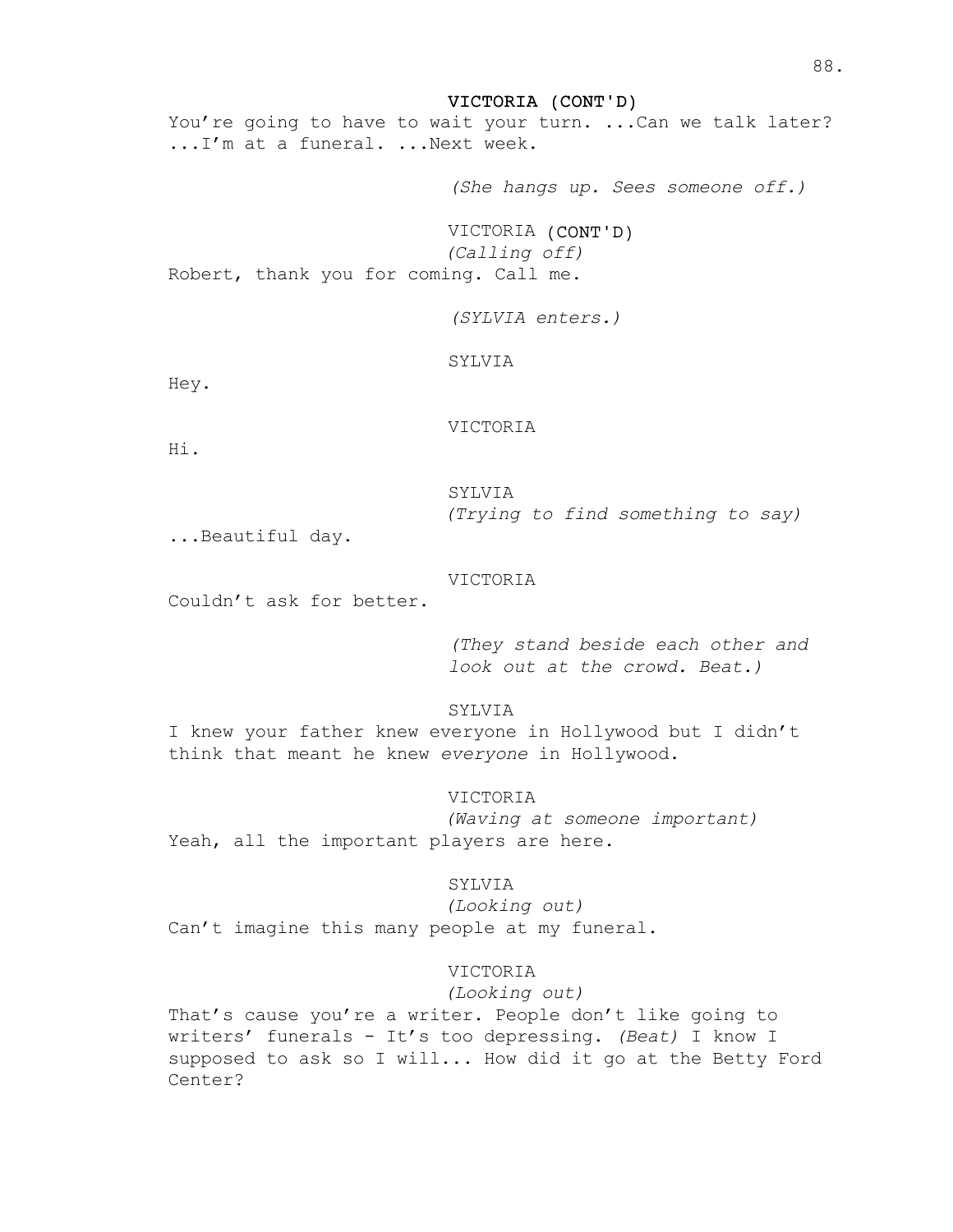I haven't had a drink in three months.

### VICTORIA

And Zeke?

SYLVIA

Living with his father and his child bride in Pasadena.

*(VICTORIA waves at another off stage guest.)*

VICTORIA

*(Calling off)*

Bob! Thank you for coming, call me. Let's do lunch.*(Then quietly to Sylvia, doubting)* Shit, I think his name is Bob.

#### SYLVIA

He answered to it.

# VICTORIA

Then his name is Bob.

### SYLVIA

You're networking at your father's funeral?

# VICTORIA

*(Scanning for important people)* You'd be amazed at how many deals are made at funerals in this town. *(In confidence)* Okay, so, act like we're grieving, like you're comforting me, but tell me what you're wearing Sunday night.

> *(They huddle up as if they are comforting each other.)*

# SYLVIA

*(Quietly)*

Oscar de la.

VICTORIA *(Quietly)*

Buying or renting?

### SYLVIA

Renting. You?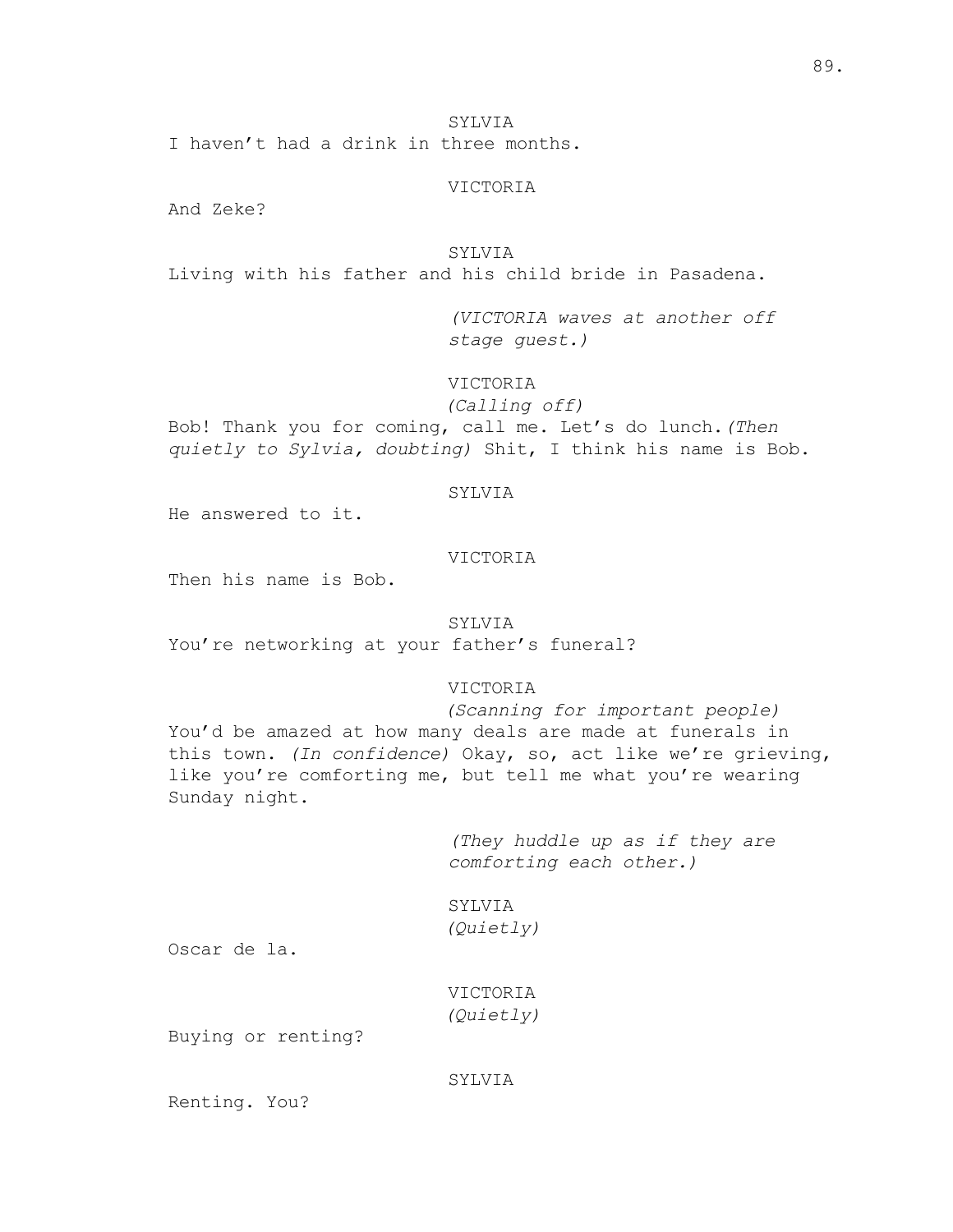# VICTORIA

Buying. Dress by Armani Prive. Shoes by Jimmy Choo. Hair, Giuseppe Franco, lips by Dr. Adam Goldstein of Beverly Hills. *(Beat)* You're going to win you know that don't you.

#### SYLVIA

Stop saying that.

#### VICTORIA

Offers are flowing in. Steve at Paramount wants to talk to you about re-writing the new Kung Fu Panda movie and Jerad at Columbia wants to meet you on Friday afternoon about writing the new Lego Angry Birds movie.

# SYLVIA

 $Can't.$ 

VICTORIA

Why not?

#### SYLVIA

I'll be in New York.

VICTORIA

When you coming back?

#### SYLVIA

Sunday morning.

VICTORIA Wait wait wait, you're flying back *on* Sunday. But you/

SYLVIA Don't worry, it's a morning flight.

> VICTORIA *(Breaking the quiet talk)*

Are you nuts?!

SYLVIA I'm taking Zeke to a P.T.S.D. specialist in Manhattan.

VICTORIA Holy Shit. What if your plane's late?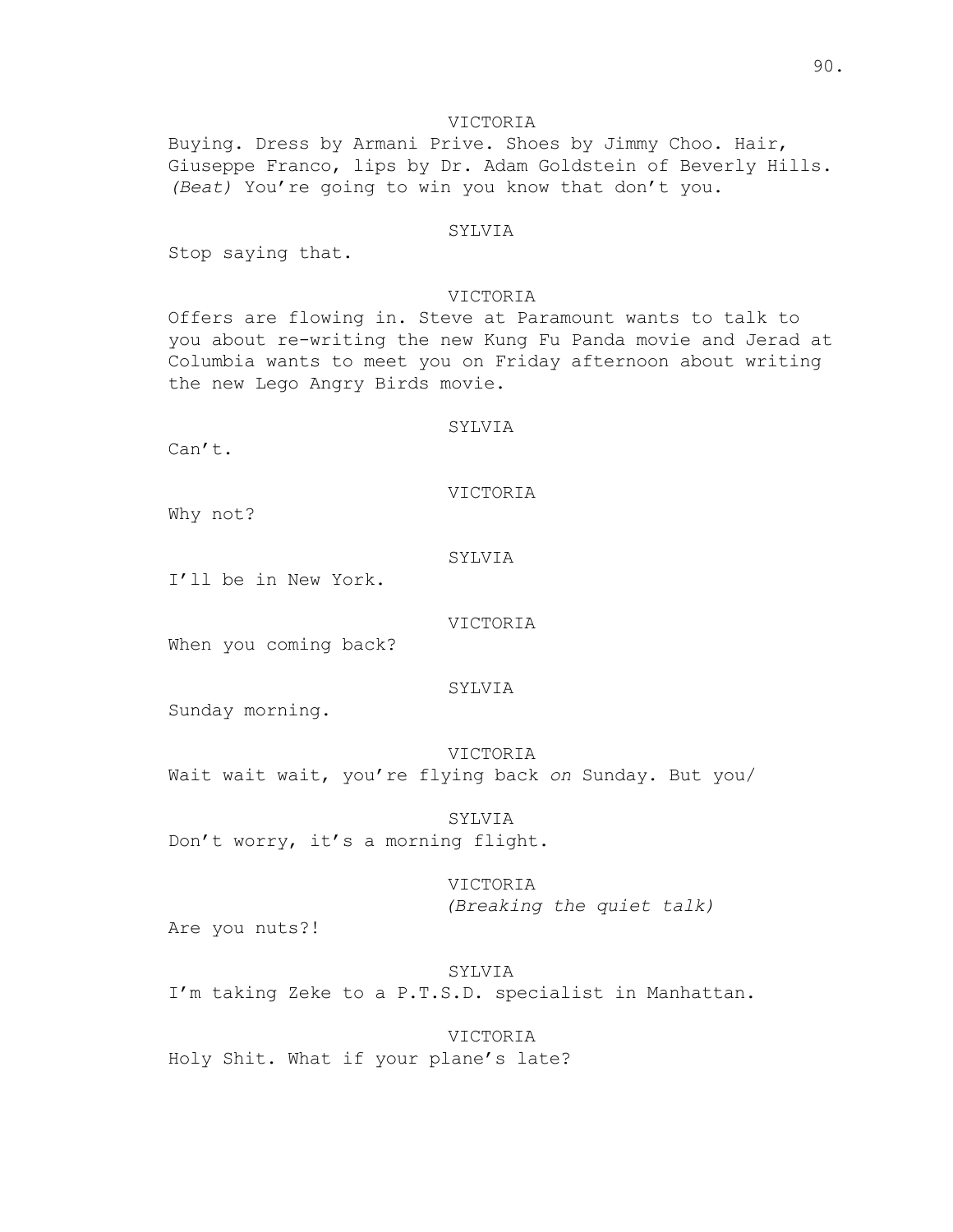It won't be.

# VICTORIA

If you aren't there I will personally kill you.

# **SYLVIA**

I'll be there.

# VICTORIA

You know this is just temporary, next year no one will remember who won, you need to take full advantage.

### SYLVIA

I'll be there.

*(VICTORIA sees someone off.)*

#### VICTORIA

Rob! Wait, let's talk. I'll be right there. *(Back to Sylvia)* Okay, see you Sunday. And for your speech.

# SYLVIA

I'm not going to win.

# VICTORIA

You gotta give that same speech you gave at that Writer's Guild breakfast last week.

# SYLVIA

Stop it, I'm not going to win.

#### VICTORIA

It was brilliant. When you told that story about your son and breakfast and the Blueberry pancakes, there wasn't a dry eye in the house, my friend, not a dry eye.

> *(VICTORIA runs off to network with whomever.)*

*(SYLVIA is left alone with her thoughts.)*

*(The sound of whining jet engines as a plane lands.)*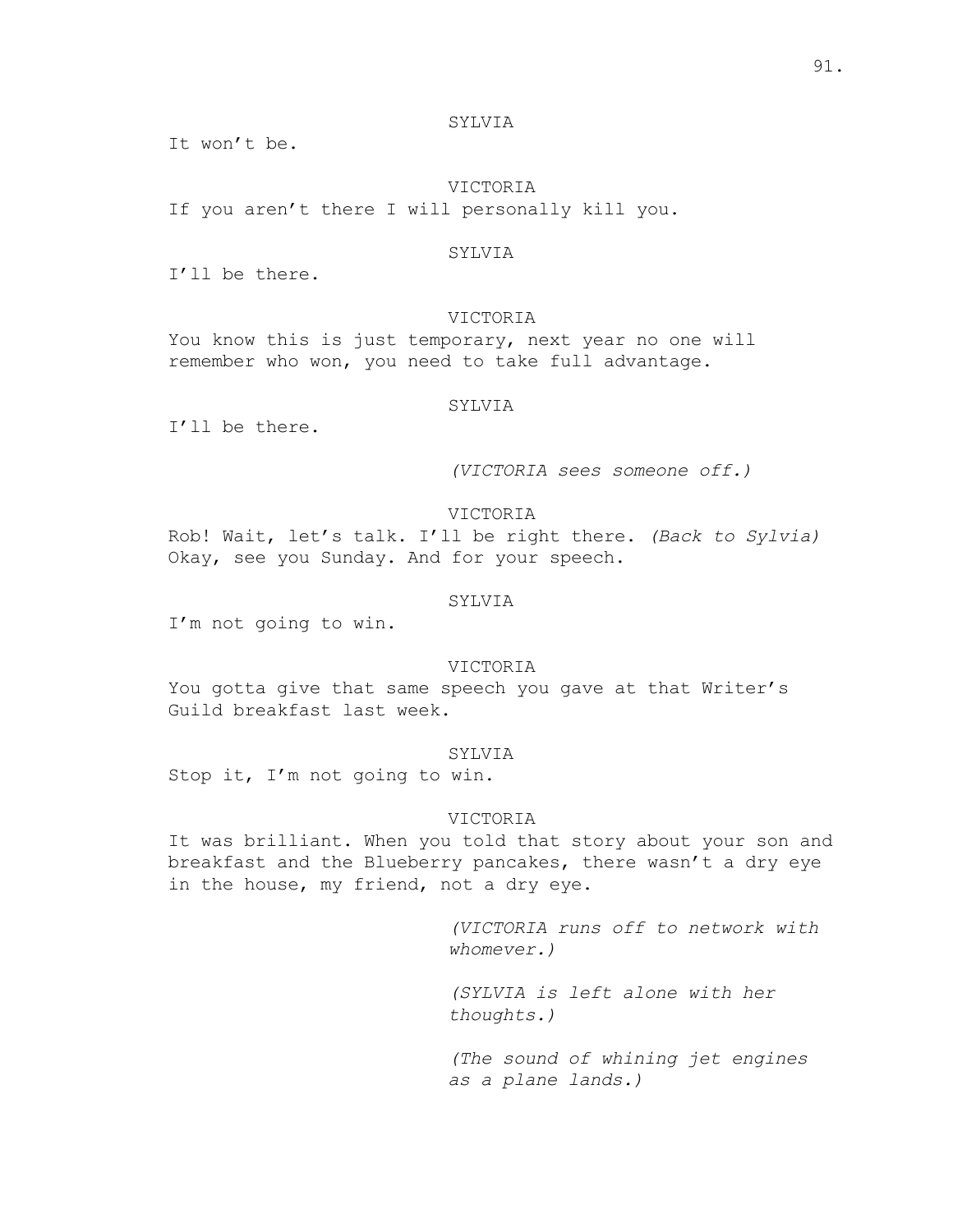# **[You Have A Nice Day]**

# *Dayton Airport*

*(Dayton airport announcements echo down the corridor.)*

*(Sylvia finds herself at a small airport restaurant.)*

# SYLVIA

*(On cell, frazzled)*

...No, I didn't *miss* the flight, it was *cancelled*. ...No, I got rebooked, but I had to change planes in Dayton. ...No, I'm not kidding. I'm in fucking Dayton Ohio. ...Yes, I know I have only six hours.

> *(ZEKE enters pulling a roller bag. He's playing a game on his phone, Ibuds stuck in his ears. He's a little medicated.)*

SYLVIA (CONT'D) *(On cell)* I might not be glamorous, but I'll be there.

*(She hangs up.)*

SYLVIA (CONT'D)

Do you want something to drink?

*(But he doesn't hear her with the buds.)*

SYLVIA (CONT'D)

Zeke!

*(She pulls a bud.)*

SYLVIA (CONT'D) Do you want a drink? How about a coke?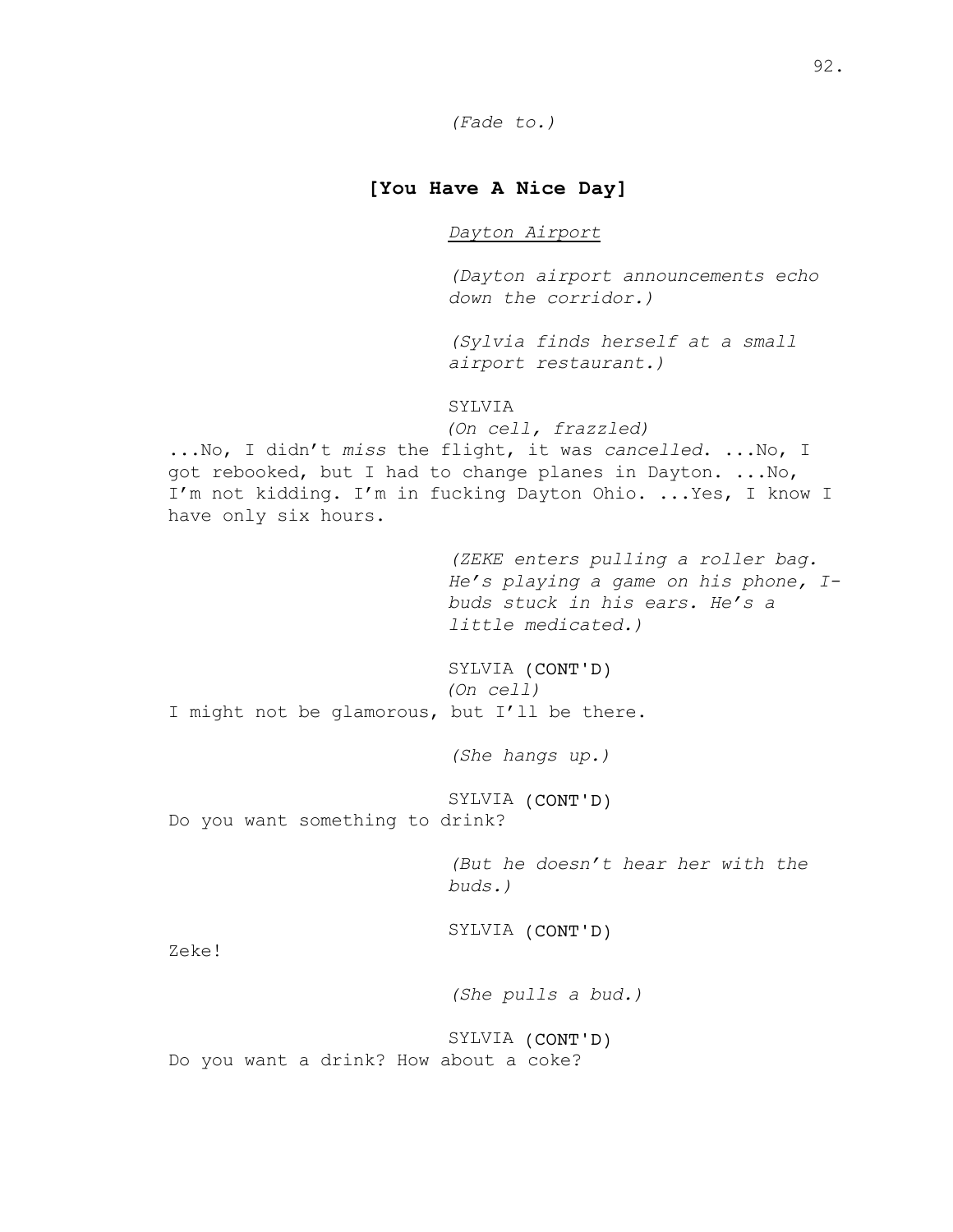ZEKE

Whatever.

*(For the rest of the scene ZEKE is consumed by a game on his I-phone.)*

SYLVIA *(Calling off)*

Waitress a coke and a/

*(SYLVIA stops.)*

*(IVANKA enters. She's wearing a waitress uniform.)*

IVANKA

And a Fat Tire.

*(One hell of a beat. SYLVIA doesn't know how to react.)*

IVNAKA

Now isn't this a movie moment - You showin' up here.

*(SYLVIA grabs her things to go.)*

SYLVIA *(Backing away)*

Zeke, we gotta go/

#### IVANKA

*(Kind)*

No, it's okay. Don't. Please.

*(SYLVIA stops.)*

IVANKA (CONT'D) So, tonight's the big night, huh?

### SYLVIA

Ah. Yeah.

#### IVANKA

Whatcha doing here then?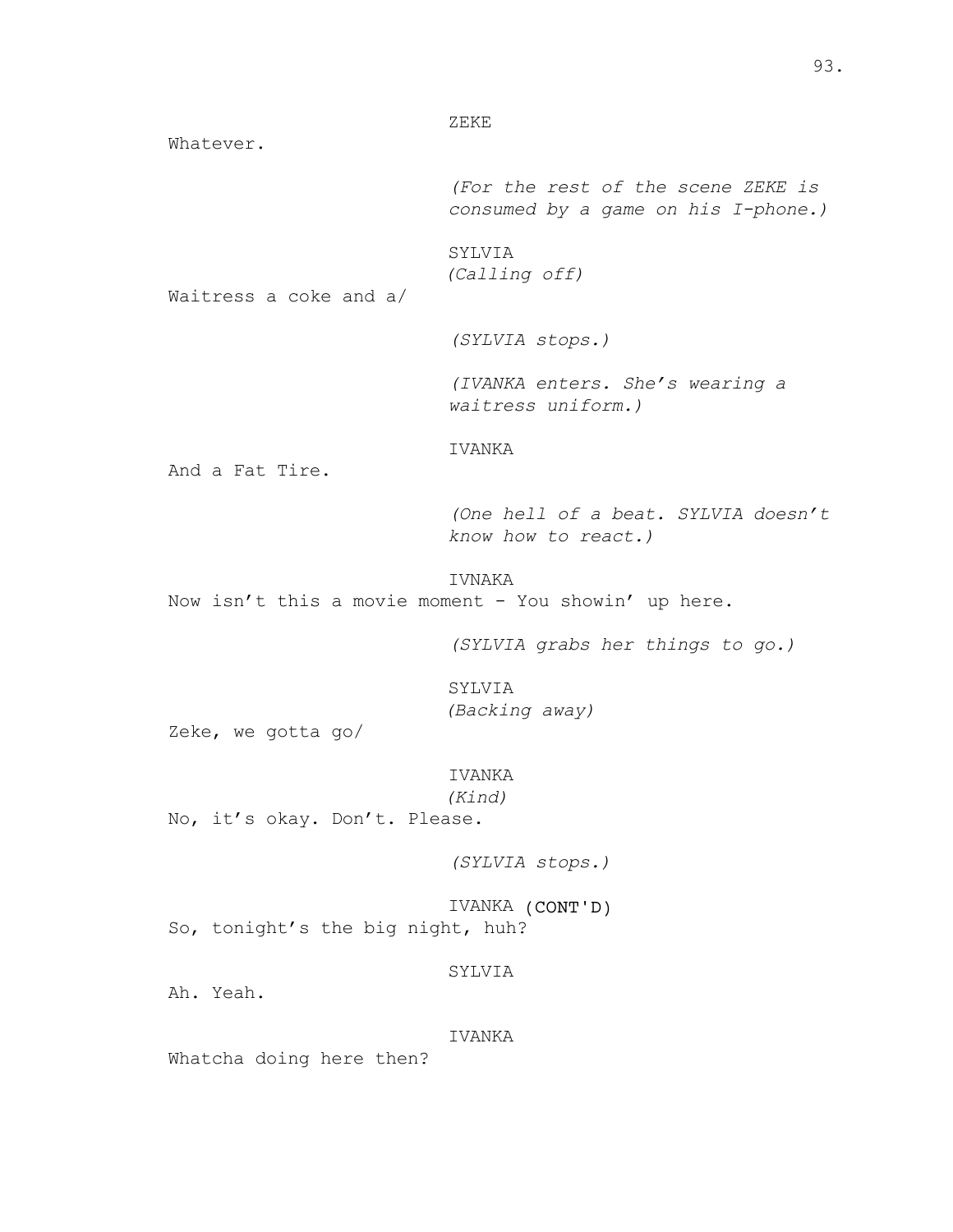SYLVIA My flight was cancelled, I'm reconnecting.

# IVANKA

This your boy?

*(ZEKE doesn't look up he's too into his game.)*

SYLVIA

Yeah. Zeke, say hello. Zeke!

*(He never looks up.)*

SYLVIA (CONT'D)

He's kinda...

IVANKA Off in his own little reality, aren't we all.

*(Beat.)*

SYLVIA

*(Trying to find something to say)* So, ah, how's your daughter?

IVANKA

In a wheelchair.

SYLVIA

I'm so sorry.

IVANKA Oh no, don't be. Life's great.

# SYLVIA

Really?

# IVANKA

Yeah. I survived a bout with breast cancer this fall, and my daughter's learning to type with a stick in her mouth and with the settlement payoff my husband and I reaffirmed our vows in Hawaii.

SYLVIA

Oh. That must've been wonderful.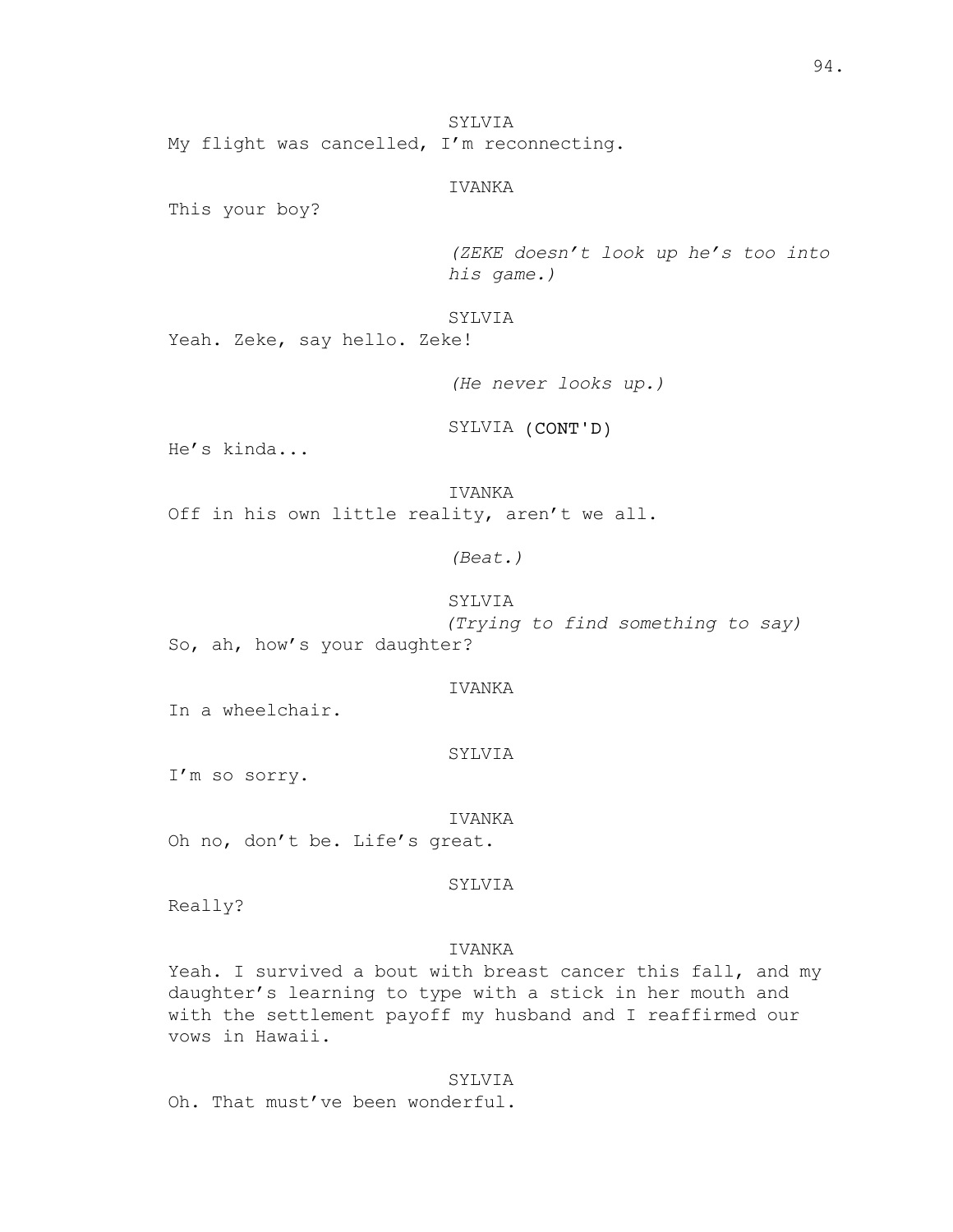Our rental was stolen.

# SYLVIA

Ivanka/

# IVANKA

It's okay. Don't you know, it still qualifies as a happy ending.

#### SYLVIA

It does?

# IVANKA

Oh sure. *(Beat)* So, you're going to get all dolled up. And put on someone else's jewelry and, are you taking a limousine?

# SYLVIA

Yeah.

#### IVANKA

Isn't that nice.

*(IVANKA's eyes get big, she points out to the runway.)*

IVANKA (CONT'D) *(Shocked)*

Oh My God! Look!

# SYLVIA

Where?

IVANKA *(Pointing out the window)*

There/

SYLVIA

What/

There! That plane/

IVANKA

SYLVIA

What plane/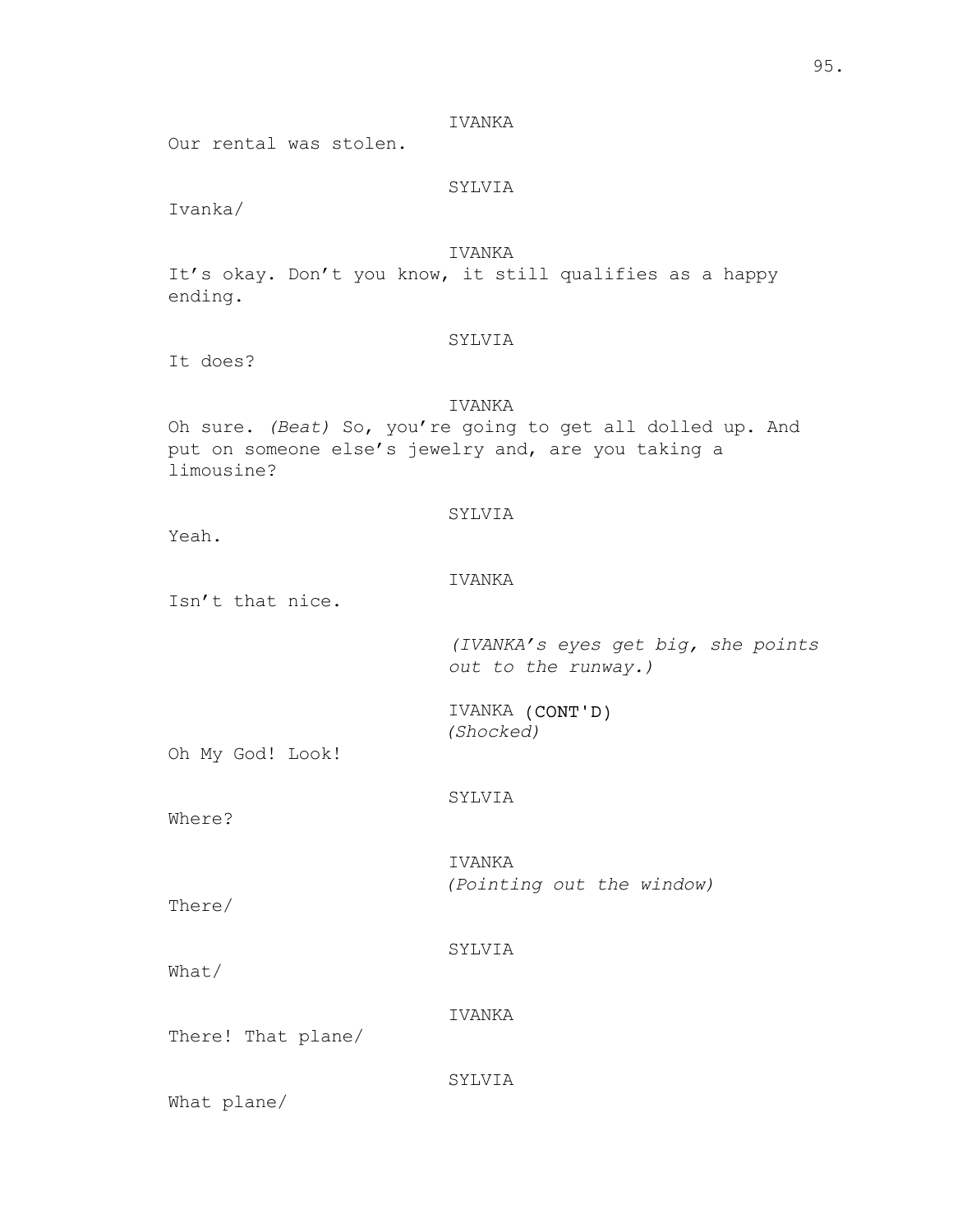IVANKA Its Engine Is On Fire! SYLVIA *(Trying to find it in the sky)* Holy Shit! Where! *(IVANKA smiles and laughs.)* IVANKA Just kidding. SYLVIA What the hell? *(IVANKA laughs.)* IVANKA Gotcha. SYLVIA *(Pulling herself together)* I... Gotta go. Zeke. IVANKA *(Suddenly serious)* You see that's the difference between you and me. *(SYLVIA backs away.)* IVANKA (CONT'D) You know that's possible. I don't. So I'll always be happier than you. *(Beat)* You have a nice day.

*(IVANKA exits.)*

*(Fade to)*

*(In the darkness Zeke exits.)*

# **[And The Winner Is...]**

*(The lights fade to a single pool isolating SYLVIA.)*